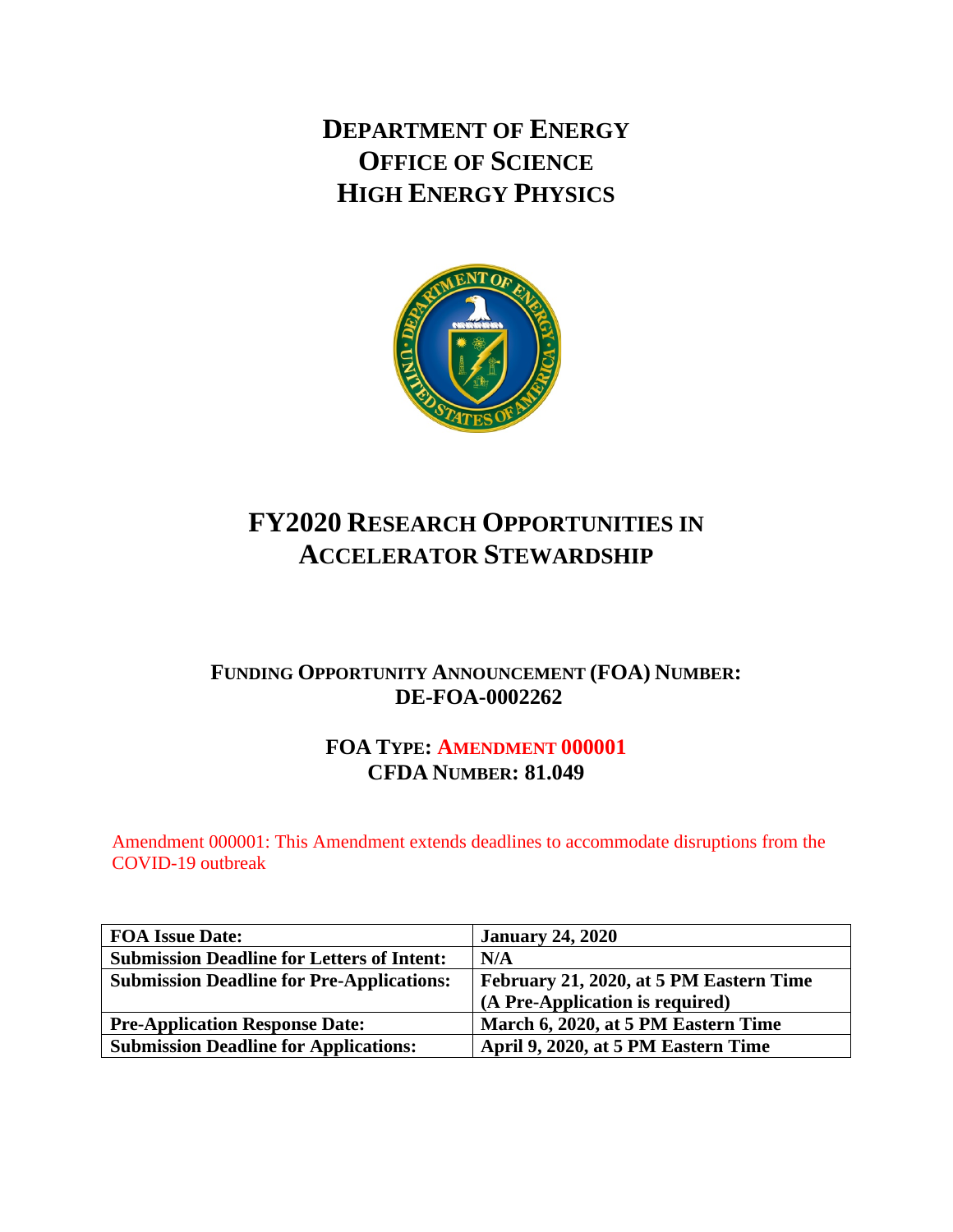# **Table of Contents**

| H. VALUE/FUNDING FOR DOE/NNSA NATIONAL LABORATORY CONTRACTORS |  |
|---------------------------------------------------------------|--|
|                                                               |  |
|                                                               |  |
|                                                               |  |
|                                                               |  |
|                                                               |  |
|                                                               |  |
|                                                               |  |
|                                                               |  |
|                                                               |  |
| C. GRANTS.GOV APPLICATION SUBMISSION AND RECEIPT PROCEDURES30 |  |
|                                                               |  |
|                                                               |  |
|                                                               |  |
|                                                               |  |
|                                                               |  |
|                                                               |  |
|                                                               |  |
|                                                               |  |
|                                                               |  |
|                                                               |  |
|                                                               |  |
|                                                               |  |
|                                                               |  |
|                                                               |  |
|                                                               |  |
|                                                               |  |
|                                                               |  |
|                                                               |  |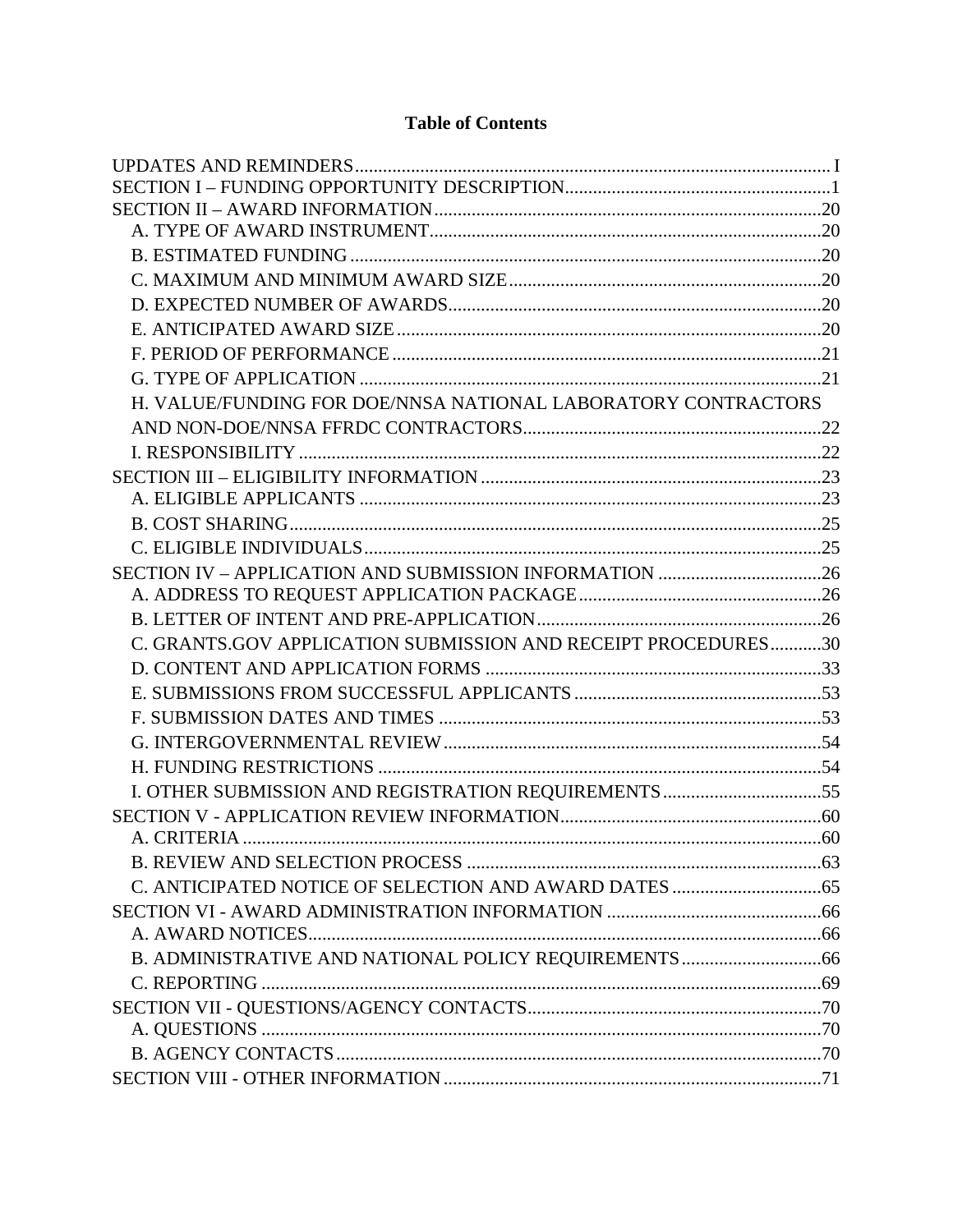| E. EVALUATION AND ADMINISTRATION BY NON-FEDERAL PERSONNEL 72     |  |
|------------------------------------------------------------------|--|
| F. INTELLECTUAL PROPERTY DEVELOPED UNDER THIS PROGRAM            |  |
|                                                                  |  |
|                                                                  |  |
|                                                                  |  |
| J. ENVIRONMENTAL, SAFETY AND HEALTH (ES&H) PERFORMANCE OFWORK AT |  |
|                                                                  |  |
|                                                                  |  |
|                                                                  |  |
|                                                                  |  |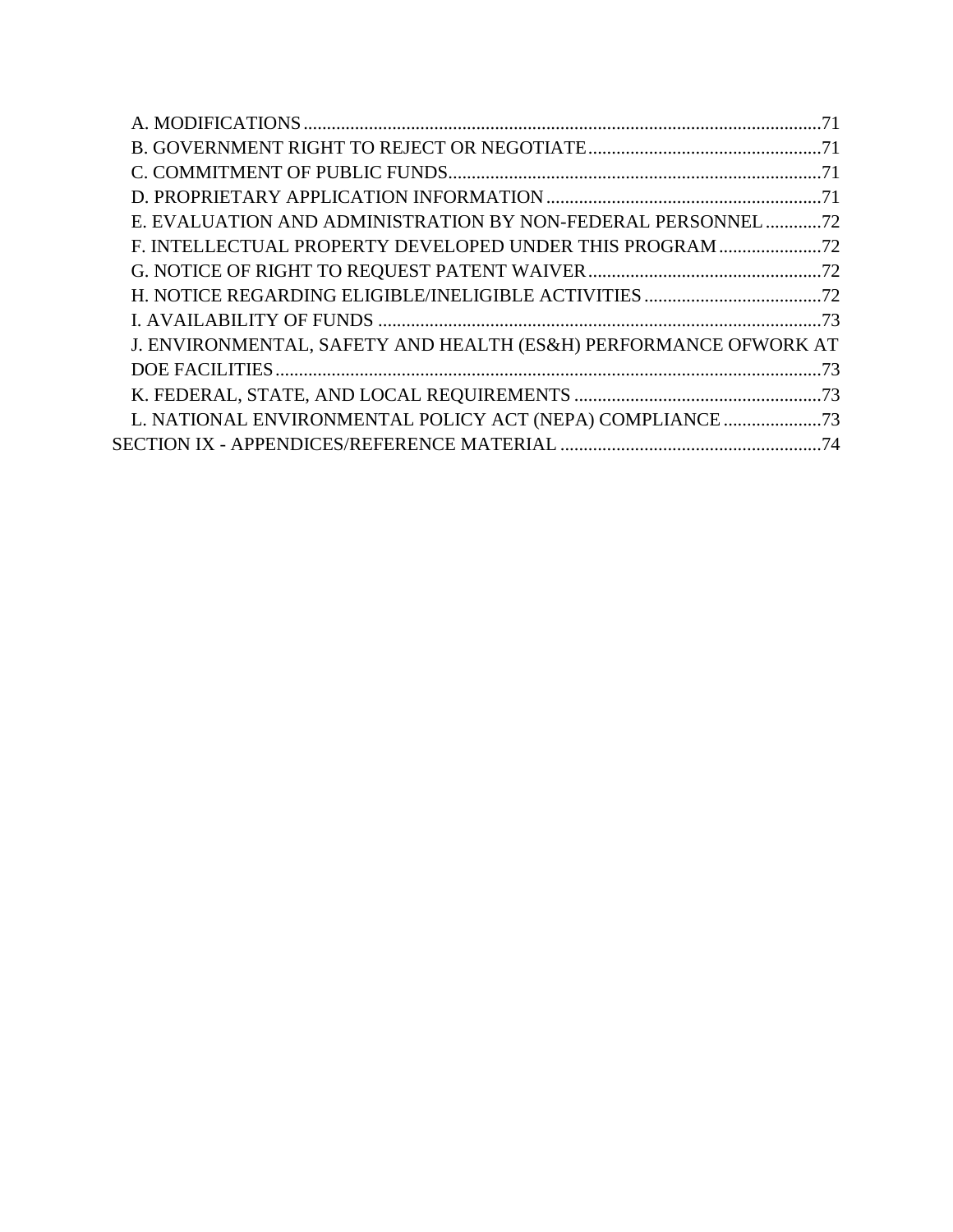# **UPDATES AND REMINDERS**

### <span id="page-3-0"></span>RECOMMENDATION

The Department of Energy (DOE) Office of Science (SC) encourages you to register in all systems as soon as possible. You are also encouraged to submit pre-applications and applications well before the deadline.

### FREQUENTLY ASKED QUESTIONS

Applicants are strongly encouraged to review the "Frequently Asked Questions" document that accompanies this solicitation at [https://science.osti.gov/hep/Funding-Opportunities.](https://science.osti.gov/hep/Funding-Opportunities)

### AVOIDING ERRORS

The following advice is compiled from actual experiences of applicants for SC financial assistance awards.

- Please ensure that the research narrative is comprised of one and only one Portable Document Format (PDF) file, including all appendices, when it is attached to the SF-424 (R&R) form.
- When using the PAMS website at [https://pamspublic.science.energy.gov,](https://pamspublic.science.energy.gov/) please avoid using the back-arrow button in your web browser to navigate.
- Please ensure that the application contains no protected personally identifiable information (PII).
- Please ensure that the budget is calculated using the applicable negotiated indirect cost and fringe benefit rates.

### GRANTS.GOV WORKSPACE

Applications submitted through Grants.gov at [https://www.Grants.gov](https://www.grants.gov/) must be submitted through a "Workspace" or the applicant's system-to-system service. Workspace permits members of a team to simultaneously work on their application in an online collaborative environment. Application forms may exist as both online webforms and downloadable forms. More information is available at [https://www.Grants.gov/web/grants/applicants/workspace](https://www.grants.gov/web/grants/applicants/workspace-overview.html)[overview.html.](https://www.grants.gov/web/grants/applicants/workspace-overview.html)

#### RENEWAL APPLICATIONS

The Principal Investigator (PI) for any application submitted for a **renewal** (an addition of a project period) of an existing award will be required to submit a Renewal Proposal Products section through the PAMS website at [https://pamspublic.science.energy.gov.](https://www.grants.gov/) The submitted product list will be sent for merit review as part of the application. The application will not be considered complete and cannot be sent for review until the product list has been submitted.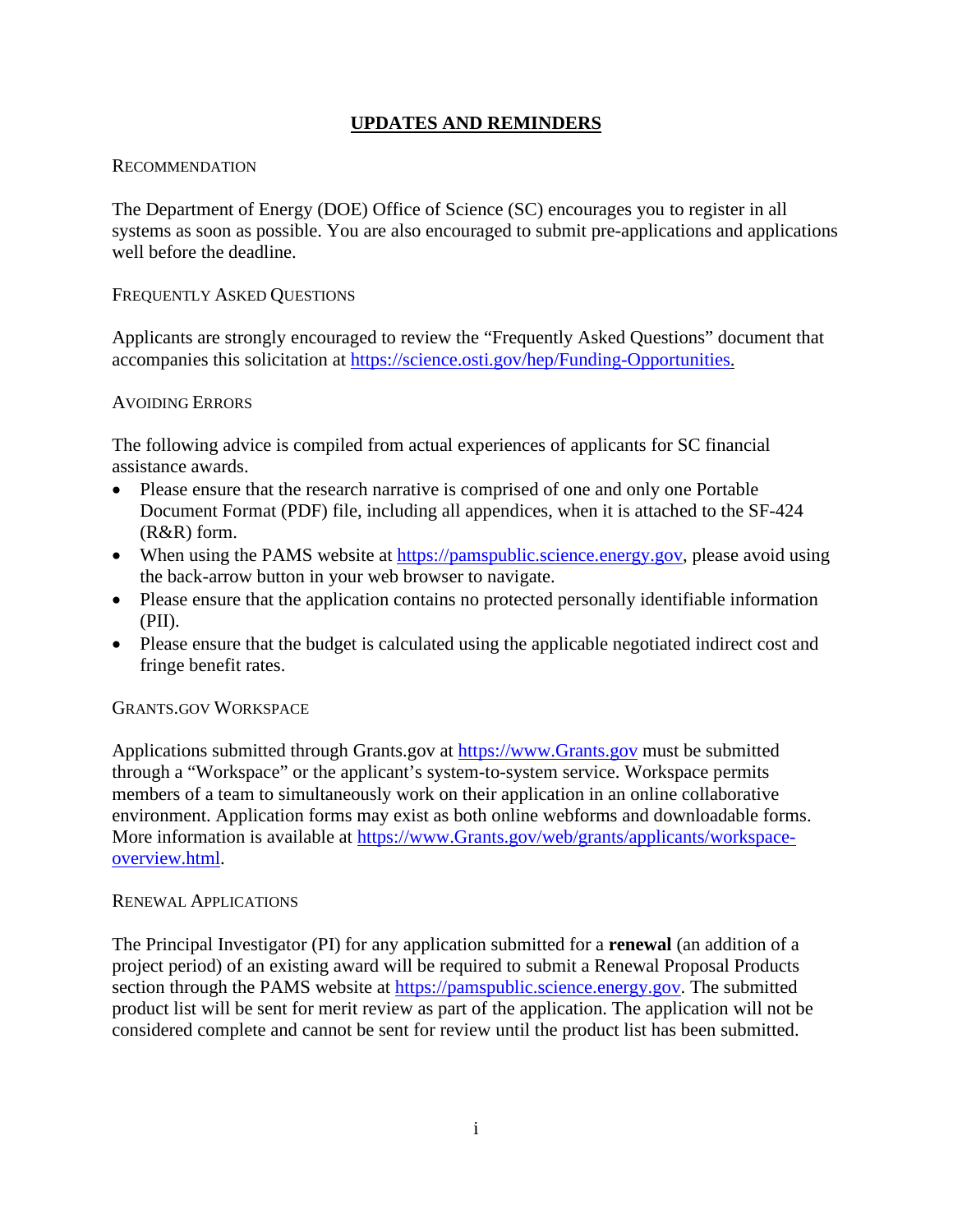### DATA MANAGEMENT PLAN

Applications submitted under this FOA are subject to the Office of Science Statement on Digital Data Management, published at [https://science.osti.gov/funding-opportunities/digital-data](https://science.osti.gov/funding-opportunities/digital-data-management/)[management/.](https://science.osti.gov/funding-opportunities/digital-data-management/) Compliance with this statement is detailed in Section IV of this FOA.

ACKNOWLEDGMENT OF FEDERAL SUPPORT

SC published guidance about how its support should be acknowledged at [https://science.osti.gov/funding-opportunities/acknowledgements/.](https://science.osti.gov/funding-opportunities/acknowledgements/)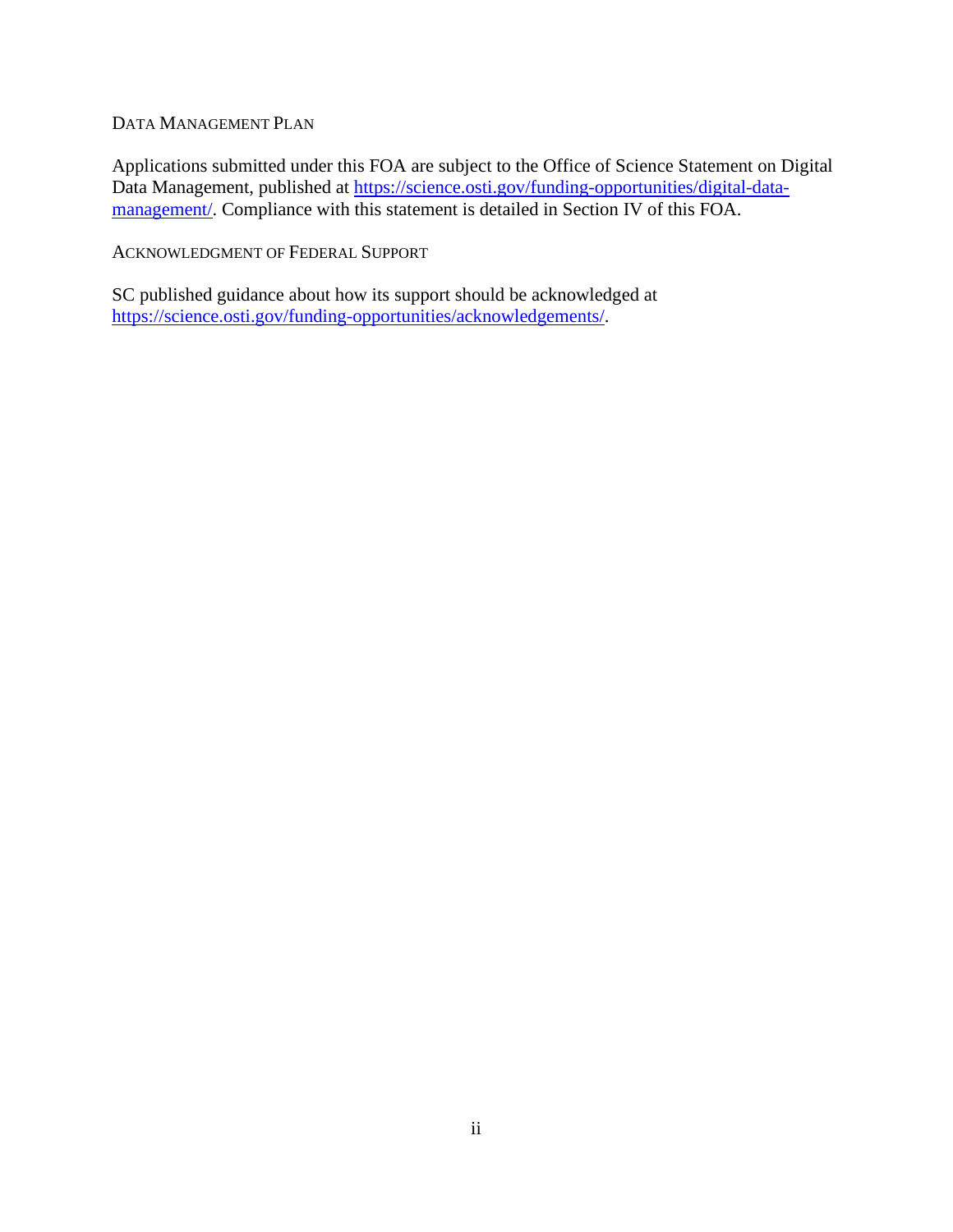Checklist for Common Errors:

| <b>Item</b>                                   | <b>Issue</b>                                             |
|-----------------------------------------------|----------------------------------------------------------|
| Page Limits                                   | Strictly followed throughout application,                |
|                                               | including particular attention to:                       |
|                                               | <b>Research Narrative</b>                                |
|                                               | Appendix 2 Narrative, if any                             |
|                                               | <b>Biosketches</b>                                       |
|                                               | DMP(s)                                                   |
|                                               | Letter(s) of Recommendation, if any                      |
| Protected Personally Identifiable Information | None present in the application                          |
| <b>Research Narrative</b>                     | Composed of one PDF file including all                   |
|                                               | appendices                                               |
| Project Summary / Abstract                    | Name(s) of applicant, $PI(s)$ , $PI's$ institutional     |
|                                               | affiliation(s), Co-Investigator(s), Co-                  |
|                                               | Investigator's institutional affiliation(s)              |
| <b>DOE</b> Cover Page                         | Follow instructions closely                              |
| <b>Budget</b>                                 | Use current negotiated indirect cost and fringe          |
|                                               | benefit rates                                            |
| Budget Justification (attached to budget)     | Justify all requested costs                              |
| <b>Biographical Sketches</b>                  | Follow page limits strictly                              |
| <b>Current and Pending Support</b>            | Ensure completeness, including brief abstract            |
|                                               | of scope of work for all items listed                    |
| Data Management Plans                         | If referring to an experiment's DMP,<br>$\overline{a}$   |
|                                               | describe the relationship to the proposed                |
|                                               | research                                                 |
|                                               | Include a DMP even if no experimental<br>$\qquad \qquad$ |
|                                               | data is expected                                         |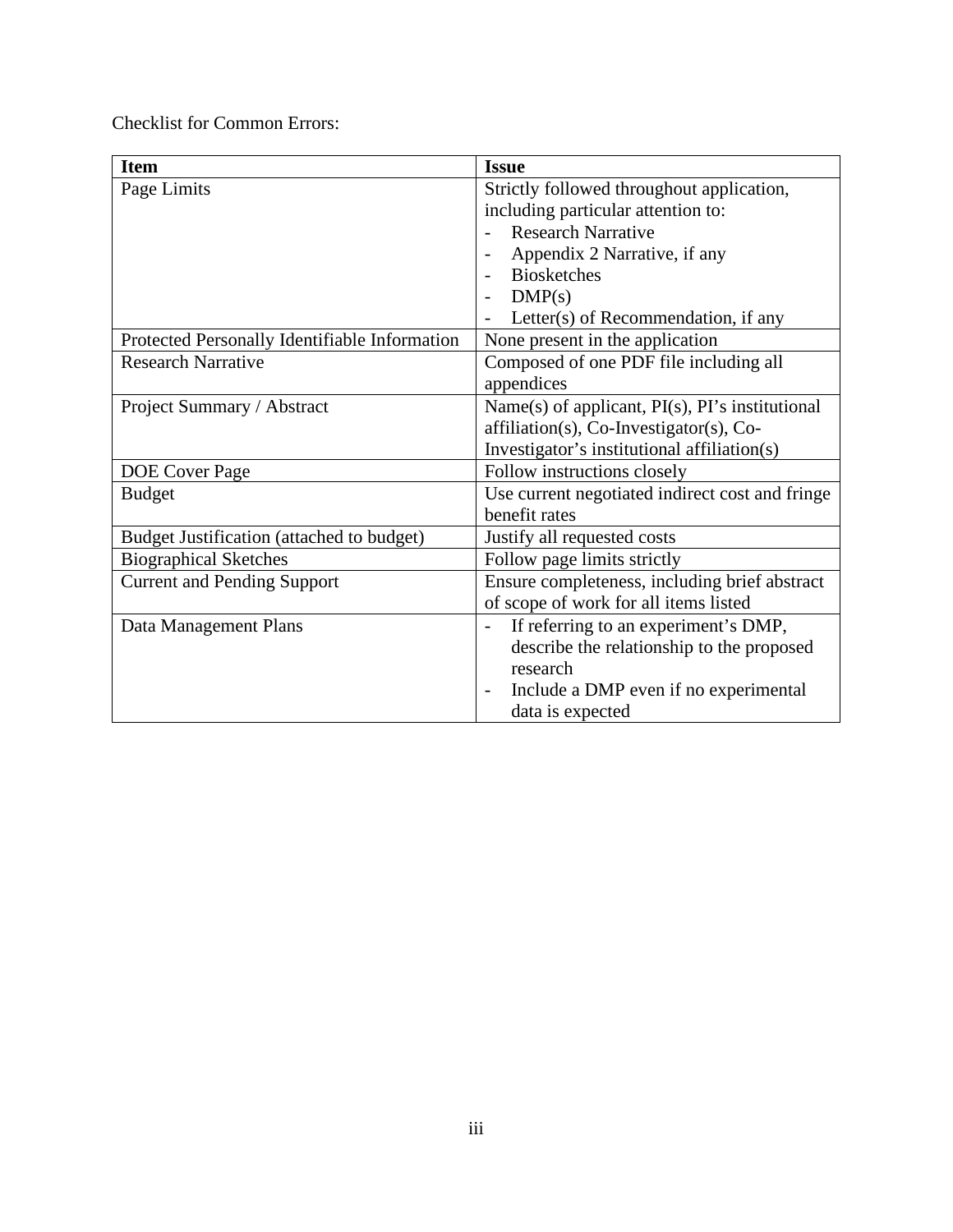# **Section I – FUNDING OPPORTUNITY DESCRIPTION**

### <span id="page-6-0"></span>**GENERAL INQUIRIES ABOUT THIS FOA SHOULD BE DIRECTED TO:**

**Technical/Scientific Program Contact:**

Dr. Eric R. Colby 301-903-5475 [Eric.Colby@science.doe.gov](mailto:Eric.Colby@science.doe.gov)

#### **Administrative Contact:**

Questions about non-technical matters including program rules may be sent to: [SC.HEPfoa@science.doe.gov](mailto:SC.HEPfoa@science.doe.gov)

### **STATUTORY AUTHORITY**

Public Law 95-91, US Department of Energy Organization Act Public Law 109-58, Energy Policy Act of 2005

# **APPLICABLE REGULATIONS**

Uniform Administrative Requirements, Cost Principles, and Audit Requirements for Federal Awards, codified at 2 CFR 200 U.S. Department of Energy Financial Assistance Rules, codified at 2 CFR 910 U.S. Department of Energy, Office of Science Financial Assistance Program Rule, codified at 10 CFR 605

### **SUPPLEMENTARY INFORMATION**

The following program description is offered to provide more in-depth information on scientific and technical areas of interest to the High Energy Physics (HEP) Long-Term Accelerator R&D Stewardship ("Accelerator Stewardship") program.

Please note that this FOA is only for opportunities within the Accelerator R&D Stewardship mission: HEP routinely issues a separate FOA for research and development within its customarily-supported fields of study. This Accelerator Stewardship FOA is for R&D activities that may impact HEP-sponsored scientific inquiry, but which *predominantly* impact other non-HEP applications.

The Accelerator Stewardship program's mission is to support fundamental accelerator science and technology development of relevance to many fields beyond HEP and to disseminate accelerator knowledge and training to the broad community of accelerator users and providers. Further information about the Accelerator Stewardship program may be found at <https://science.osti.gov/hep/research/accelerator-stewardship/> **.**

Many federal agencies have a vested interest in the success of accelerator R&D. Beyond SC,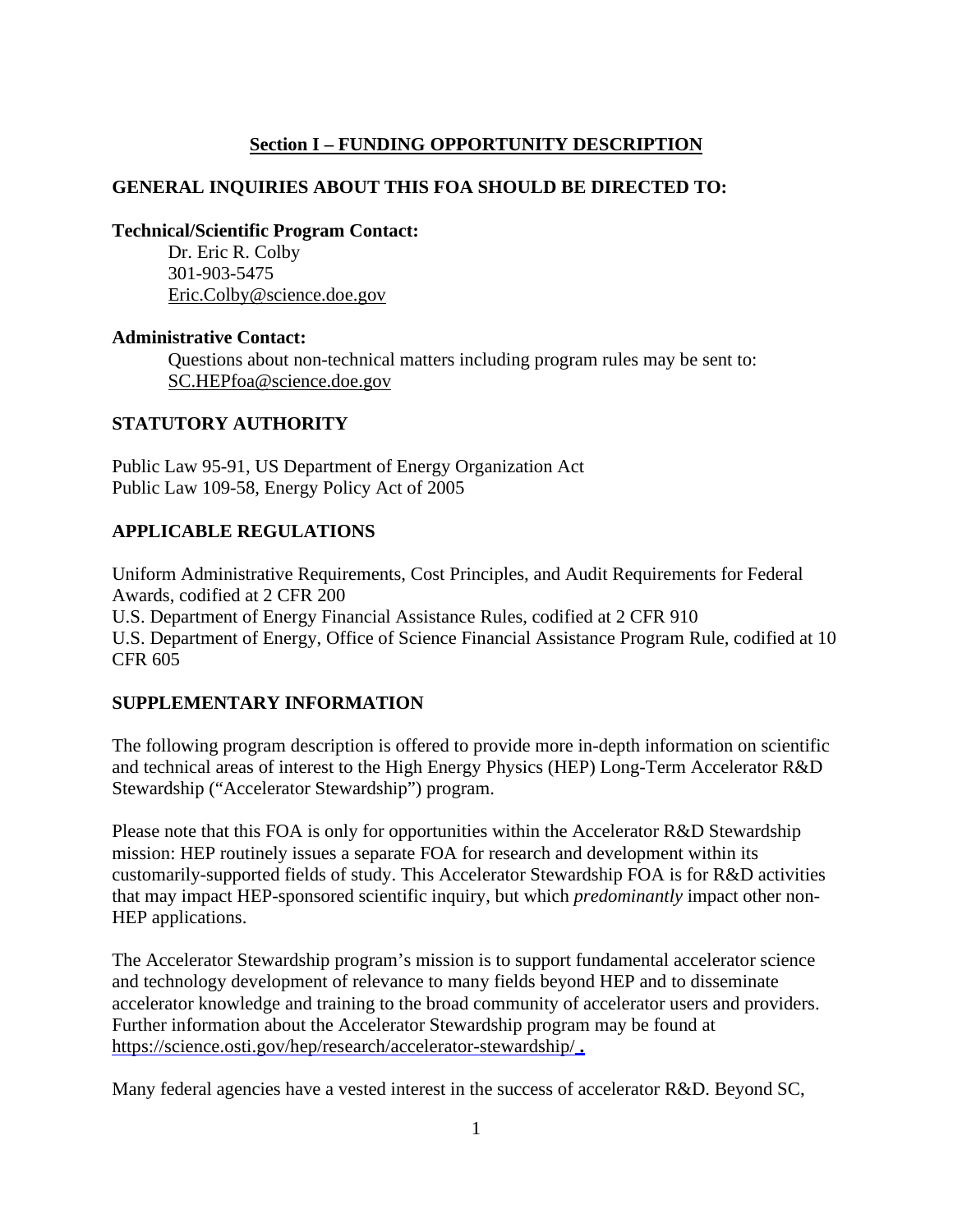stakeholders include the DOE National Nuclear Security Administration, the DOE Environmental Management Program Office, the NIH National Cancer Institute, the NSF Division of Physics, the DOD Office of Naval Research, the DOD Air Force Office of Scientific Research, the DHS Domestic Nuclear Detection Office, the NASA Radiation Effects & Analysis Group, and the NIST Ionizing Radiation Physics Division, among others.

#### **Program Objective**

Central goals of Accelerator R&D Stewardship are to:

- Engage the expertise and facilities of the existing U.S. accelerator R&D ecosystem in a manner that enhances the ability of SC specifically, and other federal agencies generally, to conduct their missions;
- Enhance the accelerator technology capabilities of U.S. industry;
- Facilitate access to the accelerator R&D capabilities at the SC National Laboratories<sup>[1](#page-7-0)</sup>
- Drive a limited number of specific accelerator applications towards practical, testable prototypes in a 5-7 year timeframe;
- Foster collaboration between developers of accelerator technology and experts who apply accelerator technology;
- Provide the basic R&D foundation necessary for sustained innovation across a broad range of accelerator applications.

This FOA focuses on three distinct activities:

(1) applied research<sup>[2](#page-7-1)</sup> that is focused on developing a prototype in response to a specific technical challenge,

(2) basic research that broadly impacts many accelerator applications, and

(3) facilitating access to accelerator R&D capabilities at SC-sponsored National Laboratories for academic research.

These activities are divided into three separate "Tracks" in this FOA. Applications must address a topic in one Track **only**. Topics may not be combined between Tracks as the application

<span id="page-7-0"></span><sup>&</sup>lt;sup>1</sup> SC sponsors ten of DOE's National Laboratories: Ames Laboratory, Argonne National Laboratory, Brookhaven National Laboratory, Fermi National Accelerator Laboratory, Lawrence Berkeley National Laboratory, Oak Ridge National Laboratory, Pacific Northwest National Laboratory, Princeton Plasma National Laboratory, SLAC National Accelerator Laboratory, and Thomas Jefferson National Accelerator Facility. The other DOE National Laboratories (Idaho National Laboratory, Lawrence Livermore National Laboratory, Los Alamos National Laboratory, National Energy Technology Laboratory, National Renewable Energy Laboratory, Sandia National Laboratories, and Savannah River National Laboratory) are outside the scope of the HEP Accelerator Stewardship program.

<span id="page-7-1"></span> $2^{\circ}$  The term "applied research" is used here in a manner consistent with colloquial usage in the field of accelerator R&D, referring to research that is in the early stages of development (Technology Readiness Level [TRL] 0-4) and encompasses work leading to a first prototype that demonstrates scientific feasibility. It does not include R&D leading to a demonstration of suitability for a particular application nor does it include R&D supporting commercialization of a product. In the context of DOE's authorizing legislation all work supported here is of a basic or fundamental nature.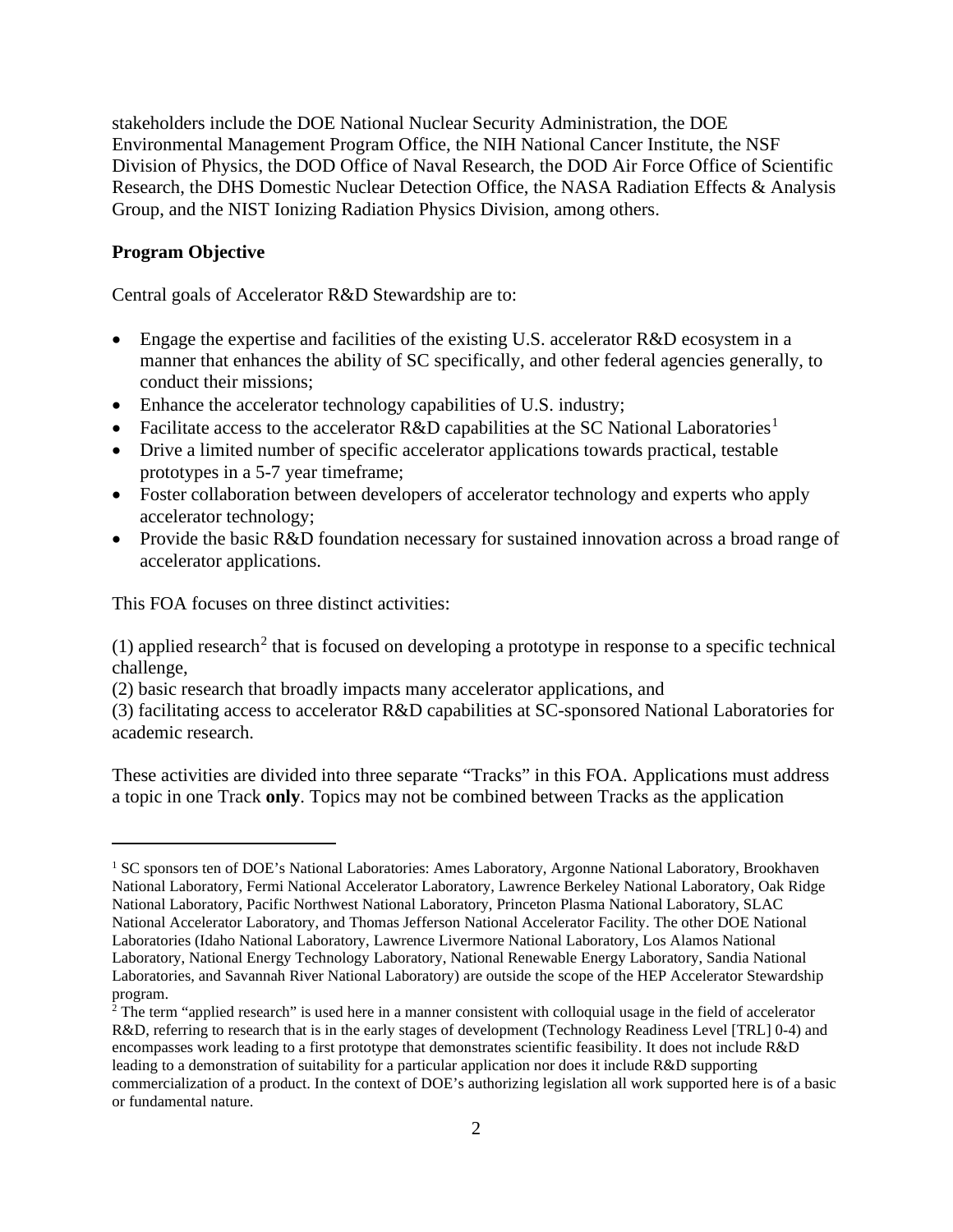format, eligibility requirements, project duration, funding limitations, and merit criteria differ significantly.

Applicants are encouraged to review the Accelerator Stewardship awards made to date at the webpage: <https://science.osti.gov/hep/research/accelerator-stewardship/awards/> .

Applications that are intended to meet specific BES or NP programmatic fields of research should be submitted in response to the FOAs issued by those Offices.

Applications that are not in direct support of a topic under the Tracks below (e.g., conferences, experimental operations, specific project R&D or fabrication) must be submitted to SC's current annual FOA (DE-FOA-0002181).

# **Track 1: Accelerator Stewardship Topical Areas**

Accelerator Stewardship Topic Areas are focused R&D efforts aimed at solving a specific accelerator application problem in a specific area. The desired end goal after 1-2 grant cycles (e.g. [3](#page-8-0)-6 years) is a working prototype technology at TRL- $4^3$ . This Track has broad eligibility requirements, see Section III.A for more information. Teams, comprising at a minimum an accelerator technology partner and an application partner, are expected to apply in this area, and develop an application that clearly defines the technology development pathway, teaming and management plan, IP allocation, and market opportunity (where applicable).

Applicants **must** provide evidence of the Stewardship Customer's<sup>[4](#page-8-1)</sup> commitment to the proposed activity. This commitment may take the form of uncompensated effort; the provision of surplus materials, supplies, or equipment; the provision of access to facilities at no or reduced cost; voluntary cost sharing; mentoring, training, or coaching of personnel; or other methods of involving the Stewardship Customer in the proposed activity. See Section III.B for more information.

There are four topic areas active in Track 1 of this FOA:

- a) Particle Therapy Beam Delivery Improvements
- b) Ultrafast Laser Technology Program
- c) High Power Electron Accelerator Technology for Industrial Applications
- d) Compact Accelerator Technologies for Security and Medicine

Grant applications submitted under Track 1 should address specific research goals in only **one** of these topical areas.

In addition to the standard merit criteria applied to all scientific grant applications, grant applications submitted under Track 1 will be specifically reviewed for (1) the strength and breadth of the collaborative team and (2) the quality of the technology R&D plan. See Section

<span id="page-8-0"></span><sup>3</sup> Technology Readiness Levels (TRLs) are defined in DOE G 413.3-4 (2009).

<span id="page-8-1"></span><sup>4</sup> "Stewardship Customer" is defined in Section V.A.2.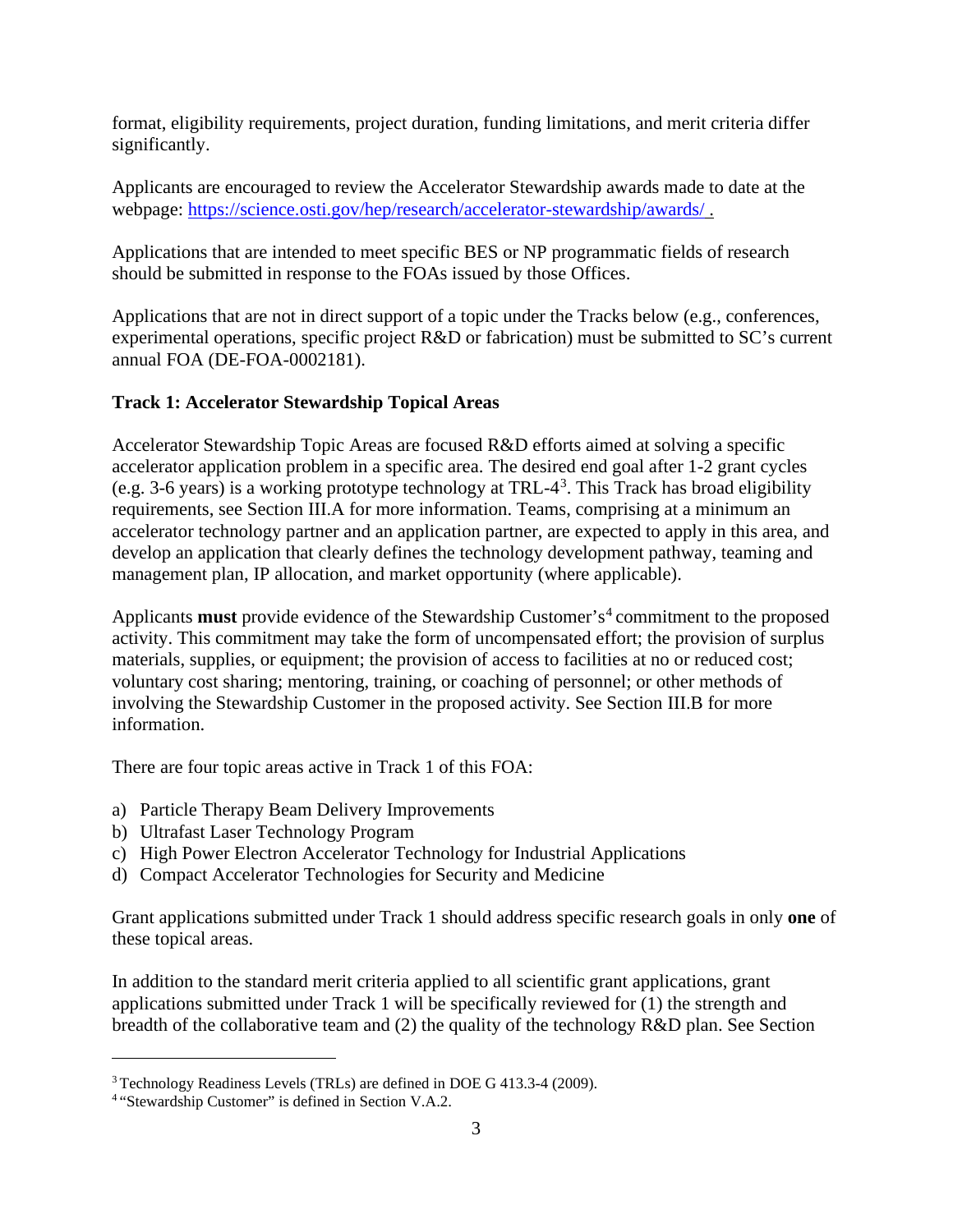V.A.2 for a description of the Merit Review Criteria, and Section V.B.2 for a description of the selection criteria.

# **(a) Particle Therapy Beam Delivery Improvements Technical Contact: Eric Colby, 301-903-5475, Eric.Colby@science.doe.gov**

Even with less than fully optimized treatment techniques, there have been reports of impressive local control rates using particle beam therapy for otherwise difficult-to-treat cancers. Although lower-cost proton beam options are starting to appear, today's proton beam facilities are costly to build and thus are not widely available. Based on their potential biological advantage, there is now increasing medical interest in exploring the use of other light ions for therapy; typically, beams up to carbon are considered.

While beam delivery ("gantry") systems for proton beams have been designed and constructed previously, they are typically large, massive, and costly. Accommodating heavier beams, up to carbon, with similar technology requires delivery systems that are even more massive.

Short dose deposition times, on the order of seconds, will require fast and efficient scanning in all three spatial dimensions. This will place new demands on the accelerator, beam line and detector systems to guide and verify dose placement.

Proposals in this topical area should address ideas for providing one or more of the following:

- 1. less massive and more compact beam delivery systems capable of delivering ion beams from protons up to carbon that are suitable for patient therapy;
- 2. technology that can provide for rapid (seconds) scanning of the beam over a tumor volume in three dimensions (that is: both transversely and longitudinally);
- 3. beam diagnostic technologies for ion beam therapy, with emphasis on increased readout speed and accuracy of position and dose.

To meet the teaming requirement, applications under this Track 1 topic area **are strongly encouraged to** include significant participation from all three of the following: (1) an institution with technical leadership in a relevant accelerator technology, (2) a medical institution with clinical experience in imaging and treatment for external beam radiotherapy (EBRT), and (3) a domestic company currently marketing EBRT products. Applications lacking significant participation from any of the three may score poorly under merit review.

The Particle Therapy Beam Delivery Improvements program of this FOA does **not** request designs for accelerators themselves, but covers only ancillary devices that work in conjunction with an accelerator. Applications to design an accelerator or accelerator complex are outside the scope of this call, and such application will be declined without review. Designs that are independent of the proton or ion beam accelerator, such that they can work with more than one type of accelerator, are preferred.

Further, the call for applications on beam diagnostic technologies for ion beam therapy is limited to diagnostics applied to the charged particle beam prior to its exit from the nozzle. Applications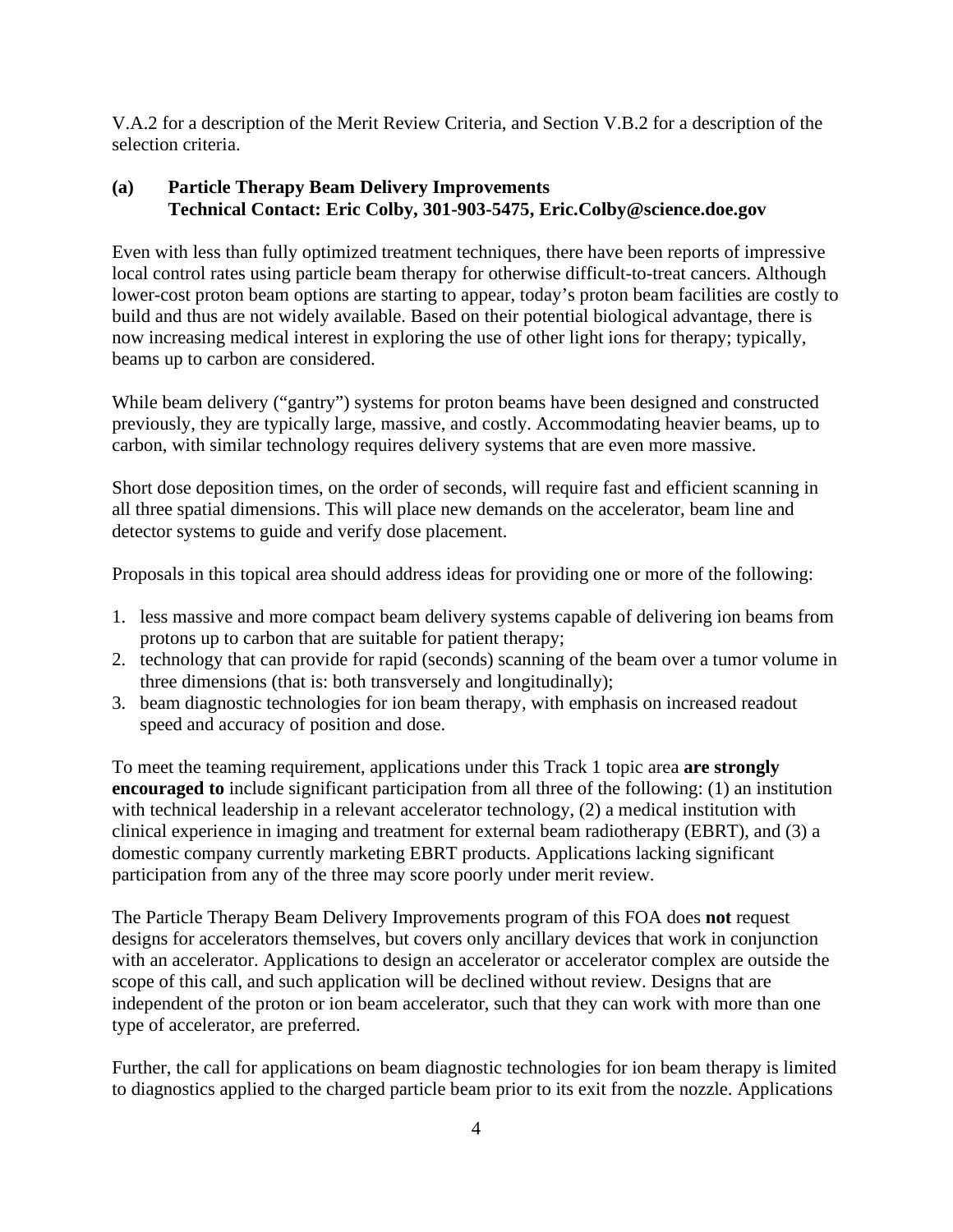for imaging technologies downstream of the nozzle will be declined without review.

Interested applicants are strongly encouraged to review the report of the workshop on Ion Beam Therapy, held January 9-11, 2013. The report provides an overview of the technical issues and required R&D to develop accelerator technologies for ion beam treatment of cancer. The report is available online at [https://science.osti.gov/~/media/hep/pdf/accelerator-rd](https://science.osti.gov/%7E/media/hep/pdf/accelerator-rd-stewardship/Workshop_on_Ion_Beam_Therapy_Report_Final_R1.pdf)[stewardship/Workshop\\_on\\_Ion\\_Beam\\_Therapy\\_Report\\_Final\\_R1.pdf](https://science.osti.gov/%7E/media/hep/pdf/accelerator-rd-stewardship/Workshop_on_Ion_Beam_Therapy_Report_Final_R1.pdf) .

### **(b) Ultrafast Laser Technology Program Technical Contact: Eric Colby, 301-903-5475, Eric.Colby@science.doe.gov**

Lasers are used or proposed for use in many areas of accelerator applications: as drivers for novel accelerator concepts for future colliders; in the generation, manipulation, and x-ray seeding of electron beams; in the generation of electromagnetic radiation ranging from THz to gamma rays; and in the generation of neutron, proton, and light ion beams. In many cases, ultrafast lasers with pulse lengths well below a picosecond are required, with excellent stability, reliability, and beam quality. With applications demanding ever-higher fluxes of particles and radiation, the driving laser technology must also increase in repetition rate—and hence average power—to meet the demand.

These applications have some general technological requirements in common:

- Ultrafast pulses  $(<1$  ps)
- High average powers  $(>1 \text{ kW up to } 100 \text{ kW or more})$
- Diffraction limited beams
- Good (ps) to excellent (fs) pulse timing
- Robust and reliable operation

Many important applications also require, or can benefit from:

- High pulse energy  $(>0.01$  J up to 1 kJ)
- High pre-pulse power contrast (better than  $10^{-9}$ )
- High wall plug efficiency  $(>20\%$  with a goal of 30% or higher)
- Longer laser wavelengths  $(>1.5 \mu m)$  out to 10  $\mu$ m)

The primary goals of the Ultrafast Laser Technology Program are to develop the enabling technologies that will ultimately lead to construction of demonstration prototypes for one or more of the principal types of ultrafast lasers needed for accelerator applications, and to enhance industry's capability to produce the necessary technologies.

Ultrafast lasers for accelerator applications fall into four broad laser types:

- Type I laser systems are used both to directly power laser-driven accelerators-on-a-chip, and as subassemblies of coherently combined fiber arrays used to generate higher pulse energies.
- Type II laser systems are used to excite plasma waves for particle trapping and high gradient acceleration, and for the generation of x-rays through Compton backscattering.
- Type III laser systems are used for generating high repetition rate radiation pulses through nonlinear processes, particularly high-harmonic generation (HHG).
- Type IV laser systems are used for plasma-based sources of protons, light ions, and neutrons.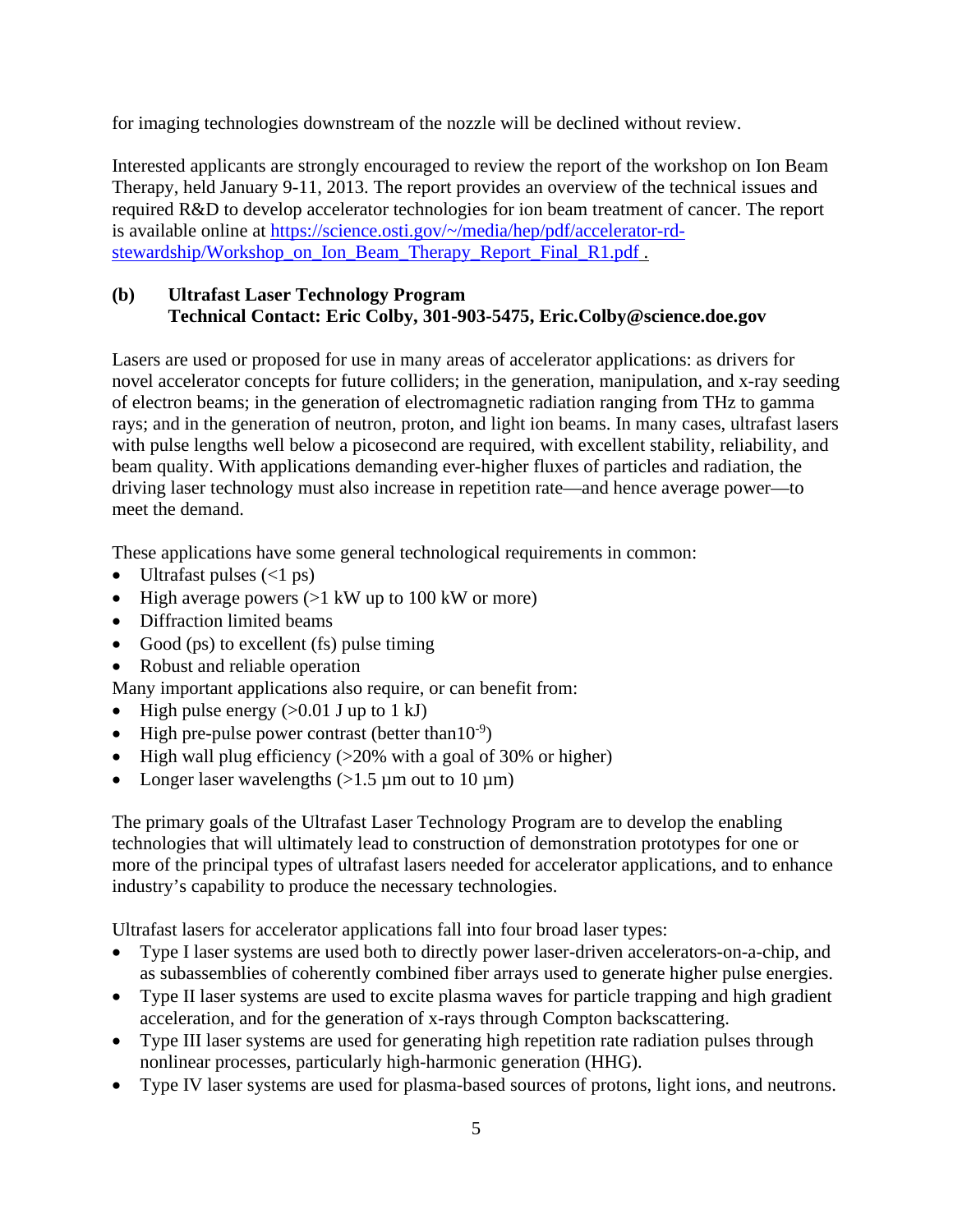The target performance parameters for each of the four ultrafast laser types are summarized in Table 1 below.

|                                    | <b>Type I</b>    | <b>Type II</b> | <b>Type III</b>  | <b>Type IV</b> |
|------------------------------------|------------------|----------------|------------------|----------------|
| Wavelength $(\mu m)$               | $1.5 - 2.0$      | $0.8 - 2.0$    | $2.0 - 5.0$      | $2.0 - 10.0$   |
| <b>Pulse Energy</b>                | $3 \mu J$        | 3 <sub>J</sub> | $0.03 - 1$ J     | 300J           |
| Pulse Length (fs)                  | 300              | $30 - 100$     | 50               | $100 - 500$    |
| <b>Repetition Rate</b>             | $1-1000$ MHz     | $1$ kHz        | 100 kHz          | 100 Hz         |
| Average Power (kW)                 | Up to $3$        | 3              | 3 and up         | 30             |
| <b>Energy Stability</b>            | ${<}1\%$         | $< 0.1\%$      | ${<}1\%$         | ${<}1\%$       |
| <b>Beam Quality</b>                | $M^2<1.1$        | Streh1>0.95    | $M^2<1.1$        | $M^2<1.1$      |
| Wall-plug Efficiency               | $>30\%$          | $>20\%$        | $>20\%$          | $>20\%$        |
| Pre-Pulse Contrast                 | N/A              | $>10^{-9}$     | N/A              | $>10^{-9}$     |
| CEP-capable                        | Required         | N/A            | Required         | N/A            |
| <b>Optical Phase Noise</b>         | $\leq 5^{\circ}$ | N/A            | $\leq 5^{\circ}$ | N/A            |
| <b>Wavelength Tunability Range</b> | 0.1%             | 0.1%           | 10%              | 0.1%           |

**Table 1. Target performance parameters for the four principal types of ultrafast lasers**

This initial phase of the Laser Technology Program will concentrate on basic research and engineering design studies to produce the breakthroughs in technology and design architecture necessary to make each of the four laser types practical. Grant applications are sought in these five topical areas:

- (1) **Ultrafast gain materials capable of very high average power.** Development of materials suitable for fiber or bulk usage, supporting amplification of <100 fs pulses, with excellent thermal conductivity, low thermal lensing, low saturation fluence, high damage threshold and small quantum defect will be key to increasing average power capabilities of ultrafast lasers. Materials must be scalable to average powers in the kilowatt range and above while maintaining excellent beam quality.
- (2) **Increased robustness and reduction in size of optical components.** Each will reduce the cost of ultrafast laser systems. Development of ultrafast optical coatings and materials capable of supporting <100 fs laser pulses with significantly increased damage threshold, excellent thermal stability, and low loss and low scatter will permit more compact, higher reliability ultrafast lasers to be developed.
- (3) **Innovations in laser architectures, cryogenics, other advanced thermal management techniques.** Direct diode pumping, coherent combination, hybrid fiber/bulk systems, and the use of advanced cryogenic systems will be needed to significantly increase the average power performance of ultrafast lasers.
- (4) **Wavelength extension further into the infrared.** The development of efficient, robust, cost-effective ultrafast laser systems out to 10 microns in wavelength will enable new applications such as solid-state seeding for ultrafast  $CO<sub>2</sub>$  lasers and driving HHG hard x-ray generators, as well as open new opportunities in plasma acceleration and high harmonic generation. Significant increases in repetition rate are needed to achieve high average power.
- (5) **Improvements in laser quality.** Advances in pulse contrast, optical phase noise, flexible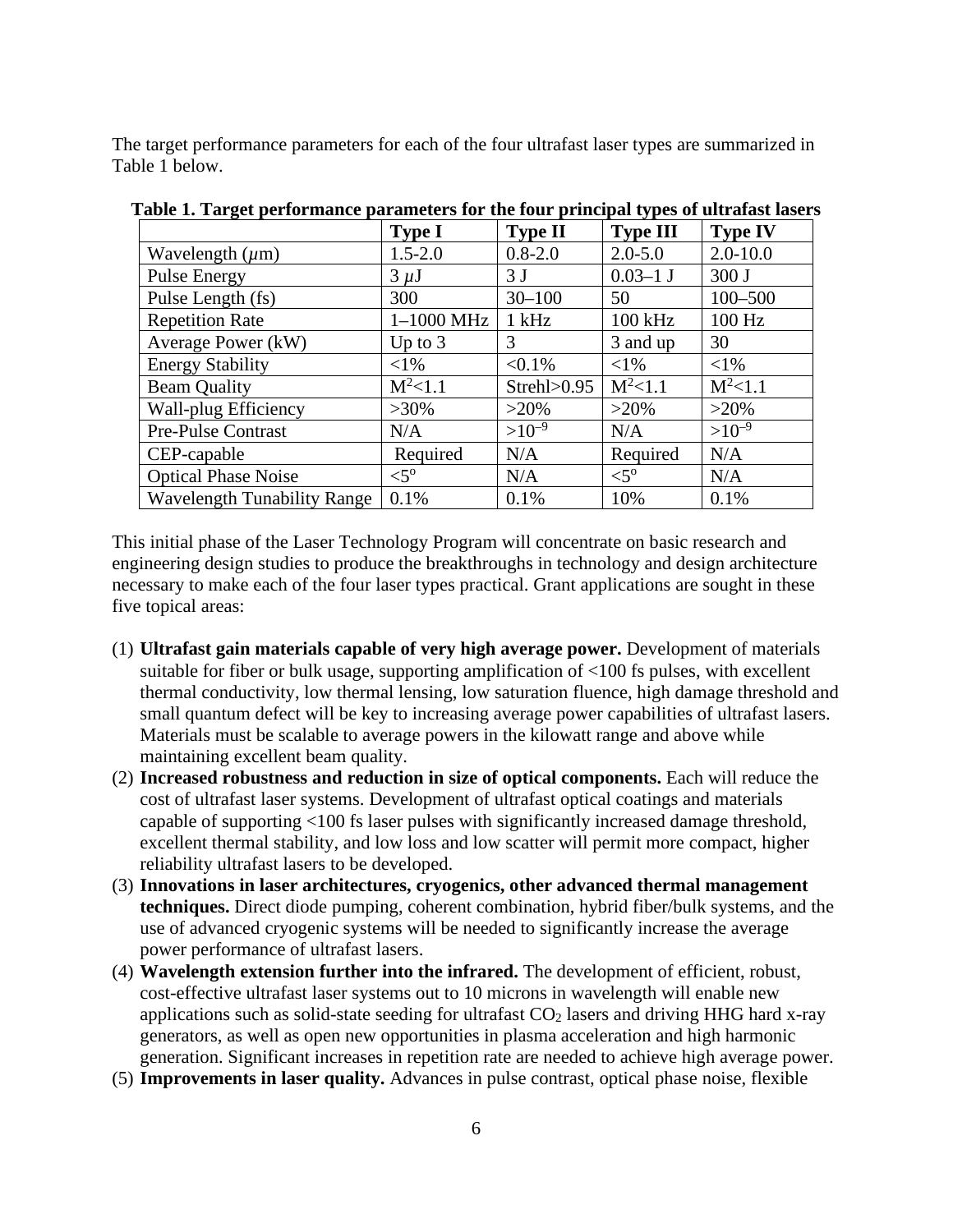pulse shaping (both transverse and longitudinal), and precision synchronization to external references will directly impact both the quality and capability of the laser-based sciences.

The Ultrafast Laser Technology Program of this FOA includes initial R&D to identify promising technical avenues for developing ultrafast lasers of the four types discussed above. It does **not** include the engineering and construction of full-scale demonstration laser systems for any of the four types during this initial phase. Applications to develop full-scale demonstration laser systems are out of the scope of this FOA and will be declined without review.

To meet the teaming requirement, applications under this Track 1 topic area **are strongly encouraged to** include significant participation from each of the following: (1) an institution with technical leadership in a relevant laser technology, and (2) an institution with technical leadership in the application of laser technology to accelerators and/or (3) a domestic company currently marketing related laser products. Applications lacking significant participation from a laser technology or accelerator technology partner, or an industry partner, may score poorly under merit review.

Interested applicants are strongly encouraged to review the report of the workshop on Laser Technology for Accelerators, held January 23–25, 2013. The report provides an overview of the technical issues and required R&D to develop ultrafast laser technology for accelerator applications. The report is available online at [https://science.osti.gov/~/media/hep/pdf/accelerator-rd](https://science.osti.gov/%7E/media/hep/pdf/accelerator-rd-stewardship/Lasers_for_Accelerators_Report_Final.pdf)[stewardship/Lasers\\_for\\_Accelerators\\_Report\\_Final.pdf](https://science.osti.gov/%7E/media/hep/pdf/accelerator-rd-stewardship/Lasers_for_Accelerators_Report_Final.pdf) .

### **(c) High Power Electron Accelerator Technology for Industrial Applications Technical Contact: Eric Colby, (301)-903-5475, Eric.Colby@science.doe.gov**

Particle accelerator technologies have been applied to solve a range of issues in the energy & environmental arena including: treating potable and waste water, removing pollutants from stack gases, increasing the energy efficiency of industrial material processing, remediating water-borne and soil-borne contaminants, and replacing radioactive sources in sterilization applications. In many cases the use of accelerator technology for these applications offers important performance advantages. Some of these energy and environmental applications are currently served by existing non-accelerator-based technologies; however, continued improvements in accelerator technology has lowered the cost and increased the reliability of this technology, opening the possibility of broader use in energy and environmental applications.

These applications have some general technological requirements in common:

- The need to expose significant mass streams to kGy-class radiation fields, requiring:
	- o Very high average beam powers (>500 kW up to 10 MW)
	- $\circ$  High wall plug efficiency ( $>50\%$ )
- The need to operate economically in harsh industrial environments:
	- o Low capital and operating costs
	- o Robust, reliable, turn-key operation

The primary goals of the High Power Electron Accelerator Technology program are to develop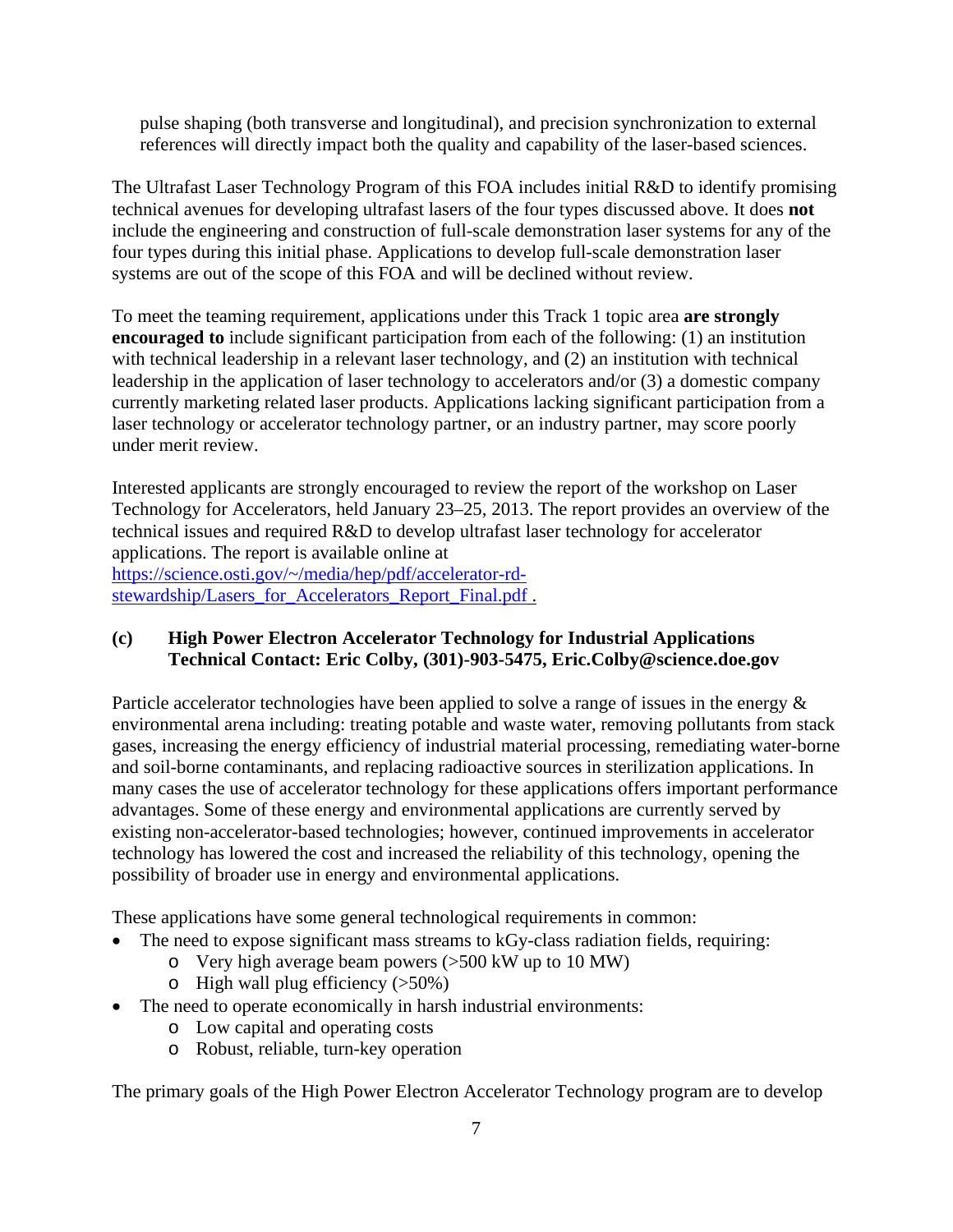the enabling technologies that may ultimately lead to construction of demonstration prototypes for one or more of the principal types of high power electron accelerators needed for energy  $\&$ environmental (E&E) applications, and to enhance industry's capability to produce the necessary technologies.

The general requirements for high power electron accelerators for energy  $\&$  environmental applications were identified at a workshop (see references below) and can be divided into four basic types of accelerator, summarized in Table 2 below.

| $\mathbf{C}$          | Type 1            | Type 2              | Type 3              | .<br>Type 4        |
|-----------------------|-------------------|---------------------|---------------------|--------------------|
|                       | <b>Demo/Small</b> | <b>Medium Scale</b> | <b>Medium Scale</b> | <b>Large Scale</b> |
|                       | <b>Scale</b>      | <b>Low Energy</b>   | <b>High Energy</b>  | <b>High Energy</b> |
| Example               | $R&D$ ,           | Flue Gas,           | Wastewater,         | Sludge, Medical    |
| <b>Applications</b>   | Sterilization,    | Waste water         | sludge, medical     | waste, Env.        |
|                       | industrial        |                     | waste               | remediation        |
|                       | effluent streams  |                     |                     |                    |
| <b>Electron Beam</b>  | $0.5 - 1.5$ MeV   | $1-2$ MeV           | 10 MeV              | 10 MeV             |
| Energy                |                   |                     |                     |                    |
| <b>Electron Beam</b>  | $>0.5$ MW         | $>1$ MW             | $>1$ MW             | $>10$ MW           |
| Power (CW)            |                   |                     |                     |                    |
| Wallplug              | $>50\%$           | $>50\%$             | $>50\%$             | $>75\%$            |
| Efficiency            |                   |                     |                     |                    |
| <b>Target Capital</b> | $<$ \$10/W        | $<$ \$10/W          | $<$ \$10/W          | $<$ \$5/W          |
| $Cost*$               |                   |                     |                     |                    |
| Target                | $<1.0M$ \$/yr     | $<1.5M$ \$/yr       | $<1.5M$ \$/yr       | $<12M\$ /yr        |
| Operating             |                   |                     |                     |                    |
| Cost†                 |                   |                     |                     |                    |

**Table 2. Target performance for high power electron accelerators for E&E applications:**

\*Total cost of the accelerator, including all supporting systems (e.g. power, cooling, control, safety). †Total operating cost including all labor, supplies, repairs and electricity costs.

- Demo or Small Scale Systems are used for processing low-density material streams (gas or liquid) in moderate quantities, such as industrial effluent streams at flows of order 0.1-0.2 MGD, depending on dose. (1 MGD=1 million gallons per day).
- Medium Scale Low Energy Systems are used for processing low-density material streams (gas or liquid) in high volumes, such as for electron beam treatment of flue gases at flow rates of 100,000-200,000 Nm<sup>3</sup>/hr, and wastewater treatment at flows of 1-1.5 MGD.
- Medium Scale High Energy Systems are used for processing high-density materials (solids and sludges) in moderate volumes, such as for medical waste sterilization and sludge treatment at mass flow rates of 20-70 kg/s.
- Large Scale High Energy Systems are proposed for use in processing large volumes of highdensity materials, such as for environmental remediation of contaminated soil, medical waste sterilization, and sludge treatment at mass flow rates of 0.2-0.7 metric ton per second.

The High Power Electron Accelerator Technology Program has completed a set of feasibility studies, and will focus in this next phase on achieving the necessary advances in efficient Radio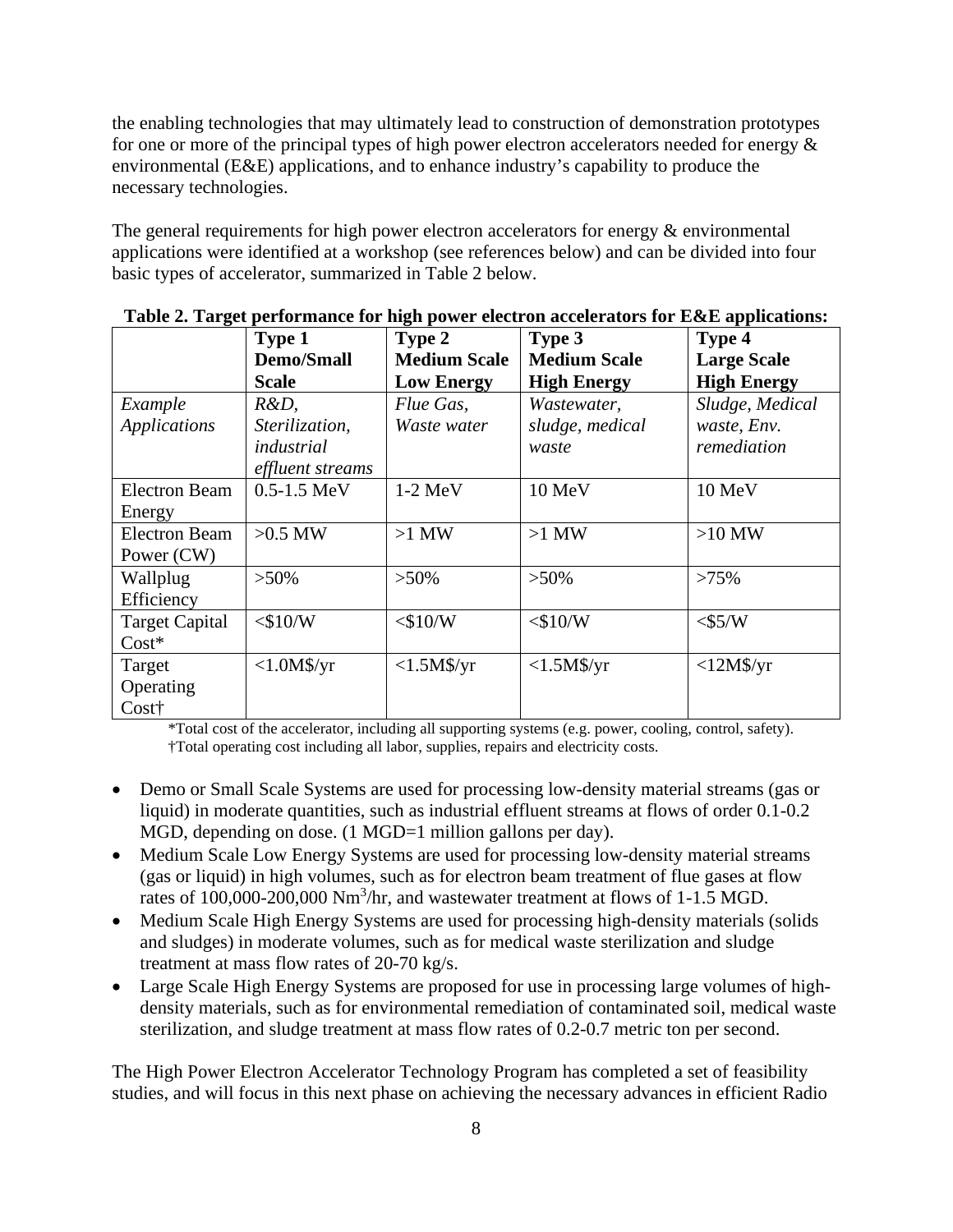Frequency (rf) power production and low cost accelerator structures. Grant applications are sought for proposals for enabling research and development. Applications submitted under this topic are to be for multi-year use-inspired R&D concepts leading to achievement of the stated performance metrics. Applications which do not directly address all the metrics of the subtopic area will be declined without review.

- a. **High Efficiency High Average Power RF Sources.** The very high power accelerators required for energy and environmental applications will require highly efficient, low-cost sources of radiofrequency power. R&D to significantly improve the power efficiency of high-average-power (CW or high duty factor) radiofrequency tubes is sought. Net tube power efficiency (including focusing magnet power) must exceed 80%, and *average* tube power must exceed 250 kW, with a pulse format (peak power, pulse length) that is appropriate for either normal conducting or superconducting accelerators, and an output that is stably phase locked to an external reference. The proposed device must provide an economical route to producing 1 MW or more of average power by scaling, coherent combination, or both, at an rf tube cost that does not exceed \$1.50 per watt of average power output. *A detailed estimate of the tube's production cost must be included in Appendix 7 to support claims that the cost metric will be met.* There is particular interest in rf power sources operating at frequencies that are in widespread use at the large SC accelerators<sup>[5](#page-14-0)</sup>.
- b. **Economical Accelerator Structures for Megawatt-Class Beams.** Providing low-cost very high power accelerators for energy and environmental applications will require advances in the design and manufacture of accelerator structures to increase performance and reduce cost. R&D applications are sought for accelerator structures that are optimized for very high power transfer efficiency into high beam currents, and optimized for low production cost and low operation cost for industrial use. Proposed R&D must lead to an accelerator design and a single-unit prototype structure that meets one of the following sets of requirements:
	- i. Superconducting radiofrequency, 1 MeV total voltage gain, 1 MW total power coupled to beam, 90% minimum rf-to-beam-power coupling efficiency, costing less than \$1.50/watt fully dressed (including couplers, cryostat, cryocoolers, magnetic and thermal shields); or
	- ii. Superconducting radiofrequency, 10 MeV total voltage gain, 1 MW total power coupled to beam, 90% minimum rf-to-beam-power coupling efficiency, costing less than \$3.00/watt full dressed (including couplers, cryostat, cryocoolers, magnetic and thermal shields); or
	- iii. Normal conducting radiofrequency, 1 MeV total voltage gain, 1 MW total power coupled to beam, 90% minimum rf-to-beam-power coupling efficiency, costing less than \$0.50/watt fully dressed (including couplers, vacuum enclosure, cooling systems).

The voltage gain and coupled power requirements may be met by using multiple accelerating cavities, but the cost metric then applies to the entire system. *A detailed estimate of the accelerator structure's production cost must be included in Appendix 7 to support claims that the cost metric will be met.* Note that in all cases, the cost metric does not include the

<span id="page-14-0"></span><sup>5</sup> See<https://science.osti.gov/user-facilities/user-facilities-at-a-glance/>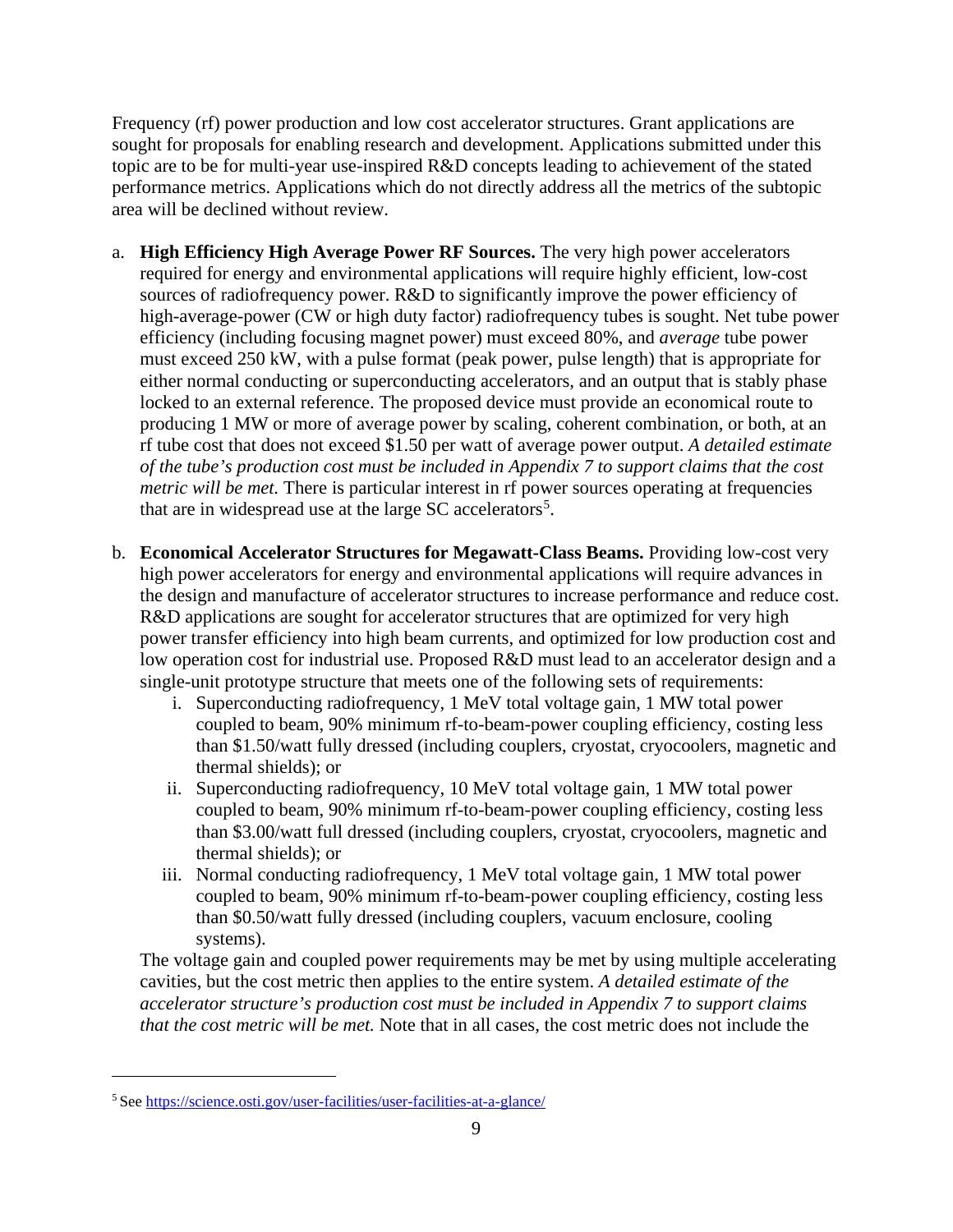cost of rf power generation and transmission to the accelerator, nor does it include peripheral systems such as the electron source, beam focusing and delivery, controls and diagnostics, shielding enclosures, etc. At a minimum, the prototype accelerator structure must be experimentally demonstrated to work at the required duty factor, at full accelerating voltage, without beam, but with performance characteristics that are consistent with accelerating 1 MW of beam. There is particular interest in rf accelerators operating at frequencies that are in widespread use at the large SC accelerators $6$ .

The High Power Electron Accelerator Technology program of this FOA includes initial R&D to identify promising technical avenues for developing very high power electron accelerators of the four types discussed above. It does **not** include the engineering and construction of full-scale accelerator installations for any of the four types during this initial phase. Applications to develop a full-scale accelerator installation are out of the scope of this FOA, and will be declined without review.

To meet the teaming requirement, applications under this Track 1 topic area **are strongly encouraged to** include significant participation from each of the following: (1) an institution with technical leadership in a relevant accelerator technology, (2) an institution with technical experience in applying accelerator technology to the energy or environmental application proposed, and/or a domestic company currently marketing related technology. Applications lacking significant participation in either of these two areas may score poorly under merit review.

# **References**

As background, HEP has conducted workshops to identify the accelerator technology research directions with the potential for high impact in energy  $\&$  environmental applications. Workshops relevant to this topic area include:

- *Workshop on Energy and Environmental Applications of Accelerators*, Edited by Stuart Henderson and Thomas Waite, (2015). [https://science.osti.gov/~/media/hep/pdf/accelerator-rd](https://science.osti.gov/%7E/media/hep/pdf/accelerator-rd-stewardship/Energy_Environment_Report_Final.pdf)[stewardship/Energy\\_Environment\\_Report\\_Final.pdf](https://science.osti.gov/%7E/media/hep/pdf/accelerator-rd-stewardship/Energy_Environment_Report_Final.pdf) .
- *Accelerators for America's Future*, Edited by Walter Henning and Charles Shank, (2009). [https://science.osti.gov/~/media/hep/pdf/accelerator-rd-stewardship/Report.pdf.](https://science.osti.gov/%7E/media/hep/pdf/accelerator-rd-stewardship/Report.pdf)

# **(d) Compact Accelerator Technologies for Security and Medicine Technical Contact: Eric Colby, (301)-903-5475, Eric.Colby@science.doe.gov**

Accelerators are used as sources of high-energy x-rays and electrons for a variety of applications in security and medicine. Many of these applications can be significantly impacted in the near term by translating advanced component and system technologies from scientific research labs towards commercial applications and by developing use-inspired benchtop demonstrators in the next 3-6 years. For some applications, the adjustability of an accelerator source (in energy,

<span id="page-15-0"></span><sup>6</sup> See<https://science.osti.gov/user-facilities/user-facilities-at-a-glance/>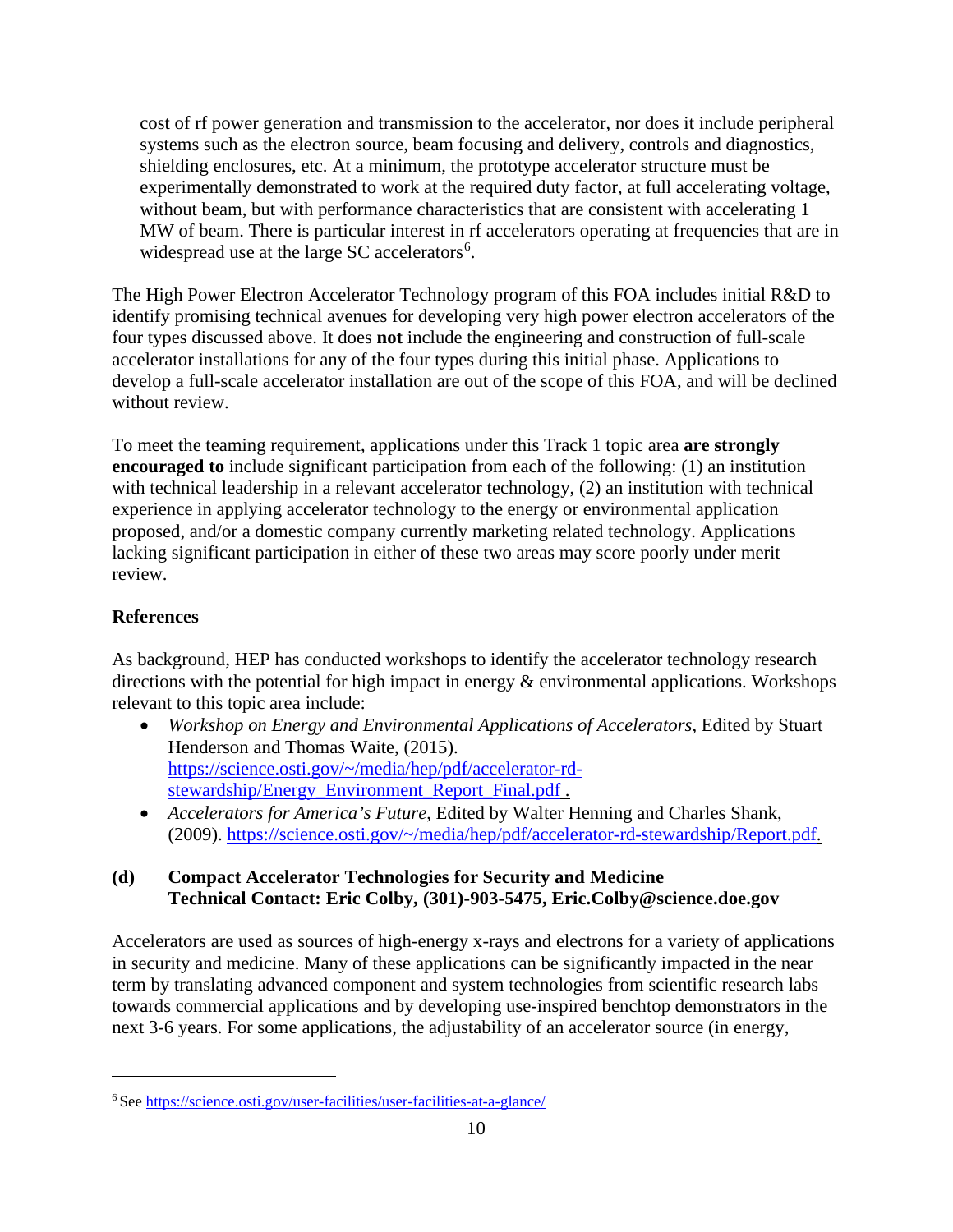energy spectrum, beam current, and power) could offer important performance gains. Similarly, the time structure of such a source could allow noise reduction and/or time resolved measurements. For some applications the presently available source is a radioactive isotopefilled capsule, which poses a security risk.

This group of applications have some general technological requirements in common:

- Compactness of the source
	- o Often 10cm x 10cm x 30cm or less (including the electron source, accelerator, target/convertor, but not including supporting equipment)
- Primary (electron) beam energies in the <10 MeV range
	- o Although some applications call for much more
- A wide range of energy adjustability
	- o Typically by at least a factor of 2, often by a factor of 10 or more
	- o Often on a shot-by-shot basis
- A wide range of current adjustability
	- o Typically by 2 to 4 orders of magnitude
	- o Often on a shot-by-shot basis
- Moderate primary beam power
	- o Many applications are in the 50 W-500 W range, but some battery-powered applications require 1 W, and several other applications require 1 kW or more
- Robustness and reliability
	- o Most applications need a source that can be used for thousands of hours without expert intervention
- Cost Competitiveness
	- o Most applications require an overall source cost (including power supplies, cooling, controls, etc.) of less than \$1 M, some applications require total source cost  $\langle$  \$100 k.

The general requirements for high power electron accelerators for security and medical applications were identified at a 2019 workshop (see references below) and can be grouped into four basic types of accelerator, summarized in Table 3 below.

#### **Table 3. Four types of compact electron accelerators to drive advanced security and medical applications**

|                                       | <b>Type I</b>             | <b>Type II</b>                                                                                                                                                                             | <b>Type III</b>                                                                                                           | <b>Type IV</b>    |
|---------------------------------------|---------------------------|--------------------------------------------------------------------------------------------------------------------------------------------------------------------------------------------|---------------------------------------------------------------------------------------------------------------------------|-------------------|
| <b>General</b>                        | <b>Ultra-low Power</b>    | Low- to Moderate-                                                                                                                                                                          | Moderate-to                                                                                                               | VHEE <sup>7</sup> |
| <b>Type</b>                           | Portable                  | Power                                                                                                                                                                                      | High-Power                                                                                                                |                   |
| <b>Example</b><br><b>Applications</b> | <b>Emergency Response</b> | Portable Conventional<br>Radiotherapy,<br>Radiography, Down<br>well (DW), Chip $\&$<br>Circuit Inspection<br>(CCI), Electronic<br>Brachytherapy (eB),<br>Pre-clinical RT<br>Machine (PCRT) | Secondary Screening<br>(SS), High Energy<br><b>Density Physics</b><br>(HEDP), Non-<br><b>Destructive Testing</b><br>(NDT) | <b>FLASH-RT</b>   |

<span id="page-16-0"></span><sup>&</sup>lt;sup>7</sup> VHEE – Very High Electron Energy, referring to the use of high energy electrons for cancer therapy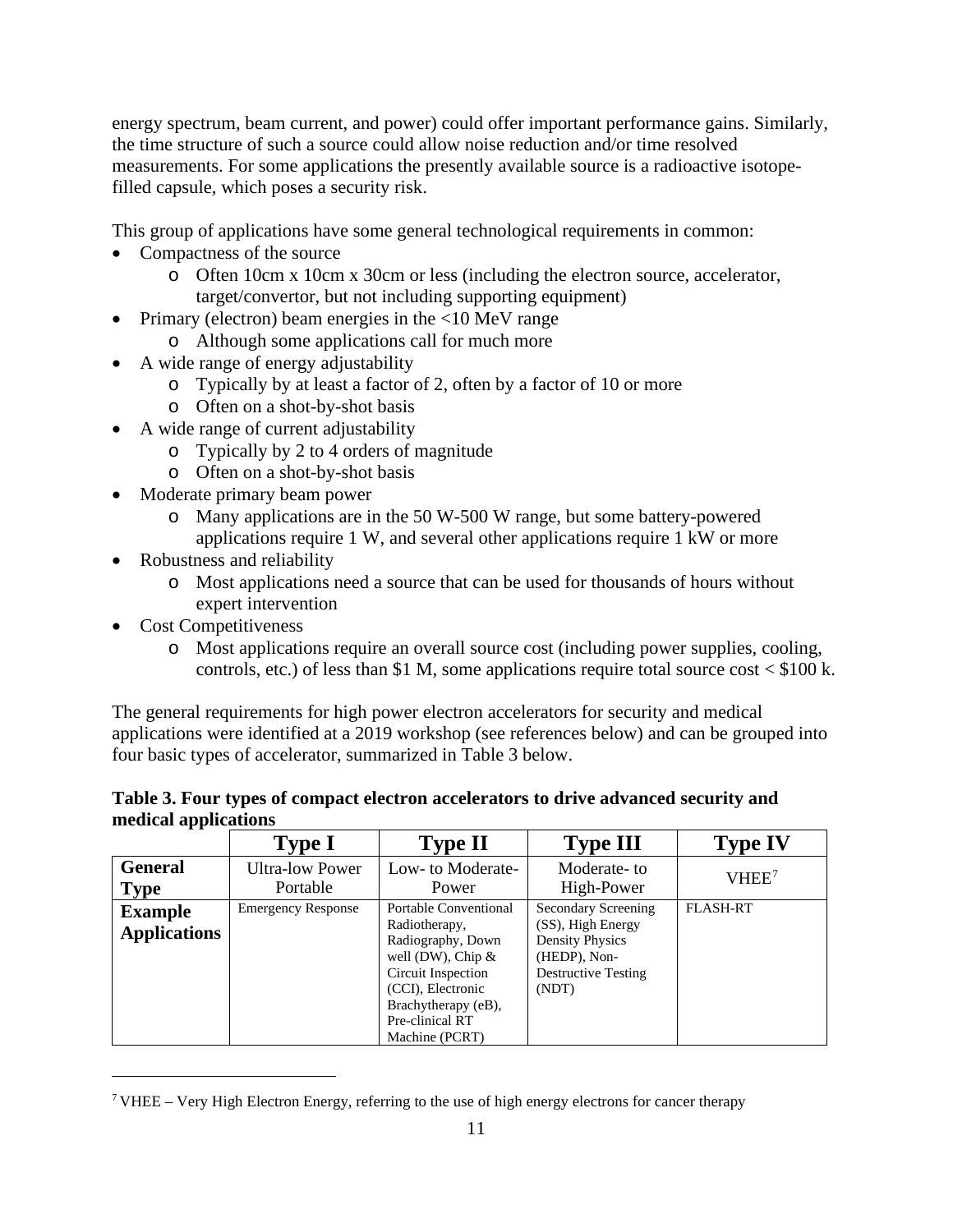| <b>Energy</b>                                                         | $0.3-4$ MeV                                                                     | $0.1 - 14$ MeV                                                                                                 | $0.1 - 10$ MeV                        | 6-250 MeV             |
|-----------------------------------------------------------------------|---------------------------------------------------------------------------------|----------------------------------------------------------------------------------------------------------------|---------------------------------------|-----------------------|
| <b>Tuning</b>                                                         |                                                                                 |                                                                                                                |                                       |                       |
| Range                                                                 |                                                                                 |                                                                                                                |                                       |                       |
| <b>Beam</b>                                                           | 1W                                                                              | 50<br>$eB$ :                                                                                                   | HEDP:<br>500 W                        | 100 W                 |
| <b>Power</b>                                                          |                                                                                 | W<br>FRT, CCI, DW:<br>100<br>W<br>Others:<br>300-500<br>W                                                      | NDT, SS:<br>1000 W                    |                       |
| <b>Desired</b><br><b>Maximum</b><br><b>Size</b><br>(accelerator only) | $10x10x30$ cm                                                                   | 1x1x1<br>$eB$ :<br>cm<br>NDT, DW:10 Dx22 L<br>cm<br><b>PCRT</b><br>20x20x25<br>cm<br>Others:<br>10x10x60<br>cm | SS, HEDP:10x10x60<br>cm               | 20x20x50 cm           |
| <b>Special</b><br><b>Features</b>                                     | LER: <12 kg, battery<br>power, <300 W<br>HER: $<$ 50 kg, line<br>power, <1.2 kW | eB: Can be sterilized<br>Inspection: 50 micron<br>spot size<br>Down well: 200 C<br>operation                   | Inspection: Spot size<br>$<$ 1 micron |                       |
| <b>Target</b><br><b>Capital Cost</b>                                  | $<$ \$100 $k$                                                                   | eB:<br>$\lt$<br>\$600k<br>NDT, Down well:<br>$<$ \$200 $k$<br>$<$ \$1M<br>Others:                              | $<$ \$1M                              | FLASH-RT:<br>$<$ \$1M |

- **Ultra-low Power Portable** systems designed primarily for emergency response to perform radiography on either moderate density or high-density objects. These systems must be person-portable, rely on either battery power or limited line power, and be low cost. Beam energies range from a few hundred kilovolts to 4 MeV at less than a watt of beam power to provide broadband (i.e. bremsstrahlung) photons from 300 kVp-4 MVp.
- **Low- to Moderate-Power systems**  designed to provide either electron beams up to 250 MeV for cancer therapy, or to provide higher fluence photon sources in the 100 kVp-14 MVp range. Beam power requirements range from 50 Watts to more than 500 W to provide the necessary fluence. Some uses require ultracompact formats—for example electronic brachytherapy sources must fit in an endoscope, and down-well source must fit in a 10 cm bore. For cancer therapy dose control must be very precise (2%), for still other applications spectral agility is important.
- Moderate- to High-Power systems designed to provide high- to very-high-flux photon sources for high speed inspection of dense objects, sterilization of medical devices, food, and sterilize harmful insects. Photon energies in the 300 kVp-10 MVp range are needed, with beam powers ranging from 500 Watts to more than 1 kW to provide the necessary fluence.
- **High Energy systems**  designed to provide extremely narrowband and/or coherent sources of photons. These devices are typically not bremsstrahlung sources but require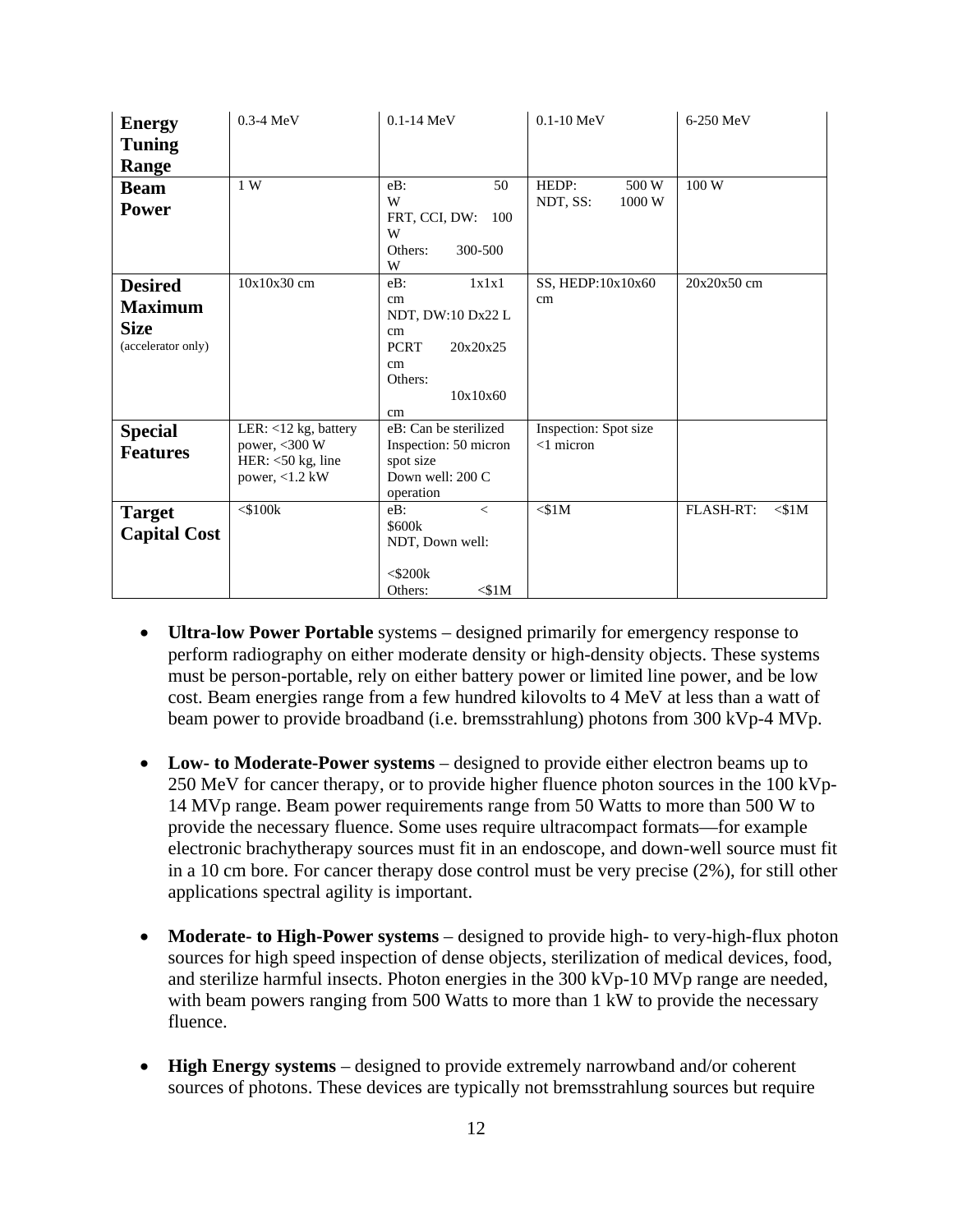more complex radiation generation processes such as inverse Compton scattering or undulator radiation to produce photons in the required energy range and narrow bandwidth. These systems typically require energies on the order of 1 GeV and while beam power requirements are modest, beam quality becomes critical.

The primary goals of the Compact Accelerator Technology program are to (1) develop the enabling technologies that may ultimately lead to demonstration prototypes of one or more of the principal types of compact electron accelerator needed for security and medical applications, and to (2) enhance domestic industrial capability to produce the necessary technologies.

This initial phase of the Compact Accelerator Technology program will concentrate on useinspired basic research to produce the breakthroughs in technology necessary to make each of the four compact accelerator types practical. Grant applications are sought in these three topical areas:

- **a. High gradient radiofrequency accelerator technology.** Proposals for significant advances in normal conducting radiofrequency accelerator technology meeting the challenging Space Weight and Power (SWaP) and cost requirements in Table 3 are sought. The proposal must clearly define the R&D milestones and technical pathway to meeting the energy, beam power, and SWaP requirements defined for one of the accelerator types identified in Table 3 within 3-6 years. *A detailed estimate of the accelerator's expected production cost must be included in Appendix 7 to support claims that the cost metric will be met.*
- b. **Efficient x-ray generation techniques.** Innovations in electron-driven photon generating technologies usable in the 60 kVp to 14 MVp range with significantly improved electronto-photon conversion efficiency (as compared to optimized bremsstrahlung production) and improved spectral selectivity (e.g. <20% BW) are sought in a compact device that will withstand the required input electron beam power for one of the four types identified in Table 3.
- c. **Design principles for "expert" accelerator control systems.** Proposals to advance the design methodology for accelerator control systems are sought. Innovations in the systems integration of diagnostics, controls, data archiving, real-time simulation, data processing, and feedback are sought which incorporate modern data-science methods (e.g., machine learning, artificial intelligence) and support rigorous verification and validation. Please note that while portions of an example control system may be built to demonstrate design principles and methodology, the primary goal of this topic is to advance the underlying design principles and methodology.

The Compact Accelerator Technologies program of this Announcement includes initial R&D to identify promising near-term technical avenues for developing compact electron accelerators of the four types discussed above, and advanced radiation generating techniques. It does **not** include the engineering and construction of full-scale accelerators for any of the four types at this time. Proposals to develop a full-scale accelerator are out of the scope of this Announcement and will be declined without review. Applications to develop longer-term compact accelerator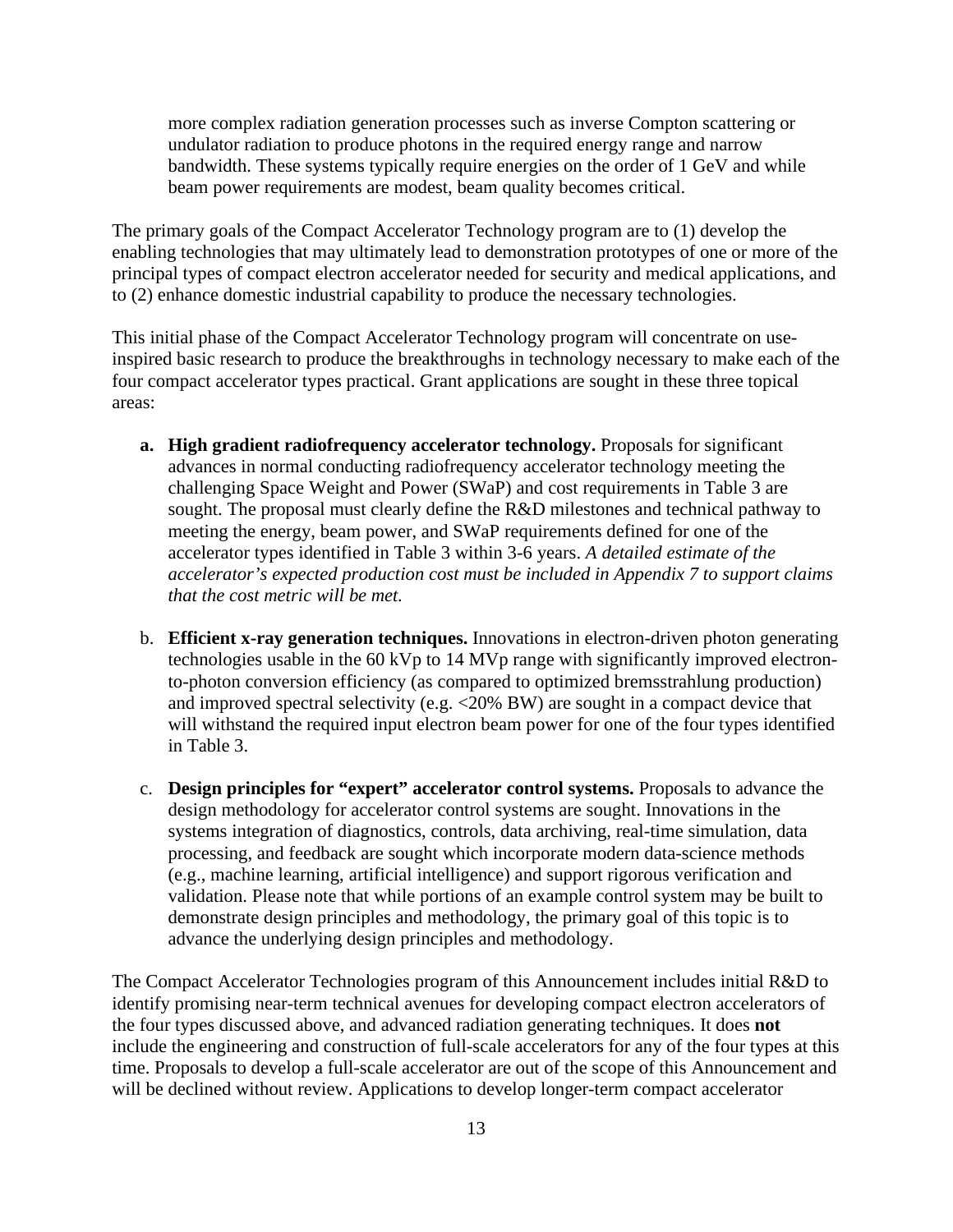technologies (e.g., plasma wakefield accelerators, laser-driven accelerators, two-beam accelerators, THz accelerators) will be declined if submitted to Track 1. Eligible PIs may submit such proposals to Track 2.

To meet the teaming requirement, applications under this Track 1 topic area **are strongly encouraged to** include significant participation from **all three** of the following: (1) an institution with technical leadership in a relevant accelerator technology, (2) an institution with technical experience in applying accelerator technology to the security and/or medical application proposed, and (3) a domestic company currently marketing closely related security and/or medical technology. Applications lacking significant participation in any of these three areas may score poorly under merit review.

### **References**

As background, HEP has conducted workshops to identify the accelerator technology research directions with the potential for high impact on security and medical applications. Workshops relevant to this topic area include:

- *Accelerators for America's Future*, Edited by Walter Henning and Charles Shank, (2009). [https://science.osti.gov/~/media/hep/pdf/accelerator-rd-stewardship/Report.pdf.](http://science.osti.gov/%7E/media/hep/pdf/accelerator-rd-stewardship/Report.pdf)
- Additional information may become available in the forthcoming report: *Basic Research Needs Workshop on Compact Accelerators for Security and Medicine*, Edited by Mike Fazio, (2019). When available, the report may be found on the webpage at [https://science.osti.gov/hep/Research/Accelerator-Stewardship/Workshop-Reports.](https://science.osti.gov/hep/Research/Accelerator-Stewardship/Workshop-Reports)

### **Track 2: Long-Term Generic Accelerator R&D Technical Contact: Eric Colby, 301-903-5475, Eric.Colby@science.doe.gov**

Long-term generic accelerator  $R&D$  is basic research<sup>[8](#page-19-0)</sup> aimed at improving the theory, computational tools, and fundamental physical and technical understanding of accelerator science. Note that more restrictive eligibility requirements apply to this topic—see section III.A for further information. Applications may include the involvement of either an individual PI or a collaborative team: Teams are expected to develop a single research application.

Advancements in basic accelerator science and technology enable new capabilities in virtually every area of accelerator application. Grant applications are sought for high-impact advances in the following general areas: beam physics, advanced computational methods for accelerator design and analysis, advanced data-science techniques (e.g., AI/ML<sup>[9](#page-19-1)</sup>) for accelerator controls, beam diagnostics and feedback control, new superconducting materials, new materials and coatings for accelerator components, novel power sources for accelerators, new particle sources, novel magnet designs, novel lattice designs, compact accelerator technologies, and novel technologies for secondary beam production.

Applications that will lead to significant increases in performance (flux, brightness, polarization,

<span id="page-19-0"></span><sup>8</sup> Specifically, it is basic research that is not intended for a specific facility or construction project

<span id="page-19-1"></span><sup>&</sup>lt;sup>9</sup> "AI/ML" refers to artificial intelligence and machine learning techniques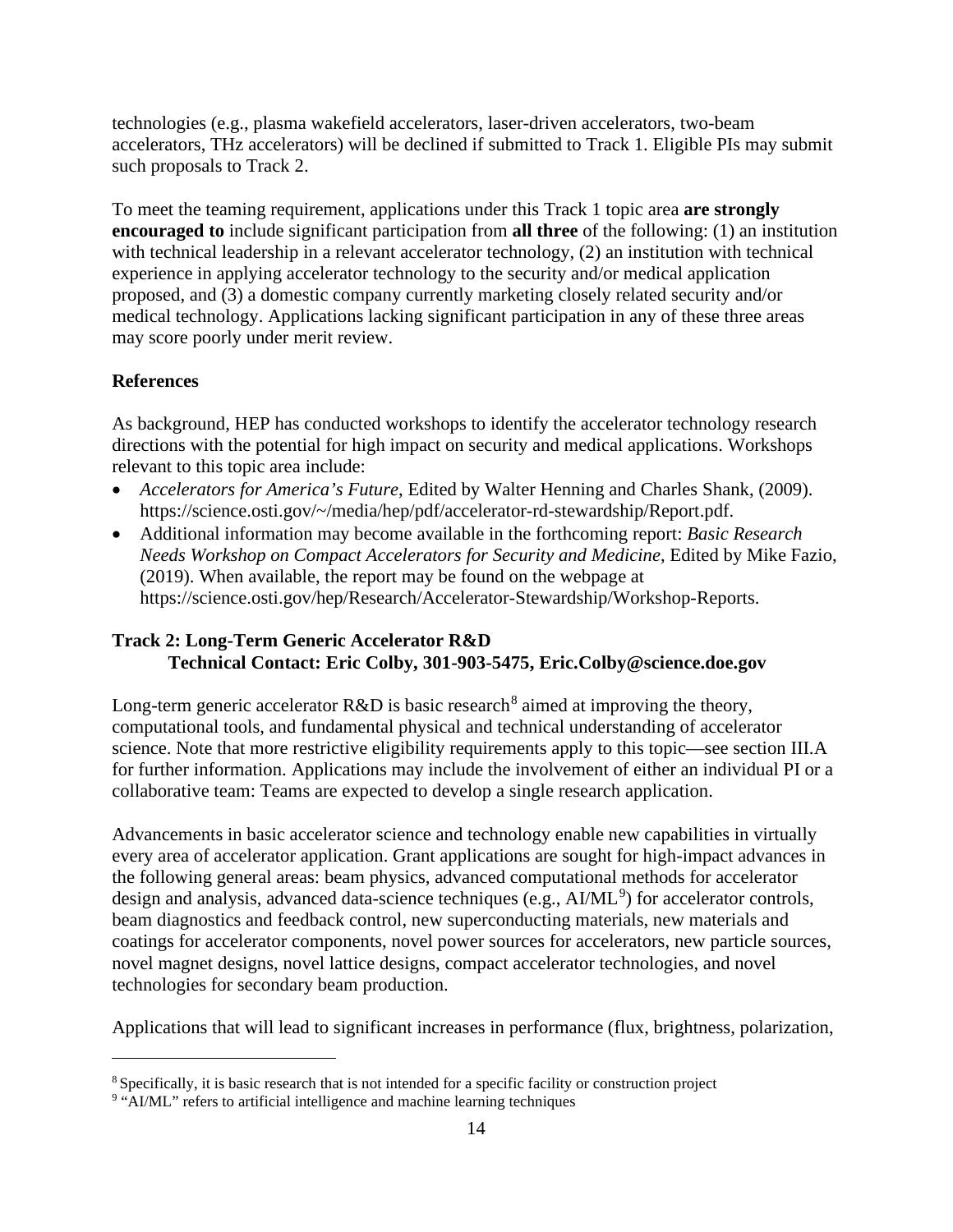coherence, stability, reliability, flexibility) and decreases in cost (construction cost, operating cost, physical size, complexity) are sought.

While R&D in this area is often far upstream of application, the areas where the research will have greatest impact can generally be identified. *It is essential that the application clearly articulate how the R&D meets a stated need of the Stewardship Customer.* See the detailed merit review questions in section V.A.2 under "Quality of the Accelerator Stewardship Opportunity", and the selection considerations in section V.B.2 "Selection".

This topic area is distinct from the HEP Comparative Review FOA in that R&D funded here will be expected to predominantly impact accelerator applications beyond those currently used in HEP-sponsored research. During both pre-application and full application reviews, the stakeholder federal agencies will be contacted to confirm that the work is a priority (see section V.B.2). Applications which are not encouraged by one or more of the stakeholder federal agencies will not be funded.

### **Track 3: Accelerator Stewardship Test Facility Program Technical Contact: Eric Colby, 301-903-5475, Eric.Colby@science.doe.gov**

Track 3 is the continuation of the "Accelerator Stewardship Test Facility Pilot Program" (ASTFPP), initiated in 2015. Awards made under this Track provide assistance to non-DOE entities seeking to make short-term use of the accelerator R&D capabilities available at the DOE SC National Laboratories that are not otherwise available as SC User Facilities.

A wide array of test stands and facilities for microwave, laser, magnet, superconducting RF, and particle beam testing exist, along with specialized expertise in high-accuracy accelerator modeling, engineering, fabrication and measurement. A web portal to the SC accelerator R&D capabilities may be found at [http://www.acceleratorsamerica.org/working-with-labs/index.html.](http://www.acceleratorsamerica.org/working-with-labs/index.html)

The intent of Track 3 awards is to enable non-DOE entities to gain access to and use these unique capabilities for **short-term engagements**. Track 3 awards may be up to 12 months in duration and are **not renewable**. There must be a distinct achievement at the end of the performance period which on its own justifies the resources being requested. Long-term R&D challenges requiring more than 12 months to address should not be submitted to Track 3. If the proposed work scope will not fit within 12 months, consider applying to Track 2 (if eligible).

The non-DOE entity must clearly "own" the work and be the principal beneficiary of the outcome: Applications may not be structured such that the DOE lab is the prime beneficiary of the work. Such applications cannot be selected for financial assistance awards. Further information about the program intent and goals may be found at [https://science.osti.gov/hep/research/accelerator-stewardship/test-facility-pilot-program/.](https://science.osti.gov/hep/research/accelerator-stewardship/test-facility-pilot-program/)

Applicants **must work closely** with an SC National Laboratory (the "Host Lab") when preparing the application to ensure the compatibility of the work with the Lab's mission and capabilities, the availability of the resource, and an accurate budget. A **collaborative proposal** must be filed, with the lead proposal originating from the non-DOE entity, and a collaborative proposal being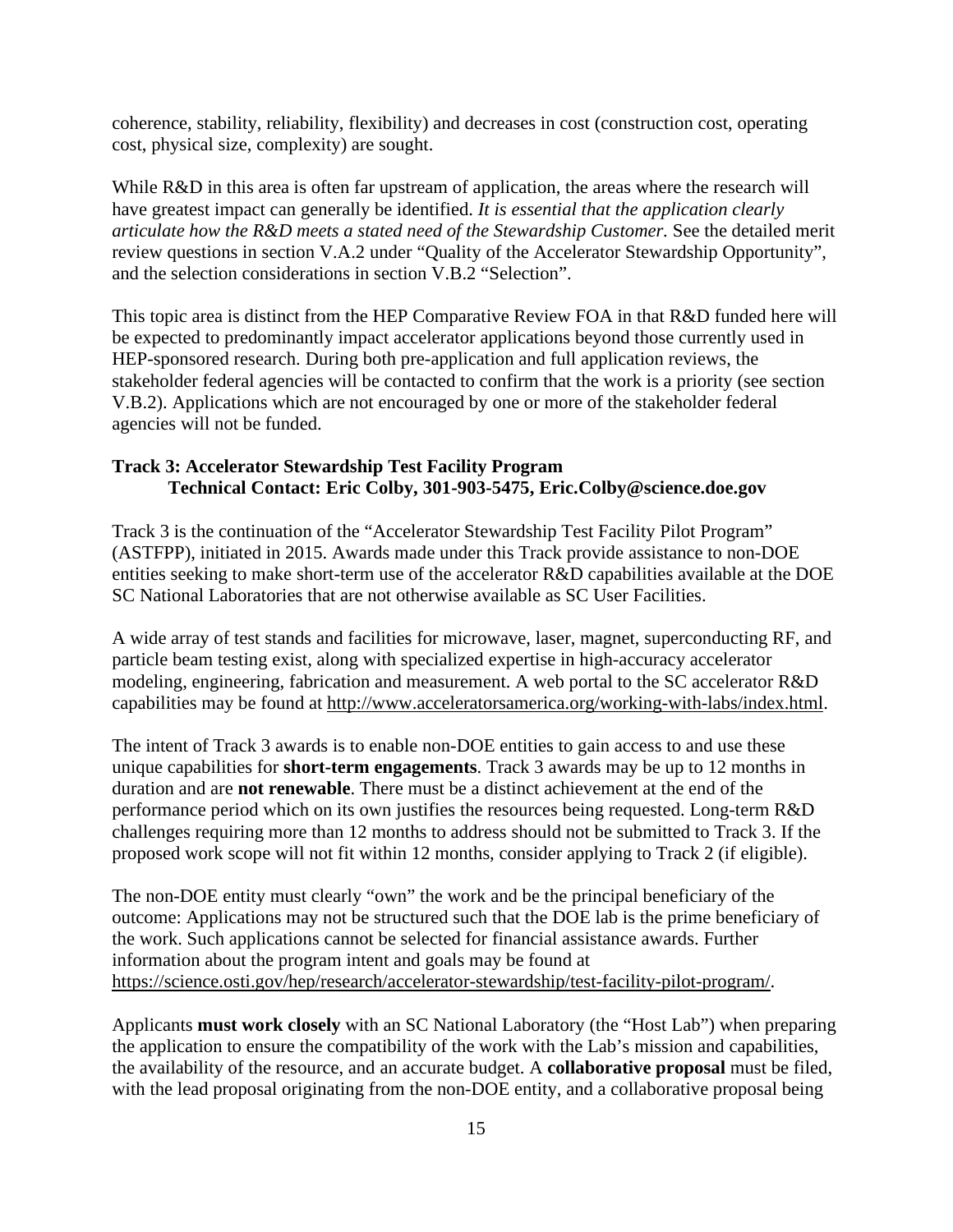submitted by the Host Lab in response to LAB 20-2262.

Activities must meet the following requirements:

- 1. The activity must be research & development only.
- 2. The R&D must be non-proprietary, and the results must be published.
- 3. The activity must involve an accelerator R&D facility or core competence at the Host Lab. The activity **must not request funds to use an SC User Facility**, as access to these Facilities is already provided at no cost to non-proprietary users.
- 4. The work scope must be for short-term use of a facility or capability and must complete within the project period, which is limited to 12 months and **is not renewable.** Work requiring multiple years to complete should not be proposed through Track 3.
- 5. The activity must meet the requirements of DOE Order 481.1C "Strategic Partnerships Projects", in particular section 4(c):
	- a. The activity must be consistent with or complementary to the mission of the DOE laboratory and the facility at which the work will occur,
	- b. The activity must not adversely impact other programs assigned to the facility,
	- c. The activity must not place the facility in direct competition with the domestic private sector, and
	- d. The activity must not create a detrimental future burden on DOE resources.
- 6. The provisions of DOE Order 522.1 "Pricing of Departmental Materials and Services" must be followed if funds are requested to cover the Host Lab's incremental cost of operating the facility.

Awards are intended for the *utilization* of *existing* accelerator R&D capabilities for a specific basic R&D purpose. Grant applications that focus primarily on upgrading a DOE capability will be declined without review.

Grant applications that do not include a collaborative proposal submission from the Host Lab will be declined without review.

Applicants are advised that requests for capabilities will be reviewed by the specific SC program that is the steward of the capability. Resources that are critical to the operation of a National User Facility may not be approved for use.

# **APPLICATION REQUIREMENTS**

All applications submitted to this Funding Opportunity Announcement (FOA) must address one of the research topic areas described in the previous section. Further, all applications must conform to the format specified in Section IV of this FOA; each application will be pre-screened for responsiveness to the research area descriptions and for compliance with the application requirements.

# **Open Science**

SC is dedicated to promoting the values of openness in Federally-supported scientific research, including, but not limited to, ensuring that research may be reproduced and that the results of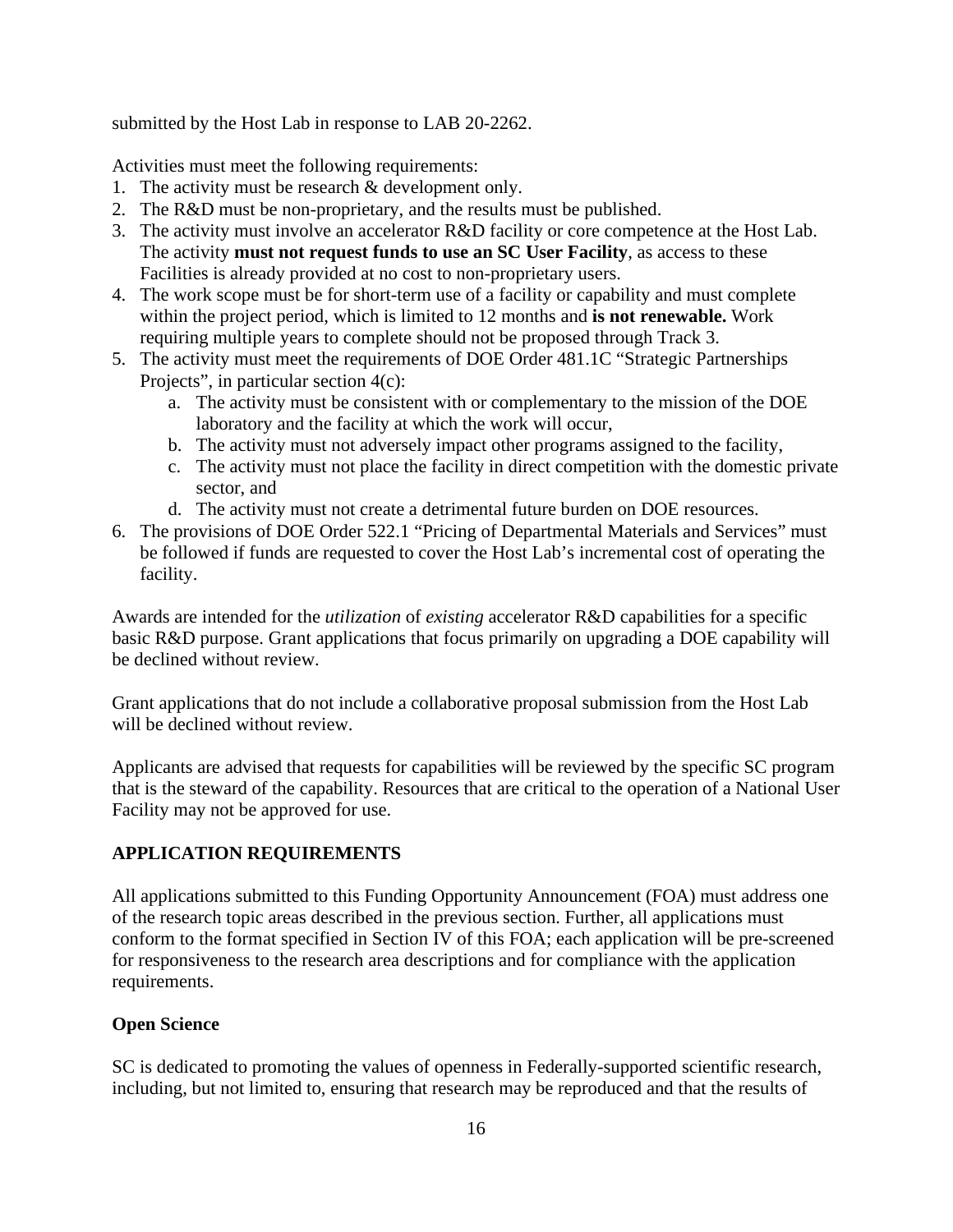Federally-supported research are made available to other researchers. These objectives may be met through any number of mechanisms including, but not limited to, data access plans, data sharing agreements, the use of archives and repositories, and the use of various licensing schemes.

The use of the phrase "open-source" does not refer to any particular licensing arrangement, but is to be understood as encompassing any arrangement that furthers the objective of openness.

#### **Collaboration**

Research collaborations involving multiple institutions are encouraged under this FOA. The precise method of submitting an application involving multiple institutions will vary by the Track being applied for:

- Applications under Track 1 and Track 2 must be submitted as a single application from the institution employing the Lead PI with other institutions included as subawardees.
- Applications under Track 3 must include both a non-DOE entity and a DOE SC Host Laboratory with a collaborative application being submitted and the non-DOE entity being designated as the lead institution of the collaboration.

Additional details are provided below:

Collaborative teams are strongly encouraged. Merit reviewers are asked to specifically score the strength of the collaborative team (see Section V.A.2 for more information). Note carefully that the type of application depends on the Track.

**For Track 1 and Track 2**, team efforts involving different institutions must be submitted as a *single application from the institution of the Lead PI*. If successful, the collaboration will be funded through a single award to the lead institution, with sub-awards to collaborators as necessary and appropriate.

Collaborations led by a DOE National Laboratory should note that proposals must be submitted in response to the companion announcement (**LAB 20-2262**) through the PAMS website at [https://pamspublic.science.energy.gov.](https://pamspublic.science.energy.gov/)

**For Track 3**, team efforts must include both a non-DOE entity and a DOE SC Host Laboratory, and a *collaborative application must be submitted, with the non-DOE entity designated as the lead institution.* If successful, the collaboration will be funded in accordance with Section II.H.

Collaborative applications submitted from different institutions must clearly indicate they are part of a collaborative project/group. Every partner institution must submit an application through its own sponsored research office. Each collaborative group can have only one lead institution. Each application within the collaborative group, including the narrative and all required appendices and attachments, must be identical with the following exceptions:

- Each application must contain a correct SF-424 (R&R) cover page for the submitting institution only.
- Each application must contain a unique budget corresponding to the expenditures for that application's submitting institution only.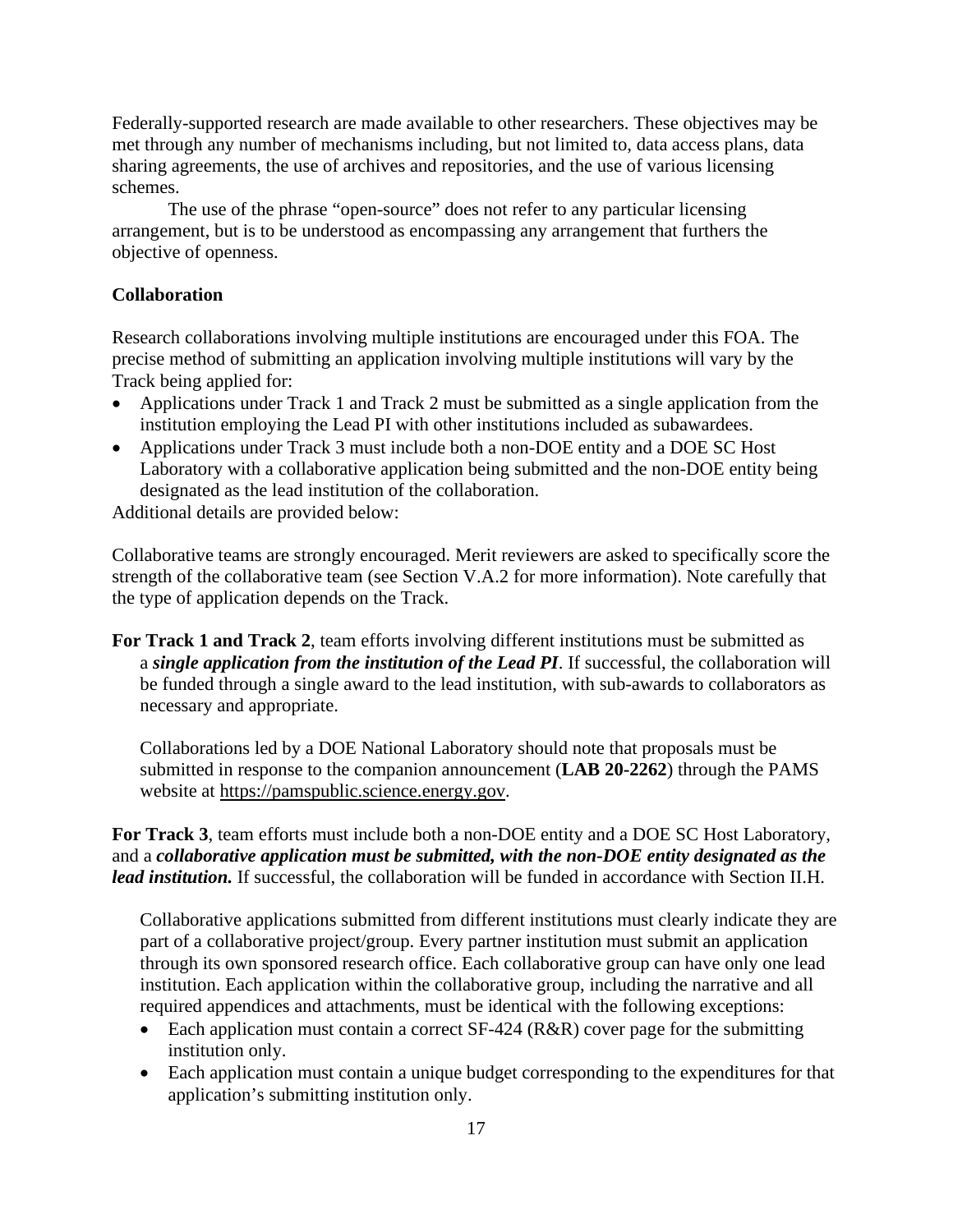- Each application must contain a unique budget justification corresponding to the expenditures for that application's submitting institution only.
- A DOE SC National Laboratory serving as a "Host Lab" should submit a collaborative proposal in response to the companion announcement (**LAB 20-2262**) through the PAMS website at [https://pamspublic.science.energy.gov.](https://pamspublic.science.energy.gov/)

SC's intent is to create from the various applications associated with a collaborative group one document for merit review that consists of the common, identical application materials combined with a set of detailed budgets from the partner institutions. Thus, it is very important that every application in the collaborative group be identical (including the title) with the exception of the budget and budget justification pages.

# **Collaboration vs. Subawards**

The following points of advice to applicants may be helpful:

- 1. Both collaborative applications and proposed subawards are methods by which multiple institutions can work together to reach the scientific objectives described in this FOA.
	- a. Collaborative applications (i.e. Track 3 applications) are assembled from multiple identical applications submitted by the proposing institution. Such applications may be submitted under this FOA in Grants.gov and the companion Lab announcement (LAB 20-2266) in PAMS. The multiple applications will be assembled into one joint collaborative proposal, which will be merit-reviewed as one proposal, with recommendations to fund or decline the application made at the level of each independent application.
	- b. Subawards exist when multiple institutions work together (i.e. Track 1 or Track 2 proposals) to submit one application with a designated prime awardee and multiple potential subawardees.
	- c. DOE National Laboratories may be proposed as subawardees, but the value of any such proposed subaward will be removed from any such prime award: DOE will make separate awards to its laboratories.
- 2. Choose the appropriate structure based on the nature of the scientific work being proposed. If multiple institutions will be functioning as a network of peer-level researchers, a collaborative structure would be more appropriate. If multiple institutions will be functioning with leadership and direction coming from one institution, a subaward arrangement would be more appropriate.
- 3. A well-thought-out research plan and its associated budget(s) should leave no confusion about which institution will do which parts of the research.

# **Controlled Information**

All entities submitting applications to this FOA must recognize the moral and legal obligations to comply with export controls and policies that limit the transfer of technologies with potential dual use. Applicants are reminded that international collaboration must comply with nonproliferation, sanction, and other protocols described at [https://www.export.gov.](https://www.export.gov/)

International activities related to special nuclear materials (SNM) are subject to additional requirements. Please see 10 CFR 810 for further information.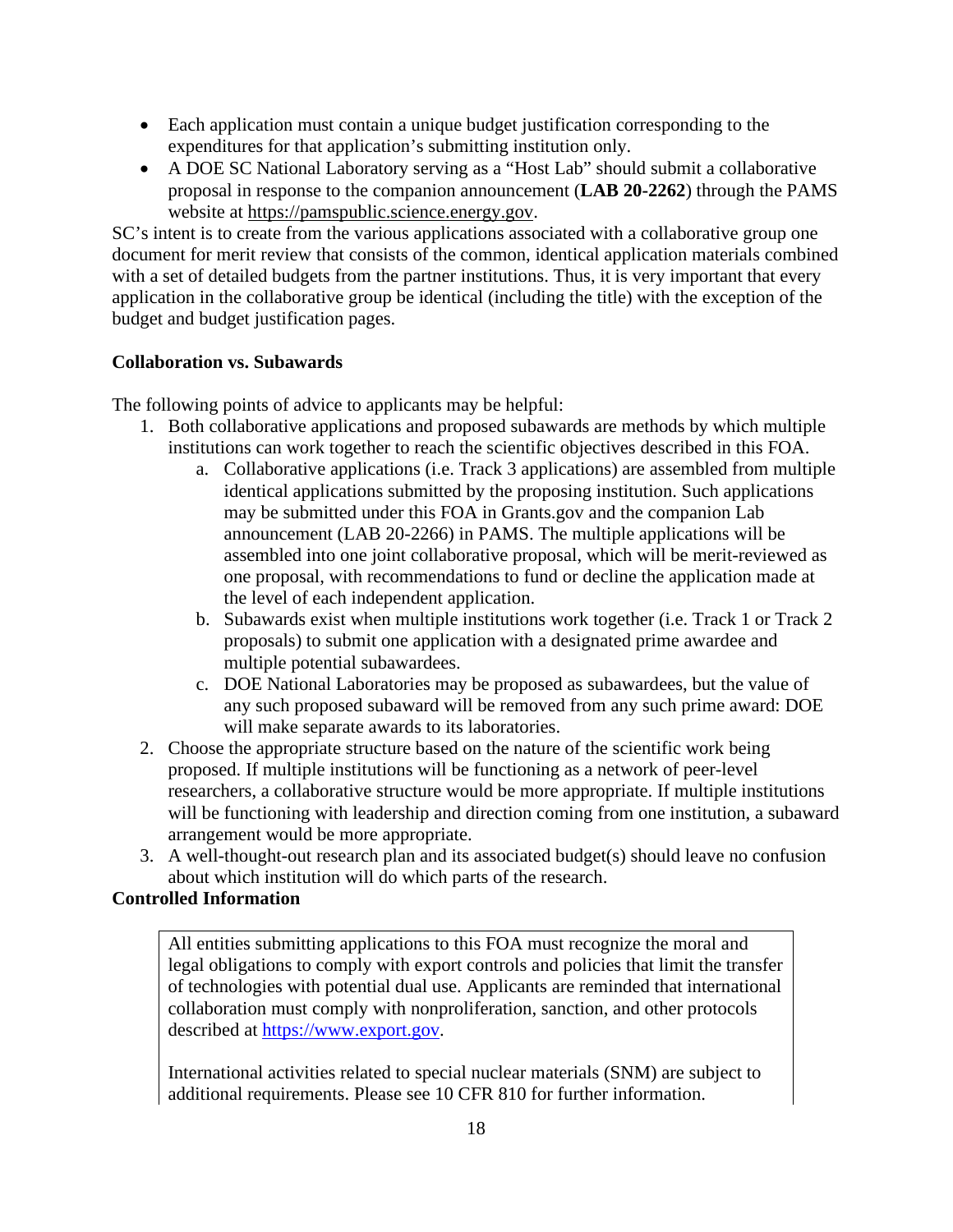This FOA is to support scientific endeavors that could be described in scholarly publications. Do not submit applications containing restricted data or unclassified nuclear information as defined in the Atomic Energy Act of 1954, as amended, 42 USC 2011 et seq., 10 CFR 1017, 10 CFR 1045.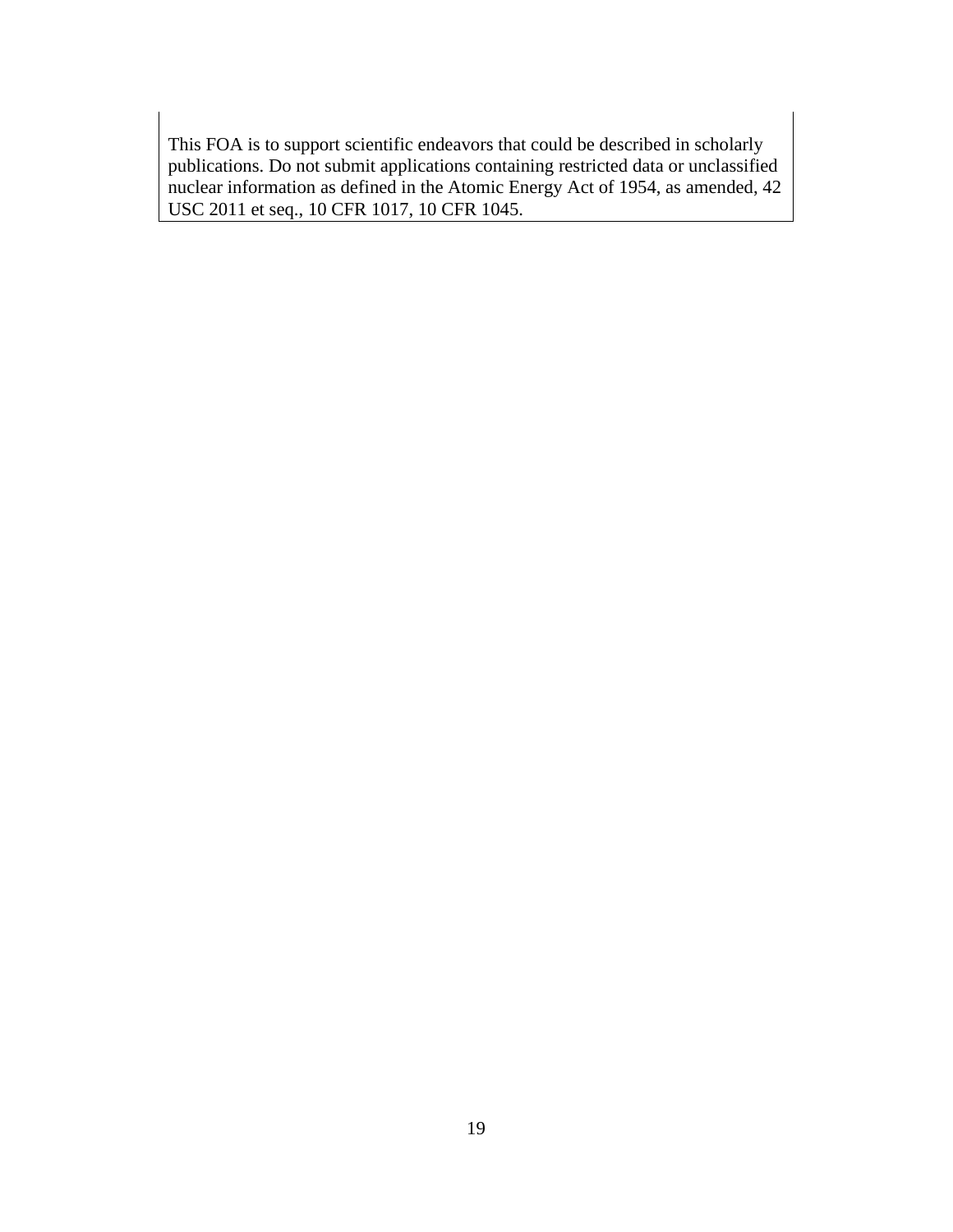# **Section II – AWARD INFORMATION**

# <span id="page-25-1"></span><span id="page-25-0"></span>**A. TYPE OF AWARD INSTRUMENT**

DOE anticipates awarding grants and interagency awards under this FOA.

# <span id="page-25-2"></span>**B. ESTIMATED FUNDING**

It is anticipated that approximately \$5,000,000 will be available for all Accelerator R&D Stewardship new and renewal awards in FY 2020, subject to the availability of appropriated funds. The number, duration and size of awards will depend on the number of applications selected for award, and the actual amount of funds available in FY 2020. Out of the approximately \$5,000,000 in FY 2020 funding, approximately \$2,000,000 may be awarded in the Track 2 topic area of Long-Term Generic Accelerator R&D, and approximately \$450,000 may be awarded in the Track 3 Accelerator Stewardship Test Facility Program.

DOE anticipates that the total value of grants made under this FOA will be approximately \$5 million. DOE expects that, subject to the availability of future year appropriations, an additional \$5 million will be used to support national laboratory authorizations under the companion program announcement to this FOA.

DOE is under no obligation to pay for any costs associated with preparation or submission of applications. DOE reserves the right to fund, in whole or in part, any, all, or none of the applications submitted in response to this FOA.

# <span id="page-25-3"></span>**C. MAXIMUM AND MINIMUM AWARD SIZE**

The award size will depend on the number of meritorious applications and the availability of appropriated funds.

Track 1 and Track 2: Maximum award size \$3,000,000. Minimum award size \$75,000. Note: the ceiling and floor given above for Track 1 and Track 2 applications represent historical experience. Past practice is not an obligation to stay within the historic ceiling and floor.

Track 3: Maximum award size \$300,000. Minimum award size \$75,000.

# <span id="page-25-4"></span>**D. EXPECTED NUMBER OF AWARDS**

The exact number of awards will depend on the number of meritorious applications, the results of merit review, the program policy factors, and the availability of appropriated funds.

# <span id="page-25-5"></span>**E. ANTICIPATED AWARD SIZE**

The anticipated award size will depend on the number of meritorious applications, the results of merit review, the program policy factors, and the availability of appropriated funds.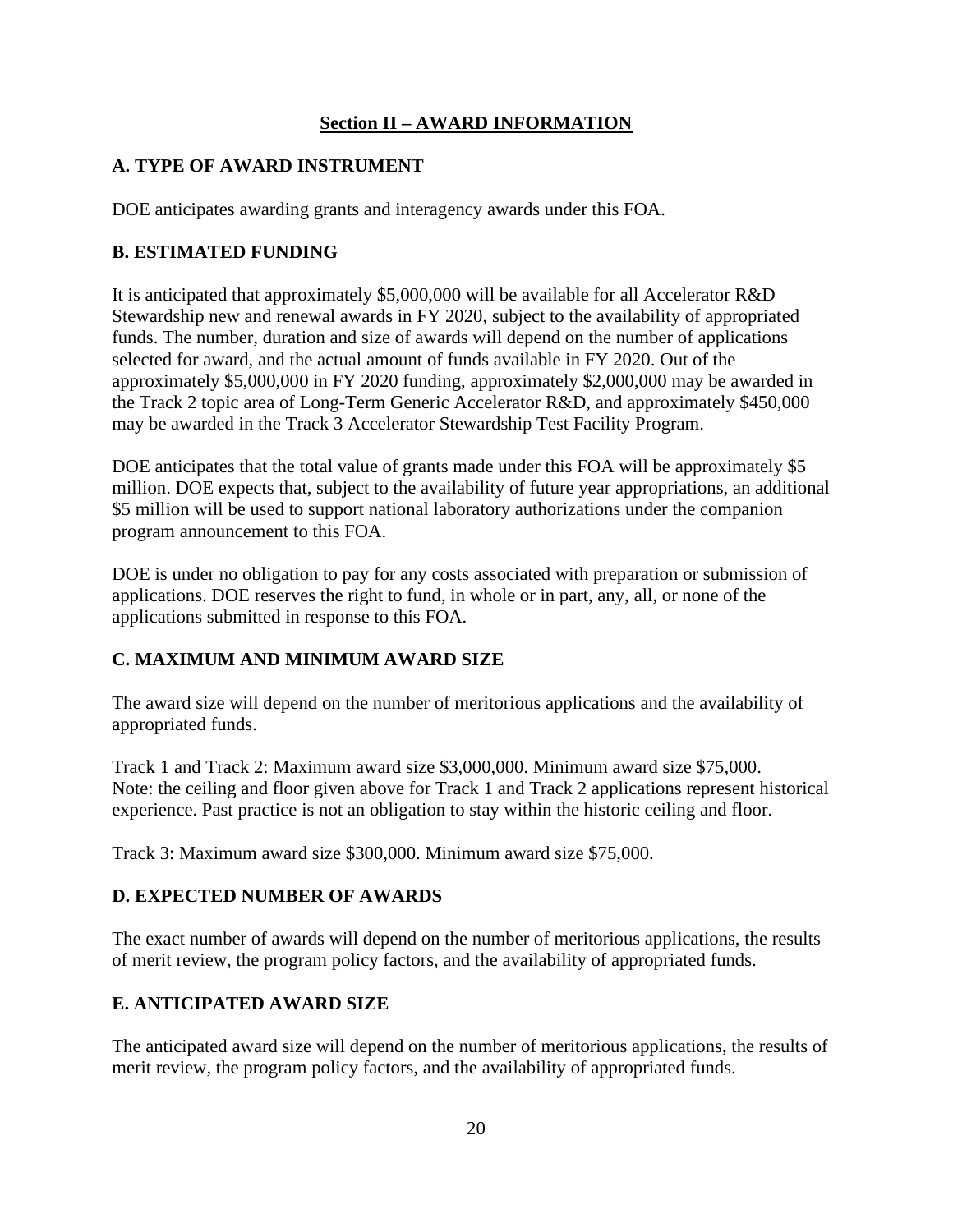# <span id="page-26-0"></span>**F. PERIOD OF PERFORMANCE**

The period of performance will depend on the number of meritorious applications, the results of merit review, the program policy factors, and the availability of appropriated funds.

Track 3 applications must not have a period of performance that is longer than 12 months.

For Tracks 1 and 2, continuation funding (funding for subsequent budget periods) is contingent on: (1) availability of funds appropriated by Congress and future year budget authority; (2) progress towards meeting the objectives of the approved application; (3) submission of required reports; and (4) compliance with the terms and conditions of the award. **G. TYPE OF APPLICATION**

<span id="page-26-1"></span>DOE will accept new and renewal applications under this FOA. The following material will assist in determining if a renewal application is appropriate.

**New Application:** An application must be submitted as "new" in the following circumstances:

- When applying for funding to create a new research award that has not previously received DOE funding, including any funding for the current year.
- When applying for funding to support continued research from the same applicant institution as the current grant but with a significant change in fundamental nature of the research.
- When applying for funding to support continued research supported by an existing DOE award but at a new applicant institution.

**Renewal Application:** A renewal application is appropriate when funds are requested for an award that has no changes in the following items:

- The recipient/applicant institution
- The award's senior leadership
- The fundamental nature of the award

Note that Renewal Applications are accepted for Track 1 and Track 2 **only.** Renewal applications submitted to Track 3 may be declined without review.

Renewal applications compete for funds with all other peer-reviewed applications and must be developed as fully as though the applicant is applying for the first time. Renewal applications must be submitted by the same sponsoring institution as that holding the current grant award for which renewal funding is requested, and the proposed research topic must be logical scientific extensions of the research that has been performed in the current award.

For renewal applications only, the PI is required to submit a Renewal Proposal Products section through SC's PAMS website at [https://pamspublic.science.energy.gov.](https://pamspublic.science.energy.gov/) The PI must enter into PAMS each product created during the course of the previous project period. Types of products include publications, intellectual property, technologies or techniques, and other products such as databases or software. As soon as the renewal application is assigned to a program manager, the PI will receive an automated email from PAMS ([<PAMS.Autoreply@science.doe.gov>](https://www.sam.gov/SAM/transcript/SAM_Non_Federal_User_Guide.pdf)) instructing him or her to navigate to the PAMS Task tab to complete and submit the Renewal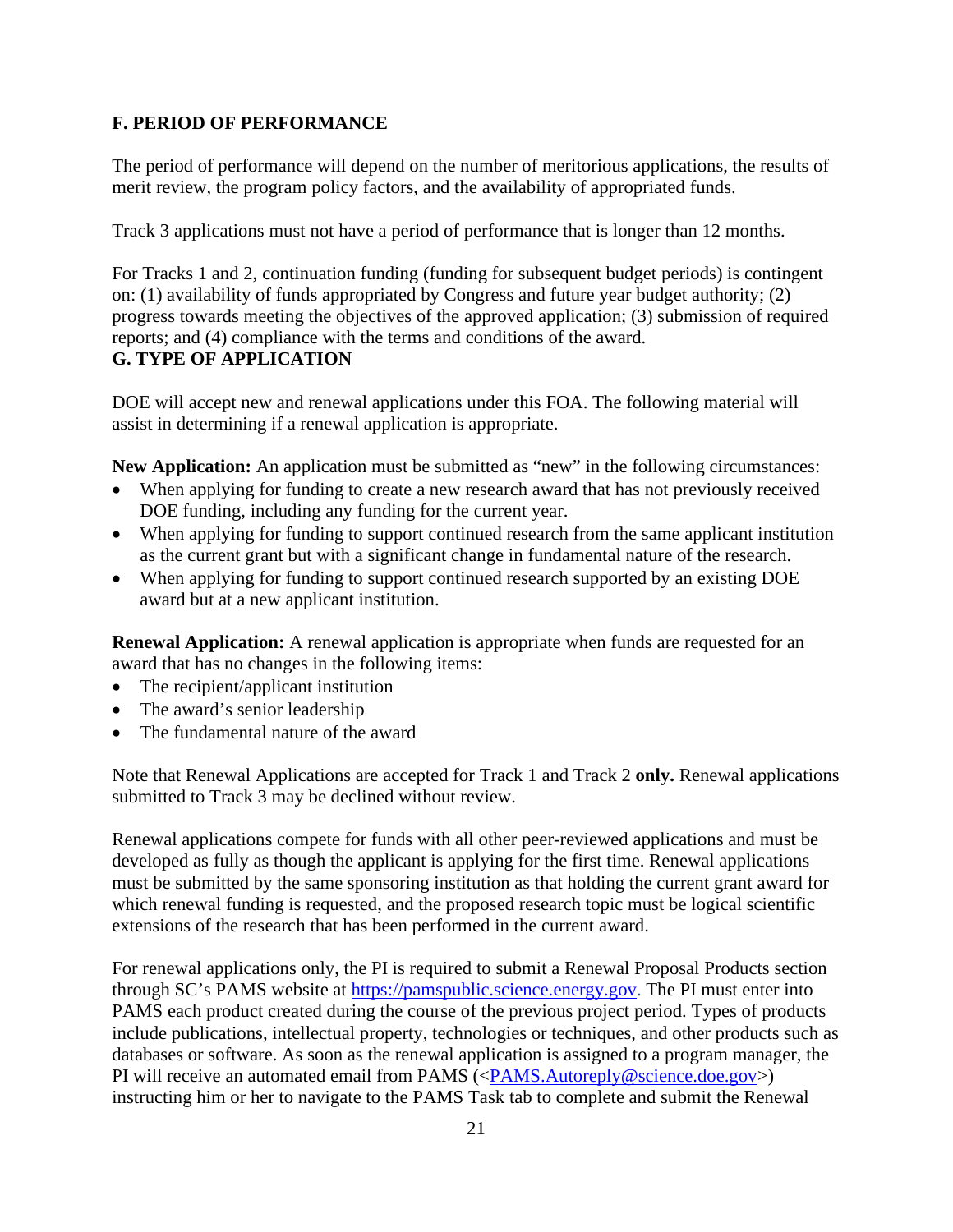Proposal Products. The submitted product list will be sent for merit review as part of the application. The application will not be considered complete and cannot be sent for review until the product list has been submitted.

# <span id="page-27-0"></span>**H. VALUE/FUNDING FOR DOE/NNSA NATIONAL LABORATORY CONTRACTORS AND NON-DOE/NNSA FFRDC CONTRACTORS**

For grant awards, the value of, and funding for, a DOE/National Nuclear Security Administration (NNSA) National Laboratory contractor, a non-DOE/NNSA Federally Funded Research And Development Center (FFRDC) contractor, or another Federal agency's portion of the work will not be included in the award to the successful applicant. DOE will fund a DOE/NNSA National Laboratory contractor through the DOE field work authorization system or other appropriate process and will fund non-DOE/NNSA FFRDC contractors and other Federal agencies through an interagency agreement in accordance with the Economy Act, 31 USC 1535, or other statutory authority.

# <span id="page-27-1"></span>**I. RESPONSIBILITY**

The successful prime applicant/awardee (lead organization) will be the responsible authority regarding the settlement and satisfaction of all contractual and administrative issues, including but not limited to, disputes and claims arising out of any agreement between the applicant and any team member, and/or subawardee.

If an award is made to a DOE/NNSA National Laboratory, all Disputes and Claims will be resolved in accordance with the terms and conditions of the DOE/NNSA National Laboratory's management and operating (M&O) contract, as applicable, in consultation between DOE and the prime awardee.

If an award is made to another Federal agency or its FFRDC contractor, all Disputes and Claims will be resolved in accordance with the terms and conditions of the interagency agreement in consultation between DOE and the prime awardee.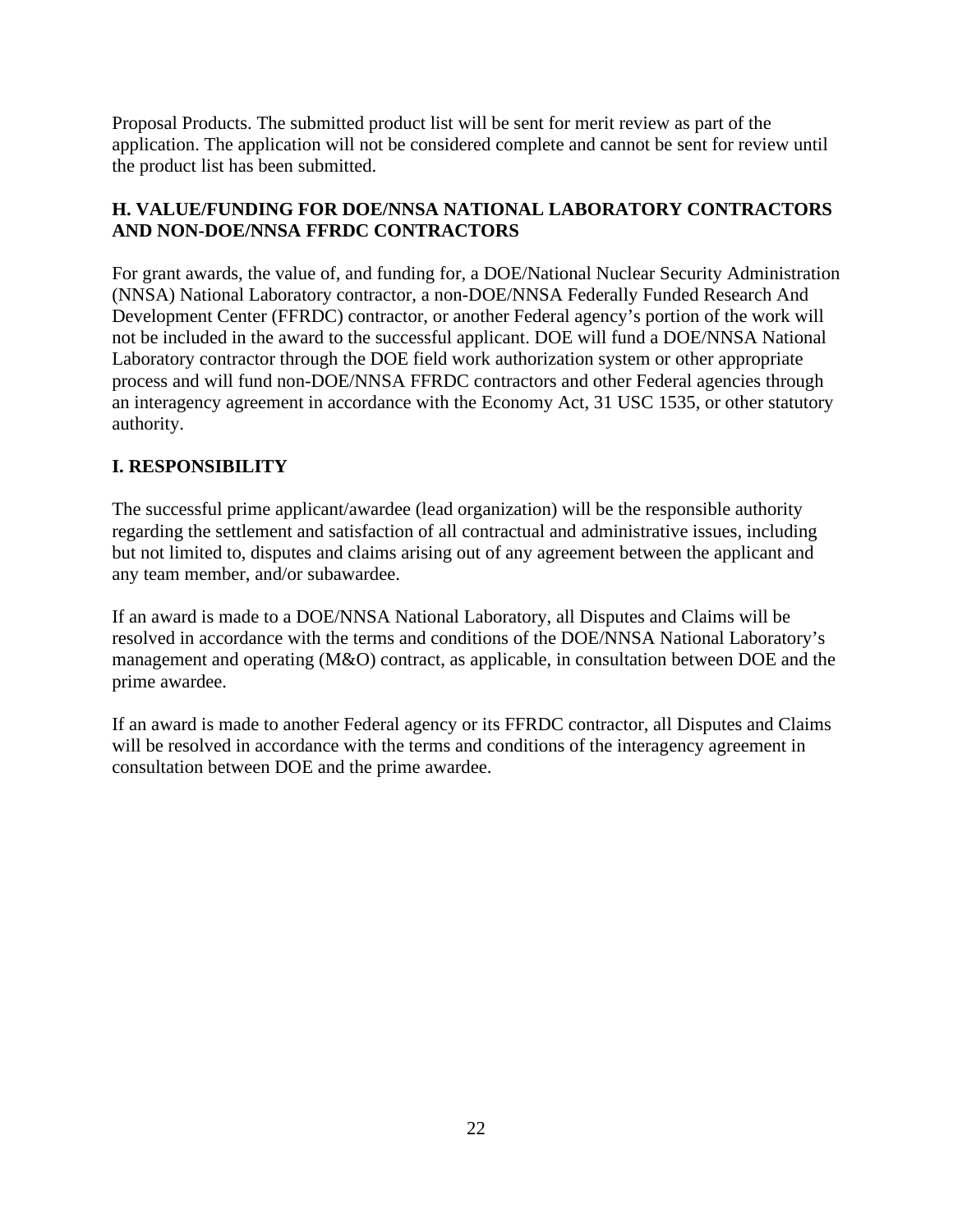### **Section III – ELIGIBILITY INFORMATION**

# <span id="page-28-1"></span><span id="page-28-0"></span>**A. ELIGIBLE APPLICANTS**

The intent of this program is to strengthen the capabilities of the U.S. in accelerator science  $\&$ technology for discovery science, medicine, industry, energy & environment, and security applications.

Except as noted below, all types of domestic applicants are eligible to apply, except nonprofit organizations described in section  $501(c)(4)$  of the Internal Revenue Code of 1986 that engaged in lobbying activities after December 31, 1995.

In accordance with 2 CFR 910.126, Competition, eligibility under each Track is restricted as follows:

#### **Track 1: Accelerator Stewardship Topical Areas**

Applications for activities in Track 1: Accelerator Stewardship Topical Areas will be accepted from all responsible domestic organizations capable of meeting the objectives of this FOA, with the exception of DOE National Laboratories.

DOE National Laboratories are advised of the existence of a companion announcement, LAB 20-2262, available at [https://pamspublic.science.energy.gov.](https://pamspublic.science.energy.gov/)

### **Track 2: Long-Term Generic Accelerator R&D**

Applications for activities in Track 2: Long-Term Generic Accelerator R&D will only be accepted from regionally-accredited U.S. academic institutions or domestic nonprofit organizations subject to section 501 (c)(3) of the Internal Revenue Code.

#### **Track 3: Accelerator Stewardship Test Facility Program**

Applications for activities in Track 3: Accelerator Stewardship Test Facility Program will be accepted from all responsible domestic organizations capable of meeting the objectives of this FOA, with the exception of DOE National Laboratories. Only multiinstitution collaborations may submit an application under Track 3.

Partnering DOE National Laboratories must submit their collaborative proposal to the companion announcement, LAB 20-2262, available at [https://pamspublic.science.energy.gov.](https://pamspublic.science.energy.gov/)

Individual Applicants are unlikely to possess the skills, abilities, and resources to successfully accomplish the objectives of this FOA. Individual applicants are encouraged to address this concern in their applications and to demonstrate how they will accomplish the objectives of this FOA.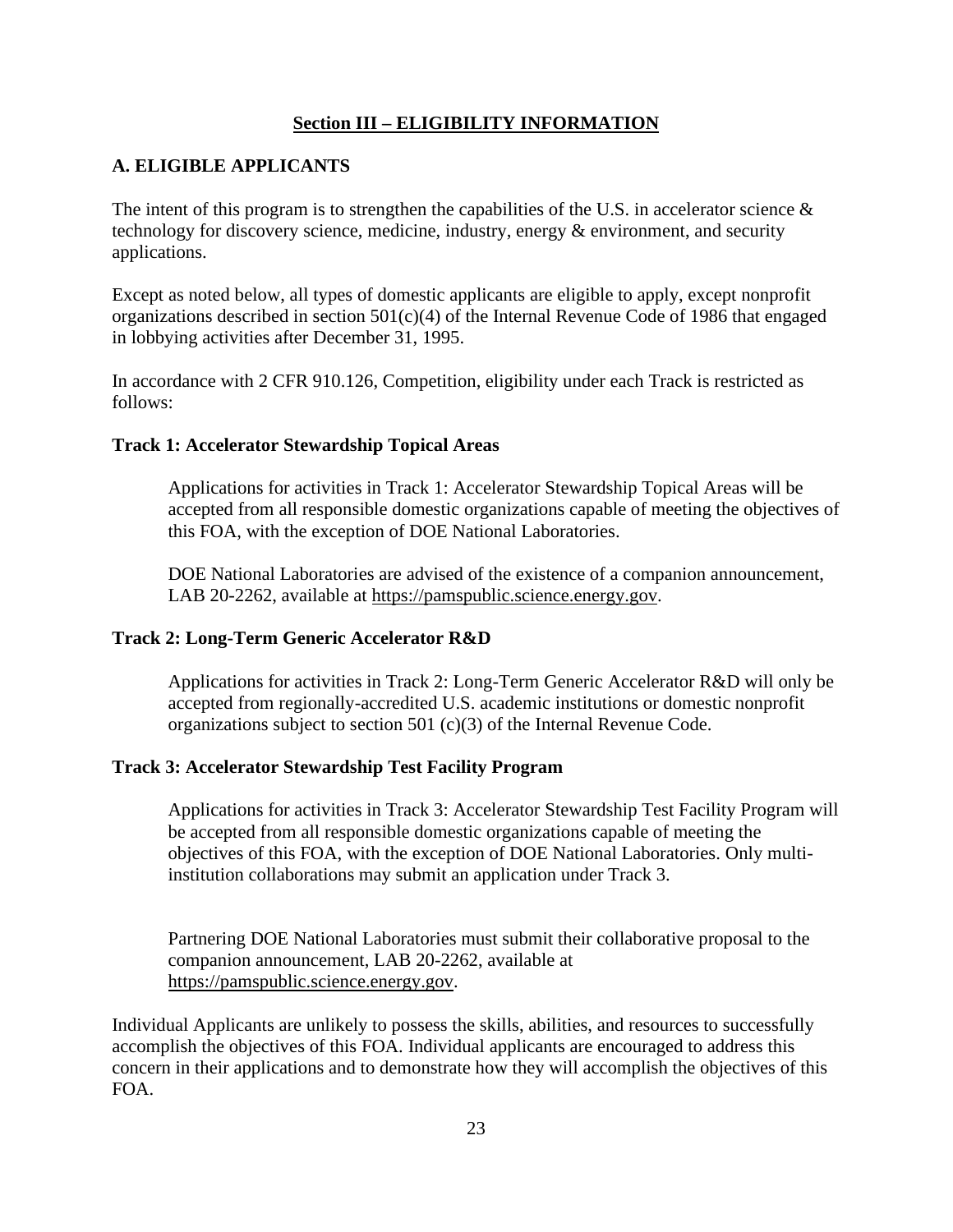**This FOA will not support an applicant's commercial activity through DOE's financial assistance research programs**. Applications from for-profit organizations that propose a scientific scope of work related to current business activity or applications are considered to be commercial activity and will be declined. Applications containing a scientific scope of work that is or has been supported by or proposed to a Federal Small Business Innovative Research or Small Business Technology Transfer (SBIR / STTR) program are considered to be commercial activity and may be declined without merit review. All for-profit applicants must include a description, not to exceed 200 words, of how their proposed work will advance scientific understanding of a basic and fundamental nature as an appendix to the research narrative.

#### *DOE/NNSA National Laboratory Contractors*

DOE/NNSA National Laboratory Contractor applicants are not eligible for a prime award under this FOA, but may be proposed as a team member on another entity's application if their cognizant DOE/NNSA Contracting Officer provides written authorization. This authorization should be submitted with the application as part of the Budget Justification for DOE/NNSA National Laboratory Contractor File. [This is not required for the National Energy Technology Laboratory because it is a Government Owned/Government Operated (GOGO).] **Please note that failure to provide this authorization may result in rejection of an application prior to merit review.** If a DOE/NNSA National Laboratory Contractor is selected for award, or proposed as a team member, the proposed work will be authorized under the DOE field work authorization system or other appropriate process and performed under the laboratory Contractor's M&O contract, as applicable. The following wording is acceptable for the authorization:

"Authorization is granted for the \_\_\_\_\_\_\_\_\_\_\_\_\_ Laboratory to participate in the proposed project. The work proposed for the laboratory is consistent with or complementary to the missions of the laboratory and will not adversely impact execution of the DOE/NNSA assigned programs at the laboratory."

#### *Non-DOE/NNSA Federal Agencies and their FFRDC Contractors*

Non-DOE/NNSA Federal agencies and their FFRDC contractors are not eligible for a prime award under this announcement, but may be proposed as a team member on another entity's application subject to the following guidelines:

The prime applicant must obtain written authorization for non-DOE/NNSA FFRDC participation. The cognizant Contracting Officer for the Federal agency sponsoring the FFRDC contractor must authorize in writing the participation of the FFRDC contractor on the proposed project and this authorization should be submitted with the application. The written authorization must also contain a determination that the use of a FFRDC contractor is consistent with the contractor's authority under its award and does not place the FFRDC contractor in direct competition with the private sector, in accordance with FAR Part 17.5. **Please note that failure to provide this authorization may result in rejection of an application prior to merit review.** The following wording is acceptable for the authorization: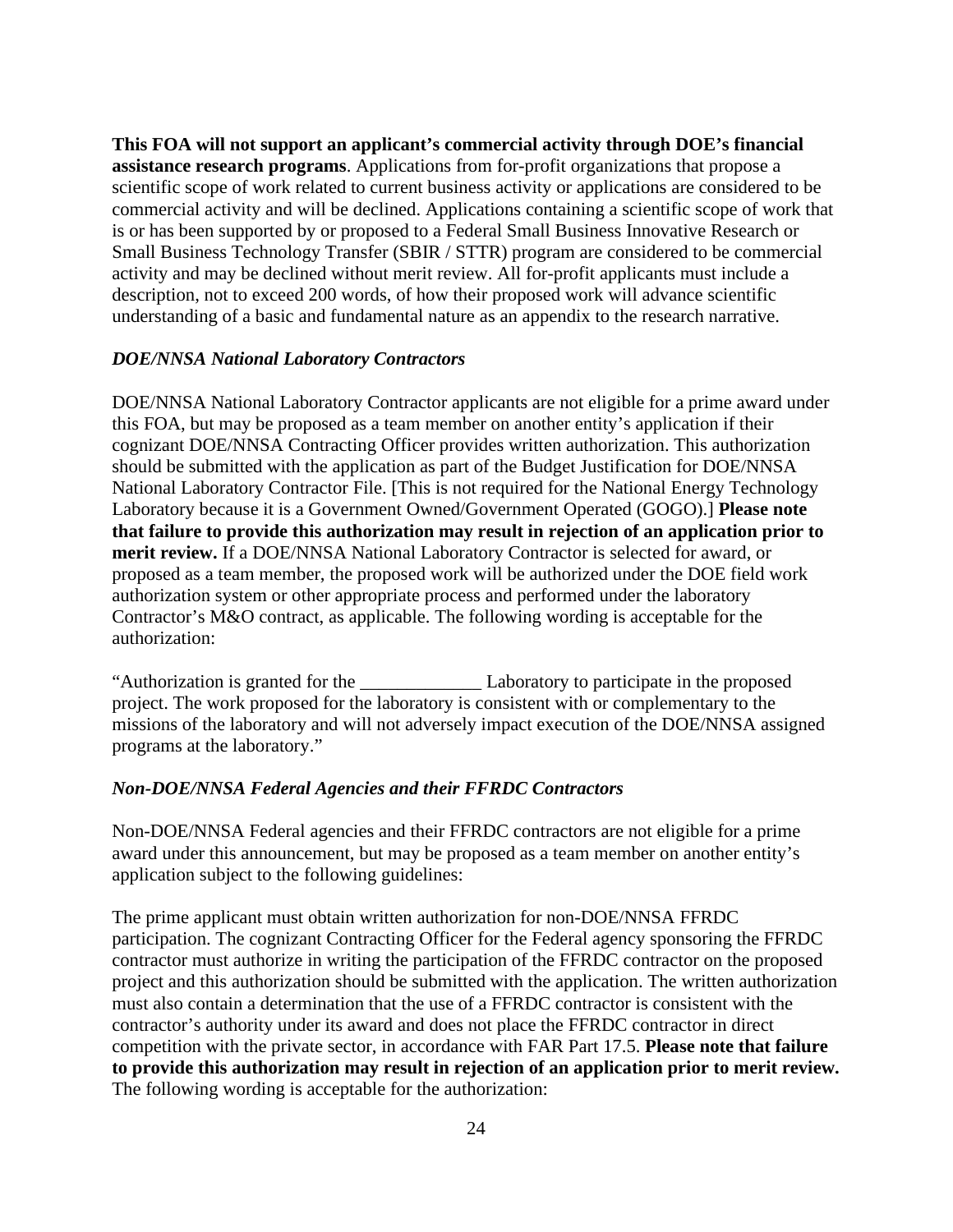"Authorization is granted for the \_\_\_\_\_\_\_\_\_\_\_\_\_ Laboratory to participate in the proposed project. The work proposed for the laboratory is consistent with or complementary to the missions of the laboratory and will not adversely impact execution of the (insert agency) assigned programs at the laboratory. This laboratory is authorized to perform the work proposed in the application submitted under DOE Funding Opportunity Announcement DE-FOA-0002262 by the following statutory authority (insert statute name, citation, and section) ."

# <span id="page-30-0"></span>**B. COST SHARING**

Cost sharing is not required.

A demonstration of institutional commitment to the proposed activity **is strongly encouraged** for all applications, especially for Track 1 and Track 3 applicants.

Examples of non-Federal contributions that may be considered as demonstrating institutional commitment include, but are not limited to, the following:

- The provision of space, facilities, equipment, or resources as no or reduced charge;
- The provision of release time for faculty;
- The provision of scholarship support for students; or
- The waiver of facilities and administrative costs, in whole or in part.

The institutional commitment is not to be documented on the application's budget: It is not a formal cost-sharing, but it must be described in the budget justification.

Institutional commitments may not include the following:

- Revenues or royalties from the prospective operation of an activity beyond the time considered in the award;
- Proceeds from the prospective sale of an asset of an activity; or
- Other Federal awards.

Reviewers will be asked to evaluate the degree of institutional commitment; for Track 1 and Track 3 applications, the demonstration of institutional commitment will be taken as evidence of the Stewardship customer's interest in the outcome. See sections V.A.2 and V.B.2.

# <span id="page-30-1"></span>**C. ELIGIBLE INDIVIDUALS**

Individuals with the skills, knowledge, and resources necessary to carry out the proposed research as a Principal Investigator (PI) are invited to work with their organizations to develop an application for assistance. Individuals from underrepresented groups as well as individuals with disabilities are always encouraged to apply for assistance.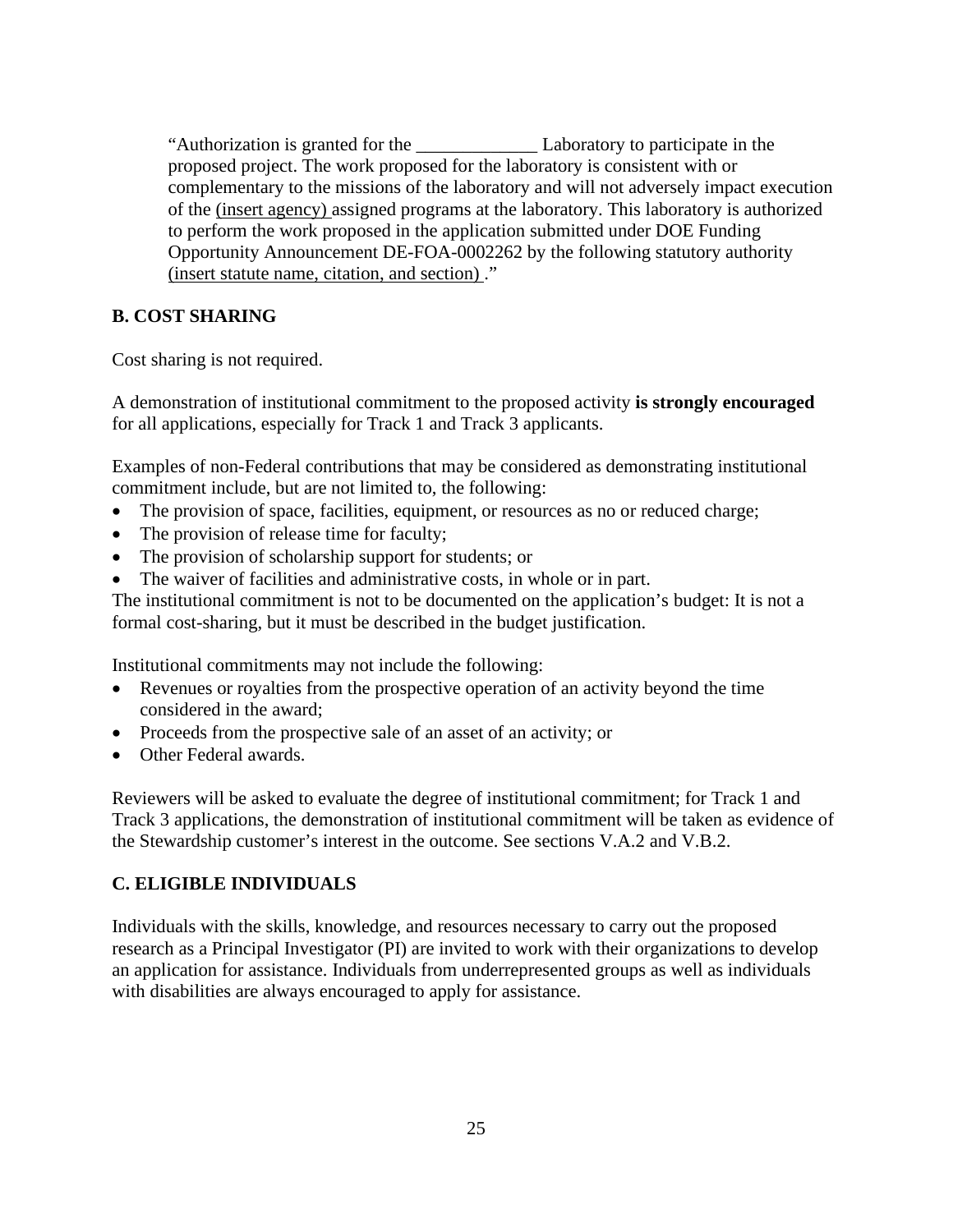# **Section IV – APPLICATION AND SUBMISSION INFORMATION**

# <span id="page-31-1"></span><span id="page-31-0"></span>**A. ADDRESS TO REQUEST APPLICATION PACKAGE**

Application forms and instructions are available at Grants.gov. To access these materials, go to [https://www.Grants.gov,](https://energy.gov/management/office-management/operational-management/financial-assistance/financial-assistance-forms) select "Apply for Grants", and then select "Download Application Package." Enter the CFDA number (81.049) and/or the FOA number (DE-FOA-0002262) shown on the cover of this FOA and then follow the prompts to download the application package.

Applications submitted through [www.FedConnect.net](https://www.export.gov/) will not be accepted.

# <span id="page-31-2"></span>**B. LETTER OF INTENT AND PRE-APPLICATION**

### **1. Letter of Intent**

Not applicable.

### **2. Pre-application**

PRE-APPLICATION DUE DATE

See [Section](#page-59-2) IV, Part E.

ENCOURAGE/DISCOURAGE DATE

See [Section](#page-59-2) IV, Part E.

A pre-application is required and must be submitted by **February 21, 2020, at 5pm Eastern Time.**

Please note that ALL pre-applications are submitted through PAMS, regardless of whether you are responding to the FOA or the LAB announcement. Please ensure that your pre-application is submitted to the correct solicitation.

In the case of a collaborative proposals (Track 3 only), the lead institution must submit a preapplication. Collaborating institutions are encouraged to submit a matching preapplication, but this is not required.

Pre-applications will be reviewed for responsiveness of the proposed work to the research topics identified in this FOA. DOE will send a response by email to each applicant encouraging or discouraging the submission of an application by **March 6, 2020, at 5pm Eastern TimeError! Reference source not found.**. Applicants who have not received a response regarding the status of their preapplication by this date are responsible for contacting the program to confirm this status.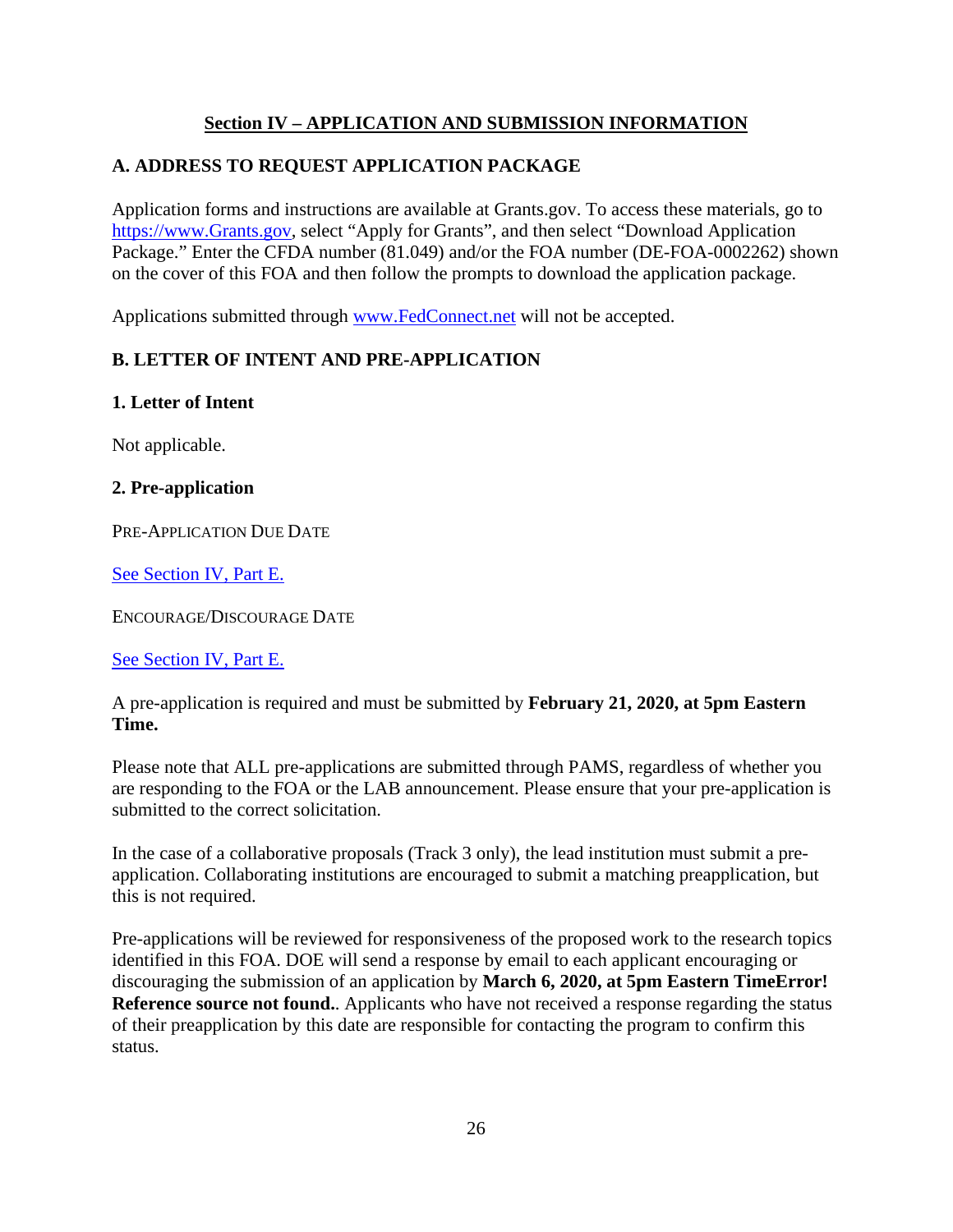The pre-application attachment should include, at the top of the first page, the following information:

> Title of Preapplication Principal Investigator Name, Job Title **Institution** PI Phone Number, PI Email Address Funding Opportunity Announcement Number: DE-FOA-0002262 Application Type: [New or Renewal] Track # / Topic #

This information should be followed by a clear and concise description of the objectives and technical approach of the proposed research, organized into the following required sections:

**Proposed Research:** What will be accomplished? What methods will be used? Why is the approach superior to existing approaches?

**Stewardship Customer:** Who, specifically, is the Stewardship Customer? What specific evidence is there that the proposed work addresses a priority need of the Customer? (See section V.A for the definition of "Stewardship Customer", and examples of evidence of Customer need.) **Statement of Work:** At a high level, what are the main tasks to be accomplished? **Description of results, products:** What scientific and/or technical advances will result? How will the results be a significant advance over existing knowledge or techniques? How will the

results be captured? (scientific papers, prototypes, patents, software packages, etc.)?

**Teaming and Management Plan:** With whom do you plan to team? What unique advantages does your group or team have? How do the group/team participants reflect the range of skills needed to complete the proposed research? How will the effort be managed?

**Cost, Schedule, Milestones:** Provide a high-level description of the cost, schedule, and major milestones of the proposed work. Include a table similar to the following:

| <b>Institution</b> | Task     | Main Tasks &              | Yr1[k\$] | Yr 2 [k\$] | Yr 3 [k\$] |
|--------------------|----------|---------------------------|----------|------------|------------|
|                    | Lead     | <b>Milestones</b>         |          |            |            |
| University X       | R. Doe   | Complete design           | 30       | 10         | 10         |
|                    |          | simulations of widget.    |          |            |            |
|                    |          | Simulation support during |          |            |            |
|                    |          | testing.                  |          |            |            |
|                    | S. Jones | Engineer and build        | 170      | 120        | 10         |
|                    |          | widget.                   |          |            |            |
| Laboratory Y       | T. Smith | Consult during design     | 10       | 50         | 120        |
|                    |          | phase.                    |          |            |            |
|                    |          | Test prototype widget at  |          |            |            |
|                    |          | test facility O.          |          |            |            |
| Company Z          | U. Brown | Consult during design     | 20       | 50         | 130        |
|                    |          | phase. Design initial     |          |            |            |
|                    |          | marketable version of     |          |            |            |
|                    |          | widget.                   |          |            |            |
| <b>Total</b>       |          |                           | 230      | 230        | 270        |

The preapplication may not exceed two pages, with a minimum text font size of 11 point and margins no smaller than one inch on all sides. Figures and references, if included, must fit within the two-page limit. Do not include a cover page.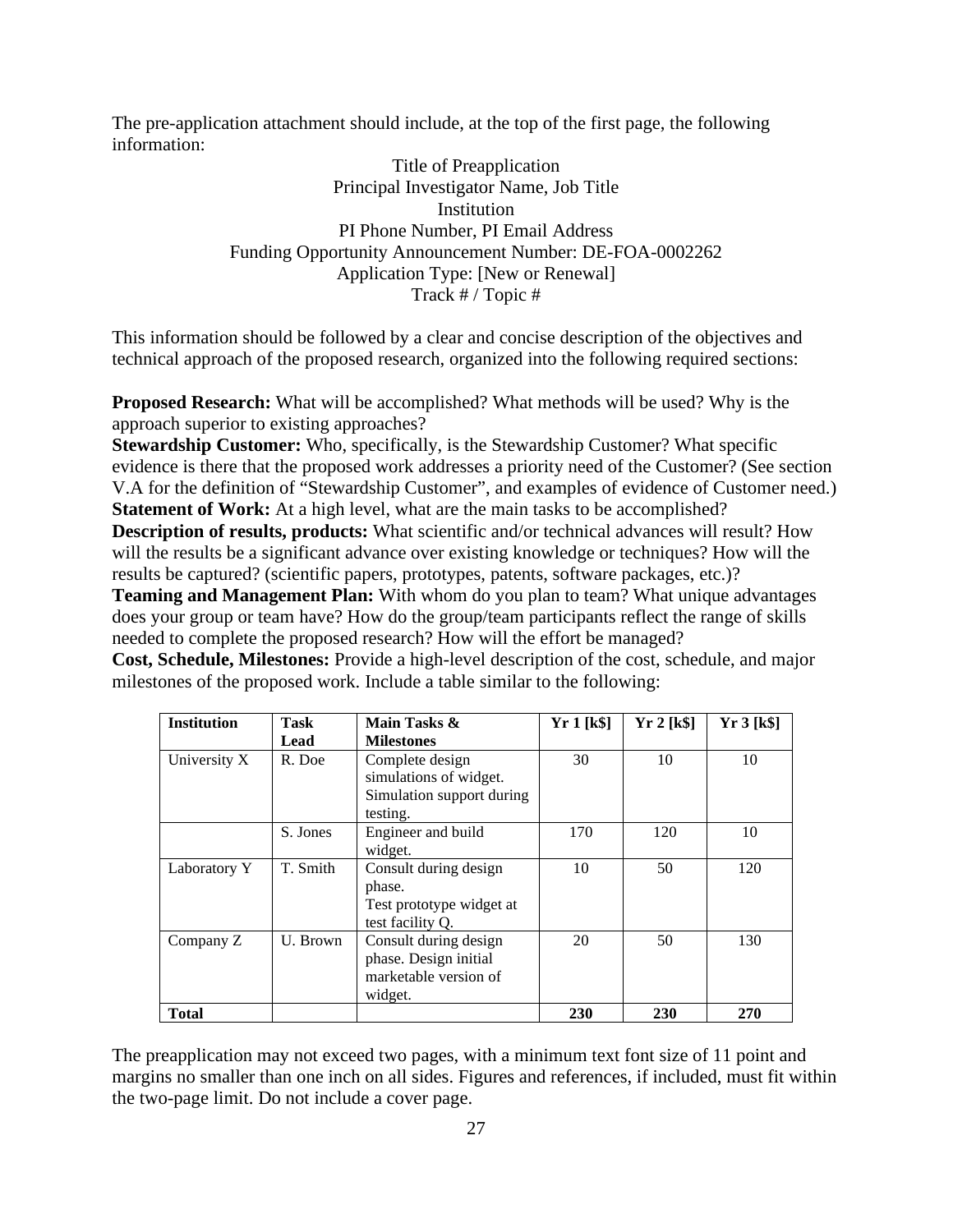The pre-application must also include a list of the names and institutional affiliations of all participating investigators, including collaborators and consultants on the proposed project. For each funded investigator, provide a list of collaborative co-investigators including co-authors of the past 48 months, co-editors of the past 24 months, graduate and postdoctoral advisors/advisees, and close associations. This list of participants and collaborators will not count toward the page limit for the pre-application.

#### PRE-APPLICATION REVIEW

Those pre-applications that are encouraged will be used to help SC begin planning for the full application peer review process. SC's intent in discouraging submission of certain full applications is to save the time and effort of applicants in preparing and submitting full applications not responsive to this FOA.

The PI will be automatically notified when the pre-application is encouraged or discouraged. The DOE SC Portfolio Analysis and Management System (PAMS) will send an email to the PI from [PAMS.Autoreply@science.doe.gov,](mailto:PAMS.Autoreply@science.doe.gov) and the status of the pre-application will be updated at the PAMS website [https://pamspublic.science.energy.gov/.](https://pamspublic.science.energy.gov/) Notifications are sent as soon as the decisions to encourage or discourage are finalized.

#### PRE-APPLICATION SUBMISSION

It is important that the pre-application be a single file with extension .pdf, .docx, or .doc. The filename must not exceed 50 characters. The pre-application must be submitted electronically through the DOE SC Portfolio Analysis and Management System (PAMS) website [https://pamspublic.science.energy.gov/.](https://pamspublic.science.energy.gov/) The PI and anyone submitting on behalf of the PI must register for an account in PAMS before it will be possible to submit a pre-application. All PIs and those submitting pre-applications on behalf of PIs are encouraged to establish PAMS accounts as soon as possible to avoid submission delays.

You may use the Internet Explorer, Firefox, Google Chrome, or Safari browsers to access PAMS.

### **Please see [Section IV, Part I, 4., DOE SC Portfolio Analysis and Management System](#page-61-0)  [\(PAMS\), below,](#page-61-0) for instructions about how to register in PAMS.**

#### **Submit Your Pre-Application:**

- Create your pre-application (called a preproposal in PAMS) outside the system and save it as a file with extension .docx, .doc, or .pdf. Make a note of the location of the file on your computer so you can browse for it later from within PAMS.
- Log into PAMS and click the Proposals tab. Click the "View / Respond to Funding" Opportunity Announcements" link and find the current announcement in the list. Click the "Actions/Views" link in the Options column next to this announcement to obtain a dropdown menu. Select "Submit Preproposal" from the dropdown.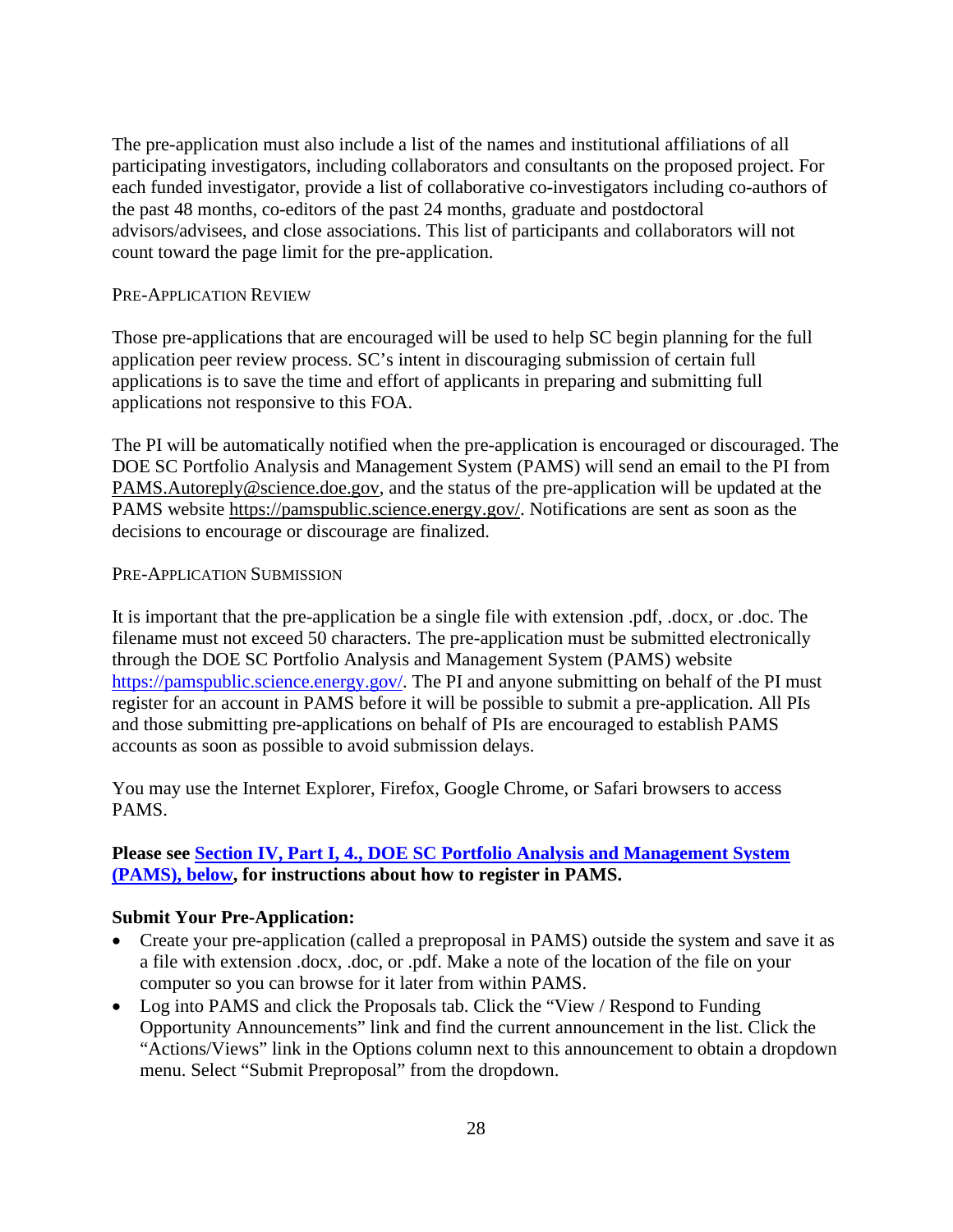- On the Submit Preproposal page, select the institution from which you are submitting this preproposal from the Institution dropdown. If you are associated with only one institution in the system, there will only be one institution in the dropdown.
- Note that you must select one and only one PI per preproposal; to do so, click the "Select PI" button on the far right side of the screen. Find the appropriate PI from the list of all registered users from your institution returned by PAMS. (Hint: You may have to sort, filter, or search through the list if it has multiple pages.) Click the "Actions" link in the Options column next to the appropriate PI to obtain a dropdown menu. From the dropdown, choose "Select PI."
- If the PI for whom you are submitting does not appear on the list, it means he or she has not yet registered in PAMS. For your convenience, you may have PAMS send an email invitation to the PI to register in PAMS. To do so, click the "Invite PI" link at the top left of the "Select PI" screen. You can enter an optional personal message to the PI in the "Comments" box, and it will be included in the email sent by PAMS to the PI. You must wait until the PI registers before you can submit the preproposal. Save the preproposal for later work by clicking the "Save" button at the bottom of the screen. It will be stored in "My Preproposals" for later editing.
- Enter a title for your preproposal.
- Select the appropriate technical contact from the Program Manager dropdown.
- To upload the preproposal file into PAMS, click the "Attach File" button at the far right side of the screen. Click the "Browse" (or "Choose File" depending on your browser) button to search for your file. You may enter an optional description of the file you are attaching. Click the "Upload" button to upload the file.
- At the bottom of the screen, click the "Submit to DOE" button to save and submit the preproposal to DOE.
- Upon submission, the PI will receive an email from the PAMS system [<PAMS.Autoreply@science.doe.gov>](mailto:PAMS.Autoreply@science.doe.gov) acknowledging receipt of the preproposal.

You are encouraged to register for an account in PAMS at least a week in advance of the preproposal submission deadline so that there will be no delays with your submission.

WARNING: The PAMS website at [https://pamspublic.science.energy.gov](https://pamspublic.science.energy.gov/) will permit you to edit a previously submitted pre-application in the time between your submission and the deadline. If you choose to edit, doing so will remove your previously submitted version from consideration. If you are still editing at the time of the deadline, you will not have a valid submission. Please pay attention to the deadline.

For help with PAMS, click the "External User Guide" link on the PAMS website, [https://pamspublic.science.energy.gov/.](https://pamspublic.science.energy.gov/) You may also contact the PAMS Help Desk, which can be reached Monday through Friday, 9 AM – 5:30 PM Eastern Time. Telephone: (855) 818-1846 (toll free) or (301) 903-9610, email: [sc.pams-helpdesk@science.doe.gov.](mailto:sc.pams-helpdesk@science.doe.gov) All submission and inquiries about this FOA should reference DE-FOA-0002262.

Preapplications submitted outside PAMS will not be considered. Preapplications may not be submitted through Grants.gov or www.FedConnect.net.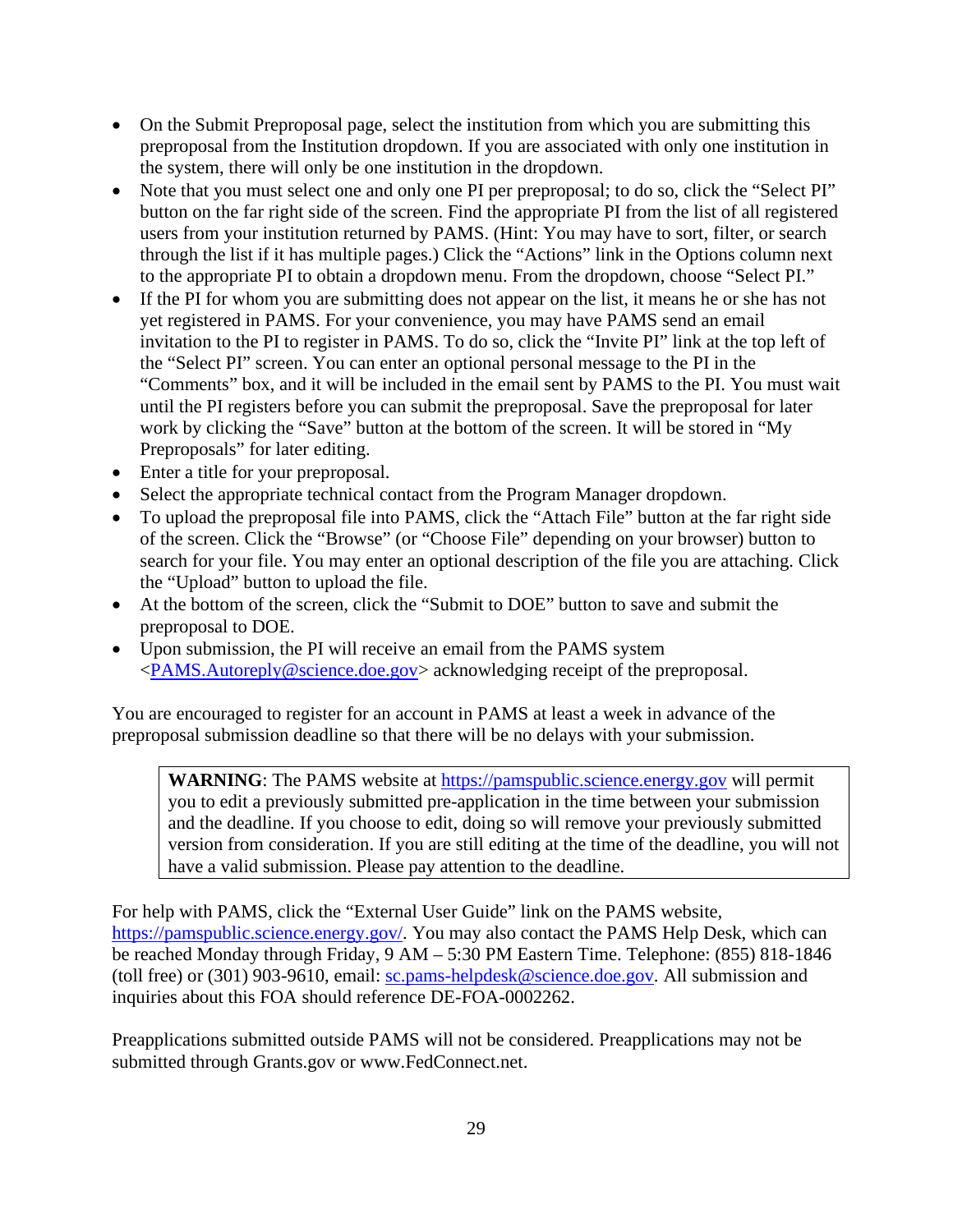# <span id="page-35-0"></span>**C. GRANTS.GOV APPLICATION SUBMISSION AND RECEIPT PROCEDURES**

This section provides the application submission and receipt instructions for applications to SC. Please read the following instructions carefully and completely.

# **1. Electronic Delivery**

SC is participating in the Grants.gov initiative to provide the grant community with a single site to find and apply for grant funding opportunities. SC requires applicants to submit their applications online through Grants.gov.

### **2. How to Register to Apply through Grants.gov**

a. Instructions: Read the instructions below about registering to apply for SC funds. Applicants should read the registration instructions carefully and prepare the information requested before beginning the registration process. Reviewing and assembling the required information before beginning the registration process will alleviate last-minute searches for required information.

Organizations must have a Data Universal Numbering System (DUNS) Number, active System for Award Management (SAM) registration, and Grants.gov account to apply for grants. If individual applicants are eligible to apply for this FOA, then you may begin with step 3, Create a Grants.gov Account, listed below.

Creating a Grants.gov account can be completed online in minutes, but DUNS and SAM registrations may take several weeks. Therefore, an organization's registration should be done in sufficient time to ensure it does not impact the entity's ability to meet required application submission deadlines.

Complete organization registration instructions can be found on Grants.gov here: [https://www.Grants.gov/web/grants/applicants/organization-registration.html](https://www.grants.gov/web/grants/applicants/organization-registration.html)

1) *Obtain a DUNS Number*: All entities applying for funding, including renewal funding, must have a DUNS Number from Dun & Bradstreet (D&B). Applicants must enter the DUNS Number in the data entry field labeled "Organizational DUNS" on the SF-424 form. For more detailed instructions for obtaining a DUNS Number, refer to: [https://www.Grants.gov/web/grants/applicants/organization-registration/step-1-obtain](https://www.grants.gov/web/grants/applicants/organization-registration/step-1-obtain-duns-number.html)[duns-number.html](https://www.grants.gov/web/grants/applicants/organization-registration/step-1-obtain-duns-number.html)

2) *Register with SAM*: All organizations applying online through Grants.gov must register with SAM at [https://www.sam.gov.](https://www.sam.gov/) Failure to register with SAM will prevent your organization from applying through Grants.gov. SAM registration must be renewed annually. For more detailed instructions for registering with SAM, refer to: [https://www.Grants.gov/web/grants/applicants/organization-registration/step-2-register](https://www.grants.gov/web/grants/applicants/organization-registration/step-2-register-with-sam.html)[with-sam.html](https://www.grants.gov/web/grants/applicants/organization-registration/step-2-register-with-sam.html)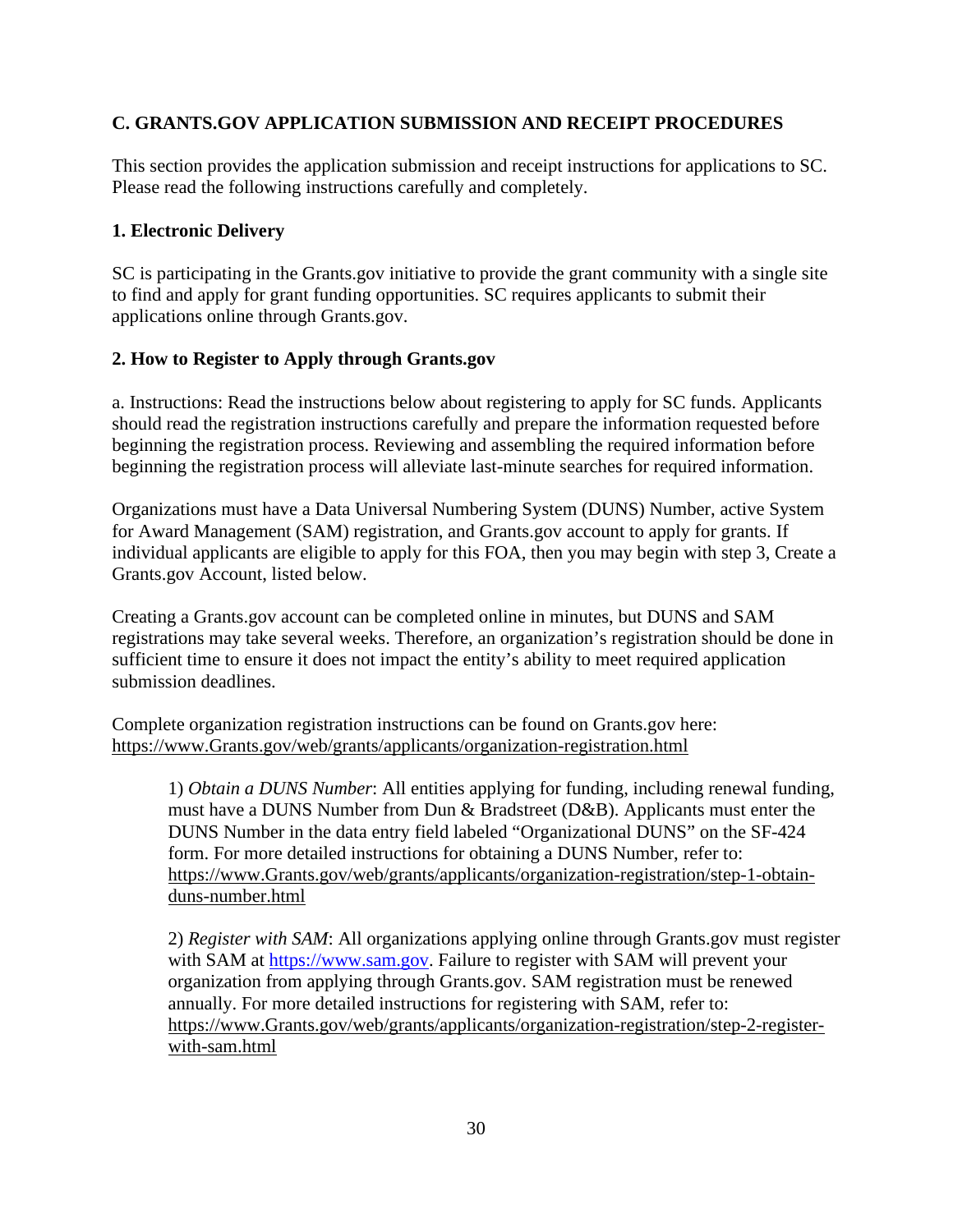3) *Create a Grants.gov Account*: The next step is to register an account with Grants.gov. Follow the on-screen instructions or refer to the detailed instructions here: [https://www.Grants.gov/web/grants/applicants/registration.html](https://www.grants.gov/web/grants/applicants/registration.html)

4) *Add a Profile to a Grants.gov Account*: A profile in Grants.gov corresponds to a single applicant organization the user represents (i.e., an applicant) or an individual applicant. If you work for or consult with multiple organizations and have a profile for each, you may log in to one Grants.gov account to access all of your grant applications. To add an organizational profile to your Grants.gov account, enter the DUNS Number for the organization in the DUNS field while adding a profile. For more detailed instructions about creating a profile on Grants.gov, refer to: [https://www.Grants.gov/web/grants/applicants/registration/add-profile.html](https://www.grants.gov/web/grants/applicants/registration/add-profile.html)

5) *EBiz POC Authorized Profile Roles*: After you register with Grants.gov and create an Organization Applicant Profile, the organization applicant's request for Grants.gov roles and access is sent to the Electronic Business Point of Contact (EBiz POC). The EBiz POC will then log in to Grants.gov and authorize the appropriate roles, which may include the Authorized Organization Representative (AOR) role, thereby giving you permission to complete and submit applications on behalf of the organization. You will be able to submit your application online any time after you have been assigned the AOR role. For more detailed instructions about creating a profile on Grants.gov, refer to: [https://www.Grants.gov/web/grants/applicants/registration/authorize-roles.html](https://www.grants.gov/web/grants/applicants/registration/authorize-roles.html)

6) *Track Role Status*: To track your role request, refer to: [https://www.Grants.gov/web/grants/applicants/registration/track-role-status.html](https://www.grants.gov/web/grants/applicants/registration/track-role-status.html)

b. *Electronic Signature*: When applications are submitted through Grants.gov, the name of the organization applicant with the AOR role that submitted the application is inserted into the signature line of the application, serving as the electronic signature. The EBiz POC **must** authorize people who are able to make legally binding commitments on behalf of the organization as a user with the AOR role; **this step is often missed and it is crucial for valid and timely submissions.**

### **3. How to Submit an Application to SC via Grants.gov**

Grants.gov applicants can apply online using Workspace. Workspace is a shared, online environment where members of a grant team may simultaneously access and edit different webforms within an application. For each FOA, you can create individual instances of a workspace.

Below is an overview of applying on Grants.gov. For access to complete instructions on how to apply for opportunities, refer to:

[https://www.Grants.gov/web/grants/applicants/apply-for-grants.html](https://www.grants.gov/web/grants/applicants/apply-for-grants.html)

1) Create a Workspace: Creating a workspace allows you to complete it online and route it through your organization for review before submitting.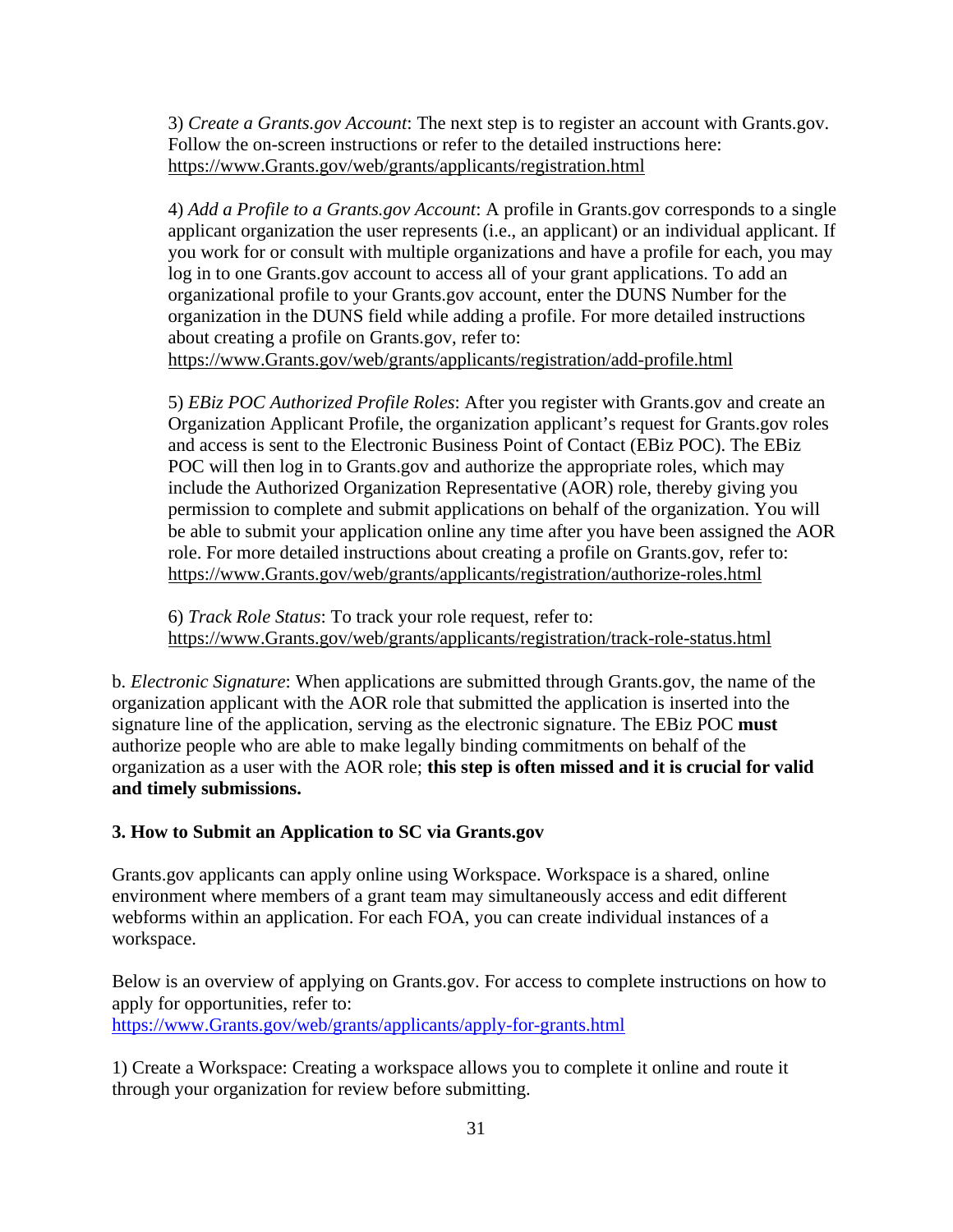2) Complete a Workspace: Add participants to the workspace, complete all the required forms, and check for errors before submission.

a. Adobe Reader: If you decide not to apply by filling out webforms you can download individual PDF forms in Workspace so that they will appear similar to other Standard forms. The individual PDF forms can be downloaded and saved to your local device storage, network drive(s), or external drives, then accessed through Adobe Reader.

NOTE: Visit the Adobe Software Compatibility page on Grants.gov to download the appropriate version of the software at: [https://www.Grants.gov/web/grants/applicants/adobe-software-compatibility.html](https://www.grants.gov/web/grants/applicants/adobe-software-compatibility.html)

b. Mandatory Fields in Forms: In the forms, you will note fields marked with an asterisk and a different background color. These fields are mandatory fields that must be completed to successfully submit your application.

c. Complete SF-424 Fields First: The forms are designed to fill in common required fields across other forms, such as the applicant name, address, and DUNS number. To trigger this feature, an applicant must complete the SF-424 information first. Once it is completed, the information will transfer to the other forms.

3) Submit a Workspace: An application may be submitted through workspace by clicking the Sign and Submit button on the Manage Workspace page, under the Forms tab. Grants.gov recommends submitting your application package *at least 24-48 hours prior to the close date* to provide you with time to correct any potential technical issues that may disrupt the application submission.

4) Track a Workspace: After successfully submitting a workspace package, a Grants.gov Tracking Number (GRANTXXXXXXXX) is automatically assigned to the package. The number will be listed on the Confirmation page that is generated after submission.

For additional training resources, including video tutorials, refer to: [https://www.Grants.gov/web/grants/applicants/applicant-training.html](https://www.grants.gov/web/grants/applicants/applicant-training.html)

Applicant Support: Grants.gov provides applicants 24/7 support via the toll-free number 1-800- 518-4726 and email at support@Grants.gov. For questions related to the specific grant opportunity, contact the number listed in the application package of the grant you are applying for.

If you are experiencing difficulties with your submission, it is best to call the Grants.gov Support Center and get a ticket number. The Support Center ticket number will assist SC with tracking your issue and understanding background information on the issue.

## **4. Timely Receipt Requirements and Proof of Timely Submission**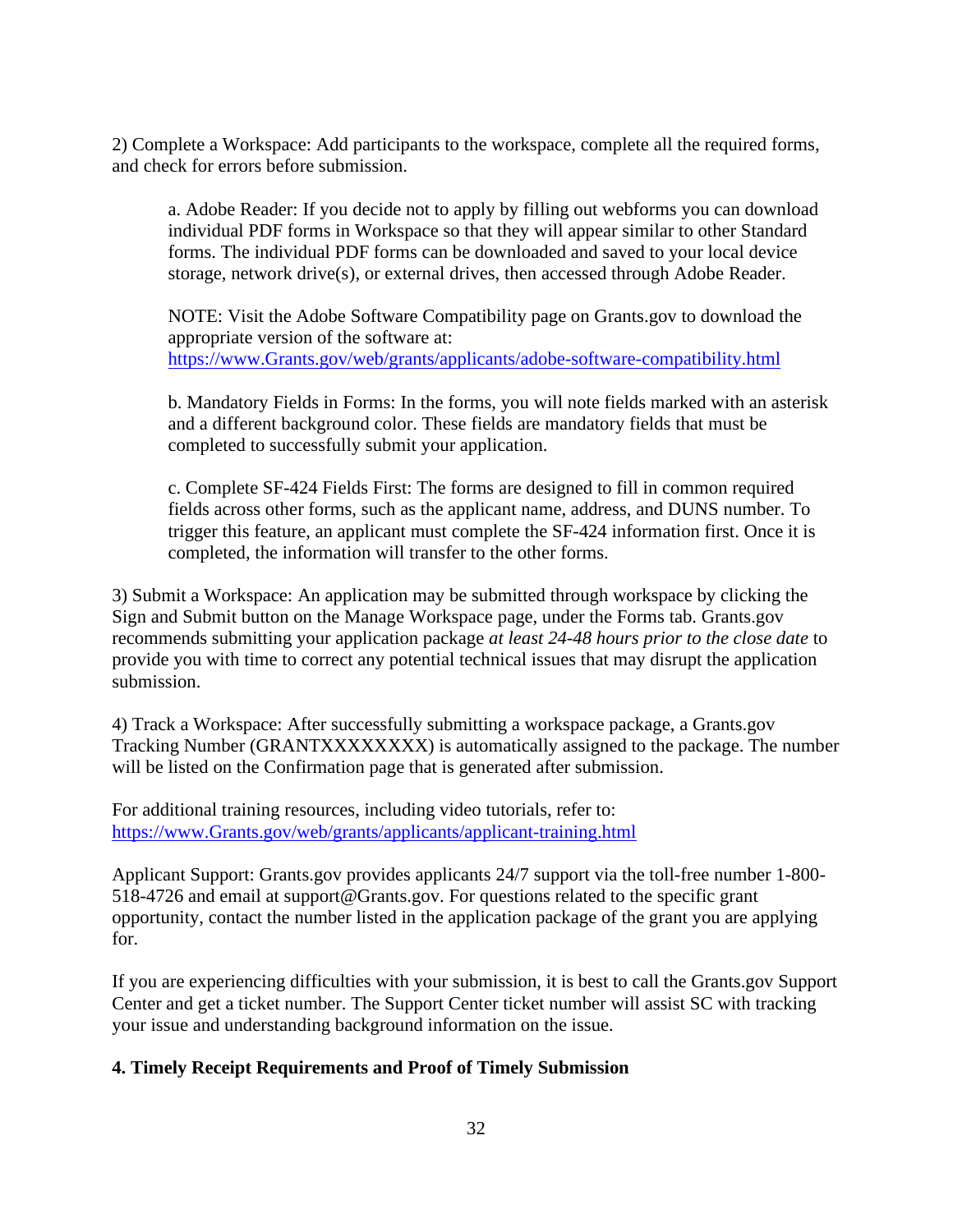Proof of timely submission is automatically recorded by Grants.gov. An electronic date/time stamp is generated within the system when the application is successfully received by Grants.gov. The applicant AOR will receive an acknowledgement of receipt and a tracking number (GRANTXXXXXXXX) from Grants.gov with the successful transmission of their application. Applicant AORs will also receive the official date/time stamp and Grants.gov Tracking number in an email serving as proof of their timely submission.

When SC successfully retrieves the application from Grants.gov, and acknowledges the download of submissions, Grants.gov will provide an electronic acknowledgment of receipt of the application to the email address of the applicant with the AOR role. Again, proof of timely submission shall be the official date and time that Grants.gov receives your application. Applications received by Grants.gov after the established due date for the program will be considered late and may not be considered for funding by SC.

Applicants using slow internet, such as dial-up connections, should be aware that transmission can take some time before Grants.gov receives your application. Again, Grants.gov will provide either an error or a successfully received transmission in the form of an email sent to the applicant with the AOR role. The Grants.gov Support Center reports that some applicants end the transmission because they think that nothing is occurring during the transmission process. Please be patient and give the system time to process the application.

### **D. CONTENT AND APPLICATION FORMS**

#### APPLICATION PREPARATION

You must submit the application through Grants.gov at [https://www.Grants.gov/,](https://www.grants.gov/) using either the online webforms or downloaded forms. (Additional instructions are provided in [Section](#page-35-0) IV, Part [C](#page-35-0) of this FOA.)

You are required to use the compatible version of Adobe Reader software to complete a [Grants.gov](https://www.grants.gov/) Adobe application package. To ensure you have the [Grants.gov](https://www.grants.gov/) compatible version of Adobe Reader, visit the software compatability page at [https://www.Grants.gov/web/grants/applicants/adobe-software-compatibility.html.](https://www.grants.gov/web/grants/applicants/adobe-software-compatibility.html)

You must complete the mandatory forms and any applicable optional forms (e.g., Disclosure of Lobbying Activities (SF-LLL)) in accordance with the instructions on the forms and the additional instructions below.

Files that are attached to the forms must be PDF files unless otherwise specified in this FOA. Attached PDF files must be plain files consisting of text, numbers, and images without editable fields, signatures, passwords, redactions, or other advanced features available in some PDFcompatible software. Do not use PDF portfolios or binders.

Please note the following restrictions that apply to the names of all files attached to your application:

• Please limit file names to 50 or fewer characters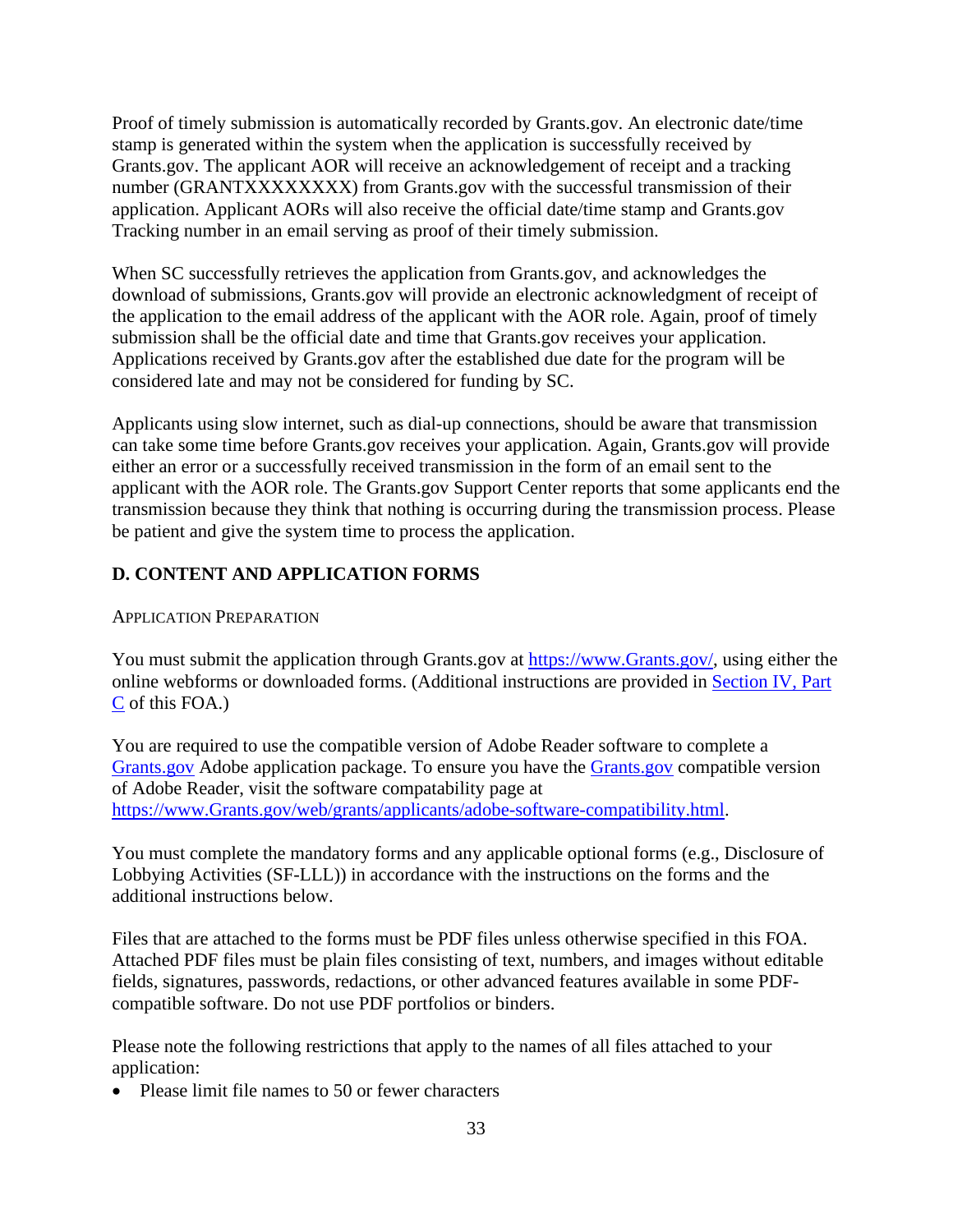- Do not attach any documents with the same name. All attachments must have a unique name.
- Please use only the following characters when naming your attachments: A-Z, a-z, 0-9, underscore, hyphen, space, period, parenthesis, curly braces, square brackets, ampersand, tilde, exclamation point, comma, semi colon, apostrophe, at sign, number sign, dollar sign, percent sign, plus sign, and equal sign. Attachments that do not follow this rule may cause the entire application to be rejected or cause issues during processing.

#### **LETTERS**

Letters of support may be included with applications.

#### RENEWAL APPLICATIONS

For renewal applications only, the PI is required to submit a Renewal Proposal Products section through the PAMS website at [https://pamspublic.science.energy.gov.](https://pamspublic.science.energy.gov/) The PI must enter into PAMS each product created during the course of the previous project period. Types of products include publications, intellectual property, technologies or techniques, and other products such as databases or software. As soon as the renewal application is assigned to a program manager, the PI will receive an automated email from PAMS ([<PAMS.Autoreply@science.doe.gov>](mailto:PAMS.Autoreply@science.doe.gov)) instructing him or her to navigate to the PAMS Task tab to complete and submit the Renewal Proposal Products. The submitted product list will be sent for merit review as part of the application. The application will not be considered complete and cannot be sent for review until the product list has been submitted.

#### RESUBMISSION OF APPLICATIONS

Applications submitted under this FOA may be withdrawn from consideration by using the PAMS website at [https://pamspublic.science.energy.gov.](https://pamspublic.science.energy.gov/) Applications may be withdrawn at any time between when the applicant submits the application and when DOE makes the application available to merit reviewers. Such withdrawals take effect immediately and cannot be reversed. Please exercise due caution. After the application is made available to merit reviewers, the applicant may contact the DOE program office identified in this FOA to request that it be withdrawn.

After an application is withdrawn, it may be resubmitted, if this FOA is still open for the submission of applications. Such resubmissions will only count as one submission if this FOA restricts the number of applications from an applicant.

Note that there may be a delay between the application's submission in Grants.gov and when it is available to be withdrawn in PAMS. SC will usually consider the last submission, according to its Grants.gov timestamp, to be the intended version. Please consult with your program manager to resolve any confusion about which version of an application should be considered.

#### IMPROPER CONTENTS OF APPLICATIONS

Applications submitted under this FOA will be stored in controlled-access systems, but they may be made publicly available if an award is made. As such, it is critical that applicants follow these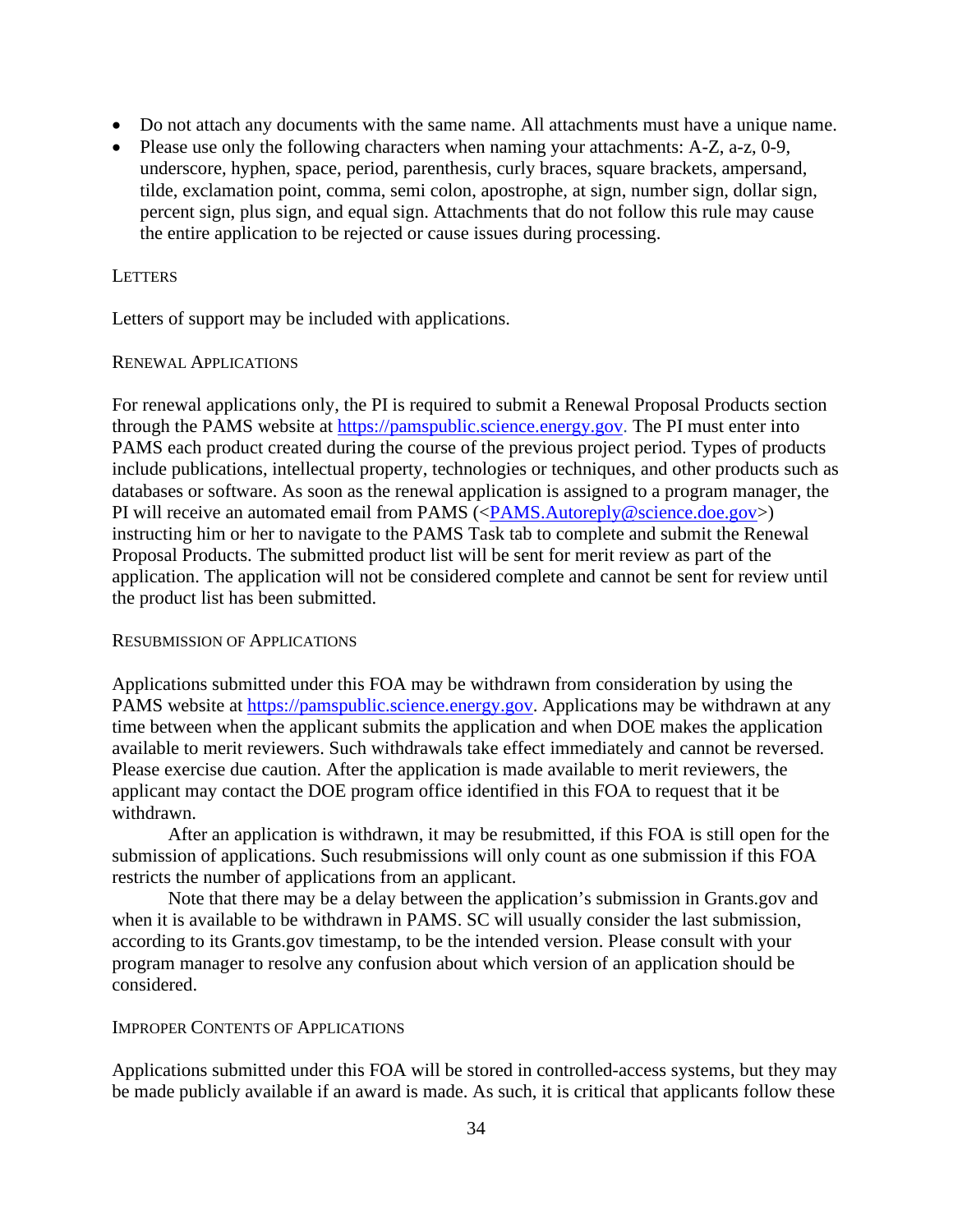guidelines:

- Do not include information subject to any legal restriction on its open distribution, whether classified, export control, or unclassified controlled nuclear information.
- Do not include sensitive and protected personally identifiable information, including social security numbers, birthdates, citizenship, marital status, or home addresses. Pay particular attention to the content of biographical sketches and curriculum vitae.
- Do not include letters of support from Federal officials.
- Do not include letters of support on Federal letterhead. Letters that are not letters of support (such as letters confirming access to sites, facilities, equipment, or data; or letters from cognizant contracting officers) may be on Federal letterhead.
- Clearly mark all proprietary or trade-secret information.

CHANGE OF AWARDEE INSTITUTION

If an awardee chooses to relinquish an award made under this FOA to permit the transfer of the award to a new institution, the new institution must submit an application under the thenavailable SC "annual" or "open" FOA.

## **1. SF-424 (R&R)**

Complete this form first to populate data in other forms. Complete all the required fields in accordance with the pop-up instructions on the form. The list of certifications and assurances referenced in Field 17 is available on the DOE Financial Assistance Forms Page at [https://energy.gov/management/office-management/operational-management/financial](https://energy.gov/management/office-management/operational-management/financial-assistance/financial-assistance-forms)[assistance/financial-assistance-forms](https://energy.gov/management/office-management/operational-management/financial-assistance/financial-assistance-forms) under Certifications and Assurances.

Applicants that have updated or started their registrations in [https://www.SAM.gov](https://www.sam.gov/) on or after February 2, 2019, will also be bound by their representations and certifications in SAM.gov.

DUNS AND EIN NUMBERS (FIELDS 5 AND 6)

The DUNS and Employer Identification Number (EIN) fields on the SF-424 (R&R) form are used in PAMS to confirm the identity of the individual or organization submitting an application.

- Enter each number as a nine-digit number.
- Do not use hyphens or dashes.
- SC does not use the twelve-digit EIN format required by some other agencies.
- SC does not use the DUNS+4 format.

## TYPE OF APPLICATION (FIELD 8)

A **new** application is one in which DOE support for the proposed research is being requested for the first time. A **renewal** application requests additional funding for a period of time following a current award. If the application requests a significant change in the scope of work, please consult with the Program contact identified in this FOA to determine if the application should be considered new or a renewal.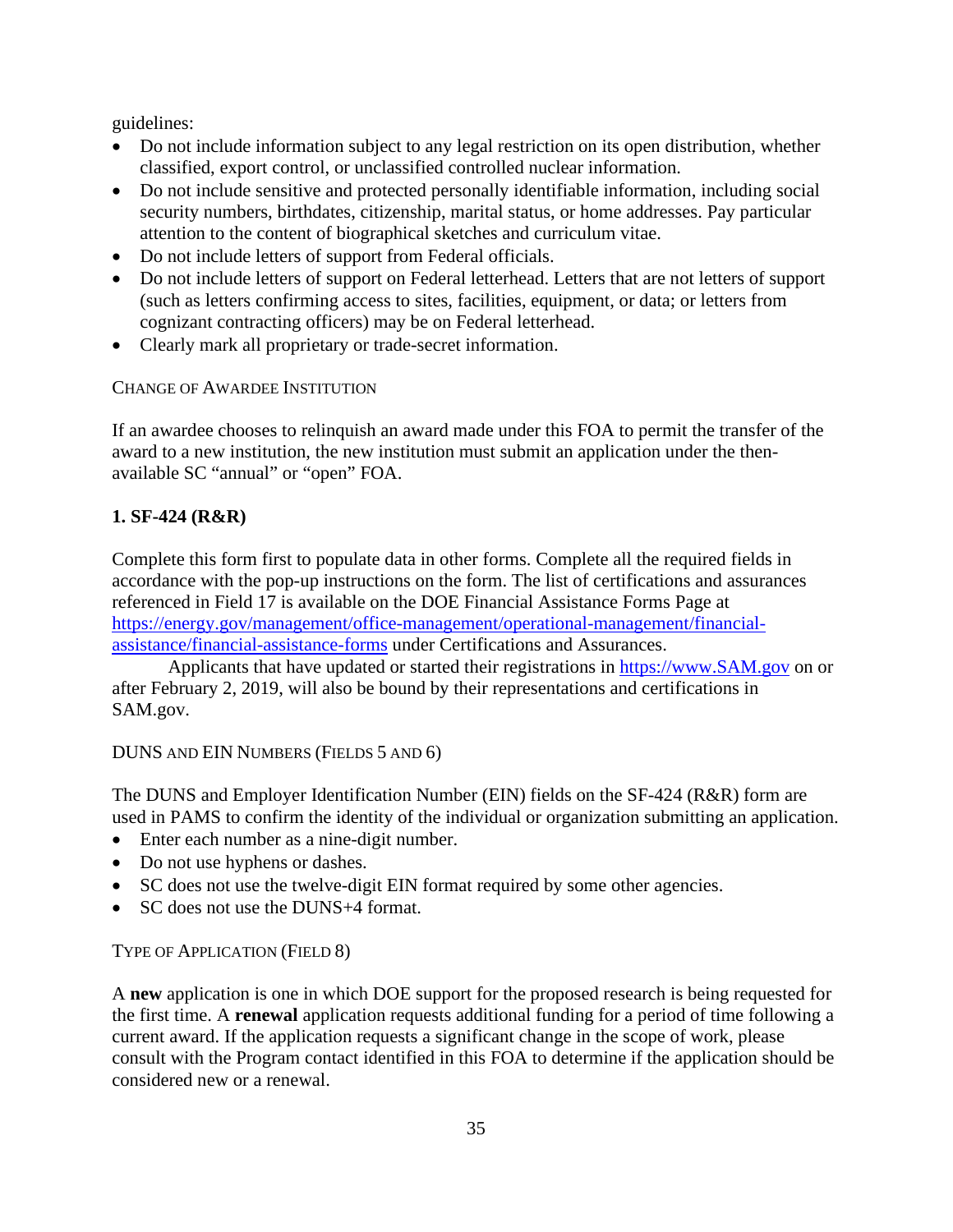Please answer "yes" to the question "Is this application being submitted to other agencies?" if substantially similar, identical, or closely related research objectives are being submitted to another Federal agency. Indicate the agency or agencies to which the similar objectives have been submitted.

### **2. Research and Related Other Project Information**

Complete questions in fields 1 through 6 of the SF-424 Research and Related Other Project Information form.

#### **Note regarding question 4.a. and 4.b.:**

If any environmental impact, positive or negative, is anticipated, indicate "yes" in response to question 4.a., "potential impact – positive or negative - on the environment." Disclosure of the impact should be provided in response to question 4.b. First indicate whether the impact is positive or negative and then identify the area of concern (e.g., air, water, exposure to radiation, etc.). Should the applicant have any uncertainty, they should check "yes."

DOE understands the phrase in field 4.a., "potential impact ... negative" to apply if the work described in the application could potentially have any of the impacts listed in (1) through (5) of 10 CFR 1021, Appendix B, Conditions that Are Integral Elements of the Classes of Action in Appendix B. (http://www.ecfr.gov)

Additionally, for actions which could have any other adverse impacts to the environment or have any possibility for adverse impacts to human health (e.g., use of human subjects, Biosafety Level 3-4 laboratory construction/operation, manufacture or use of certain nanoscale materials which are known to impact human health, or any activities involving transuranic or high level radioactive waste, or use of or exposure to any radioactive materials beyond de minimis levels), applicants should indicate a "negative" impact on the environment.

Lastly, 1) if there would be extraordinary circumstances (i.e., scientific or public controversy) related to the significance of environmental effects (10 CFR  $1021.410$  (b)(2)), 2) if the work is connected to other actions with potentially significant impacts (10 CFR 1021.410 (b)(3), or 3) if the work is related to other nearby actions with the potential for cumulatively significant impacts (10 CFR 1021.410 (b)(3)), applicants should indicate a "negative" impact on the environment.

The bulk of your application will consist of files attached to the Research and Related Other Project Information form. The files must comply with the following instructions:

PROJECT SUMMARY/ABSTRACT (FIELD 7 ON THE FORM)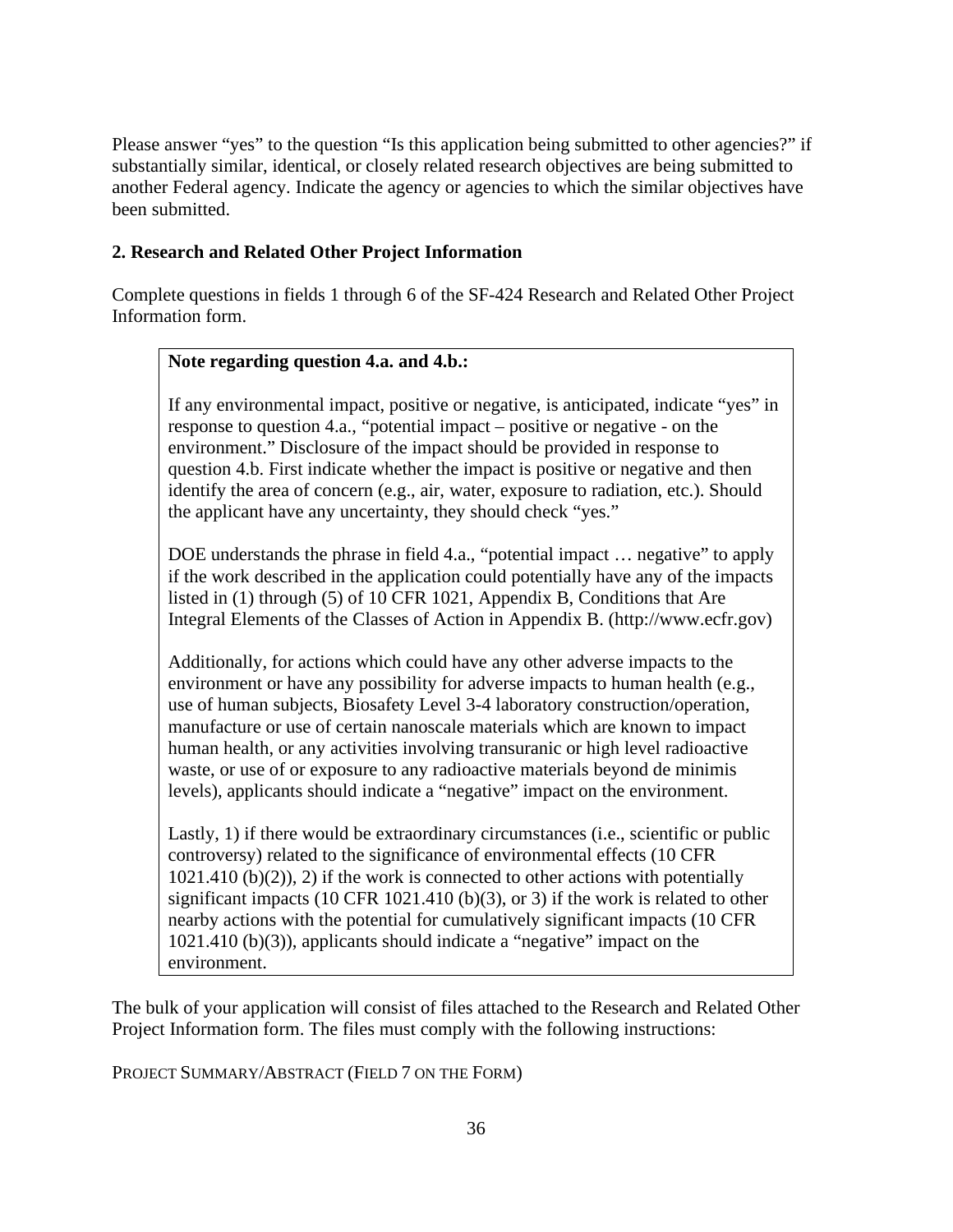The project summary/abstract is a summary of the proposed activity suitable for distribution to the public and sufficient to permit potential reviewers to identify conflicts of interest. It must be a self-contained document. Provide the name of the applicant, the project title, the PI and the PI's institutional affiliation, any coinvestigators and their institutional affiliations, the objectives of the project, a description of the project, including methods to be employed, and the potential impact of the project (i.e., benefits, outcomes. A sample is provided below:

A Really Great Idea

A. Smith, Lead Institution (Principal Investigator) A. Brown, Institution 2 (Co-Investigator) A. Jones, Institution 3 (Co-Investigator)

Text of abstract

The project summary must not exceed 1 page when printed using standard 8.5" by 11" paper with 1" margins (top, bottom, left and right) with font not smaller than 11 point. To attach a Project Summary/Abstract, click "Add Attachment."

If an application is recommended for award, the project summary will be used in preparing a public abstract about the award. Award abstracts and titles form a Government document that describes the project and justifies the expenditure of Federal funds in light of the DOE and SC mission statements at <https://energy.gov/mission> and [https://science.osti.gov/about/.](https://science.osti.gov/about/)

- Do not include any proprietary or sensitive business information.
- DOE may use the abstract may to prepare public reports about supported research.

## DOE COVER PAGE (PART OF PROJECT NARRATIVE ATTACHED TO FIELD 8 ON THE FORM)

The application narrative must begin with a cover page that will not count toward the project narrative page limitation. The cover page must include the following items:

- The project title
- Applicant/Institution:
- Street Address/City/State/Zip:
- Postal Address:
- Lead PI name, telephone number, email:
- Administrative Point of Contact name, telephone number, email:
- FOA Number: DE-FOA-0002262
- DOE/SC Program Office: High Energy Physics
- DOE/SC Program Office Technical Contact: [Eric.Colby@science.doe.gov](mailto:Eric.Colby@science.doe.gov)
- DOE Award Number (if Renewal Application):
- PAMS Preproposal tracking number:
- Research Track as identified in Section I of this FOA:
- Topical Area as identified in Section I of this FOA: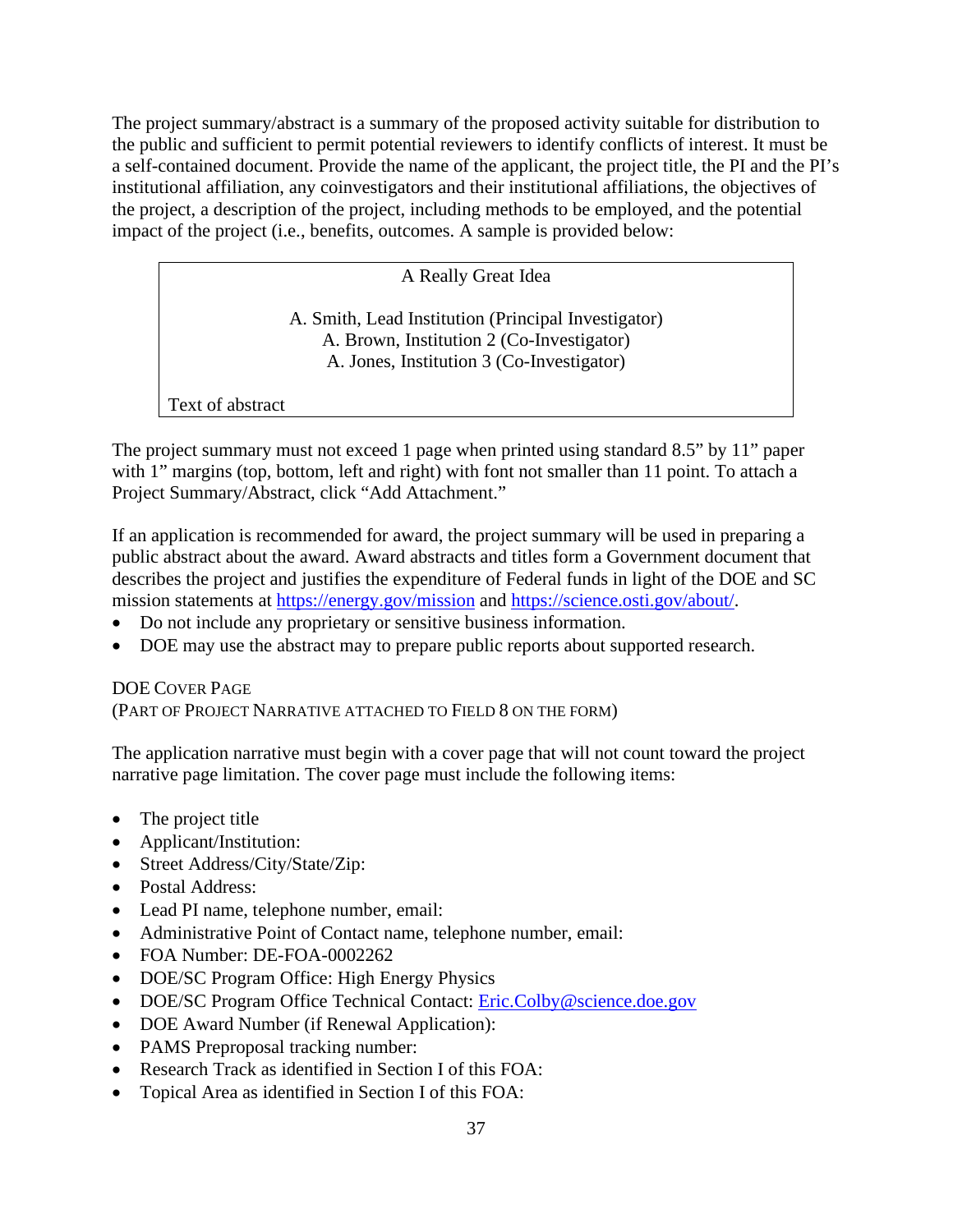• Include a table modeled on the following chart providing summary budget information from all collaborating institutions. Provide the total costs of the budget request in each year for each institution and totals for all rows and columns. Include the value of any institutional commitment being offered. If necessary, modify the table below for the correct number of years.

| <b>Name and Yearly Budget for Proposals with Multiple Institutions</b> |             |                    |               |               |               |               |                      |
|------------------------------------------------------------------------|-------------|--------------------|---------------|---------------|---------------|---------------|----------------------|
|                                                                        | <b>Name</b> | <b>Institution</b> | Year 1        | Year 2        | Year 3        | <b>Total</b>  | <b>Institutional</b> |
|                                                                        |             |                    | <b>Budget</b> | <b>Budget</b> | <b>Budget</b> | <b>Budget</b> | <b>Commitment</b>    |
| Lead                                                                   |             |                    |               |               |               |               |                      |
| PI                                                                     |             |                    |               |               |               |               |                      |
| $Co-$                                                                  |             |                    |               |               |               |               |                      |
| PI                                                                     |             |                    |               |               |               |               |                      |
| $Co-$                                                                  |             |                    |               |               |               |               |                      |
| PI                                                                     |             |                    |               |               |               |               |                      |
| $Co-$                                                                  |             |                    |               |               |               |               |                      |
| PI                                                                     |             |                    |               |               |               |               |                      |

SAMPLE BUDGET TABLE

**Important Instructions to the Sponsored Research Office of Submitting Institutions**: SC requires that you create one single PDF file that contains the DOE Cover Page, project narrative, biographical sketch, current and pending support, bibliography and references cited, facilities and other resources, equipment, data management plan, and other attachments. This single PDF file must be attached in Field 8 on the Grants.gov form. Do not attach any of the items listed in this paragraph separately in any other field in Grants.gov. If you do, these additional attachments will not become part of the application in PAMS.

COVER PAGE SUPPLEMENT FOR TRACK 3 COLLABORATIVE APPLICATIONS (PART OF PROJECT NARRATIVE ATTACHED TO FIELD 8 ON THE FORM)

#### **APPLICABLE ONLY TO TRACK 3 APPLICATIONS. DO NOT INCLUDE THIS COVER PAGE SUPPLEMENT FOR A TRACK 1 OR TRACK 2 APPLICATION.**

Collaborative applications submitted from different institutions must clearly indicate they are part of a collaborative project/group. Every partner institution must submit an application through its own sponsored research office. Each collaborative group can have only one lead institution. Each application within the collaborative group, including the narrative and all required appendices and attachments, must be identical with the following exceptions:

- Each application must contain a correct SF-424 (R&R) cover page for the submitting institution only.
- Each application must contain a unique budget corresponding to the expenditures for that application's submitting institution only.
- Each application must contain a unique budget justification corresponding to the expenditures for that application's submitting institution only.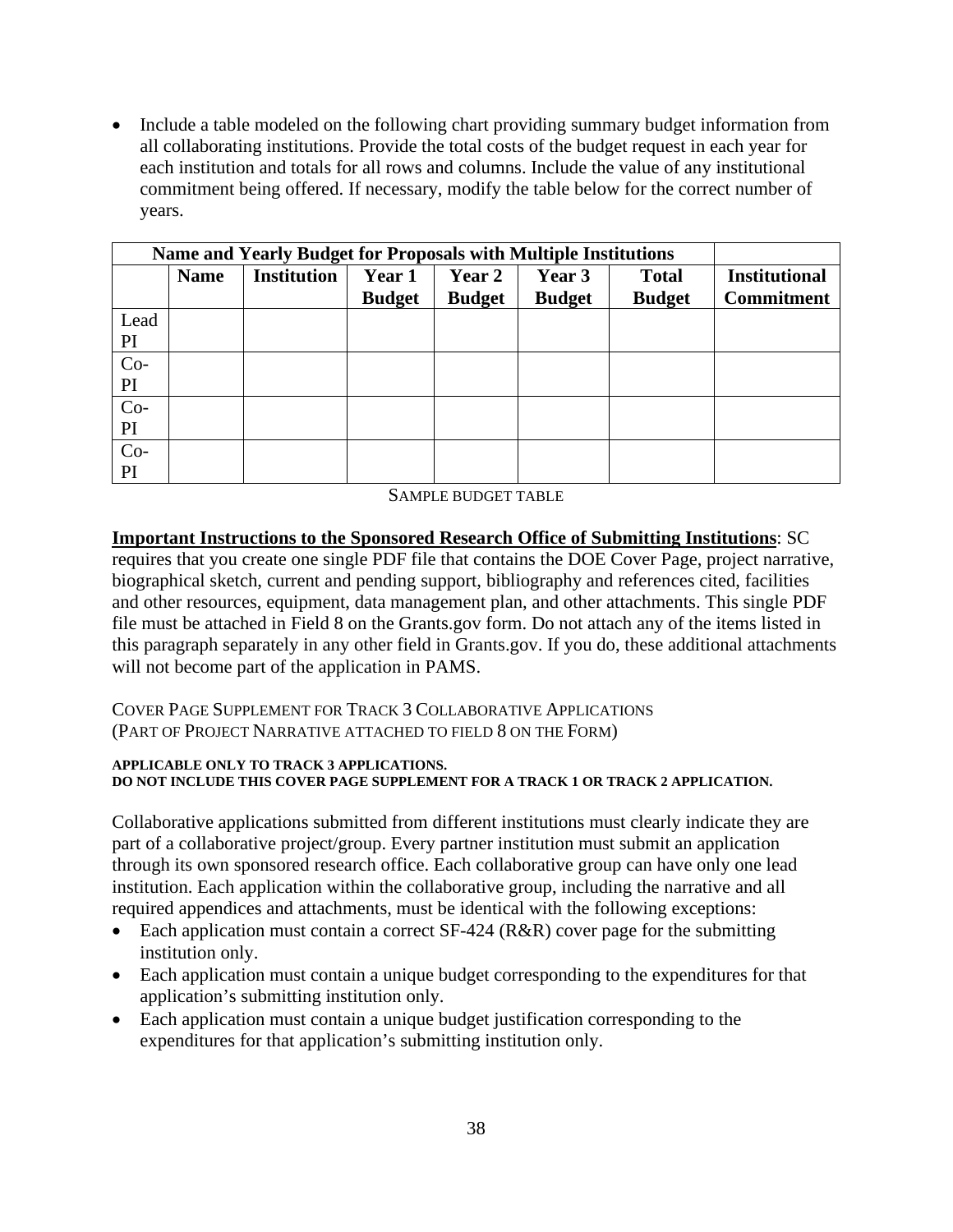Each application belonging to a collaborative group must have the same title in Block 11 of the SF 424 (R&R) form.

SC will use the multiple applications associated with a collaborative group to create one consolidated document for merit review that consists of the common, identical application materials combined with a set of detailed budgets from the partner institutions. It is very important that every application in the collaborative group be identical (including the title) with the exception of the budget and budget justification pages.

If the project is a collaboration, provide the following information on a separate page as a supplement to the cover page.

- List all collaborating institutions by name with each institution's PI on the same line.
- Indicate the lead PI who will be the point of contact and coordinator for the combined research activity.
- Provide a statement explaining the leadership structure of the collaboration.
- Include a description of each collaborating institution's facilities, equipment, and resources that will be made available to the collaborative group.
- If applicable, explain how students and junior researchers will be trained and mentored by the collaborators.
- \* Note that collaborating applications must be submitted separately.

PROJECT NARRATIVE (FIELD 8 ON THE FORM)

The project narrative **must not exceed 16 pages for Track 1 and Track 2 applications, and must not exceed 5 pages for Track 3 applications** of technical information, including charts, graphs, maps, photographs, and other pictorial presentations, when printed using standard 8.5" by 11" paper with 1 inch margins (top, bottom, left, and right). The font must not be smaller than 11 point. Merit reviewers will only consider the number of pages specified in the first sentence of this paragraph. This page limit does not apply to the Cover Page, Budget Page(s), Budget Justification, biographical material, publications and references, and appendices, each of which may have its own page limit.

- For each senior investigator, clearly indicate the fraction of total research time during the academic year as well as summer that will be spent on the proposed research.
- References needed to cite the research described in the narrative can be listed in the Appendix material described below.

Do not include any Internet addresses (URLs) that provide supplementary or additional information that constitutes a part of the application. Merit reviewers are not required to access Internet sites; however, Internet publications in a list of references will be treated identically to print publications. See Section VIII, Part  $D$  for instructions on how to mark proprietary application information. To attach a Project Narrative, click "Add Attachment."

The narrative required depends on the Track to which the grant application is being submitted. Read this section carefully to understand the appropriate format and content to include.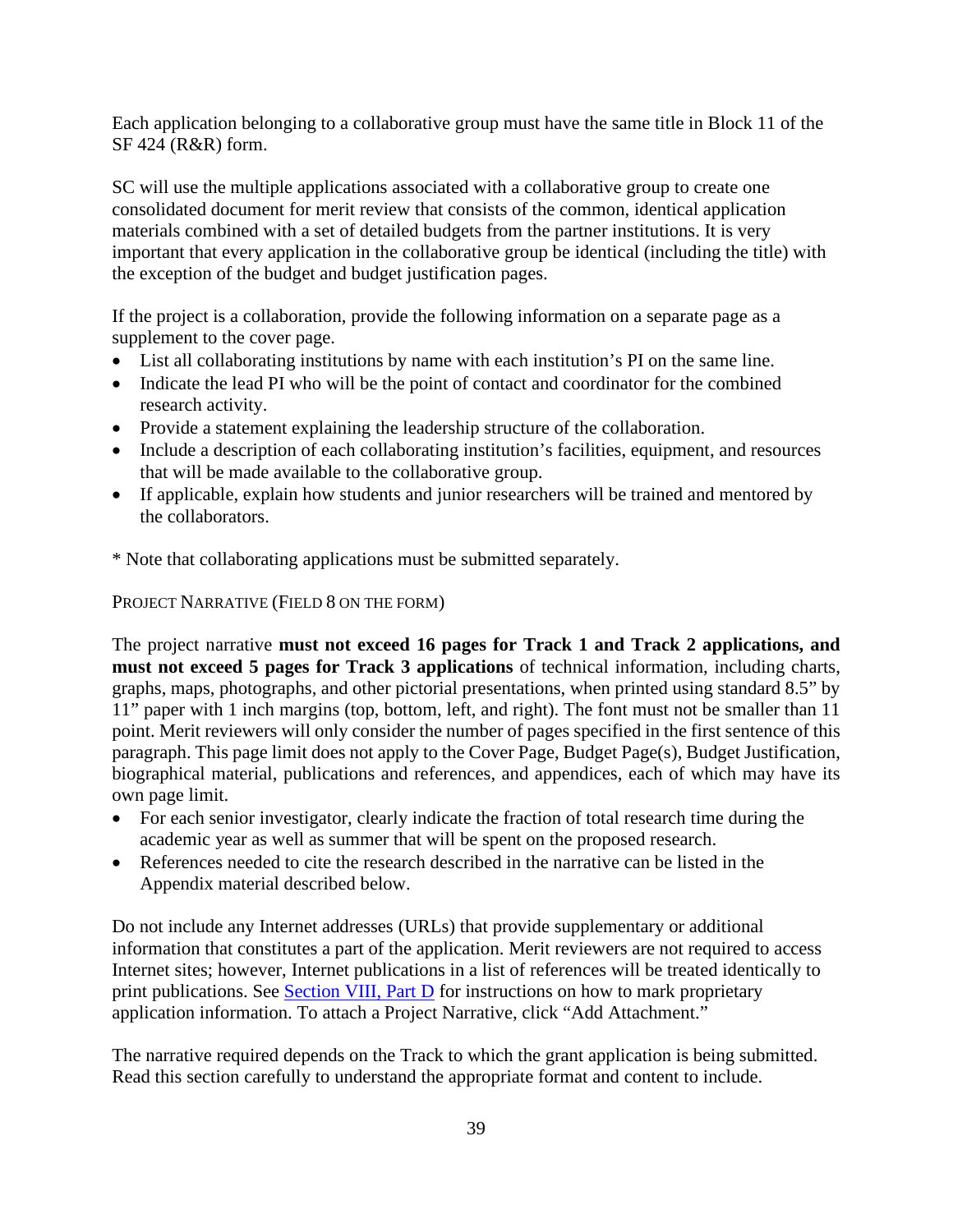### **Narrative Format for Track 1: Accelerator Stewardship Topical Areas**

Track 1 grant applications must not exceed **16 pages** and must include the following sections, with a recommended page length for each section indicated in braces:

**A. {1 page} Background/Introduction**. Explanation of the importance and relevance of the proposed work as well as a review of the relevant literature. A brief description of research activities conducted by the primary team members and their R&D groups, including accomplishments and impacts made during the recent past (typically the past three years), is also encouraged.

**B. {6 pages} Proposed Research, Innovative Claims, Technical Rationale, and Approach.** If appropriate, identify the hypotheses to be tested and details of the methods to be used. This section should describe the scientific and technical challenges, unique approach(es), and potential anticipated technical solutions in the topical area that will be addressed. Applications should clearly explain the technical approach(es) that will be employed and provide ample justification for their feasibility. This section should demonstrate that the proposer has a clear understanding of the state-of-the-art, and it should provide sufficient technical details to permit complete evaluation of the feasibility of the approach. Additionally, comparison with other ongoing research efforts should be provided indicating advantages and disadvantages of the proposed effort.

**C. {2 pages} Program Plan & Risk Assessment**. A narrative explaining the explicit timelines, milestone achievements, and quantitative metrics by which progress toward the goals can be evaluated. The proposed period of performance of the overall program, and each program phase, should be clearly stated. The narrative should include a specific plan detailing how all program metrics will be accurately assessed. This section should also identify major technical risk elements specific to the proposed approach, estimate the risk magnitude for each such element, and describe specific plans to mitigate risk.

**D. {1 page} Statement of Work.** Clearly and concisely define the technical work to be performed on a task-by-task basis, listing the durations and the dependencies among the tasks. The statement of work **must** include a table defining the program metrics to be applied.

For each task, provide:

- A general description of its objective;
- A detailed description of the approach to be taken to accomplish it;
- Identification of the primary organization responsible for task execution (prime, sub, team member, by name, etc.);
- The completion criteria for each task/activity a product, event, or milestone that defines its completion.

**E. {2 pages} Description of the results, products, transferable technology, and expected technology transfer path.** Summarize the objectives associated with the proposed research and, where appropriate, the plans and capability to accomplish technology transfer and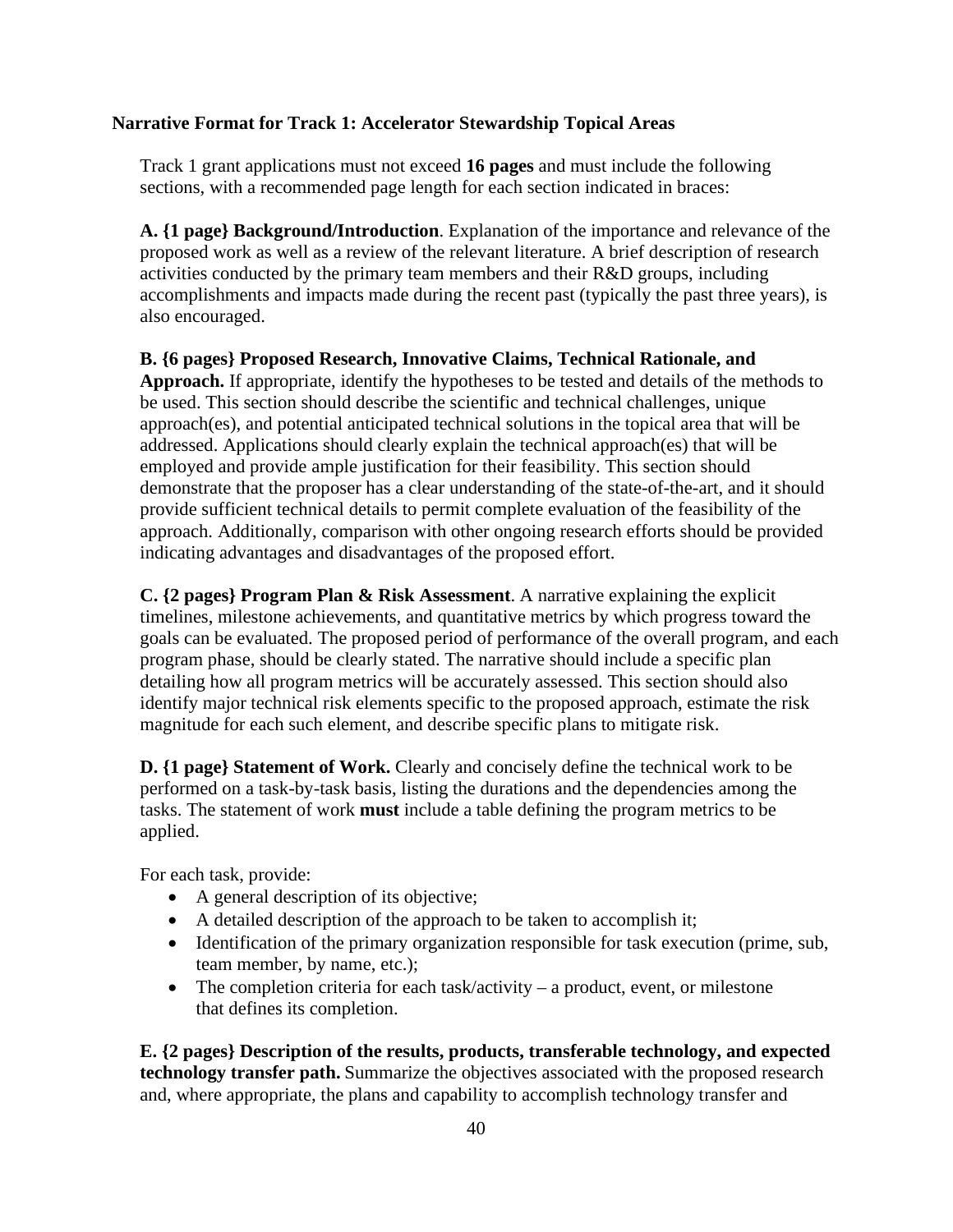commercialization. If this application has a commercial product as the end goal, clearly describe the market opportunity. If intellectual property rights will be reserved and assigned, describe the expected assignment of such rights, the measures to be used to protect proprietary information, and include relevant agreements in Appendix 7. See also Section VIII. "Intellectual Property" for instructions on marking proprietary information in the application.

**F. {2 pages} Teaming and Management Plan.** A clearly defined organization chart for the program team that includes, as applicable: (1) the programmatic relationship of the primary team member; (2) the unique capabilities of the primary team members; (3) the task responsibilities of the primary team members; (4) the teaming strategy among the team members; and (5) the key personnel along with the amount of effort to be expended by each person during each year. Please include in APPENDIX 7: OTHER ATTACHMENT any formal teaming agreements that are required to execute this plan.

#### **G. {2 pages} Cost, schedule, and measurable milestones for the proposed research**,

including estimates of cost for each task in each year of the effort, broken down by the primes and major subcontractors, total cost, and any cost sharing. (Note: Measurable milestones should capture key development points in tasks and should be clearly articulated and defined in time relative to start of effort.) Where the effort consists of multiple portions which could reasonably be partitioned for purposes of funding, these should be identified as options with separate cost estimates for each. Describe the institutional commitment being offered (see section III.B).

#### **Narrative Format for Track 2: Long-Term Generic Accelerator R&D**

Track 2 grant applications must not exceed **16 pages** and must include the following sections:

**Background/Introduction**: Explanation of the importance and relevance of the proposed work as well as a review of the relevant literature. Describe the application(s) that are most likely to be impacted by this work, citing prior workshops, studies, white papers, or other documented evidence of the need for progress in this application area[†.](#page-46-0) A brief description of research activities conducted by the Principal Investigator and his/her group, including specific roles and responsibilities in collaborative research efforts, and accomplishments and impacts made during the recent past (typically the past three years), is also encouraged.

**Multiple Investigators:** In applications with more than one senior investigator, the accomplishments, milestones, and plans of each senior investigator must be clearly identified. Reviewers will be asked to assess the accomplishments and plans of each senior investigator and these evaluations will be used as input to the funding decisions.

<span id="page-46-0"></span><sup>†</sup> Please note that applications are scored on how well the proposed work meets the needs of one or more Stewardship Customers. See Section V.A.2 for a definition of the term "Stewardship Customer", and for examples of what constitutes evidence of customer interest.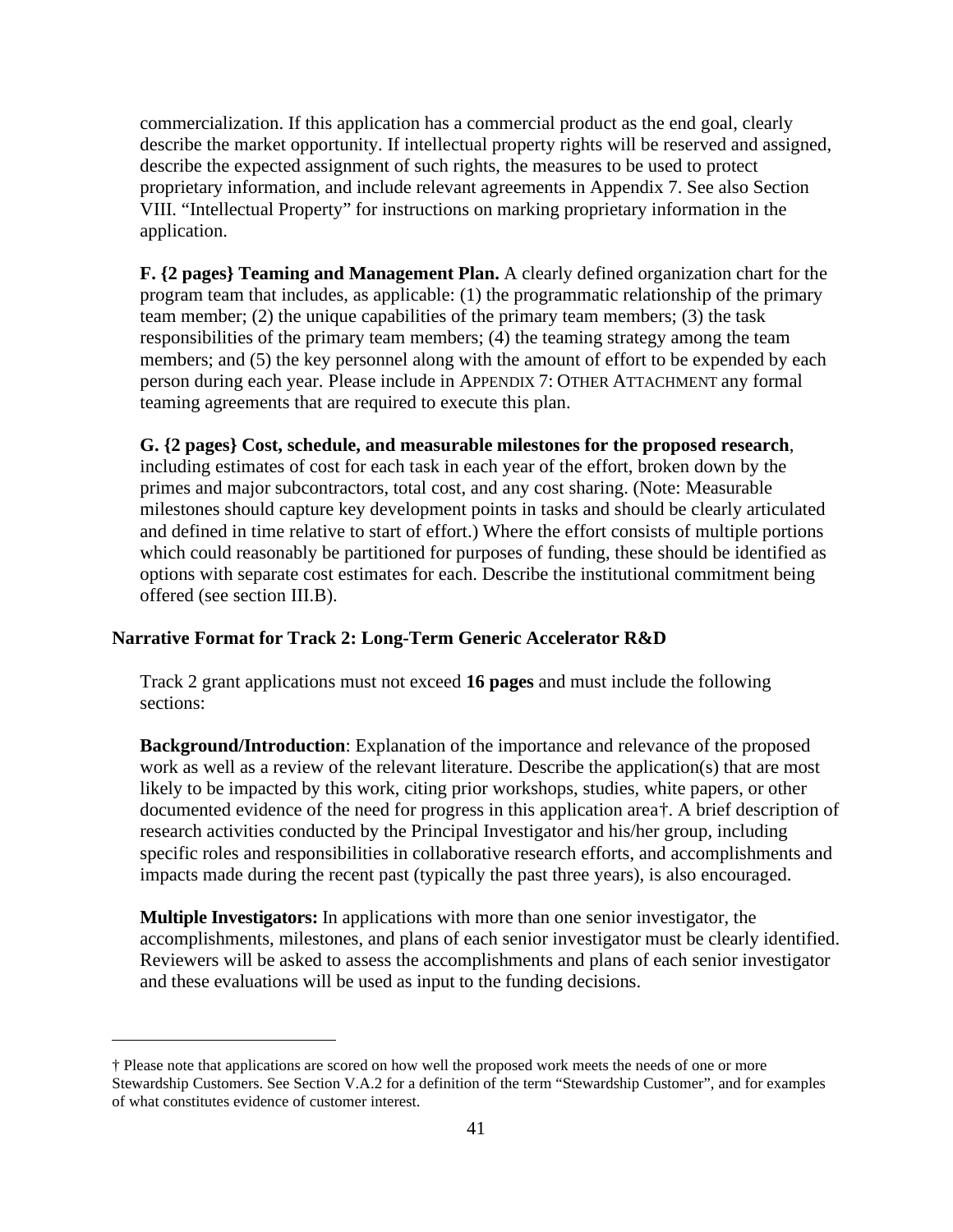**Proposed Research and Methods**: Identify the hypotheses to be tested (if any) and details of the methods to be used.

Project Objectives: This section should provide a clear, concise statement of the specific objectives/aims of the proposed project.

**Timetable of Activities**: This section should outline, year-by-year, all the important activities or phases of the project, including any activities planned beyond the project period. Successful applicants must use this project timetable to report progress.

#### **Narrative Format for Track 3: Accelerator Stewardship Test Facility Program**

Track 3 awards are considerably shorter in duration and smaller in scope, and consequently have an abbreviated application format that is similar to a Track 1 application. Track 3 grant applications must not exceed **5 pages** and must include the following sections, with a recommended page length for each section indicated in braces:

**A. {0.5 page} Background/Introduction**. Explanation of the importance and relevance of the proposed work as well as a review of the relevant literature. A brief description of research activities conducted by the primary team members and their R&D groups, including accomplishments and impacts made during the recent past (typically the past three years), is also encouraged.

#### **B. {1.5 pages} Proposed Research, Innovative Claims, Technical Rationale, and**

**Approach.** If appropriate, identify the hypotheses to be tested and details of the methods to be used. This section should describe the scientific and technical challenges, unique approach(es), and potential anticipated technical solutions in the topical area that will be addressed. Applications should clearly explain the technical approach(es) that will be employed and provide ample justification for their feasibility. This section should demonstrate that the proposer has a clear understanding of the state-of-the-art, and it should provide sufficient technical details to permit complete evaluation of the feasibility of the approach. Additionally, comparison with other ongoing research efforts should be provided indicating advantages and disadvantages of the proposed effort.

**C. {1 page} Statement of Work.** Clearly and concisely define the technical work to be performed on a task-by-task basis, listing the durations and the dependencies among the tasks. This section must clearly define the role of the requested National Laboratory capabilities. Details about the specific National Laboratory facilities and expertise required should be included in Appendix 4 and an explanation of the requested costs to use these capabilities should be provided in the Budget Explanation.

For each task, provide:

- A general description of its objective;
- A detailed description of the approach to be taken to accomplish it;
- Identification of the primary organization responsible for task execution (prime, sub, team member, by name, etc.);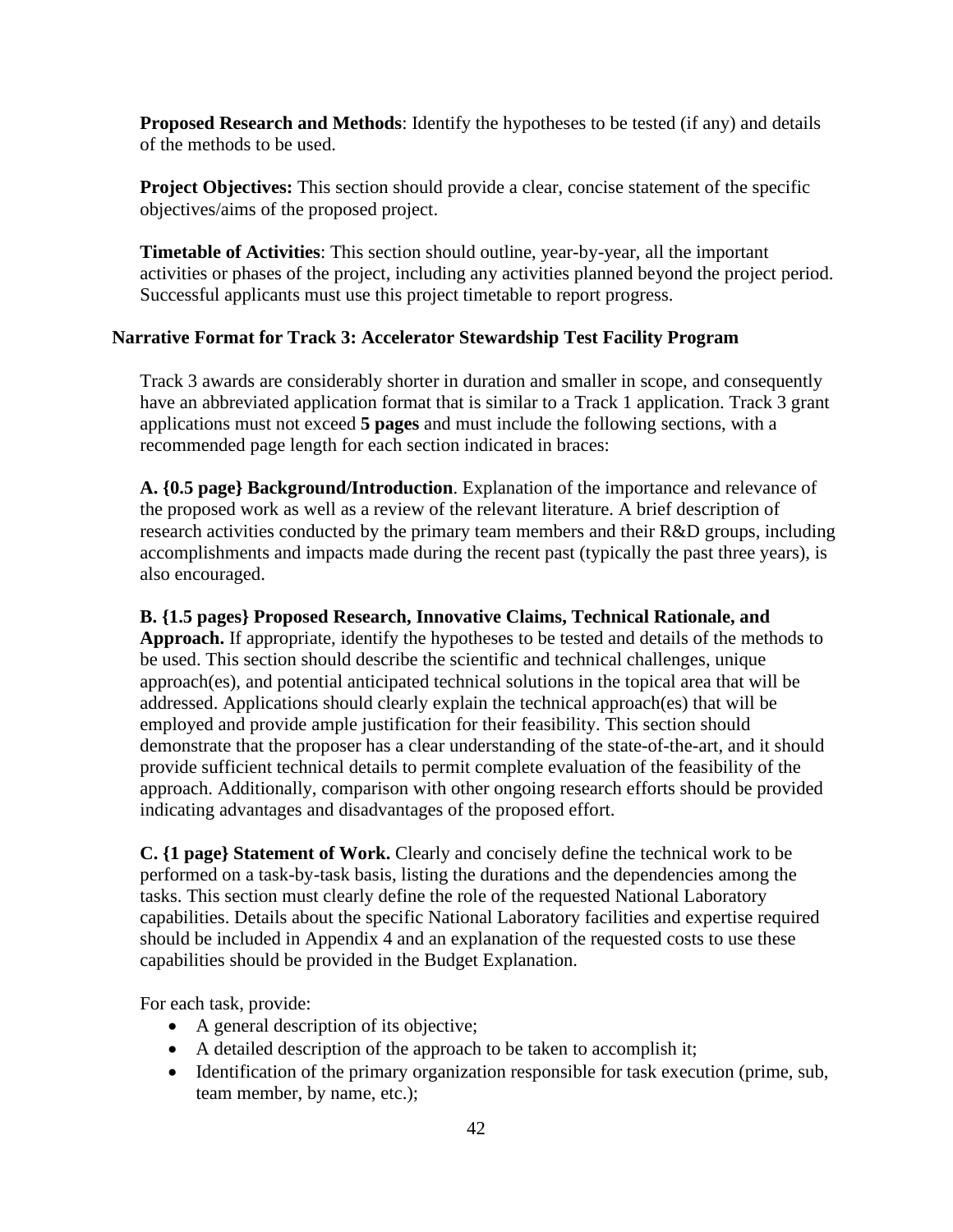- The completion criteria for each task/activity  $-$  a product, event, or milestone
- that defines its completion.

**D. {1 page} Description of the results, products, transferable technology, and expected technology transfer path.** Summary of objectives associated with the proposed research and, where appropriate, the plans and capability to accomplish technology transfer and commercialization. If this application has a commercial product as the end goal, clearly describe the market opportunity. If intellectual property rights will be reserved and assigned, describe the expected assignment of such rights, the measures to be used to protect proprietary information, and include relevant agreements in Appendix 7: Other Attachments.

**E. {1 page} Cost, schedule, and measurable milestones for the proposed research**, including estimates of cost for each task in each year of the effort, broken down by the primes and major subcontractors, total cost, and any cost sharing. (Note: Measurable milestones should capture key development points in tasks and should be clearly articulated and defined in time relative to start of effort.) Describe the institutional commitment being offered (see section III.B).

**For Collaborative Track 3 Proposals Only**: Each collaborating institution must submit an identical common narrative. The common narrative must identify which tasks and activities will be performed by which of the collaborating institutions in every budget period of the proposed project. The budget and the budget justification—which are unique to each collaborating institution—may refer to parts of the common narrative to further identify each collaborating institution's activities in the joint project. There should be no ambiguity about each institution's role and participation in the collaborative group.

SC will use the multiple applications associated with a collaborative group to create one consolidated document for merit review that consists of the common, identical application materials combined with a set of detailed budgets from the partner institutions. It is very important that every application in the collaborative group be identical (including the title) with the exception of the budget and budget justification pages.

## **General Instructions That Apply to Track 1, Track 2, and Track 3 Grant Applications**

It is important that the project narrative section provide a complete description of the proposed work, because reviewers are not obliged to read the last Appendix in any detail. Applications exceeding the page limits will be declined without review. The page count limitation does not include the Cover Page and Budget Pages, the Title Page, the biographical material and publication information, or any Appendices.

**Do not attach any of the requested appendices described below as files for fields 9, 10, 11, and 12 in Grants.gov. Follow the below instructions to include the information as appendices in the single, bundled project narrative file.**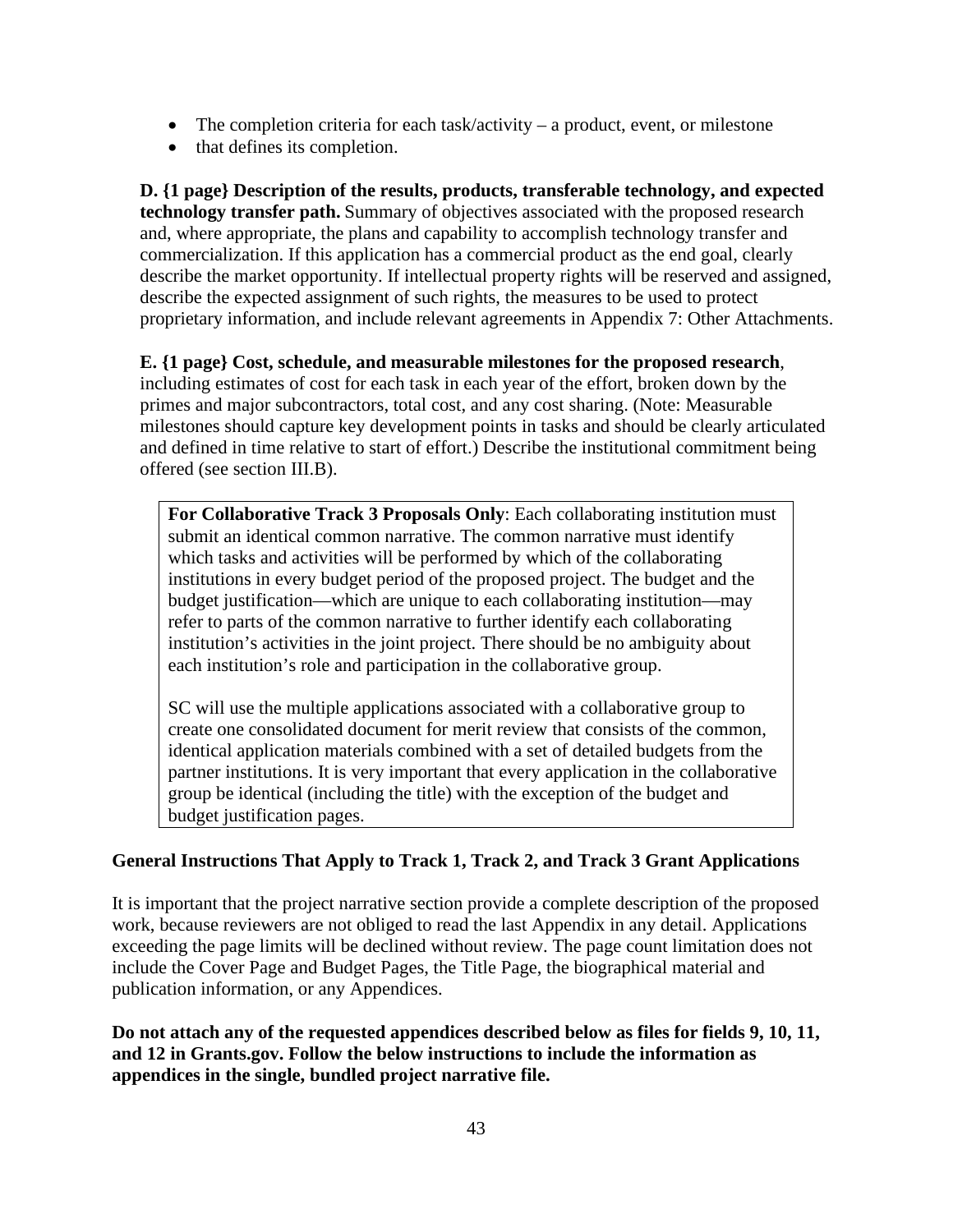### APPENDIX 1: BIOGRAPHICAL SKETCH

Provide a biographical sketch for the PI and each senior/key person listed in Section A on the R&R Budget form.

As part of the sketch, provide information that can be used by reviewers to evaluate the PI's potential for leadership within the scientific community. Examples of information of interest are invited and/or public lectures, awards received, scientific program committees, conference or workshop organization, professional society activities, special international or industrial partnerships, reviewing or editorship activities, or other scientific leadership experiences.

- Provide the biographical sketch information as an appendix to your project narrative.
- Do not attach a separate file.
- The biographical sketch appendix will not count in the project narrative page limitation.
- The biographical information (curriculum vitae) for each person must not exceed 2 pages when printed on 8.5" by 11" paper with 1 inch margins (top, bottom, left, and right) with font not smaller than 11 point and must include:

SC does not require a particular format for a biosketch. Applicants may use a format developed for other agencies or generated by any software package, including SciENcv, a cooperative venture maintained at [https://www.ncbi.nlm.nih.gov/sciencv/.](https://www.ncbi.nlm.nih.gov/sciencv/) The biographical information (curriculum vitae) must include the following items within its page limit:

- **Education and Training**: Undergraduate, graduate and postdoctoral training, provide institution, major/area, degree and year.
- **Research and Professional Experience**: Beginning with the current position list, in chronological order, professional/academic positions with a brief description.
- **Publications**: Provide a list of up to 10 publications most closely related to the proposed project. For each publication, identify the names of all authors (in the same sequence in which they appear in the publication), the article title, book or journal title, volume number, page numbers, year of publication, and website address if available electronically. Patents, copyrights and software systems developed may be provided in addition to or substituted for publications. An abbreviated style such as the Physical Review Letters (PRL) convention for citations (list only the first author) may be used for publications with more than 10 authors.
- **Synergistic Activities**: List no more than 5 professional and scholarly activities related to the effort proposed.

In addition, the biographical sketch must include information to permit DOE to identify individuals who are conflicted with or potentially biased (favorably or unfavorably) against the investigator. Include a section entitled "**Identification of Potential Conflicts of Interest or Bias in Selection of Reviewers**" that will not count in a page limit. Provide the following information in this section:

• **Collaborators and Co-editors**: List in alphabetical order all persons, including their current organizational affiliation, who are, or who have been, collaborators or co-authors with you on a research project, book or book article, report, abstract, or paper during the 48 months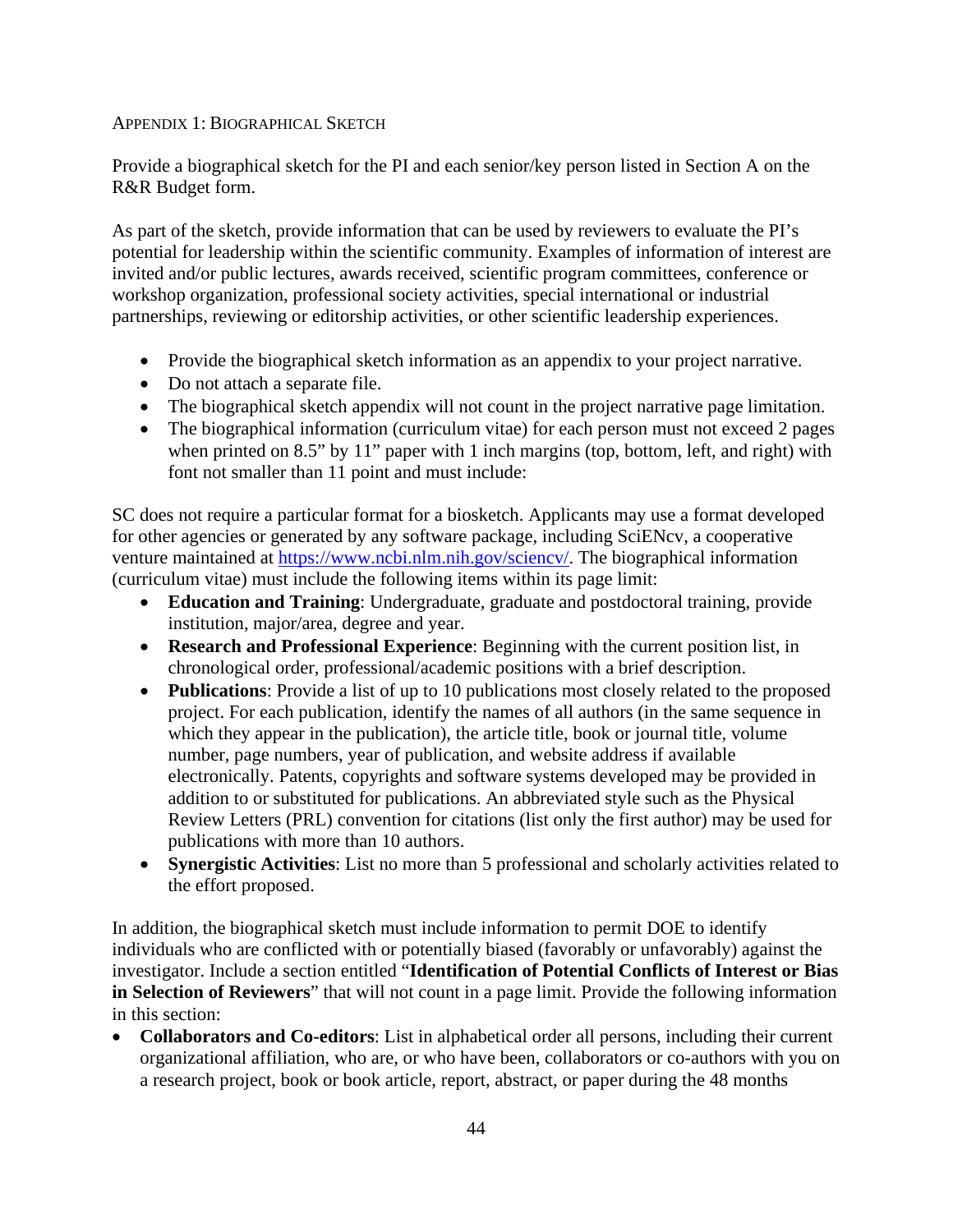preceding the submission of this application. For publications or collaborations with more than 10 authors or participants, only list those individuals in the core group with whom the PI interacted on a regular basis while the research was being done. Also, list any individuals who are currently, or have been, co-editors with you on a special issue of a journal, compendium, or conference proceedings during the 24 months preceding the submission of this application. If there are no collaborators or co-editors to report, state "None."

• **Graduate and Postdoctoral Advisors and Advisees**: List the names and current organizational affiliations of your graduate advisor(s) and principal postdoctoral sponsor(s). Also, list the names and current organizational affiliations of your graduate students and postdoctoral associates.

**Protected Personally Identifiable Information**: Do not include sensitive and protected personally identifiable information including social security numbers, birthdates, citizenship, marital status, or home addresses. Do not include information that a merit reviewer should not make use of.

#### APPENDIX 2: CURRENT AND PENDING SUPPORT

Provide a list of all current and pending support (both Federal and non-Federal) for the PI and senior/key persons, including subawardees, for ongoing projects and pending applications. List all sponsored activities or awards requiring a measurable commitment of effort, whether paid or unpaid. SC does not require a particular format for current and pending support. Applicants may use a format developed for other agencies or generated by any software package, including SciENcv, a cooperative venture maintained at [https://www.ncbi.nlm.nih.gov/sciencv/.](https://www.ncbi.nlm.nih.gov/sciencv/) For every activity, list the following items:

- The sponsor of the activity or the source of funding
- The award or other identifying number
- The title of the award or activity
- The total cost or value of the award or activity, including direct and indirect costs. For pending proposals, provide the total amount of requested funding.
- The award period (start date end date).
- The person-months of effort per year being dedicated to the award or activity
- Briefly describe the research being performed and explicitly identify any overlaps or synergies with the proposed research.

Provide the Current and Pending Support as an appendix to your project narrative. Concurrent submission of an application to other organizations for simultaneous consideration will not prejudice its review.

- Do not attach a separate file.
- This appendix will not count in the project narrative page limitation.

#### APPENDIX 3: BIBLIOGRAPHY & REFERENCES CITED

Provide a bibliography of any references cited in the Project Narrative. Each reference must include the names of all authors (in the same sequence in which they appear in the publication), the article and journal title, book title, volume number, page numbers, and year of publication.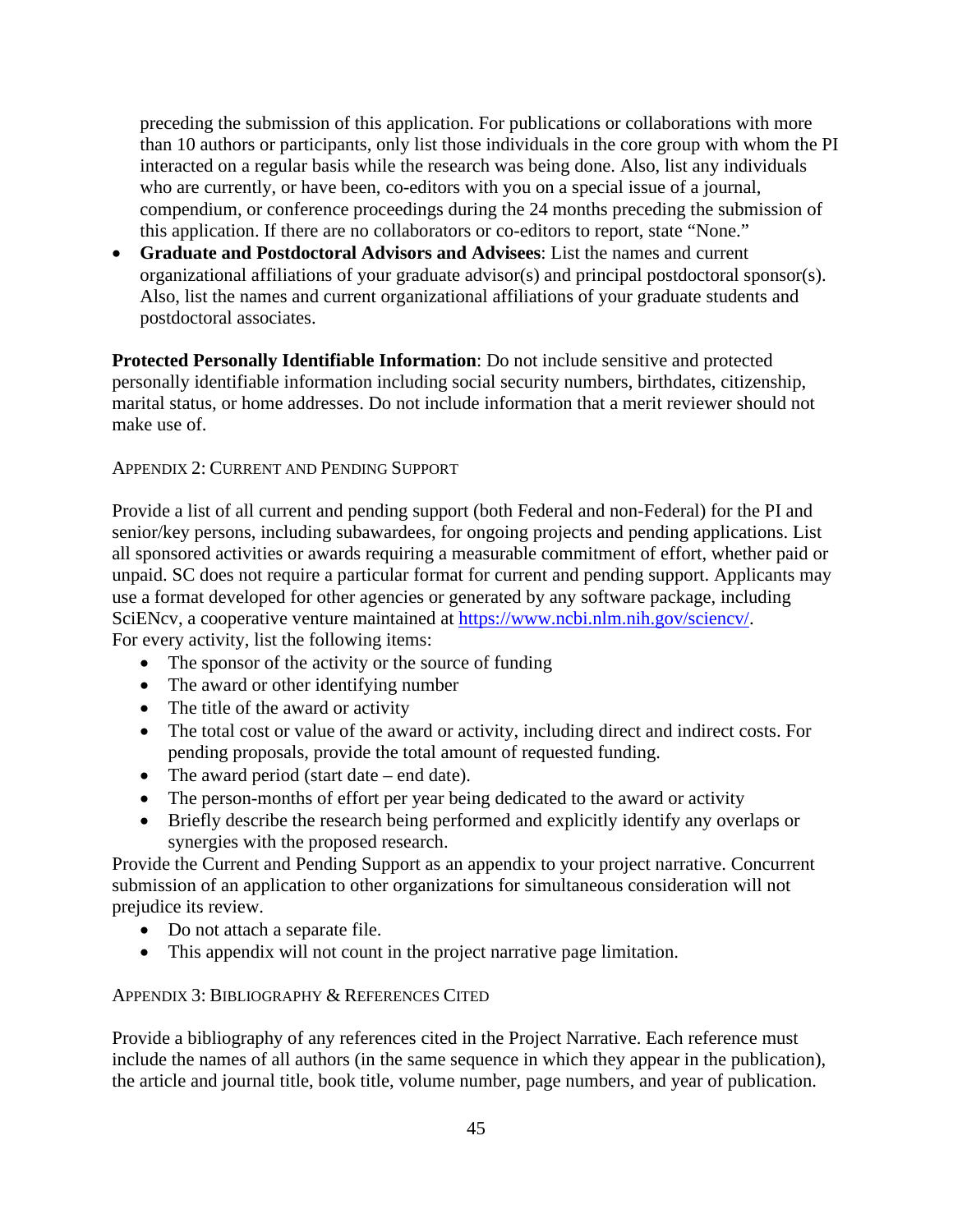For research areas where there are routinely more than ten coauthors of archival publications, you may use an abbreviated style such as the Physical Review Letters (PRL) convention for citations (listing only the first author). For example, your paper may be listed as, "A Really Important New Result," A. Aardvark et. al. (MONGO Collaboration), PRL 999. Include only bibliographic citations. Applicants should be especially careful to follow scholarly practices in providing citations for source materials relied upon when preparing any section of the application. Provide the Bibliography and References Cited information as an appendix to your project narrative.

- Do not attach a separate file.
- This appendix will not count in the project narrative page limitation.

#### APPENDIX 4: FACILITIES & OTHER RESOURCES

This information is used to assess the capability of the organizational resources, including subawardee resources, available to perform the effort proposed. Identify the facilities to be used (Laboratory, Animal, Computer, Office, Clinical and Other). If appropriate, indicate their capacities, pertinent capabilities, relative proximity, and extent of availability to the project. Describe only those resources that are directly applicable to the proposed work. Describe other resources available to the project (e.g., machine shop, electronic shop) and the extent to which they would be available to the project. For proposed investigations requiring access to experimental user facilities maintained by institutions other than the applicant, please provide a document from the facility manager confirming that the researchers will have access to the facility. Please provide the Facility and Other Resource information as an appendix to your project narrative.

- Do not attach a separate file.
- This appendix will not count in the project narrative page limitation.

#### APPENDIX 5: EQUIPMENT

List major items of equipment already available for this project and, if appropriate identify location and pertinent capabilities. Provide the Equipment information as an appendix to your project narrative.

- Do not attach a separate file.
- This appendix will not count in the project narrative page limitation.

### APPENDIX 6: DATA MANAGEMENT PLAN

Provide a Data Management Plan (DMP) that addresses the following requirements:

- 1. DMPs should describe whether and how data generated in the course of the proposed research will be [shared](https://www.grants.gov/web/grants/applicants/apply-for-grants.html#Sharing) and [preserved.](https://energy.gov/mission#Preservation) If the plan is not to share and/or preserve certain data, then the plan must explain the basis of the decision (for example, cost/benefit considerations, other parameters of feasibility, scientific appropriateness, or limitations discussed in #4). At a minimum, DMPs must describe how data sharing and preservation will enable [validation](https://www.grants.gov/web/grants/applicants/registration/add-profile.html#Validate) of results, or how results could be validated if data are not shared or preserved.
- 2. DMPs should provide a plan for making all research data displayed in publications resulting from the proposed research open, machine-readable, and digitally accessible to the public at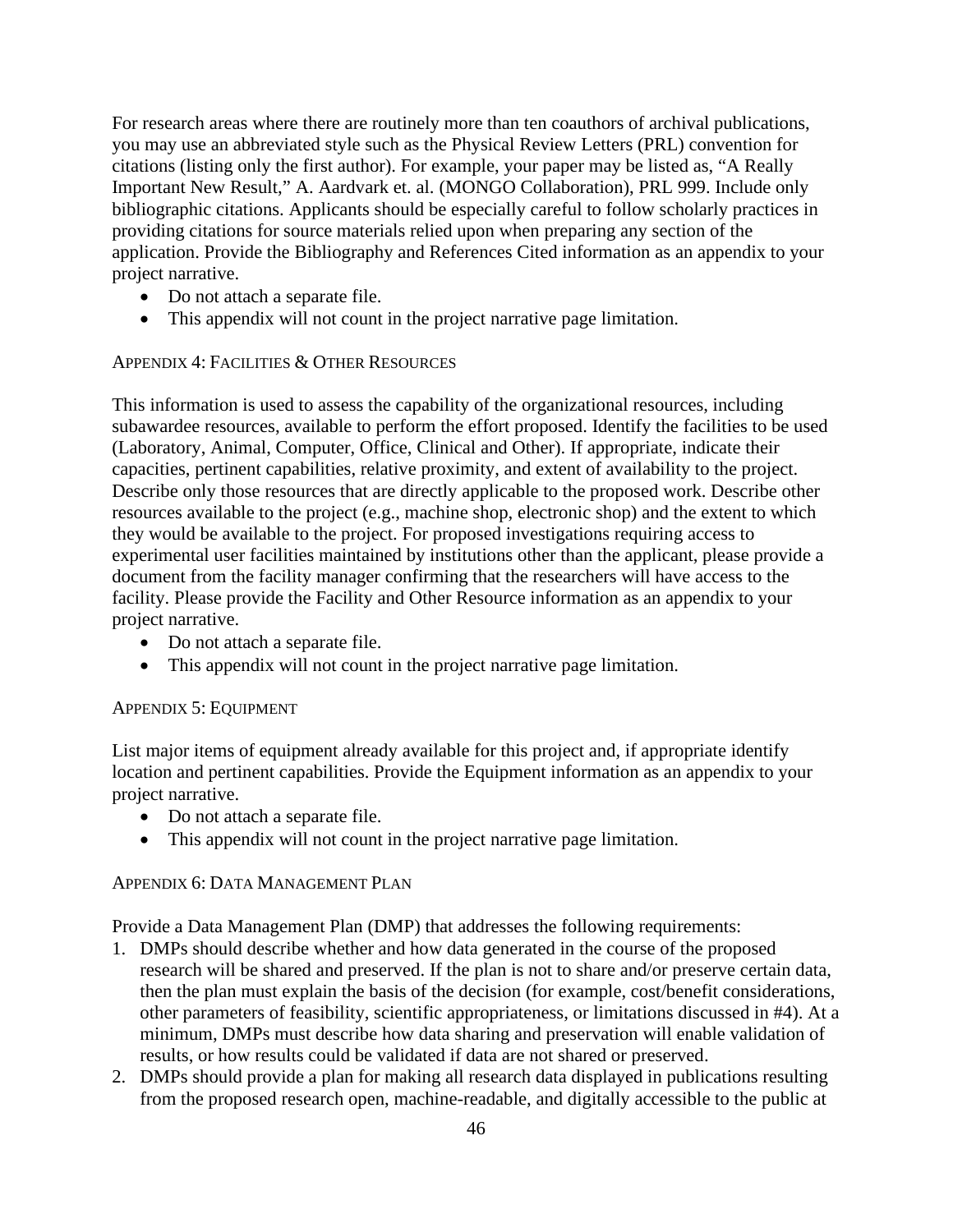the time of publication. This includes data that are displayed in charts, figures, images, etc. In addition, the underlying digital research data used to generate the displayed data should be made as accessible as possible to the public in accordance with the principles stated in the Office of Science Statement on Digital Data Management [\(https://science.osti.gov/funding](https://science.osti.gov/funding-opportunities/digital-data-management)[opportunities/digital-data-management.](https://science.osti.gov/funding-opportunities/digital-data-management) This requirement could be met by including the data as supplementary information to the published article, or through other means. The published article should indicate how these data can be accessed.

- 3. DMPs should consult and reference available information about data management resources to be used in the course of the proposed research. In particular, DMPs that explicitly or implicitly commit data management resources at a facility beyond what is conventionally made available to approved users should be accompanied by written approval from that facility. In determining the resources available for data management at Office of Science User Facilities, researchers should consult the published description of data management resources and practices at that facility and reference it in the DMP. Information about other Office of Science facilities can be found at [https://science.osti.gov/user-facilities/.](https://science.osti.gov/user-facilities/)
- 4. DMPs must protect confidentiality, personal privacy, Personally Identifiable [Information,](https://cms1.sc.osti.gov/funding-opportunities/digital-data-management/#HSRFAQ) and U.S. national, homeland, and economic security; recognize proprietary interests, business confidential information, and intellectual property rights; avoid significant negative impact on innovation, and U.S. competitiveness; and otherwise be consistent with all applicable laws, and regulations. There is no requirement to share proprietary data.

DMPs will be reviewed as part of the overall SC research proposal merit review process. Applicants are encouraged to consult the SC website for further information and suggestions for how to structure a DMP: <https://science.osti.gov/funding-opportunities/digital-data-management>

- This appendix should not exceed 2 pages including charts, graphs, maps, photographs, and other pictorial presentations, when printed using standard 8.5" by 11" paper with 1 inch margins (top, bottom, left, and right)
- Do not attach a separate file.
- This appendix will not count in the project narrative page limitation.

### APPENDIX 7: OTHER ATTACHMENT

If you need to elaborate on your responses to questions 1-6 on the "Other Project Information" document, please provide the Other Attachment information as an appendix to your project narrative. Information not easily accessible to a reviewer may be included in this appendix, but do not use this appendix to circumvent the page limitations of the application. Reviewers are not required to consider information in this appendix.

- Do not attach a separate file.
- Include here the required detailed cost estimates to support claims that the cost metrics of Track 1 Topic C or Track 1 Topic D can be met.
- This appendix will not count in the project narrative page limitation.

REMINDERS REGARDING ALL APPENDICES

• **Follow the above instructions to include the information as appendices to the project**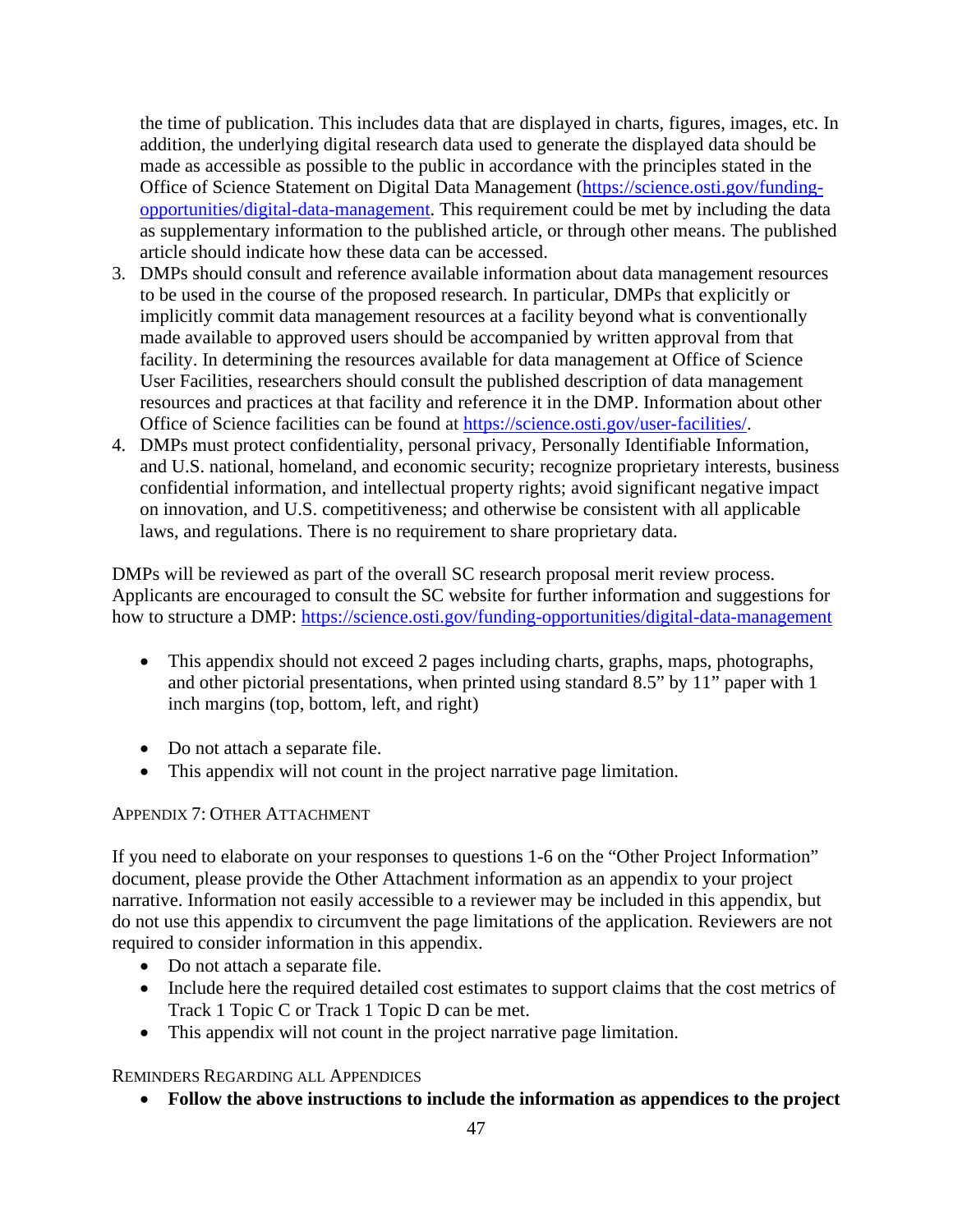**narrative file.**

- **These appendices will not count toward the project narrative's page limitation.**
- **Do not attach any files to fields 9, 10, 11, or 12.**

## **3. Research And Related Budget**

Complete the Research and Related Budget form in accordance with the instructions on the form (Activate Help Mode to see instructions) and the following instructions. You must complete a separate budget for each year of support requested. The form will generate a cumulative budget for the total project period. You must complete all the mandatory information on the form before the NEXT PERIOD button is activated. You may request funds under any of the categories listed as long as the item and amount are necessary to perform the proposed work, meet all the criteria for allowability under the applicable Federal cost principles, and are not prohibited by the funding restrictions in this FOA (See [Section IV, Part H\)](#page-59-0).

The following advice will improve the accuracy of your budget request:

- Funds requested for personnel (senior, key, and other) must be justified as the product of their effort on the project and their institutional base salary.
- Funds requested for fringe benefits must be calculated as the product of the requested salary and, if present, the negotiated fringe benefit rate contained in an institution's negotiated indirect cost rate agreement.
- Funds requested for indirect costs must be calculated using the correct indirect cost base and the negotiated indirect cost rate.
- You are encouraged to include the rate agreement used in preparing a budget as a part of the budget justification.

If you are proposing indirect costs and do not already have an Indirect Cost Rate Agreement with your Cognizant Federal Agency or documentation of rates accepted for estimating purposes by DOE or another Federal agency, it is recommended that you begin preparing an Indirect Cost Rate Proposal to be submitted, upon request, to the DOE contract specialist/grants management specialist who will evaluate your application if you are selected for award.

For your convenience in preparing an Indirect Cost Rate proposal, a link to applicant resources, including indirect rate model templates, has been provided below: [https://science.osti.gov/sbir/applicant-resources/grant-application/.](https://science.osti.gov/sbir/applicant-resources/grant-application/)

Budget Fields

| Section A         | For each Senior/Key Person, enter the requested information. List          |
|-------------------|----------------------------------------------------------------------------|
| Senior/Key Person | personnel, base salary, the number of months that person will be           |
|                   | allocated to the project, requested salary, fringe benefits, and the total |
|                   | funds requested for each person. The requested salary must be the          |
|                   | product of the base salary and the effort.                                 |
|                   | Include a written narrative in the budget justification that justifies the |
|                   | need for requested personnel.                                              |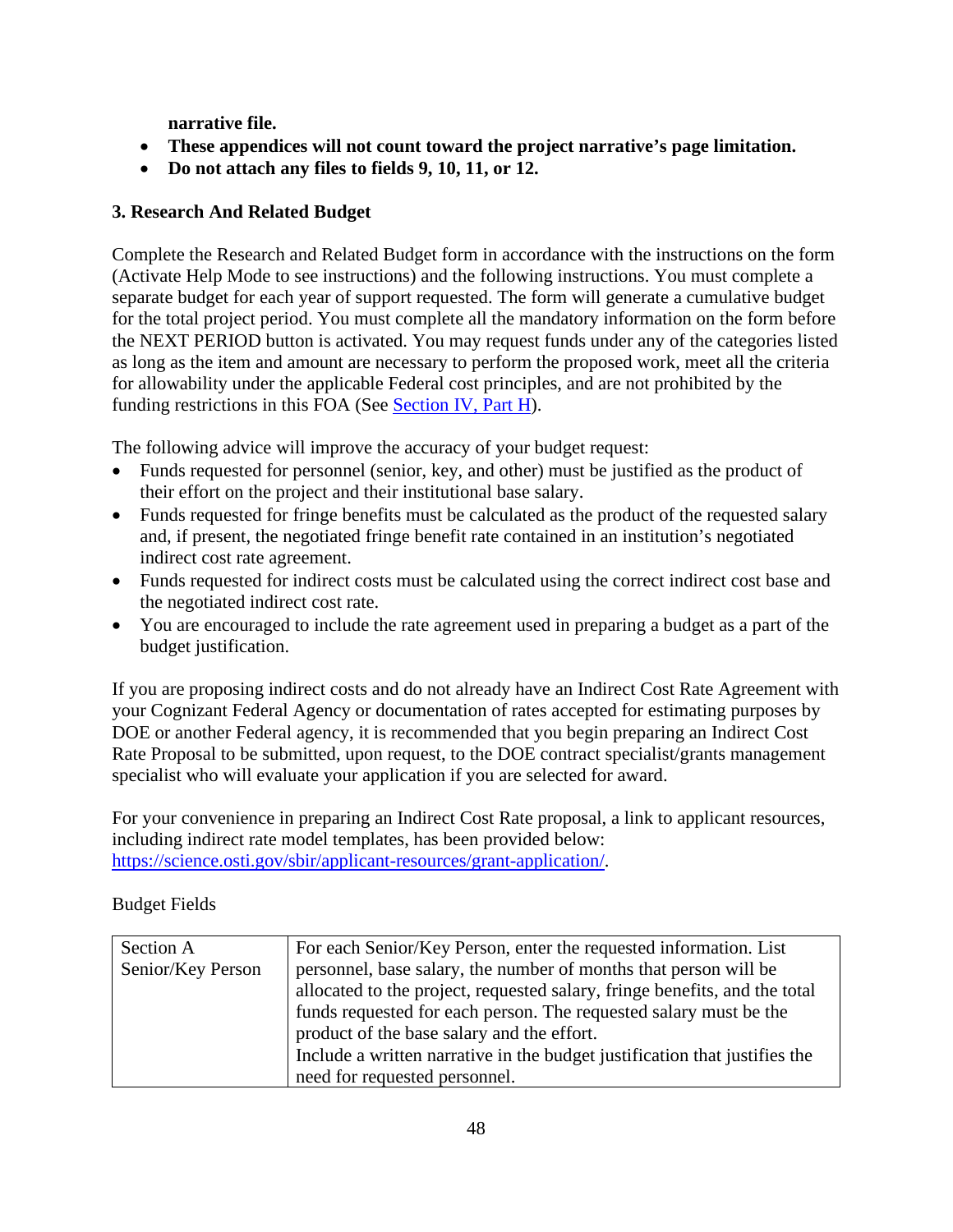| <b>Section B</b>          | List personnel, the number of months that person will be allocated to        |  |  |  |
|---------------------------|------------------------------------------------------------------------------|--|--|--|
| <b>Other Personnel</b>    | the project, requested salary fringe benefits, and the total funds           |  |  |  |
|                           | requested for each person.                                                   |  |  |  |
|                           | Include a written narrative in the budget justification that fully justifies |  |  |  |
|                           | the need for requested personnel.                                            |  |  |  |
| Section C                 | For the purpose of this budget, equipment is designated as an item of        |  |  |  |
| Equipment                 | property that has an acquisition cost of \$5,000 or more and an expected     |  |  |  |
|                           | service life of more than one year, unless a different threshold is          |  |  |  |
|                           | specified in a negotiated Facilities and Administrative Cost Rate. (Note     |  |  |  |
|                           | that this designation applies for proposal budgeting only and differs        |  |  |  |
|                           | from the DOE definition of capital equipment.) List each item of             |  |  |  |
|                           | equipment separately and justify each in the budget justification            |  |  |  |
|                           | section. Do not aggregate items of equipment. Allowable items                |  |  |  |
|                           | ordinarily will be limited to research equipment and apparatus not           |  |  |  |
|                           | already available for the conduct of the work. General-purpose office        |  |  |  |
|                           | equipment is not eligible for support unless primarily or exclusively        |  |  |  |
|                           | used in the actual conduct of scientific research.                           |  |  |  |
| Section D                 | For purposes of this section only, travel to Canada or to Mexico is          |  |  |  |
| Travel                    | considered domestic travel. In the budget justification, list each trip's    |  |  |  |
|                           | destination, dates, estimated costs including transportation and             |  |  |  |
|                           | subsistence, number of staff traveling, the purpose of the travel, and       |  |  |  |
|                           | how it relates to the project. Indicate the basis for the cost estimate      |  |  |  |
|                           | (quotes from vendors or suppliers, past experience of similar items, or      |  |  |  |
|                           | some other basis). To qualify for support, attendance at meetings or         |  |  |  |
|                           | conferences must enhance the investigator's capability to perform the        |  |  |  |
|                           | research, plan extensions of it, or disseminate its results. Domestic        |  |  |  |
|                           | travel is to be justified separately from foreign travel.                    |  |  |  |
| Section E                 | If applicable, submit training support costs. Educational projects that      |  |  |  |
| Participant/Trainee       | intend to support trainees (precollege, college, graduate and post           |  |  |  |
| <b>Support Costs</b>      | graduate) must list each trainee cost that includes stipend levels and       |  |  |  |
|                           | amounts, cost of tuition for each trainee, cost of any travel (provide the   |  |  |  |
|                           | same information as needed under the regular travel category), and           |  |  |  |
|                           | costs for any related training expenses. Participant costs are those costs   |  |  |  |
|                           | associated with conferences, workshops, symposia or institutes and           |  |  |  |
|                           | breakout items should indicate the number of participants, cost for each     |  |  |  |
|                           | participant, purpose of the conference, dates and places of meetings and     |  |  |  |
|                           | any related administrative expenses.                                         |  |  |  |
|                           | Indicate the basis for the cost estimate (quotes from vendors or             |  |  |  |
|                           | suppliers, past experience of similar items, or some other basis).           |  |  |  |
| Section F                 | Materials and Supplies: Enter total funds requested for<br>٠                 |  |  |  |
| <b>Other Direct Costs</b> | materials and supplies in the appropriate fields. In the budget              |  |  |  |
|                           | justification, indicate general categories such as glassware, and            |  |  |  |
|                           | chemicals, including an amount for each category (items not                  |  |  |  |
|                           | identified under "Equipment"). Categories less than \$1,000 are              |  |  |  |
|                           | not required to be itemized. Indicate the basis for the cost                 |  |  |  |
|                           | estimate (quotes from vendors or suppliers, past experience of               |  |  |  |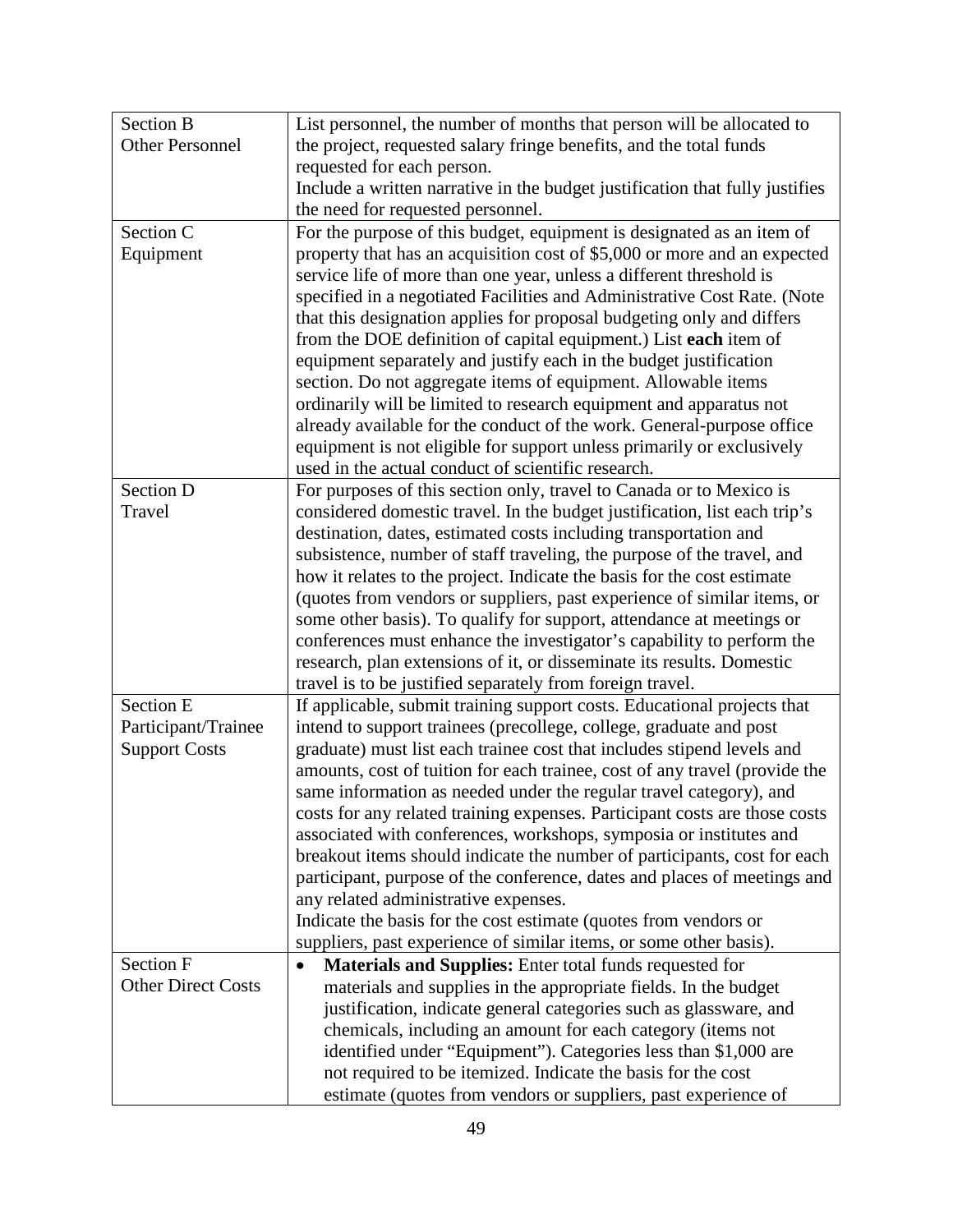|                             | similar items, or some other basis).<br><b>Publication Costs:</b> Enter the total publication funds requested.<br>٠<br>The proposal budget may request funds for the costs of<br>documenting, preparing, publishing or otherwise making<br>available to others the findings and products of the work<br>conducted under the award. In the budget justification, include<br>supporting information. Indicate the basis for the cost estimate<br>(quotes from vendors or suppliers, past experience of similar<br>items, or some other basis).<br><b>Consultant Services:</b> Enter total funds requested for all<br>consultant services. In the budget justification, identify each<br>consultant, the services he/she will perform, total number of days,<br>travel costs, and total estimated costs. Indicate the basis for the<br>cost estimate (quotes from vendors or suppliers, past experience<br>of similar items, or some other basis).<br><b>ADP/Computer Services:</b> Enter total funds requested for<br>ADP/Computer Services. The cost of computer services,<br>including computer-based retrieval of scientific, technical and<br>education information may be requested. In the budget<br>justification, include the established computer service rates at the<br>proposing organization if aspplicable. Indicate the basis for the<br>cost estimate (quotes from vendors or suppliers, past experience<br>of similar items, or some other basis).<br><b>Subawards/Consortium/Contractual Costs: Enter total costs</b><br>٠<br>for all subawards/consortium organizations and other contractual<br>costs proposed for the project. In the budget justification, justify<br>the details.<br><b>Equipment or Facility Rental/User Fees: Enter total funds</b><br>requested for Equipment or Facility Rental/User Fees. In the budget<br>justification, identify each rental/user fee and justify. Indicate the<br>basis for the cost estimate (quotes from vendors or suppliers, past<br>experience of similar items, or some other basis).<br>Alterations and Renovations: Enter total funds requested for<br>Alterations and Renovations. In the budget justification, itemize by<br>category and justify the costs of alterations and renovations,<br>including repairs, painting, removal or installation of partitions, |
|-----------------------------|-------------------------------------------------------------------------------------------------------------------------------------------------------------------------------------------------------------------------------------------------------------------------------------------------------------------------------------------------------------------------------------------------------------------------------------------------------------------------------------------------------------------------------------------------------------------------------------------------------------------------------------------------------------------------------------------------------------------------------------------------------------------------------------------------------------------------------------------------------------------------------------------------------------------------------------------------------------------------------------------------------------------------------------------------------------------------------------------------------------------------------------------------------------------------------------------------------------------------------------------------------------------------------------------------------------------------------------------------------------------------------------------------------------------------------------------------------------------------------------------------------------------------------------------------------------------------------------------------------------------------------------------------------------------------------------------------------------------------------------------------------------------------------------------------------------------------------------------------------------------------------------------------------------------------------------------------------------------------------------------------------------------------------------------------------------------------------------------------------------------------------------------------------------------------------------------------------------------------------------------------------------------------------------------------------------------------------------------|
|                             | shielding, or air conditioning. Where applicable, provide the square                                                                                                                                                                                                                                                                                                                                                                                                                                                                                                                                                                                                                                                                                                                                                                                                                                                                                                                                                                                                                                                                                                                                                                                                                                                                                                                                                                                                                                                                                                                                                                                                                                                                                                                                                                                                                                                                                                                                                                                                                                                                                                                                                                                                                                                                      |
|                             | footage and costs.                                                                                                                                                                                                                                                                                                                                                                                                                                                                                                                                                                                                                                                                                                                                                                                                                                                                                                                                                                                                                                                                                                                                                                                                                                                                                                                                                                                                                                                                                                                                                                                                                                                                                                                                                                                                                                                                                                                                                                                                                                                                                                                                                                                                                                                                                                                        |
|                             | <b>Other:</b> Add text to describe any other Direct Costs not<br>$\bullet$<br>requested above. Enter costs associated with "Other" item(s).                                                                                                                                                                                                                                                                                                                                                                                                                                                                                                                                                                                                                                                                                                                                                                                                                                                                                                                                                                                                                                                                                                                                                                                                                                                                                                                                                                                                                                                                                                                                                                                                                                                                                                                                                                                                                                                                                                                                                                                                                                                                                                                                                                                               |
|                             | Use the budget justification to further itemize and justify.                                                                                                                                                                                                                                                                                                                                                                                                                                                                                                                                                                                                                                                                                                                                                                                                                                                                                                                                                                                                                                                                                                                                                                                                                                                                                                                                                                                                                                                                                                                                                                                                                                                                                                                                                                                                                                                                                                                                                                                                                                                                                                                                                                                                                                                                              |
| Section G                   | This represents Total Direct Costs (Sections A through F)                                                                                                                                                                                                                                                                                                                                                                                                                                                                                                                                                                                                                                                                                                                                                                                                                                                                                                                                                                                                                                                                                                                                                                                                                                                                                                                                                                                                                                                                                                                                                                                                                                                                                                                                                                                                                                                                                                                                                                                                                                                                                                                                                                                                                                                                                 |
| <b>Direct Costs</b>         |                                                                                                                                                                                                                                                                                                                                                                                                                                                                                                                                                                                                                                                                                                                                                                                                                                                                                                                                                                                                                                                                                                                                                                                                                                                                                                                                                                                                                                                                                                                                                                                                                                                                                                                                                                                                                                                                                                                                                                                                                                                                                                                                                                                                                                                                                                                                           |
| <b>Section H</b>            | Enter the Indirect Cost information, including the rates and bases being                                                                                                                                                                                                                                                                                                                                                                                                                                                                                                                                                                                                                                                                                                                                                                                                                                                                                                                                                                                                                                                                                                                                                                                                                                                                                                                                                                                                                                                                                                                                                                                                                                                                                                                                                                                                                                                                                                                                                                                                                                                                                                                                                                                                                                                                  |
| <b>Other Indirect Costs</b> | used, for each field. Only four general categories of indirect costs are                                                                                                                                                                                                                                                                                                                                                                                                                                                                                                                                                                                                                                                                                                                                                                                                                                                                                                                                                                                                                                                                                                                                                                                                                                                                                                                                                                                                                                                                                                                                                                                                                                                                                                                                                                                                                                                                                                                                                                                                                                                                                                                                                                                                                                                                  |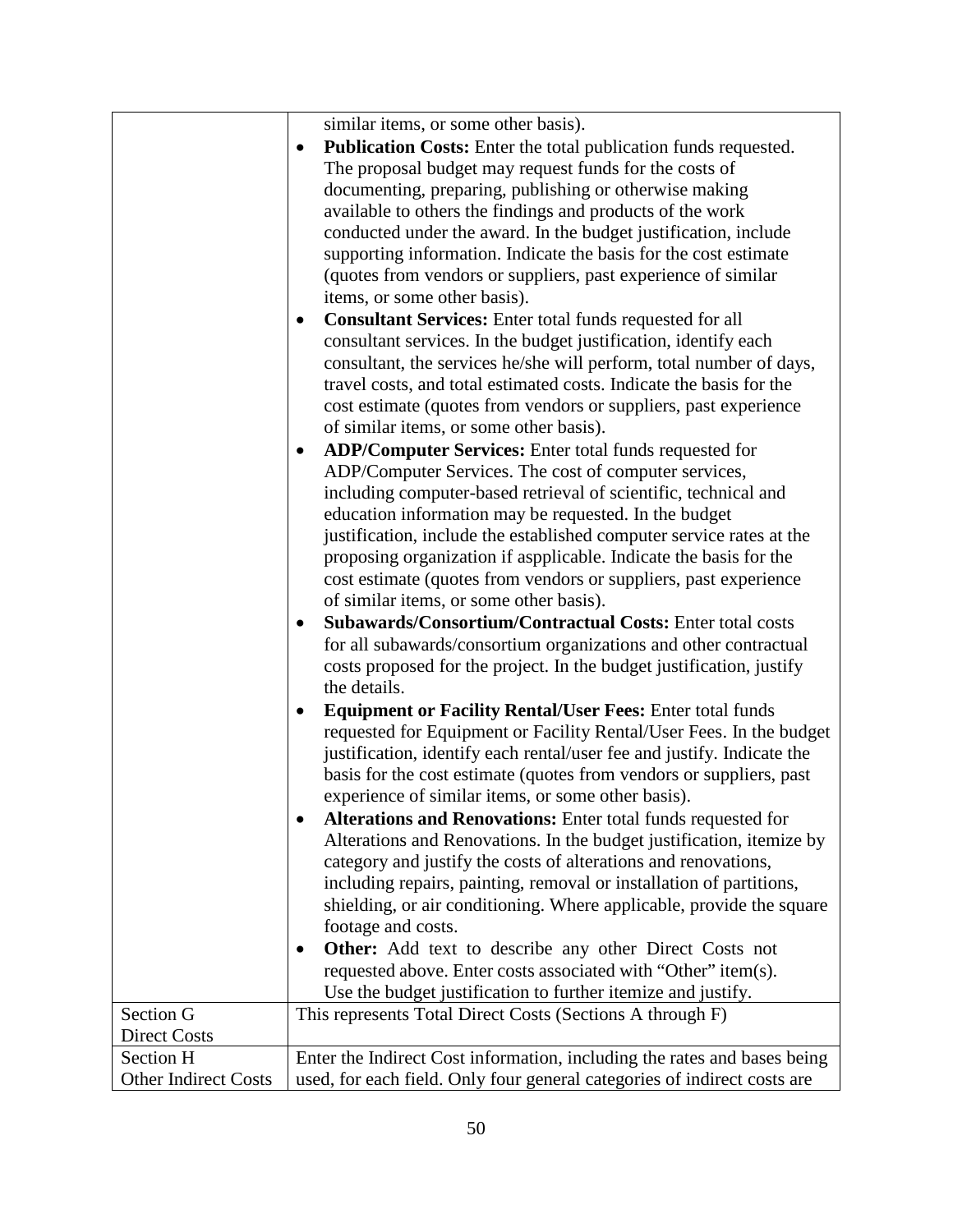|                       | allowed/requested on this form, so please consolidate if needed.        |
|-----------------------|-------------------------------------------------------------------------|
|                       | Include the cognizant Federal agency and contact information if using a |
|                       | negotiated rate agreement.                                              |
| Section I             | This is the total of Sections G and H                                   |
| Total Direct and      |                                                                         |
| <b>Indirect Costs</b> |                                                                         |

BUDGET JUSTIFICATION (FIELD L ON THE FORM)

Provide a justification that explains all costs proposed in the budget. The following items of advice are offered to assist you in developing a justification.

- Organize the justification by listing items in the same order as presented on the budget.
- Ensure that the narrative matches the budget in dollar amounts and language.
- Explain the line items. If costs are estimated, provide a basis for the estimate. Explain if costs are based on prior experience of similar activities. If a cost is based on the product of two numbers (such as a number of items at a per-item price), ensure that your math is correct.
- If including an inflationary factor for future budget periods, explain the basis for the inflation.

Provide any other information you wish to submit to justify your budget request. Including items in the budget justification is not considered a form of cost-sharing: Provide the details of all personnel (key or other) who will be working on the award, regardless of their source(s) of compensation. Explain their source(s) of compensation if it is not from this award. Include the indirect cost rate agreement as a part of the budget justification.

**Attach a single budget justification file for the entire project period in field L.** The file automatically carries over to each budget year.

## **4. R&R Subaward Budget Attachment(s) Form**

**Budgets for Subawardees**: You must provide a separate R&R budget and budget justification for each subawardee. Download the R&R Budget Attachment from the R&R SUBAWARD BUDGET ATTACHMENT(S) FORM and either e-mail it to each subawardee that is required to submit a separate budget or use the collaborative features of Workspace. After the subawardee has either e-mailed its completed budget back to you or completed it within Workspace, attach it to one of the blocks provided on the form. Use up to 10 letters of the subawardee's name (plus.pdf) as the file name (e.g., ucla.pdf or energyres.pdf). Filenames must not exceed 50 characters.

If the project involves more subawardees than there are places in the SUBAWARD BUDGET ATTACHMENT(S) FORM, the additional subaward budgets may be saved as PDF files and appended to the Budget Justification attached to Field L.

Applicants should consult their local information technology ("IT") support resources for any necessary assistance in converting the forms downloaded from Grants.gov into plain PDF files that can be combined into one non-Portfolio PDF file (the Budget Justification).

Ensure that any files received from subawardees are the PDF files extracted from the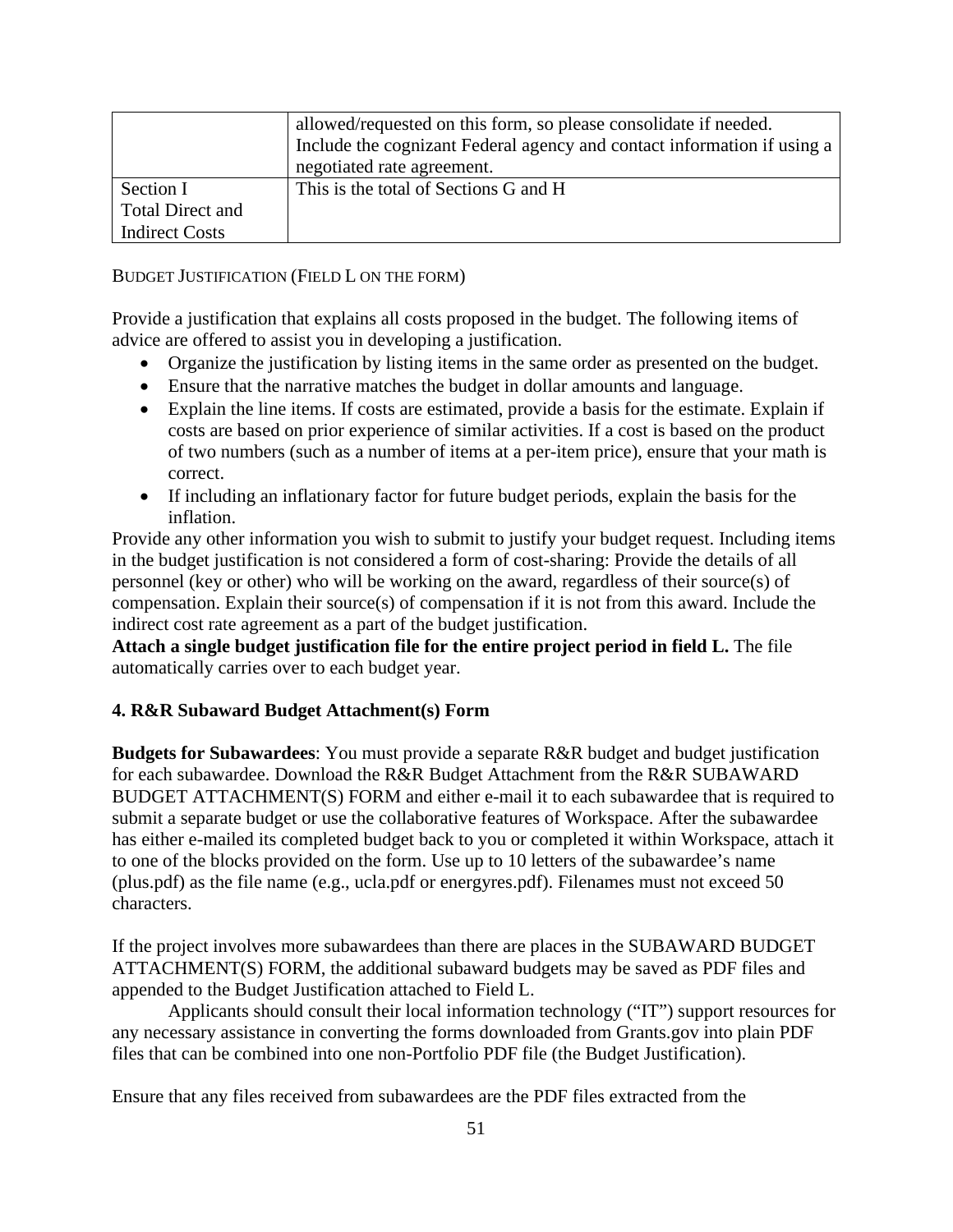SUBAWARD BUDGET ATTACHMENT(S) FORM. Errors will be created if a subawardee sends a prime applicant a budget form that was not extracted from the application package.

Note: If an application proposes subawards to a DOE National Laboratory, a Federal agency, or another Federal agency's FFRDC, the value of such proposed subawards will be deducted from any resulting award: Those classes of organizations must be paid directly by SC. However, the details of such proposed budgets are an essential for understanding and analyzing the proposed research.

## **5. Project/Performance Site Location(s)**

Indicate the primary site where the work will be performed. If a portion of the project will be performed at any other site(s), identify the site location(s) in the blocks provided.

Note that the Project/Performance Site Congressional District is entered in the format of the 2 digit state code followed by a dash and a 3 digit Congressional district code, for example VA-001. Hover over this field for additional instructions.

Use the Next Site button to expand the form to add additional Project/Performance Site Locations.

# **6. Disclosure of Lobbying Activities (SF-LLL)**

If any funds other than Federal appropriated funds have been paid or will be paid to any person for influencing or attempting to influence an officer or employee of any agency, a Member of Congress, an officer or employee of Congress, or an employee of a Member of Congress in connection with the grant/cooperative agreement, you must complete and submit Standard Form - LLL, "Disclosure Form to Report Lobbying."

## **7. Summary of Required Forms/Files**

Your application must include the following items:

| <b>Name of Document</b>                                                        | Format     | <b>Attach to</b> |
|--------------------------------------------------------------------------------|------------|------------------|
| <b>SF 424 (R&amp;R)</b>                                                        | Form       | N/A              |
| <b>RESEARCH AND RELATED Other</b><br><b>Project Information</b>                | Form       | N/A              |
| Project Summary/Abstract                                                       | <b>PDF</b> | Field 7          |
| Project Narrative, including required<br>appendices                            | <b>PDF</b> | Field 8          |
| <b>RESEARCH &amp; RELATED BUDGET</b>                                           | Form       | N/A              |
| <b>Budget Justification</b>                                                    | <b>PDF</b> | Field L          |
| <b>R&amp;R SUBAWARD BUDGET</b><br><b>ATTACHMENT(S) FORM (if</b><br>applicable) | Form       | N/A              |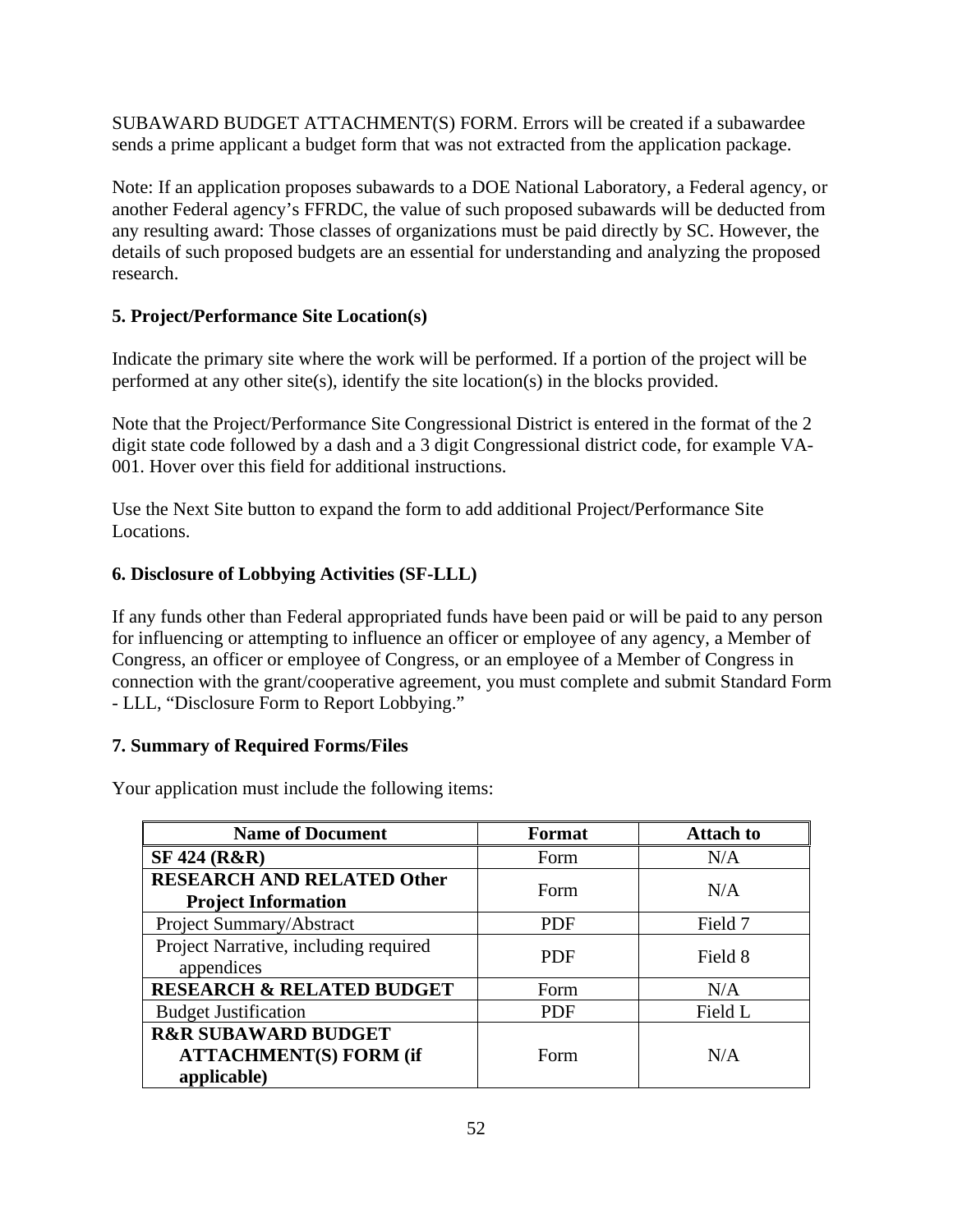| Subaward Budget Justification (if<br>applicable)                          | <b>PDF</b> | Field L of the<br>subaward budget |
|---------------------------------------------------------------------------|------------|-----------------------------------|
| PROJECT/PERFORMANCE SITE<br><b>LOCATION(S)</b>                            | Form       | N/A                               |
| <b>SF-LLL Disclosure of Lobbying</b><br><b>Activities</b> , if applicable | Form       | N/A                               |

### **E. SUBMISSIONS FROM SUCCESSFUL APPLICANTS**

If selected for award, DOE reserves the right to request additional or clarifying information for any reason deemed necessary, including, but not limited to:

- Indirect cost information
- Other budget information
- Name and phone number of the Designated Responsible Employee for complying with national policies prohibiting discrimination (See 10 CFR 1040.5)
- Representation of Limited Rights Data and Restricted Software, if applicable
- Commitment Letter from Third Parties Contributing to Cost Sharing, if applicable
- Environmental Information

Applicants that are not institutions of higher education, that request indirect costs, and that do not already have an Indirect Cost Rate Agreement with their Cognizant Federal Agency or documentation of rates accepted for estimating purposes by DOE or another Federal agency, are advised to begin preparing an Indirect Cost Rate Proposal for submission, upon request, to the DOE contract specialist/grants management specialist who will evaluate your application if you are selected for award.

## **F. SUBMISSION DATES AND TIMES**

### **1. Letter of Intent Due Date**

Not applicable

### **2. Pre-application Due Date**

February 21, 2020, at 5 PM Eastern Time You are encouraged to submit your pre-application well before the deadline.

### **3. Application Due Date**

### **April 3, 2020, at 5 PM Eastern Time**

You are encouraged to transmit your application well before the deadline.

### **4. Late Submissions**

Delays in submitting letters of intent, pre-applications, and applications may be unavoidable.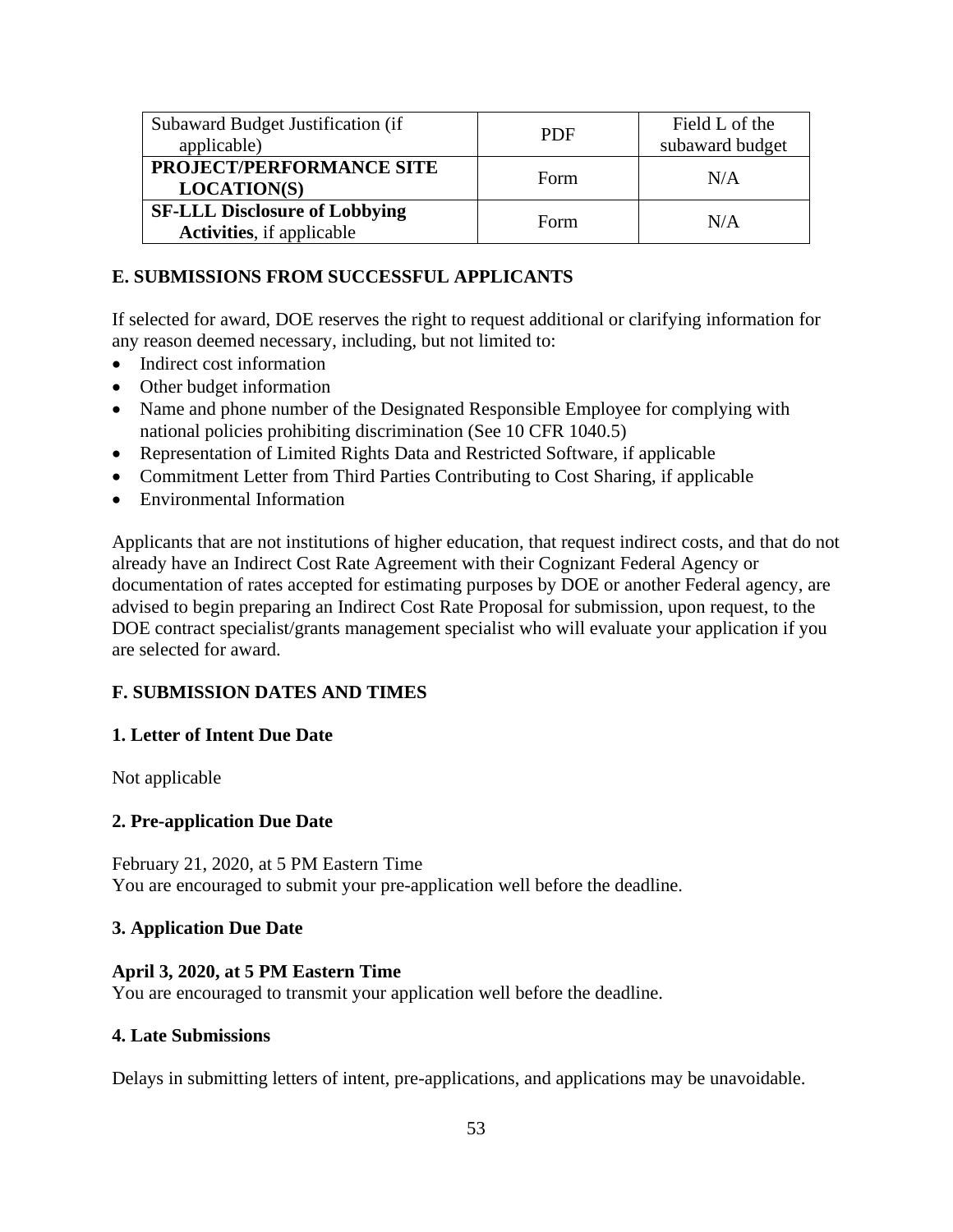DOE has accepted late submissions when applicants have been unable to make timely submissions because of widespread technological disruptions or significant natural disasters. DOE has made accommodations for incapacitating or life-threatening illnesses and for deaths of immediate family members. Other circumstances may or may not justify late submissions. Unacceptable justifications include the following:

- Failure to begin submission process early enough.
- Failure to provide sufficient time to complete the process.
- Failure to understand the submission process.
- Failure to understand the deadlines for submissions.
- Failure to satisfy prerequisite registrations.
- Unavailability of administrative personnel.

You are responsible for beginning the submission process in sufficient time to accommodate reasonably foreseeable incidents, contingencies, and disruptions.

Applicants must contact the Program Office/Manager listed in this FOA to discuss the option of late submission.

DOE notes that not all requests for late submission will be approved.

#### **G. INTERGOVERNMENTAL REVIEW**

This program is not subject to Executive Order 12372 Intergovernmental Review of Federal Programs.

### <span id="page-59-0"></span>**H. FUNDING RESTRICTIONS**

Funding for all awards and future budget periods are contingent upon the availability of funds appropriated by Congress for the purpose of this program and the availability of future-year budget authority.

**Cost Principles**: Costs must be allowable, allocable and reasonable in accordance with the applicable Federal cost principles referenced in 2 CFR 200 as modified by 2 CFR 910 (DOE Financial Assistance Regulation).

**Pre-award Costs**: Recipients may charge to an award resulting from this FOA pre-award costs that were incurred within the ninety (90) calendar day period immediately preceding the effective date of the award, if the costs are allowable in accordance with the applicable Federal cost principles referenced in 2 CFR 200 as modified by 2 CFR 910 (DOE Financial Assistance Regulation). Recipients must obtain the prior approval of the contracting officer for any preaward costs that are for periods greater than this 90 day calendar period.

Pre-award costs are incurred at the applicant's risk. DOE is under no obligation to reimburse such costs if for any reason the applicant does not receive an award or if the award is made for a lesser amount than the applicant expected.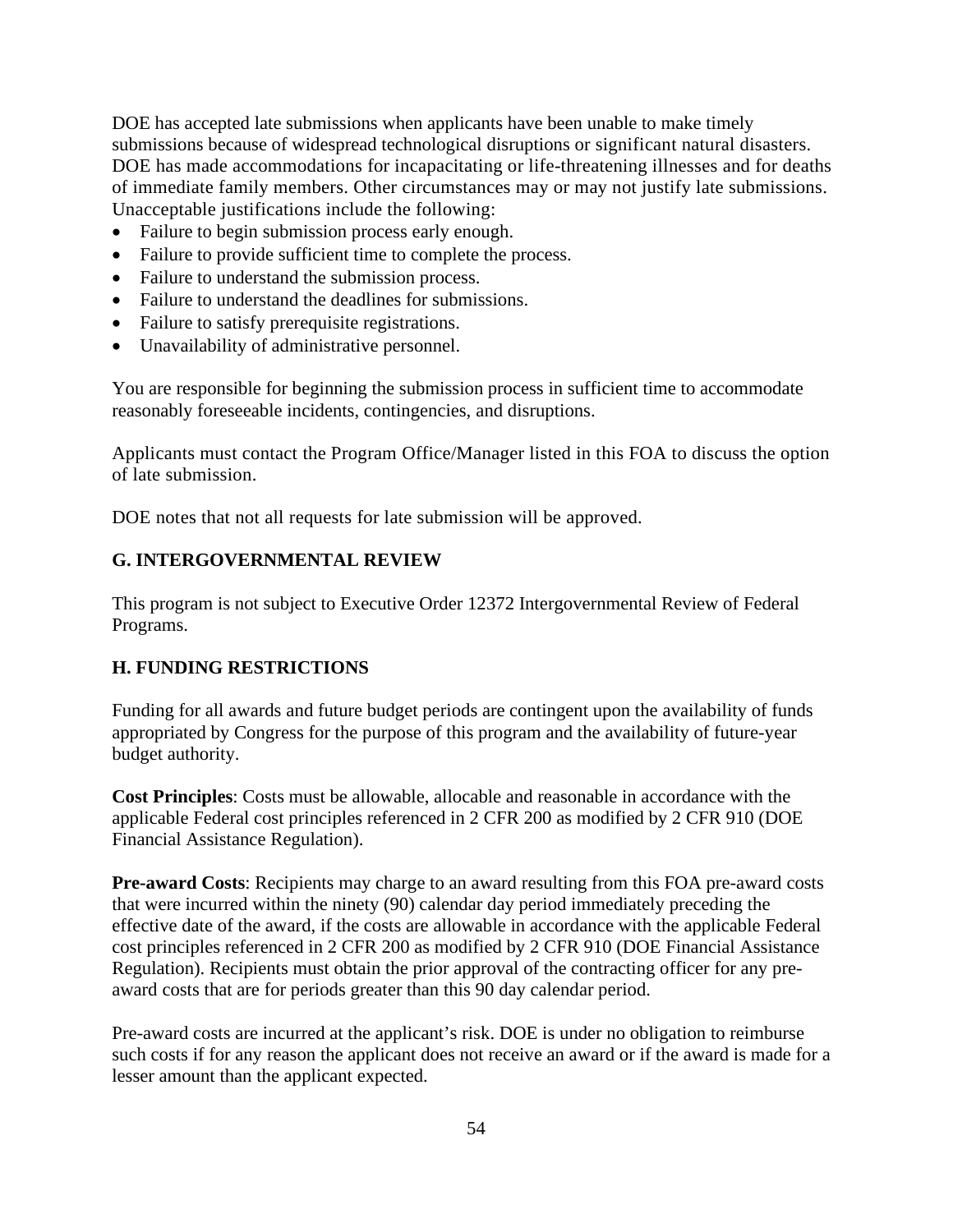# **I. OTHER SUBMISSION AND REGISTRATION REQUIREMENTS**

## **1. Systems to Register In**

Applicants must complete a series of registrations and enrollments to submit applications in response to this FOA. Applicants not currently registered with SAM and Grants.gov should allow **at least 4 weeks** to complete these requirements.

You should start the process as soon as possible.

You may not be able to use your preferred Internet browser: Each system has its own requirements.

Applicants must obtain a DUNS number at [https://fedgov.dnb.com/webform.](https://fedgov.dnb.com/webform)

Applicants must register with SAM at [https://www.sam.gov/.](https://www.sam.gov/) If you had an active registration in the Central Contractor Registry (CCR), you should have an active registration in SAM. More information about SAM registration for applicants is found at [https://www.sam.gov/SAM/transcript/Quick\\_Guide\\_for\\_Grants\\_Registrations.pdf.](https://www.sam.gov/SAM/transcript/Quick_Guide_for_Grants_Registrations.pdf) SAM maintains a complete user guide at [https://www.sam.gov/SAM/transcript/SAM\\_Non\\_Federal\\_User\\_Guide.pdf.](https://www.sam.gov/SAM/transcript/SAM_Non_Federal_User_Guide.pdf)

Applicants must provide a Taxpayer Identification Number (TIN) to complete their registration in [https://www.SAM.gov.](https://www.sam.gov/) An applicant's TIN is an EIN assigned by the Internal Revenue Service (IRS). In limited circumstances, a Social Security Number (SSN) assigned by the Social Security Administration (SSA) may be used as a TIN. You may obtain an EIN from the IRS at [https://www.irs.gov/businesses/small-businesses-self-employed/apply-for-an-employer](https://www.irs.gov/businesses/small-businesses-self-employed/apply-for-an-employer-identification-number-ein-online)[identification-number-ein-online.](https://www.irs.gov/businesses/small-businesses-self-employed/apply-for-an-employer-identification-number-ein-online)

DOE discourages the use of a SSN as a TIN. You are encouraged to obtain a TIN from the IRS using the website listed above.

Applicants must register with FedConnect at [www.FedConnect.net.](https://www.fedconnect.net/) The full, binding version of assistance agreements will be posted to FedConnect.

Recipients must register with the Federal Funding Accountability and Transparency Act Subaward Reporting System at [https://www.fsrs.gov.](https://www.fsrs.gov/) This registration must be completed before an award may be made: you are advised to register while preparing your application.

## **2. Registering in Grants.gov**

Applicants must register with Grants.gov, following the instructions at [https://www.Grants.gov/web/grants/applicants/registration.html.](https://www.grants.gov/web/grants/applicants/registration.html)

## **3. Where to Submit an Application**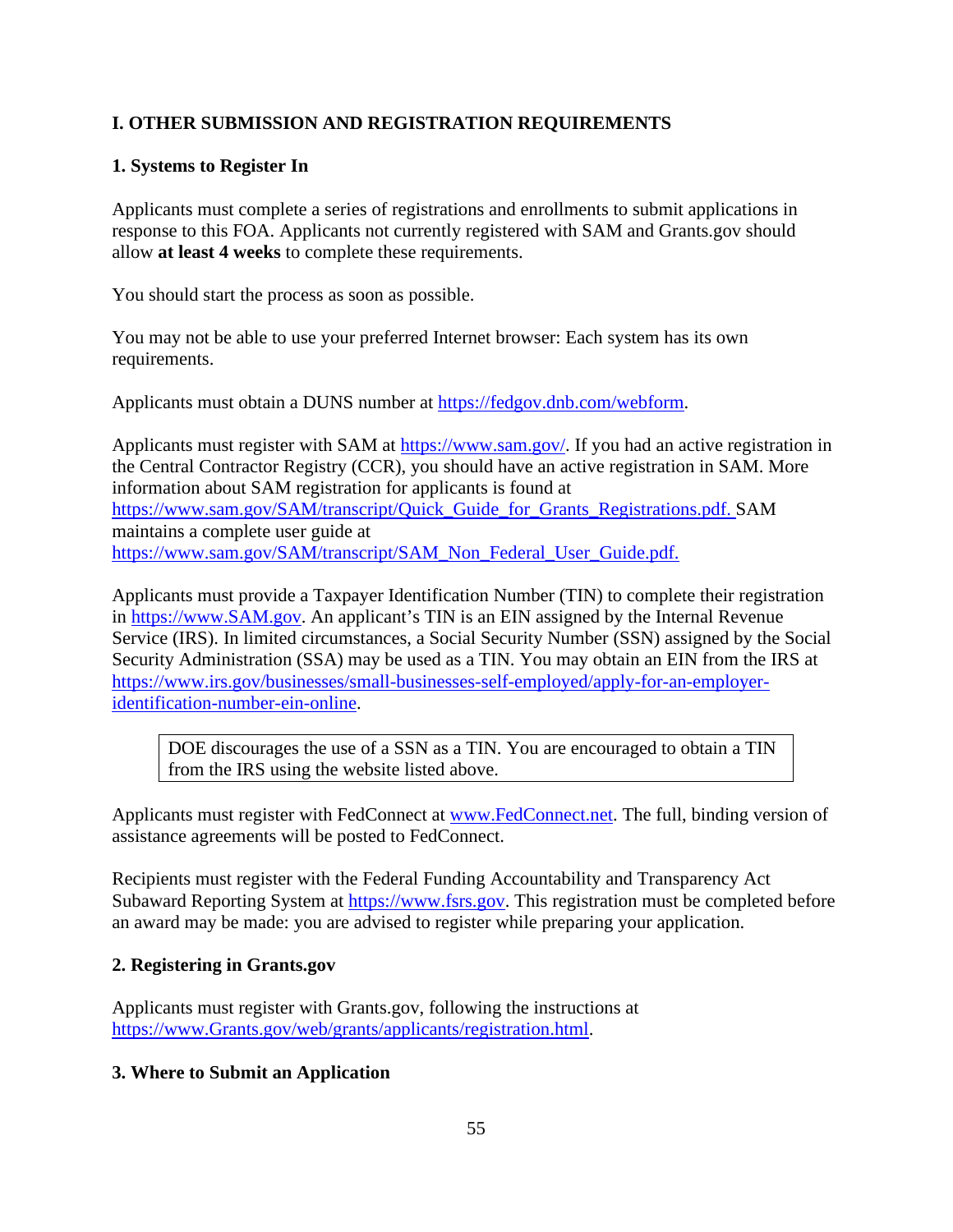You must submit the application through Grants.gov at [www.Grants.gov,](http://www.grants.gov/) using either the online webforms or downloaded forms. (Additional instructions are provided in [Section IV, Part A](#page-31-0) of this FOA.)

Submit electronic applications through the "Apply for Grants" function at [www.Grants.gov.](http://www.grants.gov/) If you have problems completing the registration process or submitting your application, call Grants.gov at 1-800-518-4726 or send an email to [support@Grants.gov.](mailto:support@Grants.gov)

Please ensure that you have read the applicable instructions, guides, help notices, frequently asked questions, and other forms of technical support on Grants.gov.

## **4. DOE SC Portfolio Analysis and Management System (PAMS)**

After you submit your application through Grants.gov, the application will automatically transfer into the Portfolio Analysis and Management System (PAMS) for processing by the DOE SC. Many functions for grants and cooperative agreements can be done in PAMS, which is available at [https://pamspublic.science.energy.gov.](https://pamspublic.science.energy.gov/)

You will want to "register to" your application: a process of linking yourself to the application after it has been submitted through Grants.gov and processed by DOE.

You must register in PAMS to submit a pre-application or a letter of intent.

You may use the Internet Explorer, Firefox, Google Chrome, or Safari browsers to access PAMS.

Notifications sent from the PAMS system will come from the PAMS email address [<PAMS.Autoreply@science.doe.gov>](mailto:PAMS.Autoreply@science.doe.gov). Please make sure your email server/software allows delivery of emails from the PAMS email address to yours.

Registering to PAMS is a two-step process; once you create an individual account, you must associate yourself with ("register to") your institution. Detailed steps are listed below.

### 1. CREATE PAMS ACCOUNT:

To register, click the "Create New PAMS Account" link on the website [https://pamspublic.science.energy.gov/.](https://pamspublic.science.energy.gov/)

- Click the "No, I have never had an account" link and then the "Create Account" button.
- You will be prompted to enter your name and email address, create a username and password, and select a security question and answer. Once you have done this, click the "Save and Continue" button.
- On the next page, enter the required information (at least one phone number and your mailing address) and any optional information you wish to provide (e.g., FAX number, website, mailstop code, additional email addresses or phone numbers, Division/Department). Click the "Create Account" button.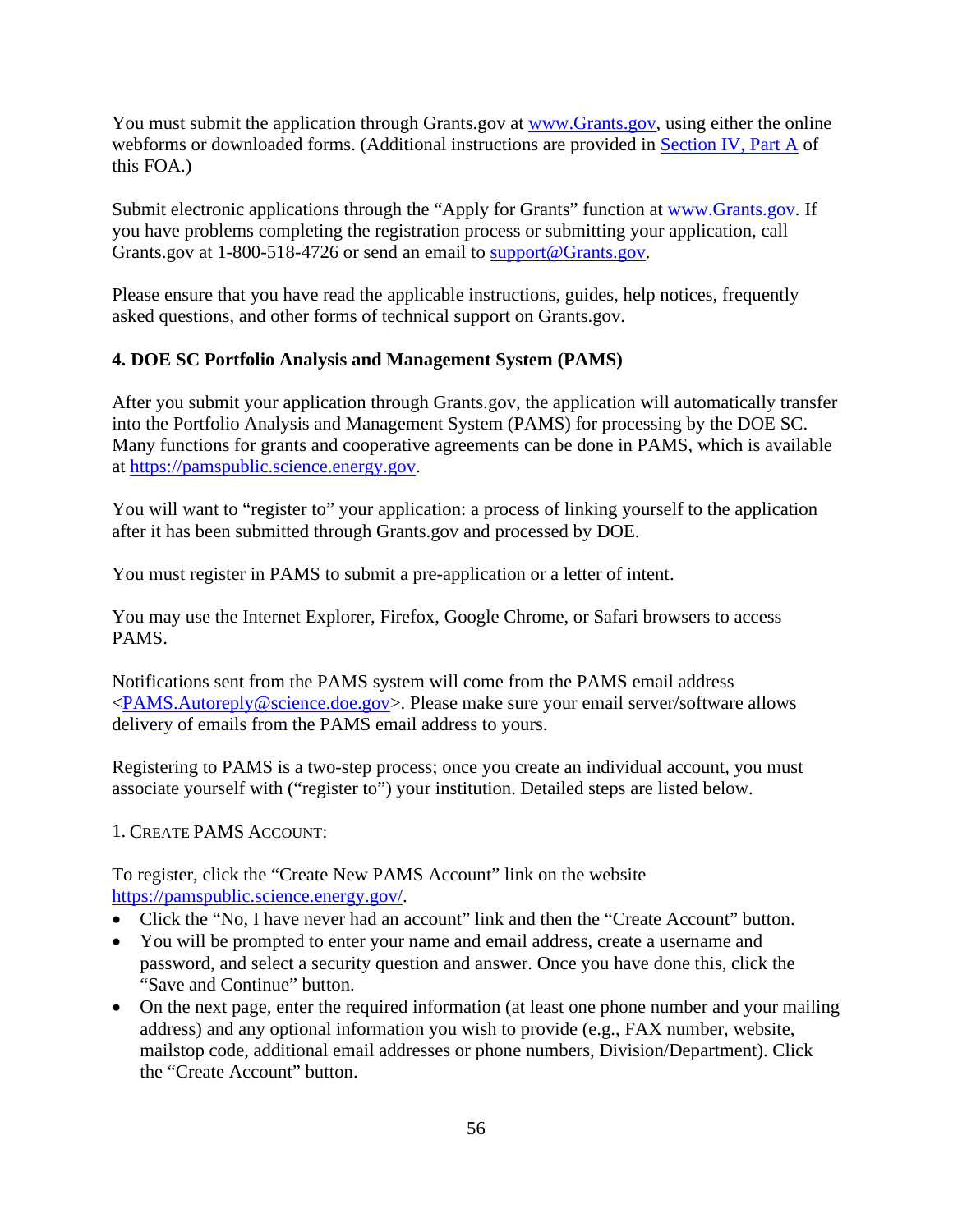- Read the user agreement and click the "Accept" button to indicate that you understand your responsibilities and agree to comply with the rules of behavior for PAMS.
- PAMS will take you to the "Having Trouble Logging In?" page. (If you have been an SC merit reviewer or if you have previously submitted an application, you may already be linked to an institution in PAMS. If this happens, you will be taken to the PAMS home page.)

2. REGISTER TO YOUR INSTITUTION:

- Click the link labeled "Option 2: I know my institution and I am here to register to the institution." (Note: If you previously created a PAMS account but did not register to an institution at that time, you must click the Institutions tab and click the "Register to Institution" link.)
- PAMS will take you to the "Register to Institution" page.
- Type a word or phrase from your institution name in the field labeled, "Institution Name like," choose the radio button next to the item that best describes your role in the system, and click the "Search" button. A "like" search in PAMS returns results that contain the word or phrase you enter; you do not need to enter the exact name of the institution, but you should enter a word or phrase contained within the institution name. (If your institution has a frequently used acronym, such as ANL for Argonne National Laboratory or UCLA for the Regents of the University of California, Los Angeles, you may find it easiest to search for the acronym under "Institution Name like." Many institutions with acronyms are listed in PAMS with their acronyms in parentheses after their names.)
- Find your institution in the list that is returned by the search and click the "Actions" link in the Options column next to the institution name to obtain a dropdown list. Select "Add me to this institution" from the dropdown. PAMS will take you to the "Institutions – List" page.
- If you do not see your institution in the initial search results, you can search again by clicking the "Cancel" button, clicking the Option 2 link, and repeating the search.
- If, after searching, you think your institution is not currently in the database, click the "Cannot Find My Institution" button and enter the requested institution information into PAMS. Click the "Create Institution" button. PAMS will add the institution to the system, associate your profile with the new institution, and return you to the "Institutions – List" page when you are finished.

For help with PAMS, click the "External User Guide" link on the PAMS website, **<https://pamspublic.science.energy.gov/>**. You may also contact the PAMS Help Desk, which can be reached Monday through Friday, 9AM – 5:30 PM Eastern Time. Telephone: (855) 818- 1846 (toll free) or (301) 903-9610, email: **[sc.pams-helpdesk@science.doe.gov](mailto:sc.pams-helpdesk@science.doe.gov)**. All submission and inquiries about this FOA should reference DE-FOA-0002262.

## **5. Viewing Submitted Applications**

Each Grants.gov application submitted to the DOE SC automatically transfers into PAMS and is subsequently assigned to a program manager. At the time of program manager assignment, the three people listed on the SF-424 (R&R) cover page will receive an email with the subject line, "Receipt of Proposal 0000xxxxxx by the DOE Office of Science." These three people are the PI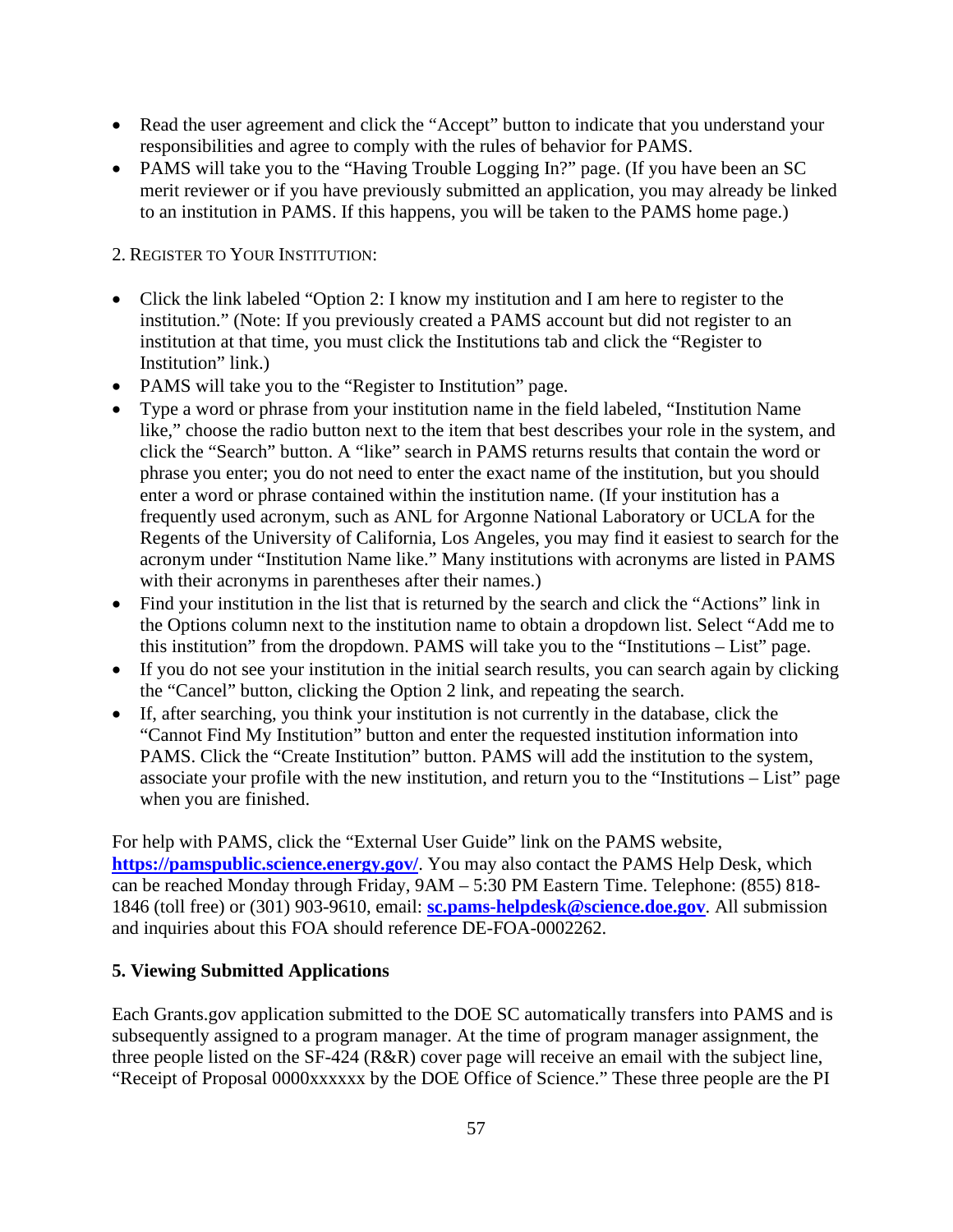(Block 14), Authorized Representative (Block 19), and Point of Contact (Block 5). In PAMS notation, applications are known as proposals, the PI is known as the PI, the Authorized Representative is known as the Sponsored Research Officer/Business Officer/Administrative Officer (SRO/BO/AO), and the Point of Contact is known as the POC.

There will be a period of time between the application's receipt at Grants.gov and its assignment to a DOE SC program manager. Program managers are typically assigned two weeks after applications are due at Grants.gov: please refrain from attempting to view the proposal in PAMS until you receive an email providing the assignment of a program manager.

Once the email is sent, the PI, SRO/BO/PO, and POC will each be able to view the submitted proposal in PAMS. Viewing the proposal is optional.

You may use the Internet Explorer, Firefox, Google Chrome, or Safari browsers to access PAMS.

Following are two sets of instructions for viewing the submitted proposal, one for individuals who already have PAMS accounts and one for those who do not.

If you already have a PAMS account, follow these instructions:

- 1. Log in to PAMS at [https://pamspublic.science.energy.gov/.](https://pamspublic.science.energy.gov/)
- 2. Click the "Proposals" tab and click "Access Previously Submitted Grants.gov Proposal."
- 3. Enter the following information:
	- Proposal ID: Enter the ten-digit PAMS proposal ID, including the leading zeros (e.g., 00002xxxxx). Do not use the Grants.gov proposal number. Use the PAMS number previously sent to you in the email with subject line, "Receipt of Proposal …".
	- Email (as entered in Grants.gov application): Enter your email address as it appears on the SF424(R&R) Cover Page.
	- Choose Role: Select the radio button in front of the role corresponding to the SF-424 (R&R) cover page. If your name appears in block 19 of the SF-424 (R&R) cover page as the authorizing representative, select "SRO/BO/AO (Sponsored Research Officer/Business Officer/Administrative Officer)." If your name appears in block 14 of the SF424 R&R cover page as the PI, select "Principal Investigator (PI)." If your name appears in block 5 of the SF424 R&R as the point of contact, select "Other (POC)."
- 4. Click the "Save and Continue" button. You will be taken to your "My Proposals" page. The Grants.gov proposal will now appear in your list of proposals. Click the "Actions/Views" link in the options column next to this proposal to obtain a dropdown list. Select "Proposal" from the dropdown to see the proposal. Note that the steps above will work only for proposals submitted to the DOE SC since May 2012.

If you do not already have a PAMS account, follow these instructions:

- 1. To register, click the "Create New PAMS Account" link on the website [https://pamspublic.science.energy.gov/.](https://pamspublic.science.energy.gov/)
- 2. Click the "No, I have never had an account" link and then the "Create Account" button.
- 3. You will be prompted to enter your name and email address, create a username and password, and select a security question and answer. Once you have done this, click the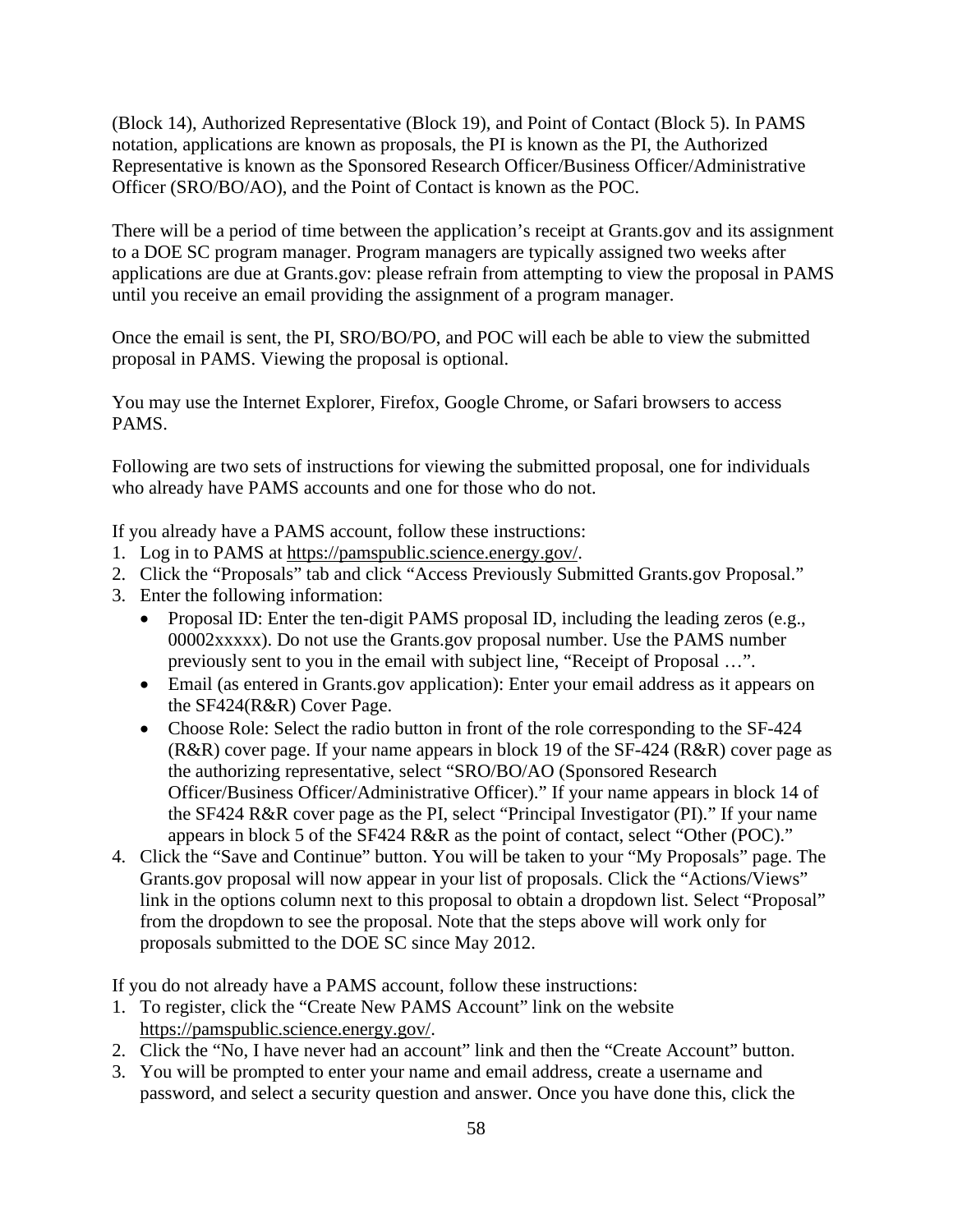"Save and Continue" button.

- 4. On the next page, enter the required information (at least one phone number and your mailing address) and any optional information you wish to provide (e.g., FAX number, website, mailstop code, additional email addresses or phone numbers, Division/Department). Click the "Create Account" button.
- 5. Read the user agreement and click the "Accept" button to indicate that you understand your responsibilities and agree to comply with the rules of behavior for PAMS.
- 6. You will be taken to the Register to Institution page. Select the link labeled, "Option 1: My institution has submitted a proposal in Grants.gov. I am here to register as an SRO, PI, or POC (Sponsored Research Officer, Principal Investigator, or Point of Contact)."
- 7. Enter the following information:
	- Proposal ID: Enter the ten-digit PAMS proposal ID, including the leading zeros (e.g., 00002xxxxx). Do not use the Grants.gov proposal number. Use the PAMS number previously sent to you in the email with subject line, "Receipt of Proposal …".
	- Email (as entered in Grants.gov proposal): Enter your email address as it appears on the SF424(R&R) Cover Page.
	- Choose Role: Select the radio button in front of the role corresponding to the SF-424 (R&R) cover page. If your name appears in block 19 of the SF-424 (R&R) cover page as the authorizing representative, select "SRO/BO/AO (Sponsored Research Officer/Business Officer/Administrative Officer)." If your name appears in block 14 of the SF424 R&R cover page as the PI, select "Principal Investigator (PI)." If your name appears in block 5 of the SF424 R&R as the point of contact, select "Other (POC)."
- 8. Click the "Save and Continue" button. You will be taken to your "My Proposals" page. The Grants.gov proposal will now appear in your list of proposals. Click the "Actions/Views" link in the options column next to this proposal to obtain a dropdown list. Select "Proposal" from the dropdown to see the proposal.

If you were listed as the PI on a prior submission but you have not previously created an account, you may already be listed in PAMS. If this is the case, you will be taken to the PAMS home page after agreeing to the Rules of Behavior. If that happens, follow the instructions listed above under "If you already have a PAMS account…" to access your Grants.gov proposal.

The steps above will work only for proposals submitted to the DOE SC since May 2012.

For help with PAMS, click the "External User Guide" link on the PAMS website, [https://pamspublic.science.energy.gov/.](https://pamspublic.science.energy.gov/) You may also contact the PAMS Help Desk, which can be reached Monday through Friday, 9 AM – 5:30 PM Eastern Time. Telephone: (855) 818-1846 (toll free) or (301) 903-9610, Email: [sc.pams-helpdesk@science.doe.gov.](mailto:sc.pams-helpdesk@science.doe.gov) All submissions and inquiries about this FOA should reference DE-FOA-0002262.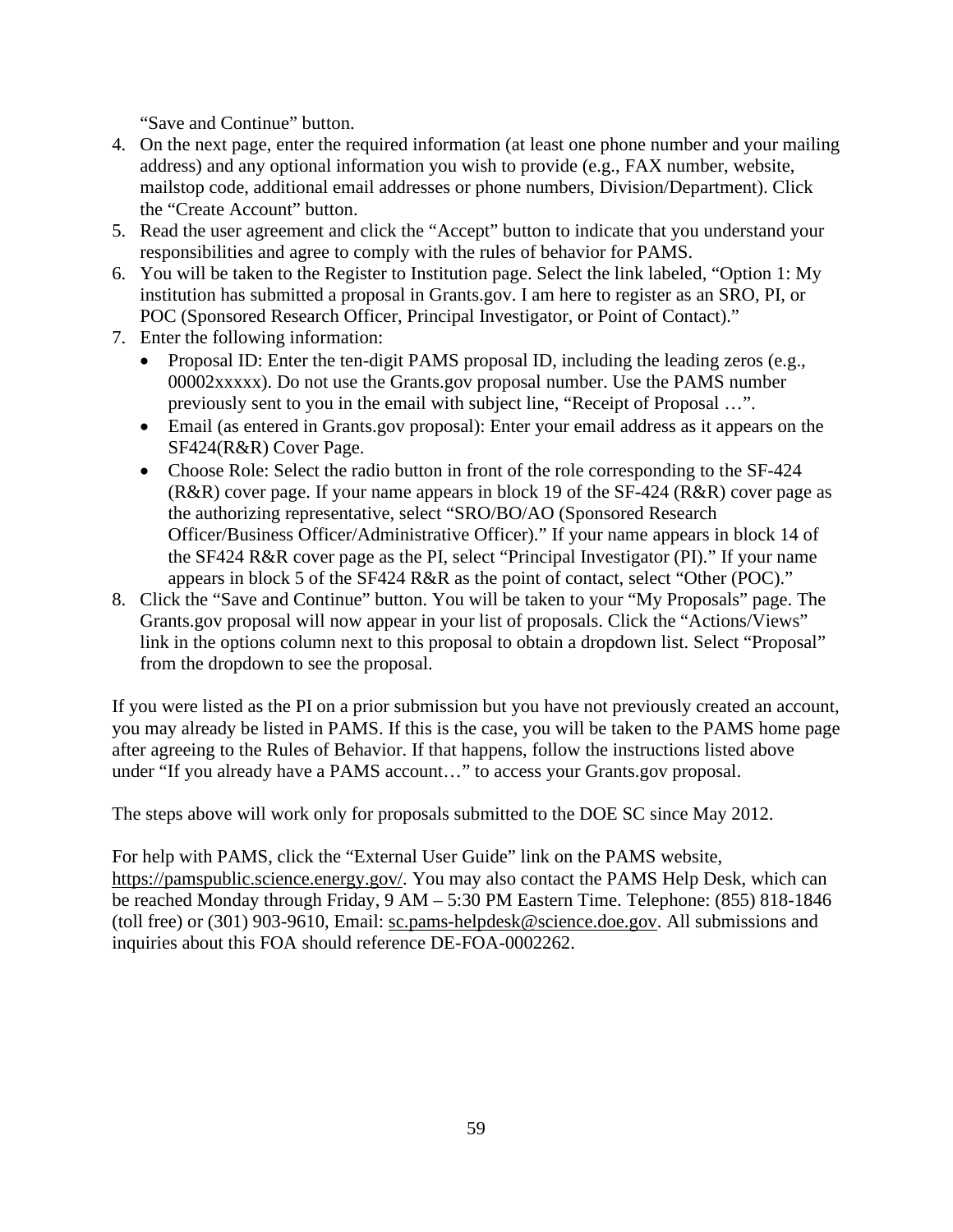# **Section V - APPLICATION REVIEW INFORMATION**

# **A. CRITERIA**

### **1. Initial Review Criteria**

Prior to a comprehensive merit evaluation, DOE will perform an initial review in accordance with 10 CFR 605.10(b) to determine that (1) the applicant is eligible for the award; (2) the information required by the FOA has been submitted; (3) all mandatory requirements are satisfied; (4) the proposed project is responsive to the objectives of the FOA, and (5) the proposed project is not duplicative of programmatic work. Applications that fail to pass the initial review will not be forwarded for merit review and will be eliminated from further consideration.

Applications submitted without a pre-application having been previously submitted by the preapplication deadline of **February 21, 2020, at 5pm Eastern Time** will be declined without review.

Applications submitted after the deadline of **April 3, 2020, at 5pm Eastern Time** will be declined without review.

### **2. Merit Review Criteria**

Applications will be subjected to scientific merit review (peer review) and will be evaluated against the following criteria as found in 10 CFR 605.10 (d), the Office of Science Financial Assistance Program Rule.

- Scientific and/or Technical Merit of the Project;
- Appropriateness of the Proposed Method or Approach;
- Competency of Applicant's Personnel and Adequacy of Proposed Resources; and
- Reasonableness and Appropriateness of the Proposed Budget.

Merit reviewers will be asked to evaluate all applications based on an additional criterion:

• Quality of the Accelerator R&D Stewardship Opportunity.

The evaluation process will include program policy factors such as the relevance of the proposed research to the terms of the FOA and the agency's programmatic needs. Note that external peer reviewers are selected with regard to both their scientific expertise and the absence of conflictof-interest issues. Both Federal and non-Federal reviewers may be used, and submission of an application constitutes agreement that this is acceptable to the investigator(s) and the submitting institution.

The questions below are provided to the merit reviewers to elaborate the criteria established by regulation: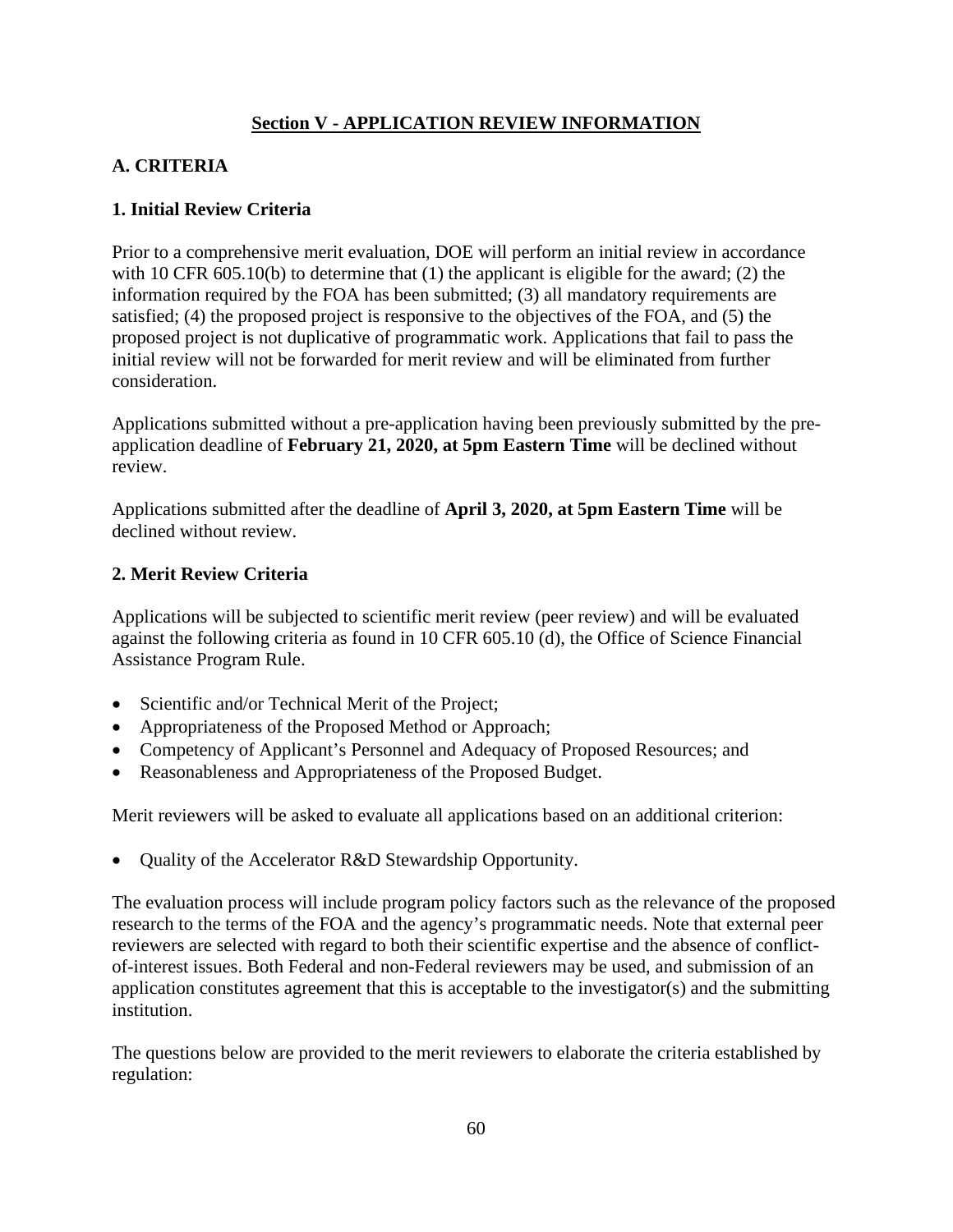SCIENTIFIC AND/OR TECHNICAL MERIT OF THE PROPOSED RESEARCH (30% WEIGHT)

- What is the scientific and/or technical innovation of the proposed research?
- How might the results of the proposed work impact the direction, progress, and thinking in relevant scientific fields of research?
- What is the likelihood of achieving valuable results?
- Does the proposed work have the potential to significantly impact the Stewardship use described by the PI?
- How does the proposed work compare with other efforts in its field, both in terms of scientific and/or technical merit and originality?
- Does the proposed work have synergy with the HEP mission?
- Is the Data Management Plan suitable for the proposed research and to what extent does it support the validation of research results?
- Additional question, only applicable to Track 3 proposals:
	- o Does the non-DOE entity "own" the work? Who is "driving" this proposal? Who benefits the most if the work succeeds?

APPROPRIATENESS OF THE PROPOSED METHOD OR APPROACH (20% WEIGHT)

- For Track 1 proposals:
	- o Does the plan clearly describe the current technology state, and the technical gaps that must be addressed, to realize the application?
	- o Does the proposal clearly describe specific technical milestones that can be used to evaluate the progress of the R&D?
	- o Does the Program Plan and Risk Assessment correctly identify the primary risks, and appropriate mitigations for each?
	- o If intellectual property protection is required, has a clear plan been spelled out?
	- o If the application could result in a commercial product, has the market opportunity been clearly assessed and described? How good is the market opportunity?
- For Track 2 proposals:
	- o Does the proposed effort employ innovative concepts or methods?
	- o How logical and feasible are the approaches?
	- o Are the conceptual framework, methods, and analyses well justified, adequately developed, and likely to lead to scientifically valid conclusions?
	- o Does the applicant recognize significant potential problems and consider alternative strategies?
- For Track 3 proposals:
	- o Does the plan clearly describe the current technology state, and the technical advances that will result from the R&D?
	- o Does the proposal clearly describe specific technical milestones that can be used to evaluate the progress of the R&D?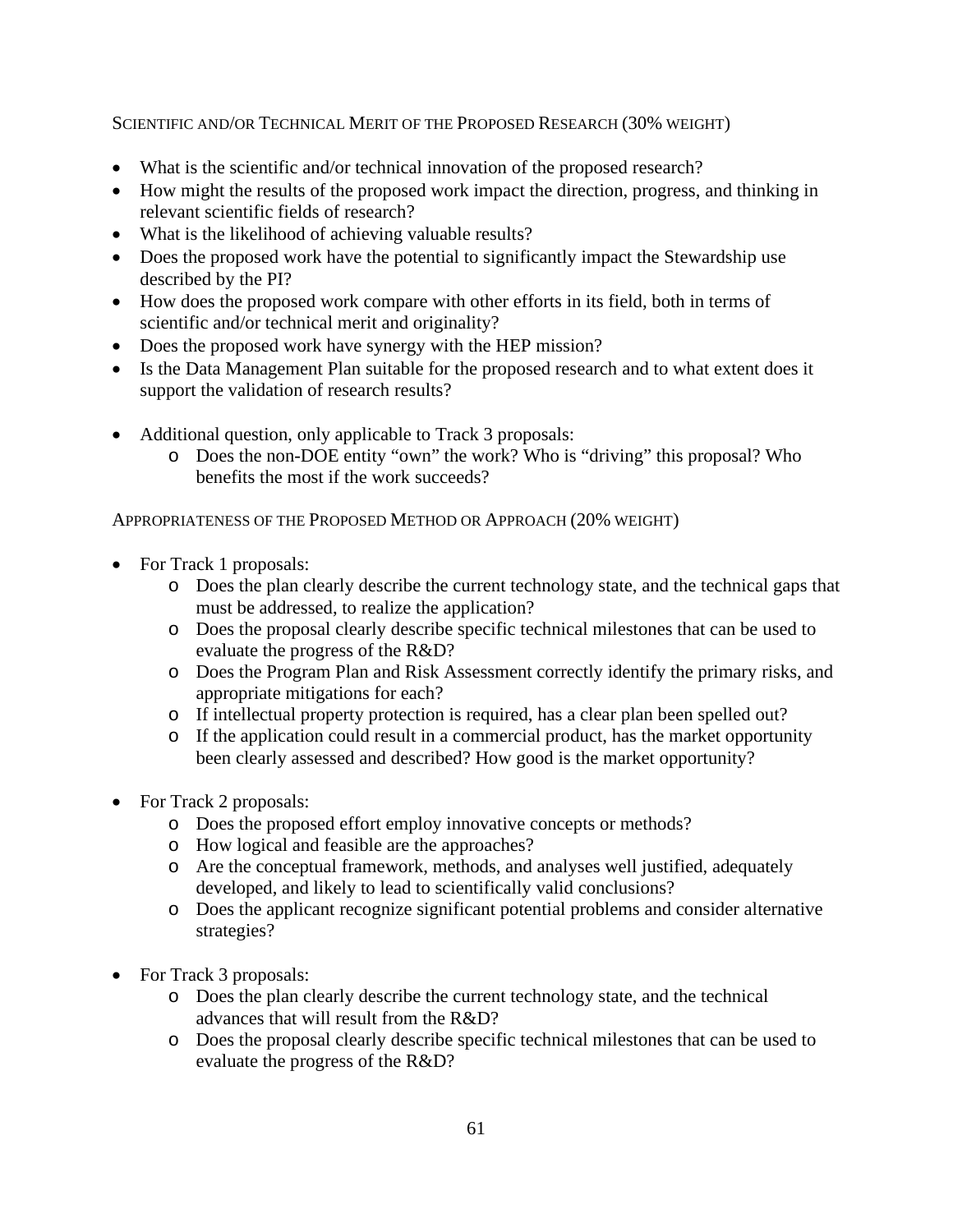- o Are the proposed technical milestones achievable within the brief duration (no more than 12 months) of a Track 3 award?
- o Can the proposed R&D goals be accomplished effectively by other means that do not require the use of a DOE National Laboratory's facilities?

COMPETENCY OF APPLICANT'S PERSONNEL AND ADEQUACY OF PROPOSED RESOURCES (15% WEIGHT)

- Does the proposed work take advantage of unique facilities and capabilities?
- What is the past performance of the leading members of the collaboration?
- Are the proposed plans for recruiting any additional scientific and/or technical personnel including new senior staff, students and postdocs reasonable, justified, and appropriate?
- Are the environment and facilities adequate for performing the proposed effort?
- Are the senior investigator(s) or any members of the research group that are being reviewed leaders within the proposed effort(s) and/or potential future leaders in the field?
- Additional questions for Track 1 proposals:
	- o Does the Teaming and Management Plan clearly define the roles and responsibilities of all key participants?
	- o Does the collaborative team have an appropriate balance of accelerator-technologyside experts and application-side experts?
	- o If the application could result in a commercial product, does the team include an appropriate industrial partner?
- Additional questions for Track 2 proposals:
	- o No additional questions.
- Additional questions for Track 3 proposals:
	- o Does the Teaming and Management Plan clearly define the roles and responsibilities of all key participants?
	- o Does the collaborative team have an appropriate balance of accelerator-technologyside experts and application-side experts?
	- o If the application could result in a commercial product, does the team include an appropriate industrial partner?
	- o Is the proposed work an effective use of DOE National Laboratory resources?
	- o Are you aware of specific private sector resources that could be used to accomplish this R&D instead?

REASONABLENESS AND APPROPRIATENESS OF THE PROPOSED BUDGET (5% WEIGHT)

- Are the proposed budget and staffing levels adequate to carry out the proposed work?
- Are all travel, student costs, and other ancillary expenses adequately estimated and justified?
- Is the budget reasonable and appropriate for the scope?
- Additional questions for Track 1 and Track 3 proposals: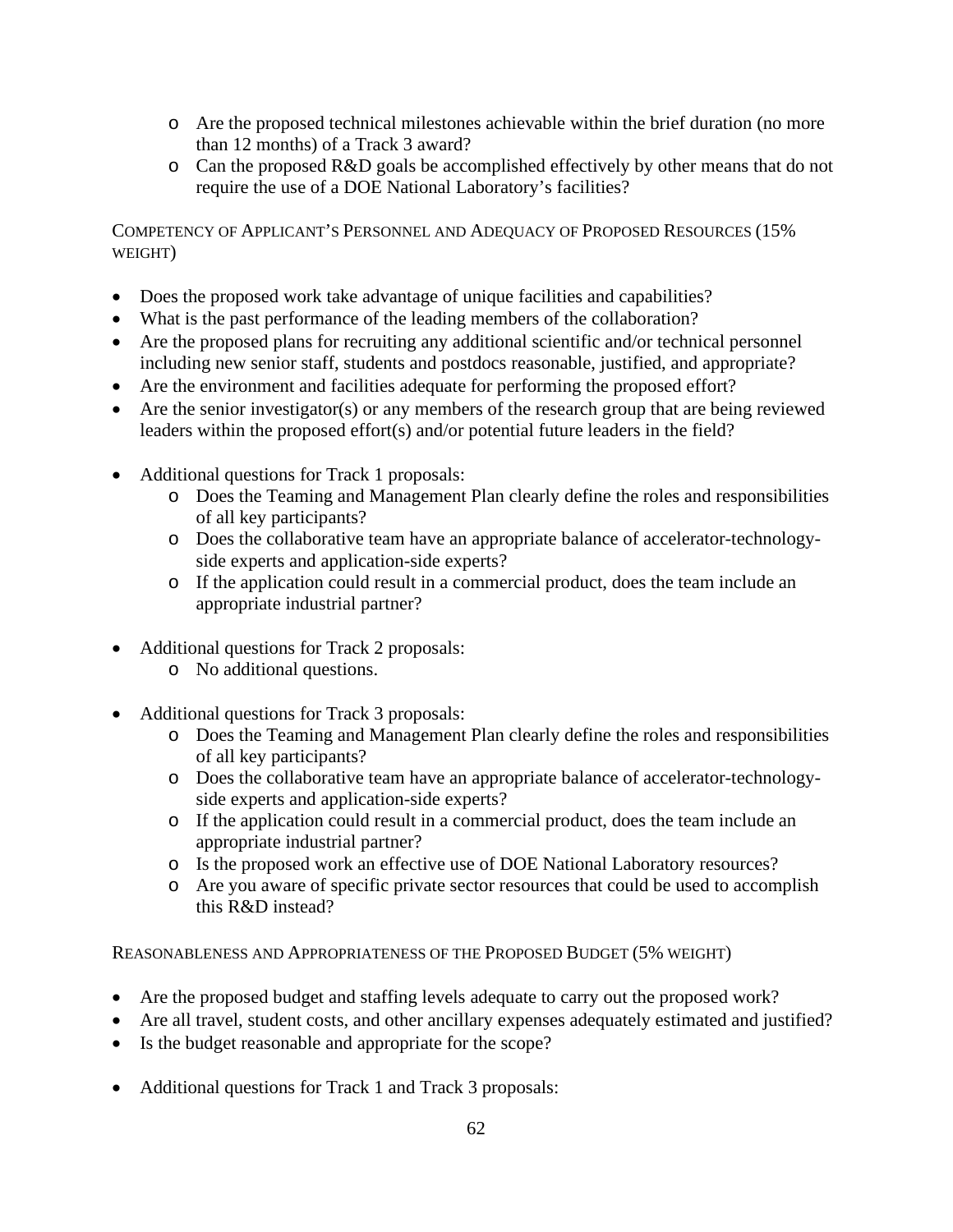- o Has the applicant listed institutional commitment?
- o Does the amount and type of institutional commitment provide evidence of substantial material participation and risk sharing by the institution?

As indicated above, the following questions are also provided to merit reviewers when evaluating the additional criterion:

### QUALITY OF THE ACCELERATOR R&D STEWARDSHIP OPPORTUNITY (30% WEIGHT)

In the questions that follow, the term "Stewardship customer" is used broadly to refer to any and all non-HEP organizations with a history of financial, intellectual, or physical support for research in the proposed subject matter. Stewardship customers may be other SC programs (e.g., BES, NP, FES), other DOE program offices (e.g., NNSA, EERE, ARPA-E), other Federal agencies (e.g., NIH, DoD), or industries that use accelerator technology.

- Does the proposed work provide significant scientific or technical advances of acceleratorrelated science and technology? (Accelerator-related technology includes such things as: superconducting magnets and RF cavities, RF and magnet power systems, specialized laser systems, specialized diagnostics and controls, and so on.)
- Will the proposed work result in substantial impact on the Stewardship customer's needs **and** result in some synergy with the HEP mission? (synergies might include: developing additional expertise or facilities relevant to present or future HEP-supported work).
- For the primary participating institution(s), is the activity reasonably consistent with the institution's primary mission? (e.g., if a National Laboratory is involved, is the activity consistent with that Laboratory's primary mission?)
- Is the PI/collaboration arguably the best performer/provider for the Stewardship activity? Are other entities capable of providing a substantially similar (or superior) capability?
- What evidence is there that the goal is important to the Stewardship customer? Does this proposal address issues that have been identified in writing (e.g., advisory committee reports, workshop reports, white papers, roadmaps) by the Stewardship customer? Does the Stewardship customer participate substantially and materially in this effort (e.g., by cofunding, cost-sharing, in-kind donation or equipment, donation of effort)?

# **B. REVIEW AND SELECTION PROCESS**

## **1. Merit Review**

Applications that pass the initial review will be subjected to a formal merit review and will be evaluated based on the criteria codified at 10 CFR 605.10(d) in accordance with the guidance provided in the "Office of Science Merit Review System for Financial Assistance," which is available at: [https://science.osti.gov/grants/policy-and-guidance/merit-review-system/.](https://science.osti.gov/grants/policy-and-guidance/merit-review-system/)

# **2. Program Policy Factors**

The Selection Officials may consider the following items, listed in order of decreasing significance: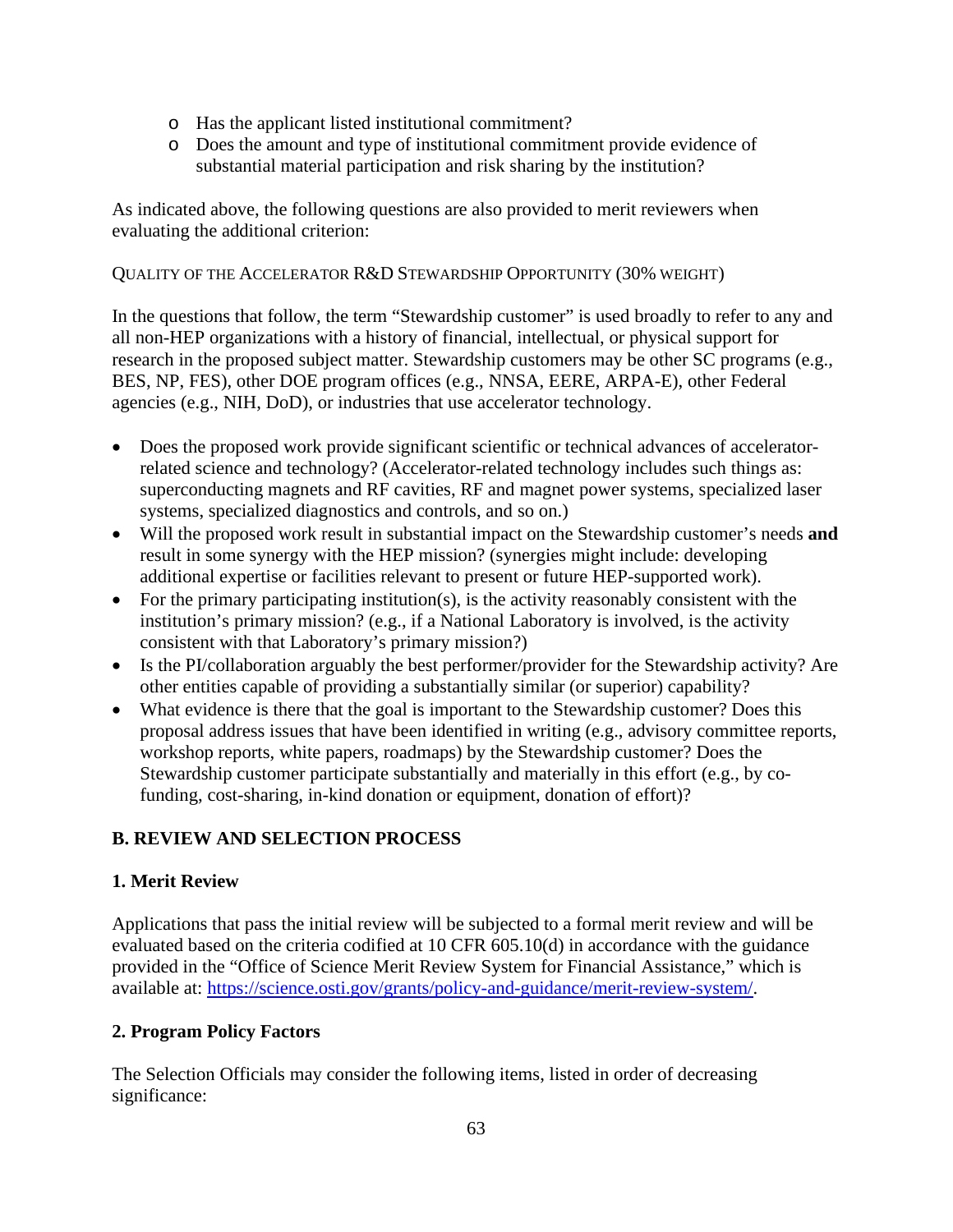- Scientific and technical merit of the proposed activity as determined by merit review, using the criteria set out in Section V.A.2;
- The advice of other federal agencies with specific expertise and interest in the accelerator R&D topics listed in this solicitation:
	- o At the pre-application phase, and again
	- o At the application review phase;
- Availability of funds;
- Amount of institutional commitment offered;
- Synergistic potential between the proposed activity and other activities supported by SC;
- Ensuring an appropriate balance of activities within SC programs;
- Previous performance;
- Extent to which the proposed work will:
	- o Engage the expertise and facilities of the existing U.S. accelerator R&D ecosystem in a manner that enhances the ability of SC specifically, and other federal agencies generally, to benefit the Nation within their mission-spaces;
	- o Enhance the accelerator technology capabilities and economic competitiveness of U.S. industry;
	- o Foster collaboration between developers of accelerator technology and experts who apply accelerator technology;
- Degree to which the proposed work is synergistic with, but not duplicative of, existing awards;
- Other available advice and information.

## **3. Selection**

The Selection Official will consider the findings of the merit review and may consider any of the Program Policy Factors described above.

## **4. Review of Risk**

Pursuant to 2 CFR 200.205, DOE will conduct an additional review of the risk posed by applications submitted under this FOA. Such review of risk will include:

- Quality of the application,
- Reports and findings from audits performed under 2 CFR 200 or OMB Circular A-133, and
- Systems maintained under 2 CFR 180.

DOE may make use of other publicly available information and the history of an applicant's performance under DOE or other Federal agency awards.

Applicants with no prior performance of DOE awards may be asked to provide information about their financial stability and or their ability to comply with the management standards of 2 CFR 200.

REPORTING OF MATTERS RELATED TO RECIPIENT INTEGRITY AND PERFORMANCE (DECEMBER 2015)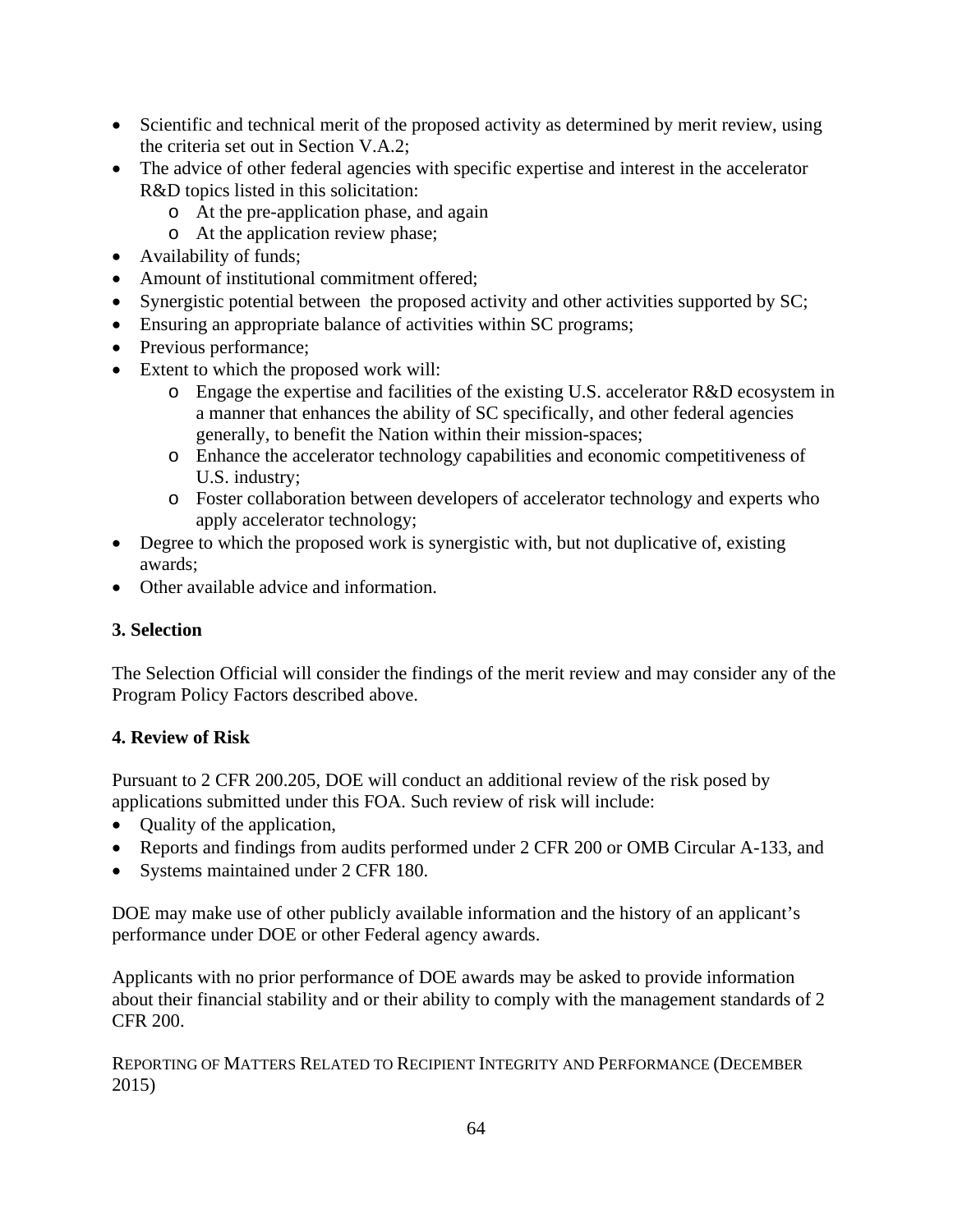DOE, prior to making a Federal award with a total amount of Federal share greater than the simplified acquisition threshold, is required to review and consider any information about the applicant that is in the designated integrity and performance system accessible through SAM (currently FAPIIS) (see 41 USC 2313).

The applicant, at its option, may review information in the designated integrity and performance systems accessible through SAM and comment on any information about itself that a Federal awarding agency previously entered and is currently in the designated integrity and performance system accessible through SAM.

DOE will consider any written comments by the applicant, in addition to the other information in the designated integrity and performance system, in making a judgment about the applicant's integrity, business ethics, and record of performance under Federal awards when completing the review of risk posed by applicants as described in 2 CFR 200.205 Federal awarding agency review of risk posed by applicants.

### **5. Discussions and Award**

The Government may enter into discussions with a selected applicant for any reason deemed necessary, including but not limited to the following: (1) the budget is not appropriate or reasonable for the requirement; (2) only a portion of the application is selected for award; (3) the Government needs additional information to determine that the recipient is capable of complying with the requirements in 2 CFR 200 as modified by 2 CFR 910 (DOE Financial Assistance Regulation); and/or (4) special terms and conditions are required. Failure to resolve satisfactorily the issues identified by the Government will preclude award to the applicant.

# **C. ANTICIPATED NOTICE OF SELECTION AND AWARD DATES**

DOE strives to make awards within six months of the receipt of applications.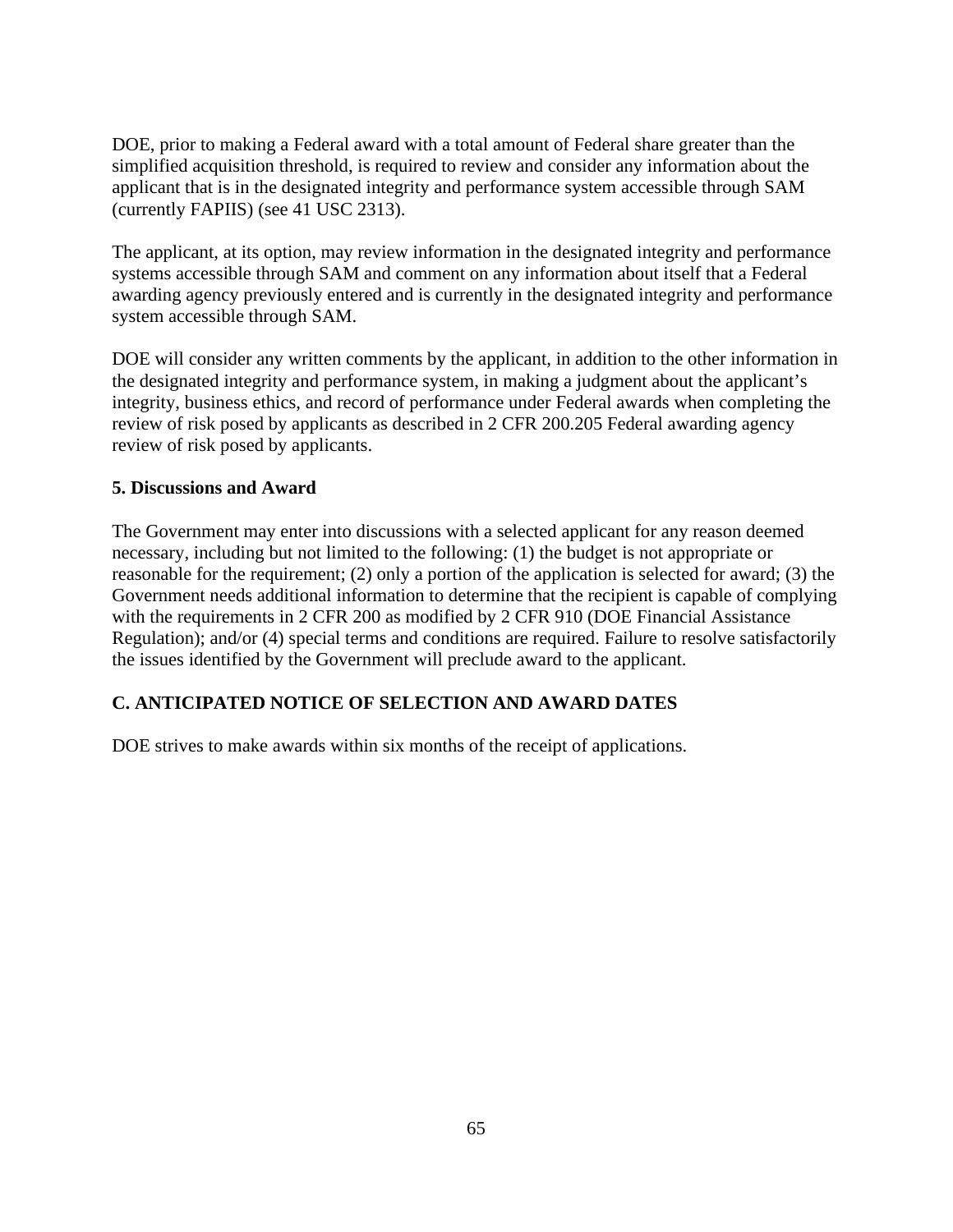# **Section VI - AWARD ADMINISTRATION INFORMATION**

# **A. AWARD NOTICES**

### **1. Notice of Selection**

**Selected Applicants Notification**: DOE will notify applicants selected for award. This notice of selection is not an authorization to begin performance. (See [Section IV, Part H](#page-59-0) with respect to the allowability of pre-award costs.)

**Non-selected Notification**: Organizations whose applications have not been selected will be advised as promptly as possible. This notice will explain why the application was not selected.

### **2. Notice of Award**

An Assistance Agreement issued by the contracting officer is the authorizing award document. It normally includes, either as an attachment or by reference, the following items: (1) Special Terms and Conditions, (2) Intellectual Property Provisions, (3) Federal Assistance Reporting Checklist and Instructions, (4) Budget Pages, (5) The Federal-Wide Research Terms and Conditions and DOE Agency Specific Requirements, available at [https://www.nsf.gov/awards/managing/rtc.jsp,](https://www.nsf.gov/awards/managing/rtc.jsp) (6) Applicable program regulations, 10 CFR 605 at [https://www.ecfr.gov/,](https://www.ecfr.gov/) (7) DOE Assistance Regulations, 2 CFR part 200 as amended by 2 CFR part 910 at [https://www.ecfr.gov/,](https://www.ecfr.gov/) (8) Application/proposal as approved by DOE, (9) National Policy Assurances to Be Incorporated as Award Terms in effect on date of award at [https://www.nsf.gov/awards/managing/rtc.jsp.](https://www.nsf.gov/awards/managing/rtc.jsp)

Research awards made under this FOA will be subject to the government-wide Research Terms and Conditions published at [https://www.nsf.gov/pubs/policydocs/rtc/rtcoverlay\\_march17.pdf](https://www.nsf.gov/pubs/policydocs/rtc/rtcoverlay_march17.pdf) and the DOE Agency Specific Standard Research Terms and Conditions published at [https://www.nsf.gov/pubs/policydocs/rtc/agencyspecifics/doe\\_417.pdf.](https://www.nsf.gov/pubs/policydocs/rtc/agencyspecifics/doe_417.pdf) These Terms and Conditions will be incorporated in the award by reference.

## **B. ADMINISTRATIVE AND NATIONAL POLICY REQUIREMENTS**

## **1. Administrative Requirements**

The administrative requirements for DOE grants and cooperative agreements are contained in 2 CFR 200 as modified by 2 CFR 910 (DOE Financial Assistance Regulation).

NONDISCLOSURE AND CONFIDENTIALITY AGREEMENTS REPRESENTATIONS (JUNE 2015)

In submitting an application in response to this FOA the Applicant represents that: (1) It **does not and will not** require its employees or contractors to sign internal nondisclosure or confidentiality agreements or statements prohibiting or otherwise restricting its employees or contactors from lawfully reporting waste, fraud, or abuse to a designated investigative or law enforcement representative of a Federal department or agency authorized to receive such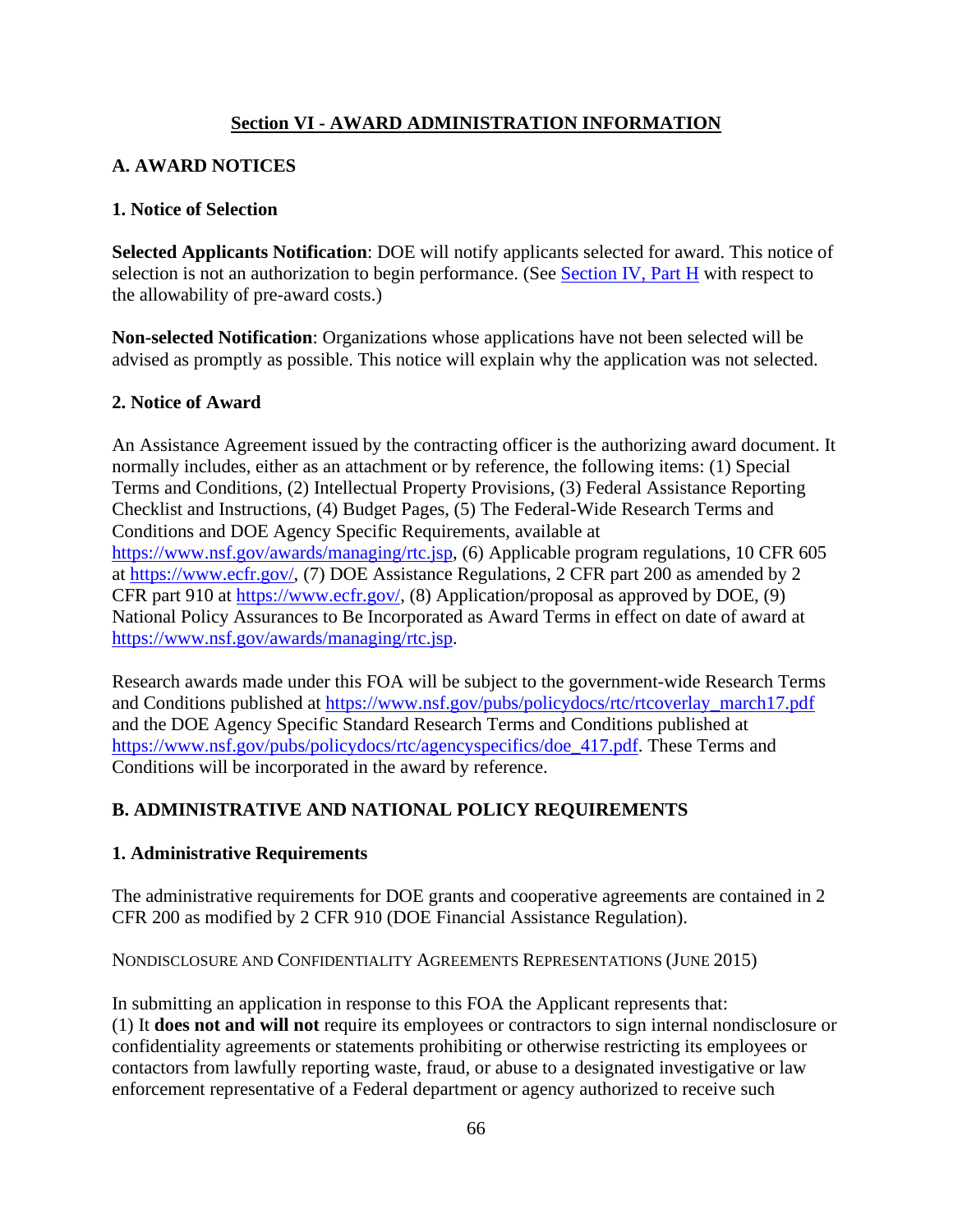information.

(2) It **does not and will not** use any Federal funds to implement or enforce any nondisclosure and/or confidentiality policy, form, or agreement it uses unless it contains the following provisions:

a. *''These provisions are consistent with and do not supersede, conflict with, or otherwise alter the employee obligations, rights, or liabilities created by existing statute or Executive order relating to (1) classified information, (2) communications to Congress, (3) the reporting to an Inspector General of a violation of any law, rule, or regulation, or mismanagement, a gross waste of funds, an abuse of authority, or a substantial and specific danger to public health or safety, or (4) any other whistleblower protection. The definitions, requirements, obligations, rights, sanctions, and liabilities created by controlling Executive orders and statutory provisions are incorporated into this agreement and are controlling.''*

b. The limitation above shall not contravene requirements applicable to Standard Form 312, Form 4414, or any other form issued by a Federal department or agency governing the nondisclosure of classified information.

c. Notwithstanding provision listed in paragraph (a), a nondisclosure or confidentiality policy form or agreement that is to be executed by a person connected with the conduct of an intelligence or intelligence-related activity, other than an employee or officer of the United States Government, may contain provisions appropriate to the particular activity for which such document is to be used. Such form or agreement shall, at a minimum, require that the person will not disclose any classified information received in the course of such activity unless specifically authorized to do so by the United States Government. Such nondisclosure or confidentiality forms shall also make it clear that they do not bar disclosures to Congress, or to an authorized official of an executive agency or the Department of Justice, that are essential to reporting a substantial violation of law.

#### REGISTRATION REQUIREMENTS

Additional administrative requirements for DOE grants and cooperative agreements are contained in 2 CFR 25 (See: [www.eCFR.gov\)](https://www.ecfr.gov/). Prime awardees must keep their data in SAM current at [https://www.sam.gov/.](https://www.sam.gov/) SAM is the government-wide system that replaced the Central Contractor Registry (CCR). If you had an active registration in the CCR, you have an active registration in SAM. Subawardees at all tiers must obtain DUNS numbers and provide the DUNS to the prime awardee before the subaward can be issued.

#### SUBAWARD AND EXECUTIVE REPORTING

Additional administrative requirements necessary for DOE grants and cooperative agreements to comply with the Federal Funding and Transparency Act of 2006 (FFATA) are contained in 2 CFR 170. (See: [www.eCFR.gov](https://www.ecfr.gov/)). Prime awardees must register with the new FSRS database database at [https://www.fsrs.gov](https://www.fsrs.gov/) and report the required data on their first tier subawardees. Prime awardees must report the executive compensation for their own executives as part of their registration profile in SAM.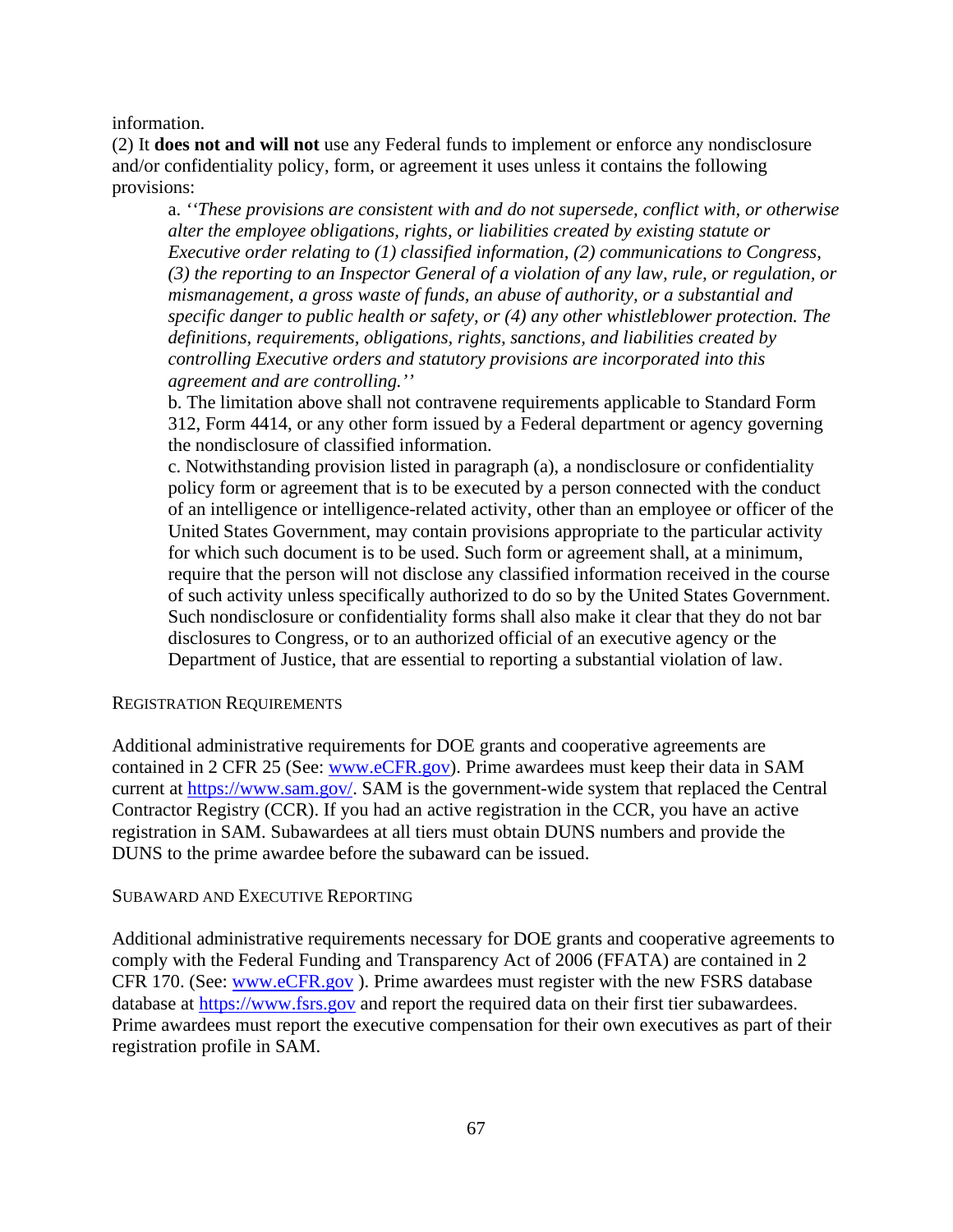PROHIBITION ON LOBBYING ACTIVITY

By accepting funds under this award, you agree that none of the funds obligated on the award shall be expended, directly or indirectly, to influence congressional action on any legislation or appropriation matters pending before Congress, other than to communicate to Members of Congress as described in 18 USC 1913. This restriction is in addition to those prescribed elsewhere in statute and regulation.

#### **2. Terms and Conditions**

The DOE Special Terms and Conditions for Use in Most Grants and Cooperative Agreements are located at [https://energy.gov/management/office-management/operational](https://energy.gov/management/office-management/operational-management/financial-assistance/financial-assistance-forms)[management/financial-assistance/financial-assistance-forms](https://energy.gov/management/office-management/operational-management/financial-assistance/financial-assistance-forms) under Award Terms.

The standard DOE financial assistance intellectual property provisions applicable to various types of recipients are located at: <https://energy.gov/gc/standard-intellectual-property-ip-provisions-financial-assistance-awards>

#### **3. National Policy Assurances**

The National Policy Assurances To Be Incorporated As Award Terms are located at [https://energy.gov/management/office-management/operational-management/financial](https://energy.gov/management/office-management/operational-management/financial-assistance/financial-assistance-forms)[assistance/financial-assistance-forms](https://energy.gov/management/office-management/operational-management/financial-assistance/financial-assistance-forms) under Award Terms.

#### **4. Statement of Substantial Involvement**

Not applicable.

#### **5. Additional Conditions**

#### CONFERENCE SPENDING (FEBRUARY 2015)

The recipient shall not expend any funds on a conference not directly and programmatically related to the purpose for which the grant or cooperative agreement was awarded that would defray the cost to the United States Government of a conference held by any Executive branch department, agency, board, commission, or office for which the cost to the United States Government would otherwise exceed \$20,000, thereby circumventing the required notification by the head of any such Executive Branch department, agency, board, commission, or office to the Inspector General (or senior ethics official for any entity without an Inspector General), of the date, location, and number of employees attending such conference.

CORPORATE FELONY CONVICTION AND FEDERAL TAX LIABILITY REPRESENTATIONS (MARCH 2014)

In submitting an application in response to this FOA the Applicant represents that: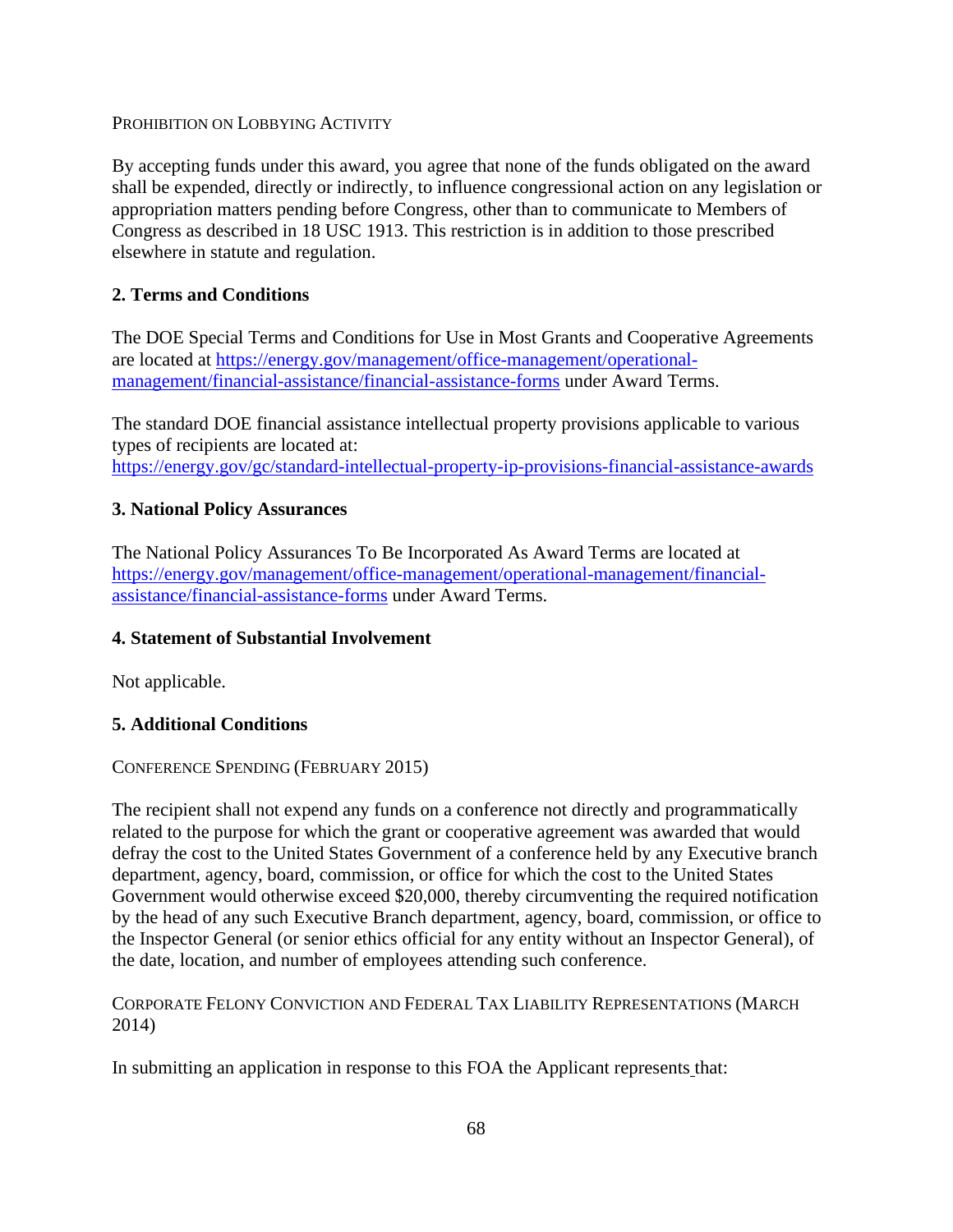- It is **not** a corporation that has been convicted of a felony criminal violation under any Federal law within the preceding 24 months,
- It is **not** a corporation that has any unpaid Federal tax liability that has been assessed, for which all judicial and administrative remedies have been exhausted or have lapsed, and that is not being paid in a timely manner pursuant to an agreement with the authority responsible for collecting the tax liability.

For purposes of these representations the following definitions apply:

• A Corporation includes any entity that has filed articles of incorporation in any of the 50 states, the District of Columbia, or the various territories of the United States [but not foreign corporations]. It includes both for-profit and non-profit organizations.

#### **PUBLICATIONS**

The recipient is expected to publish or otherwise make publicly available the results of the work conducted under any award resulting from this FOA. Publications and other methods of public communication describing any work based on or developed under an award resulting from this FOA must contain an acknowledgment of SC support. The format for such acknowledgments is provided at [https://science.osti.gov/funding-opportunities/acknowledgements/.](https://science.osti.gov/funding-opportunities/acknowledgements/) The author's copy of any peer-reviewed manuscript accepted for funding must be announced to DOE's Office of Scientific and Technical Information (OSTI) and made publicly available in accordance with the instructions contained in the Reporting Requirements Checklist incorporated in all Assistance Agreements.

#### **C. REPORTING**

Reporting requirements are identified on the Federal Assistance Reporting Checklist, DOE F 4600.2, attached to the award agreement. The checklist is available at [https://energy.gov/management/office-management/operational-management/financial](https://energy.gov/management/office-management/operational-management/financial-assistance/financial-assistance-forms)[assistance/financial-assistance-forms](https://energy.gov/management/office-management/operational-management/financial-assistance/financial-assistance-forms) under Award Forms.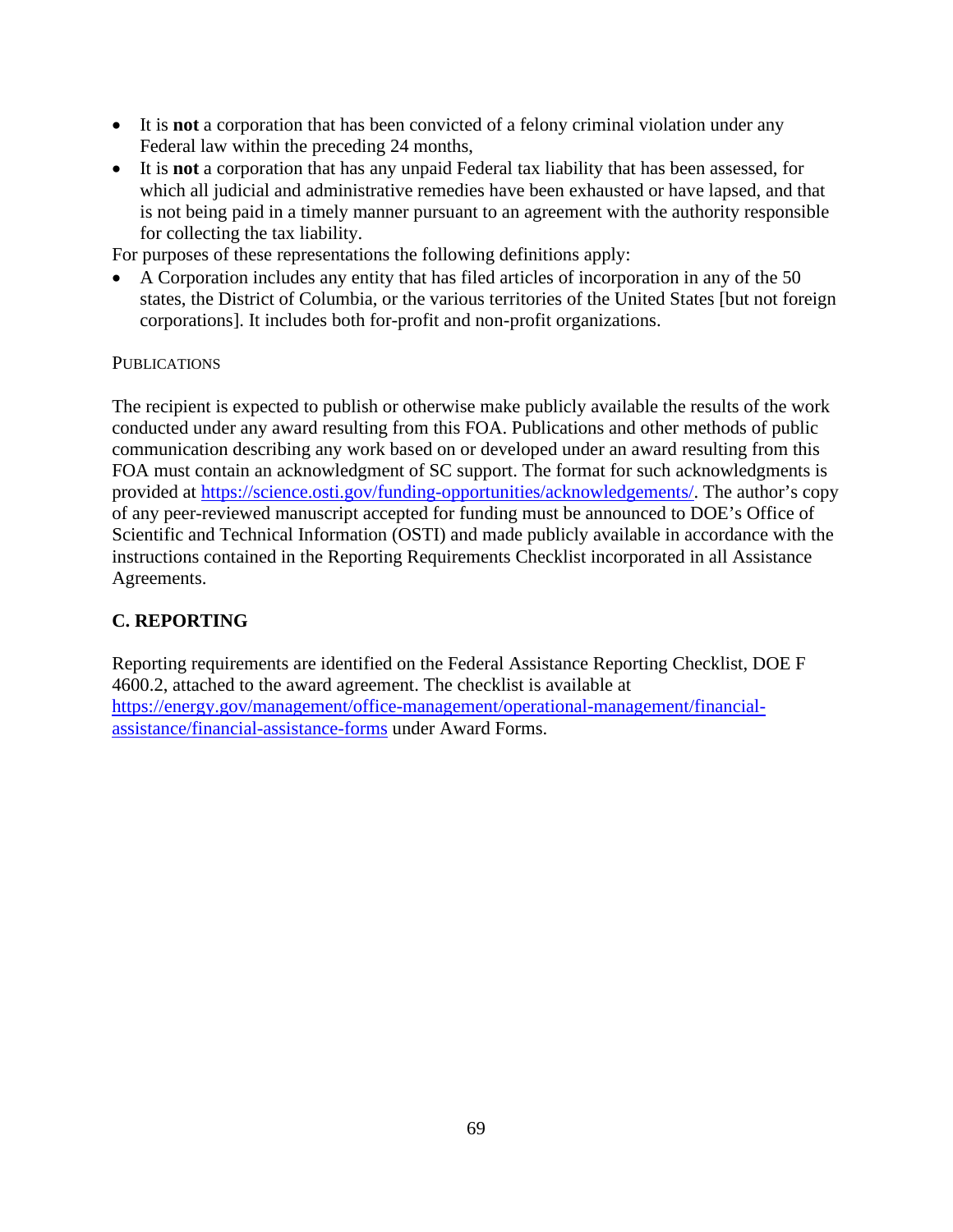#### **Section VII - QUESTIONS/AGENCY CONTACTS**

#### **A. QUESTIONS**

Questions relating to the Grants.gov registration process, system requirements, how an application form works, or the submittal process must be directed to Grants.gov at 1-800- 518-4726 or [support@Grants.gov.](mailto:sc.pams-helpdesk@science.doe.gov) DOE cannot answer these questions.

Please only contact the Grants.gov help desk for questions related to Grants.gov.

For help with PAMS, click the "External User Guide" link on the PAMS website, [https://pamspublic.science.energy.gov/.](https://energy.gov/gc/standard-intellectual-property-ip-provisions-financial-assistance-awards) You may also contact the PAMS Help Desk, which can be reached Monday through Friday, 9AM – 5:30 PM Eastern Time. Telephone: (855) 818-1846 (toll free) or (301) 903-9610, Email: [sc.pams-helpdesk@science.doe.gov.](https://pamspublic.science.energy.gov/) All submission and inquiries about this FOA should reference DE-FOA-0002262.

Please contact the PAMS help desk for technological issues with the PAMS system.

Questions regarding the specific program areas and technical requirements may be directed to the technical contacts listed for each program within the FOA or below.

Please contact the program staff with all questions not directly related to the Grants.gov or PAMS systems.

| Grants.gov                    | 800-518-4726 (toll-free)                                     |
|-------------------------------|--------------------------------------------------------------|
| <b>Customer Support</b>       | support@grants.gov                                           |
| <b>PAMS</b>                   | 855-818-1846 (toll-free)                                     |
| <b>Customer Support</b>       | 301-903-9610                                                 |
|                               | sc.pams-helpdesk@science.doe.gov                             |
| <b>Administrative Contact</b> | For questions about non-technical matters, including program |
|                               | rules, please contact sc.hepfoa@science.doe.gov              |
| Program Manager               | For questions about specific program areas and/or technical  |
| <b>Scientific Contact</b>     | requirements, please contact Eric.Colby@science.doe.gov      |

## **B. AGENCY CONTACTS**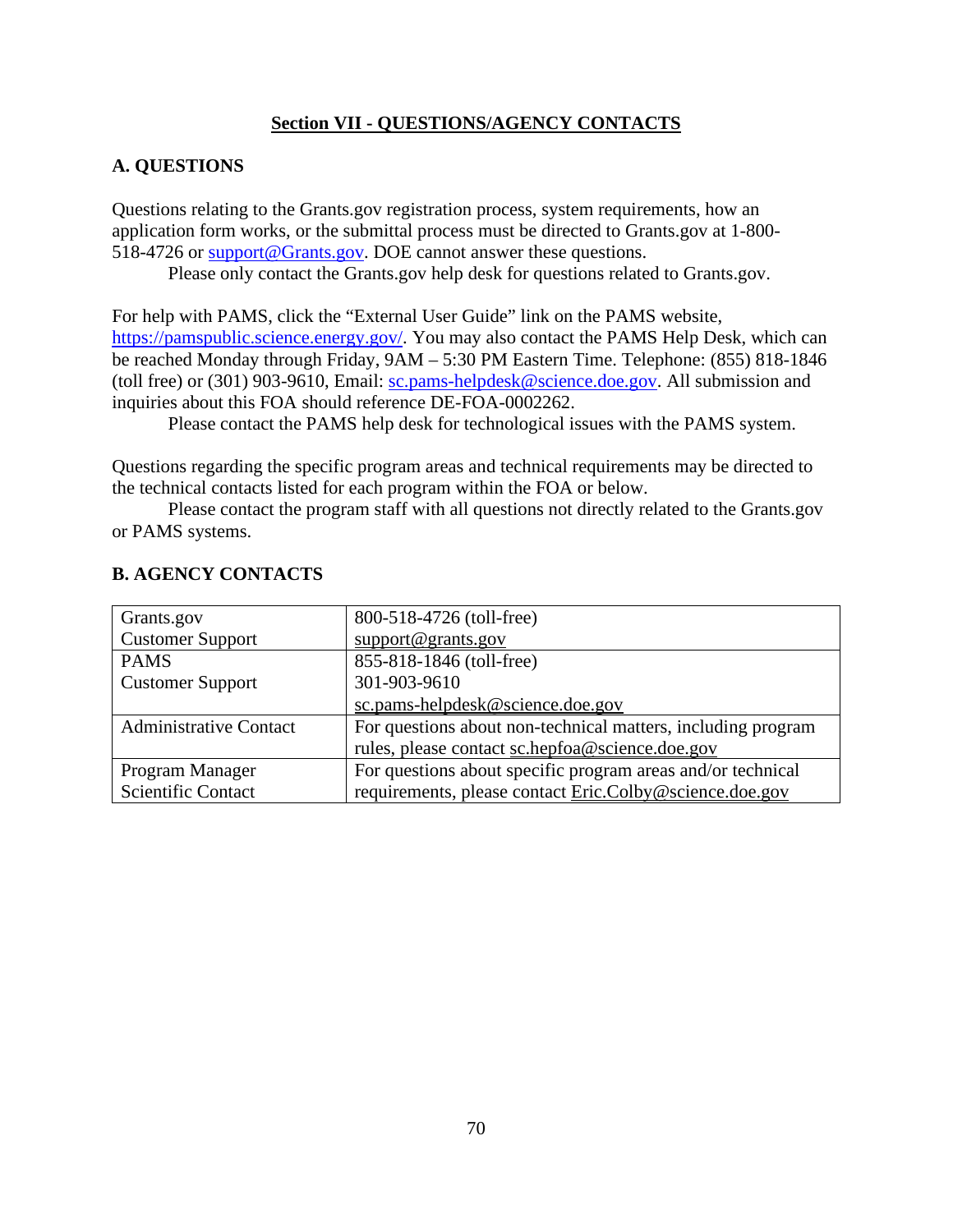#### **Section VIII - OTHER INFORMATION**

#### **A. MODIFICATIONS**

Notices of any modifications to this FOA will be posted on Grants.gov and the FedConnect portal. You can receive an email when a modification or an FOA message is posted by registering with FedConnect as an interested party for this FOA. It is recommended that you register as soon after release of the FOA as possible to ensure you receive timely notice of any modifications or other FOAs. More information is available at [www.FedConnect.net.](mailto:support@grants.gov)

#### **B. GOVERNMENT RIGHT TO REJECT OR NEGOTIATE**

DOE reserves the right, without qualification, to reject any or all applications received in response to this FOA and to select any application, in whole or in part, as a basis for negotiation and/or award.

#### **C. COMMITMENT OF PUBLIC FUNDS**

(a) A DOE financial assistance award is valid only if it is in writing and is signed, either in writing or electronically, by a DOE Contracting Officer.

(b) Recipients are free to accept or reject the award. A request to draw down DOE funds constitutes the Recipient's acceptance of the terms and conditions of this Award.

## **D. PROPRIETARY APPLICATION INFORMATION**

Patentable ideas, trade secrets, proprietary or confidential commercial or financial information, disclosure of which may harm the applicant, should be included in an application only when such information is necessary to convey an understanding of the proposed project. The use and disclosure of such data may be restricted, provided the applicant includes the following legend on the first page of any document included in the application that contains such proprietary information and specifies the pages of the document which are to be restricted:

"The data contained in pages \_\_\_\_\_ of this document have been submitted in confidence and contain trade secrets or proprietary information, and such data shall be used or disclosed only for evaluation purposes, provided that if this applicant receives an award as a result of or in connection with the submission of this application, DOE shall have the right to use or disclose the data herein to the extent provided in the award. This restriction does not limit the government's right to use or disclose data obtained without restriction from any source, including the applicant."

To protect such data, each line or paragraph on the pages containing such data must be specifically identified and marked with a legend similar to the following:

"The following contains proprietary information that (name of applicant) requests not be released to persons outside the Government, except for purposes of review and evaluation."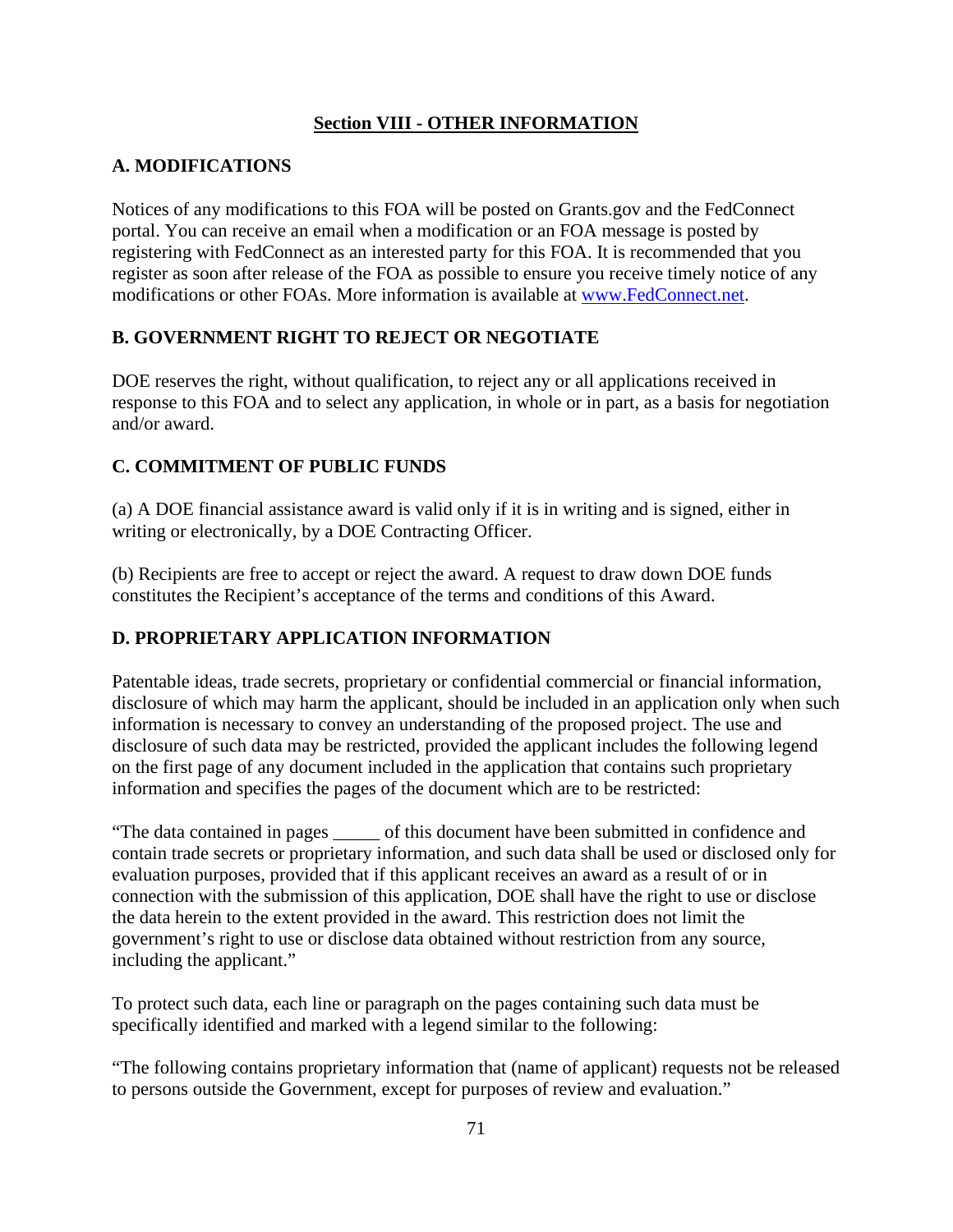#### **E. EVALUATION AND ADMINISTRATION BY NON-FEDERAL PERSONNEL**

In conducting the merit review evaluation, the Government may seek the advice of qualified non-Federal personnel as reviewers. The Government may also use non-Federal personnel to conduct routine, nondiscretionary administrative activities. The applicant, by submitting its application, consents to the use of non-Federal reviewers/administrators. Non-Federal reviewers must sign a conflict of interest agreement and a certificate of confidentiality prior to reviewing an application. Non-Federal personnel conducting administrative activities must sign a nondisclosure agreement.

#### **F. INTELLECTUAL PROPERTY DEVELOPED UNDER THIS PROGRAM**

**Patent Rights:** The government will have certain statutory rights in an invention that is conceived or first actually reduced to practice under a DOE award. 42 USC 5908 provides that title to such inventions vests in the United States, except where 35 USC 202 provides otherwise for nonprofit organizations or small business firms. However, the Secretary of Energy may waive all or any part of the rights of the United States subject to certain conditions. (See "Notice of Right to Request Patent Waiver" in paragraph G below.)

**Rights in Technical Data**: Normally, the government has unlimited rights in technical data created under a DOE agreement. Delivery or third party licensing of proprietary software or data developed solely at private expense will not normally be required except as specifically negotiated in a particular agreement to satisfy DOE's own needs or to insure the commercialization of technology developed under a DOE agreement.

## **G. NOTICE OF RIGHT TO REQUEST PATENT WAIVER**

Applicants may request a waiver of all or any part of the rights of the United States in inventions conceived or first actually reduced to practice in performance of an agreement as a result of this FOA, in advance of or within 30 days after the effective date of the award. Even if such advance waiver is not requested or the request is denied, the recipient will have a continuing right under the award to request a waiver of the rights of the United States in identified inventions, i.e., individual inventions conceived or first actually reduced to practice in performance of the award. Any patent waiver that may be granted is subject to certain terms and conditions in 10 CFR 784. For more information, see [https://energy.gov/gc/services/technology-transfer-and](https://energy.gov/gc/services/technology-transfer-and-procurement/office-assistant-general-counsel-technology-transf-1)[procurement/office-assistant-general-counsel-technology-transf-1](https://energy.gov/gc/services/technology-transfer-and-procurement/office-assistant-general-counsel-technology-transf-1)

Domestic small businesses and domestic nonprofit organizations will receive the patent rights clause at 37 CFR 401.14, i.e., the implementation of the Bayh-Dole Act. This clause permits domestic small business and domestic nonprofit organizations to retain title to subject inventions. Therefore, small businesses and nonprofit organizations do not need to request a waiver.

#### **H. NOTICE REGARDING ELIGIBLE/INELIGIBLE ACTIVITIES**

Eligible activities under this program include those which describe and promote the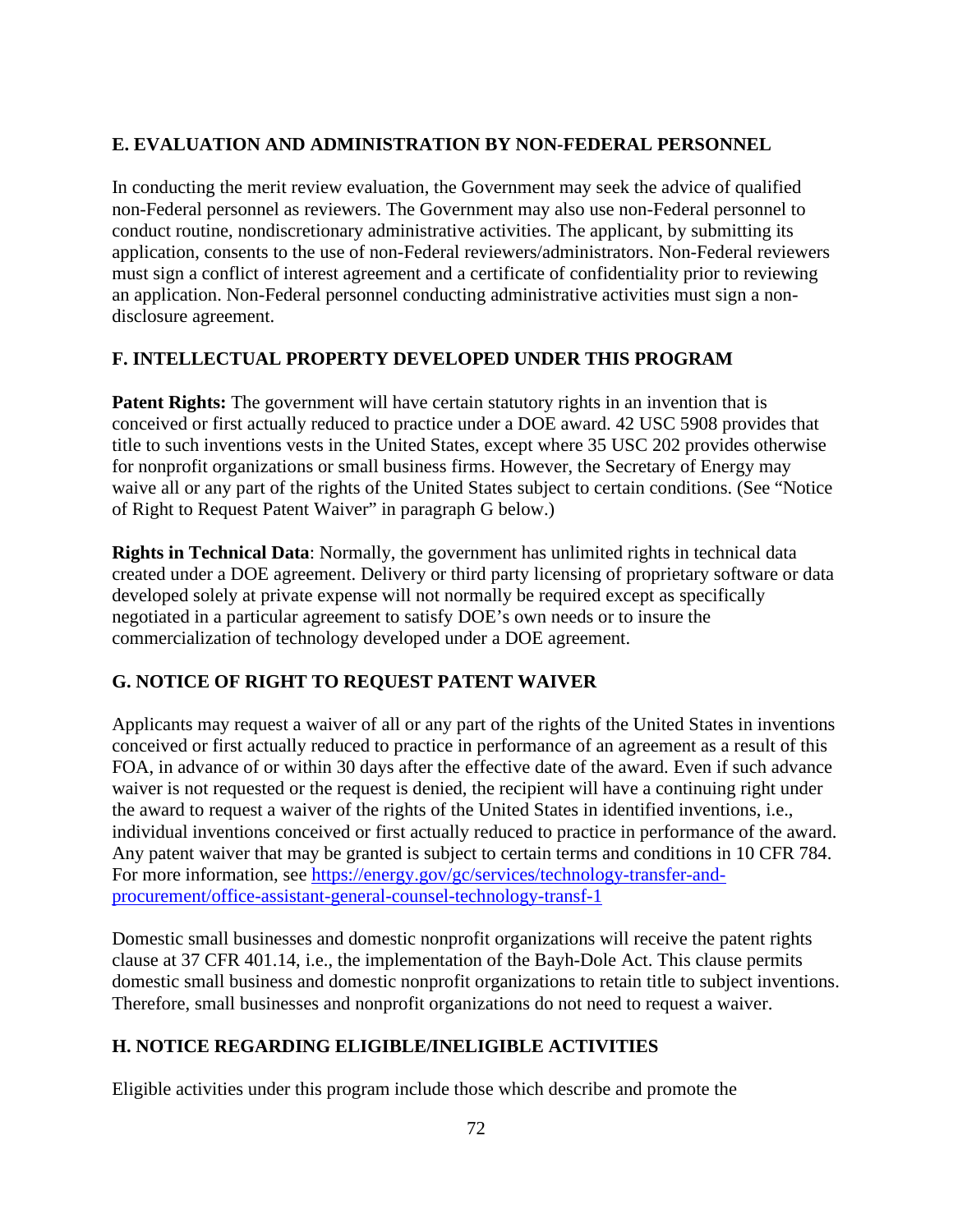understanding of scientific and technical aspects of specific energy technologies, but not those which encourage or support political activities such as the collection and dissemination of information related to potential, planned or pending legislation.

#### **I. AVAILABILITY OF FUNDS**

Funds are not presently available for this award. The Government's obligation under this award is contingent upon the availability of appropriated funds from which payment for award purposes can be made. No legal liability on the part of the Government for any payment may arise until funds are made available to the contracting officer for this award and until the awardee receives notice of such availability, to be confirmed in writing by the contracting officer.

#### **J. ENVIRONMENTAL, SAFETY AND HEALTH (ES&H) PERFORMANCE OFWORK AT DOE FACILITIES**

With respect to the performance of any portion of the work under this award which is performed at a DOE-owned or controlled site, the recipient agrees to comply with all state and Federal ES&H regulations, and with all other ES&H requirements of the operator of such site.

Prior to the performance on any work at a DOE-Owned or controlled site, the recipient shall contact the site facility manager for information on DOE and site specific ES&H requirements.

The recipient shall apply this provision to all subawardees at any tier.

## **K. FEDERAL, STATE, AND LOCAL REQUIREMENTS**

With respect to the performance of any portion of the work under this award, the recipient agrees to comply with all applicable local, state, and Federal ES&H regulations. The recipient shall apply this provision to all sub awardees at any tier.

#### **L. NATIONAL ENVIRONMENTAL POLICY ACT (NEPA) COMPLIANCE**

If question 4.a. on the "Research and Related Other Project Information" document indicates "potential impact on the environment", or if DOE's own review indicates it, DOE may ask the applicant to provide additional information on those impacts in order to prepare an environmental critique/synopsis per 10 CFR 1021.216. Note that this pre-award environmental critique/synopsis process would be separate from the preparation of a NEPA document such as an environmental impact statement (EIS) or an environmental assessment (EA). If DOE determines the latter documentation is necessary, this process would need to be completed, funded by and with the participation of the awardee, prior to them taking any action on the proposed project that could have adverse environmental effects or that could limit the choice of reasonable alternatives. Note that in most cases, even when "Potential Impact to the Environment" is checked "Yes," preparation of such NEPA documents is rarely necessary, but DOE has the expectation that the Applicant will disclose the potential, which would serve to initiate dialog with DOE if necessary. The inability to satisfy the NEPA requirements after an award would result in cancellation of the award.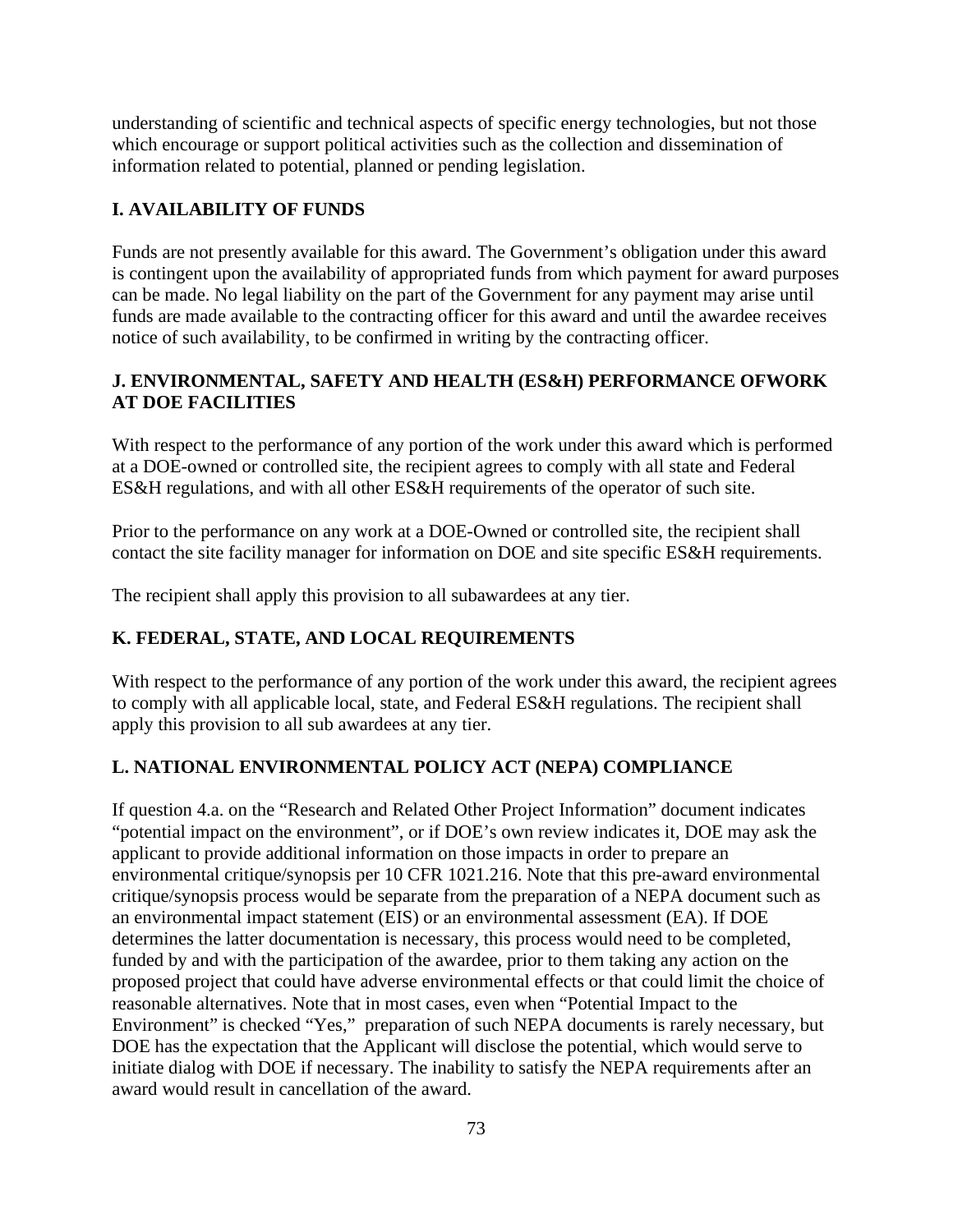# **Section IX - APPENDICES/REFERENCE MATERIAL**

# **Glossary of Useful Grants and Cooperative Agreement terms**

| <b>Acquisition cost</b>            | Acquisition cost means the cost of the asset including the cost to ready the<br>asset for its intended use. Acquisition cost for equipment, for example, means<br>the net invoice price of the equipment, including the cost of any modifications,<br>attachments, accessories, or auxiliary apparatus necessary to make it usable for<br>the purpose for which it is acquired. Acquisition costs for software includes<br>those development costs capitalized in accordance with generally accepted<br>accounting principles (GAAP). Ancillary charges, such as taxes, duty,<br>protective in transit insurance, freight, and installation may be included in or<br>excluded from the acquisition cost in accordance with the non-Federal entity's<br>regular accounting practices.                                |
|------------------------------------|---------------------------------------------------------------------------------------------------------------------------------------------------------------------------------------------------------------------------------------------------------------------------------------------------------------------------------------------------------------------------------------------------------------------------------------------------------------------------------------------------------------------------------------------------------------------------------------------------------------------------------------------------------------------------------------------------------------------------------------------------------------------------------------------------------------------|
| <b>Administrative requirements</b> | Administrative requirements means the general business management practices<br>that are common to the administration of all grants, such as financial<br>accountability, reporting, equipment management, and retention of records.                                                                                                                                                                                                                                                                                                                                                                                                                                                                                                                                                                                 |
| <b>Advance payment</b>             | Advance payment means a payment that a Federal awarding agency or pass-<br>through entity makes by any appropriate payment mechanism, including a<br>predetermined payment schedule, before the non-Federal entity disburses the<br>funds for program purposes.                                                                                                                                                                                                                                                                                                                                                                                                                                                                                                                                                     |
| <b>Allocation</b>                  | Allocation means the process of assigning a cost, or a group of costs, to one or<br>more cost objective(s), in reasonable proportion to the benefit provided or<br>other equitable relationship. The process may entail assigning a cost(s) directly<br>to a final cost objective or through one or more intermediate cost objectives.                                                                                                                                                                                                                                                                                                                                                                                                                                                                              |
| <b>Allocability</b>                | Allocability means the principle which requires that an expense or service<br>charged must directly benefit and be necessary for the performance of the<br>project; when multiple projects are benefited reasonable proportions must be<br>able to be assigned.                                                                                                                                                                                                                                                                                                                                                                                                                                                                                                                                                     |
| <b>Allowable cost</b>              | Allowable cost means a cost incurred by a recipient that is: (1) reasonable for<br>the performance of the award; $(2)$ allocable; $(3)$ in conformance with any<br>limitations or exclusions set forth in the Federal cost principles applicable to<br>the organization incurring the cost or in the award documents as to the type or<br>amount of cost; (4) consistent with regulations, policies, and procedures of the<br>recipient that are applied uniformly to both federally supported and other<br>activities of the organization; (5) accorded consistent treatment as a direct or<br>indirect cost; (6) determined in accordance with generally accepted accounting<br>principles; and (7) not included as a cost in any other federally supported<br>award (unless specifically authorized by statute). |
| <b>Application</b>                 | Application means a request for financial support of a project or activity<br>submitted to DOE on specified forms and in accordance with DOE<br>instructions. Also known as a proposal                                                                                                                                                                                                                                                                                                                                                                                                                                                                                                                                                                                                                              |
| <b>Appropriation Act</b>           | <i>Appropriation act</i> means the statute that provides the authority for Federal<br>agencies to incur obligations to and make payments out of the U.S. treasury for<br>specified purposes.                                                                                                                                                                                                                                                                                                                                                                                                                                                                                                                                                                                                                        |
| <b>Approved budget</b>             | Approved budget means the financial expenditure plan for the grant-supported<br>project or activity, including revisions approved by DOE and permissible<br>revisions made by the grantee. The approved budget consists of Federal (grant)<br>funds and, if required by the terms and conditions of the award, non-Federal<br>participation in the form of matching or cost sharing. The approved budget<br>specified in the award documents may be shown in detailed budget categories<br>or as total costs without a categorical breakout. Expenditures charged to an<br>approved budget that consists of both Federal and non-Federal shares are                                                                                                                                                                 |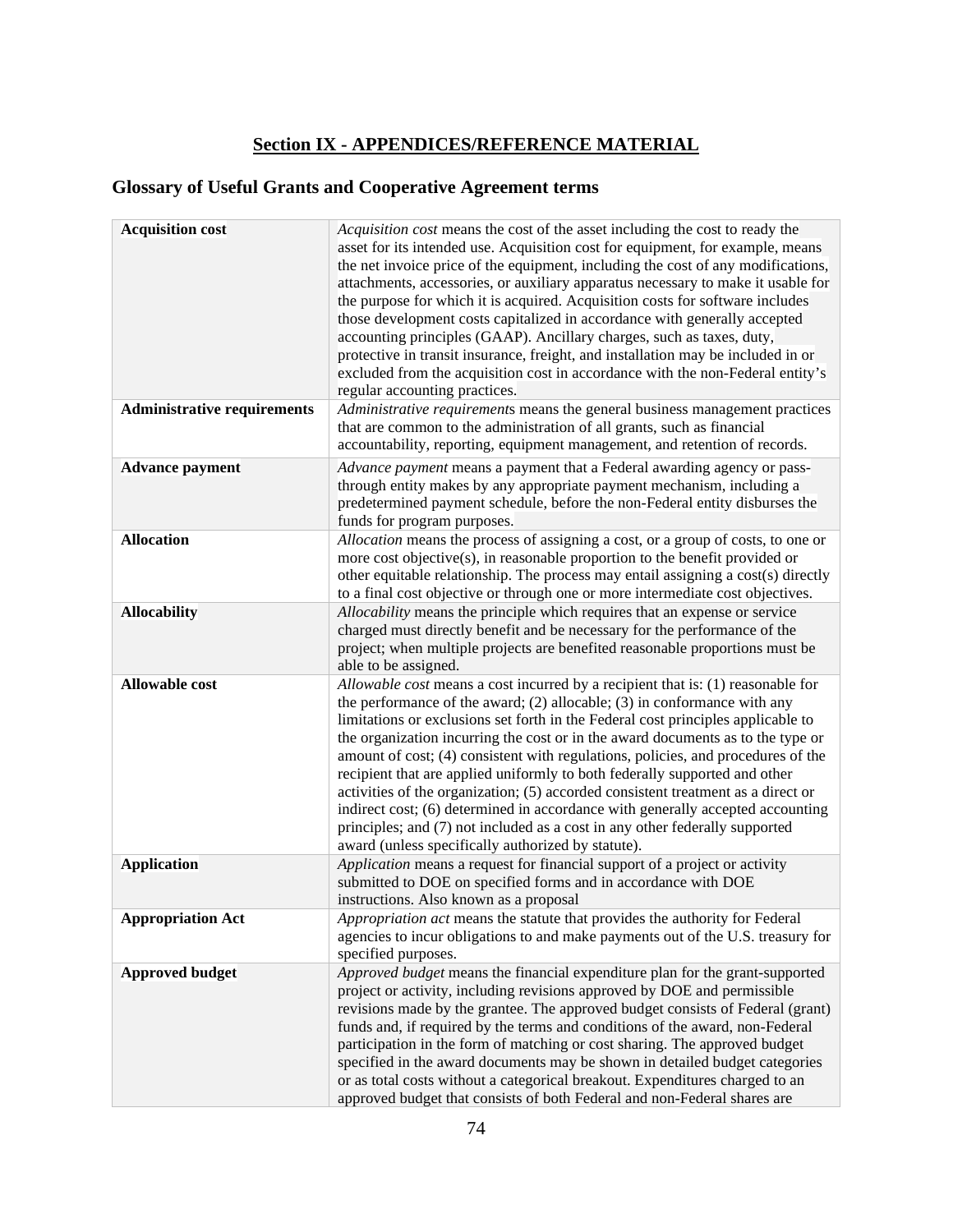|                                  | deemed to be borne by the grantee in the same proportion as the percentage of                                                                                  |
|----------------------------------|----------------------------------------------------------------------------------------------------------------------------------------------------------------|
|                                  | Federal/non-Federal participation in the overall budget.                                                                                                       |
| <b>Assurance</b>                 | Assurance means a certification by an applicant, normally included with the                                                                                    |
|                                  | application or State plan, indicating that the entity is in compliance with, or<br>that it will abide by, a particular requirement if awarded a Federal grant. |
| <b>Authorized organizational</b> | Authorized organizational representative means the individual, named by the                                                                                    |
| representative                   | applicant organization, who is authorized to act for the applicant and to assume                                                                               |
|                                  | the obligations imposed by the Federal laws, regulations, requirements, and                                                                                    |
|                                  | conditions that apply to grant applications or grant awards.                                                                                                   |
| Award                            | Award means the provision of funds by DOE, based on an approved                                                                                                |
|                                  | application and budget or progress report, to an organizational entity or an                                                                                   |
|                                  | individual to carry out a project or activity.                                                                                                                 |
| <b>Award documents</b>           | Award documents means the entirety of the documents describing the legal                                                                                       |
|                                  | relationship between DOE and an awardee or recipient. The award documents                                                                                      |
|                                  | include an Assistance Agreement and other documents which may be                                                                                               |
|                                  | incorporated by reference or as attachments to the Assistance Agreement. The                                                                                   |
|                                  | award documents are the official, legally binding document, signed (or the                                                                                     |
|                                  | electronic equivalent of signature) by a contracting officer that:                                                                                             |
|                                  | notifies the recipient of the award of a grant;<br>$\bullet$                                                                                                   |
|                                  | contains or references all the terms and conditions of the grant and Federal<br>$\bullet$                                                                      |
|                                  | funding limits and obligations; and,                                                                                                                           |
|                                  | provides the documentary basis for recording the obligation of Federal                                                                                         |
|                                  | funds in the DOE accounting system.                                                                                                                            |
| <b>Bayh-Dole Act</b>             | Bayh-Doyle Act means a law which encourages universities and researchers to                                                                                    |
|                                  | develop their inventions into marketable products; formal citation is Section 6                                                                                |
|                                  | of the Patent and Trademark Amendment of 1980, Pub. L 96-517                                                                                                   |
| <b>Budget</b>                    | Budget means the financial plan for the project or program that the Federal                                                                                    |
|                                  | awarding agency or pass-through entity approves during the Federal award                                                                                       |
|                                  | process or in subsequent amendments to the Federal award. It may include the<br>Federal and non-Federal share or only the Federal share, as determined by the  |
|                                  | Federal awarding agency or pass-through entity.                                                                                                                |
| <b>Budget period</b>             | Budget period means the intervals of time (usually 12 months each) into which                                                                                  |
|                                  | a project period is divided for budgetary and funding purposes.                                                                                                |
| <b>Business officer</b>          | Business officer means the financial official of the grantee who has primary                                                                                   |
|                                  | fiscal responsibility for the grant. Also known as authorized organizational                                                                                   |
|                                  | representative.                                                                                                                                                |
| <b>Capital assets</b>            | Capital assets means tangible or intangible assets used in operations having a                                                                                 |
|                                  | useful life of more than one year which are capitalized in accordance with                                                                                     |
|                                  | GAAP. Capital assets include:                                                                                                                                  |
|                                  | (a) Land, buildings (facilities), equipment, and intellectual property                                                                                         |
|                                  | (including software) whether acquired by purchase, construction, manufacture,                                                                                  |
|                                  | lease-purchase, exchange, or through capital leases; and                                                                                                       |
|                                  | (b) Additions, improvements, modifications, replacements,                                                                                                      |
|                                  | rearrangements, reinstallations, renovations or alterations to capital assets that                                                                             |
|                                  | materially increase their value or useful life (not ordinary repairs and<br>maintenance)                                                                       |
| <b>Carryover</b>                 | Carryover means unobligated Federal funds remaining at the end of any                                                                                          |
|                                  | budget period that, with the approval of the contracting officer or under an                                                                                   |
|                                  | automatic authority, may be carried forward to another budget period to cover                                                                                  |
|                                  | allowable costs of that budget period (whether as an offset or additional                                                                                      |
|                                  | authorization). Obligated, but unliquidated, funds are not considered carryover.                                                                               |
| <b>Change in scope</b>           | Change in scope means an activity whereby the objectives or specific aims                                                                                      |
|                                  | identified in the approved grant application are significantly changed by the                                                                                  |
|                                  | grantee after award. Contracting officer prior approval is required for a change                                                                               |
|                                  | in scope to be allowable under an award.                                                                                                                       |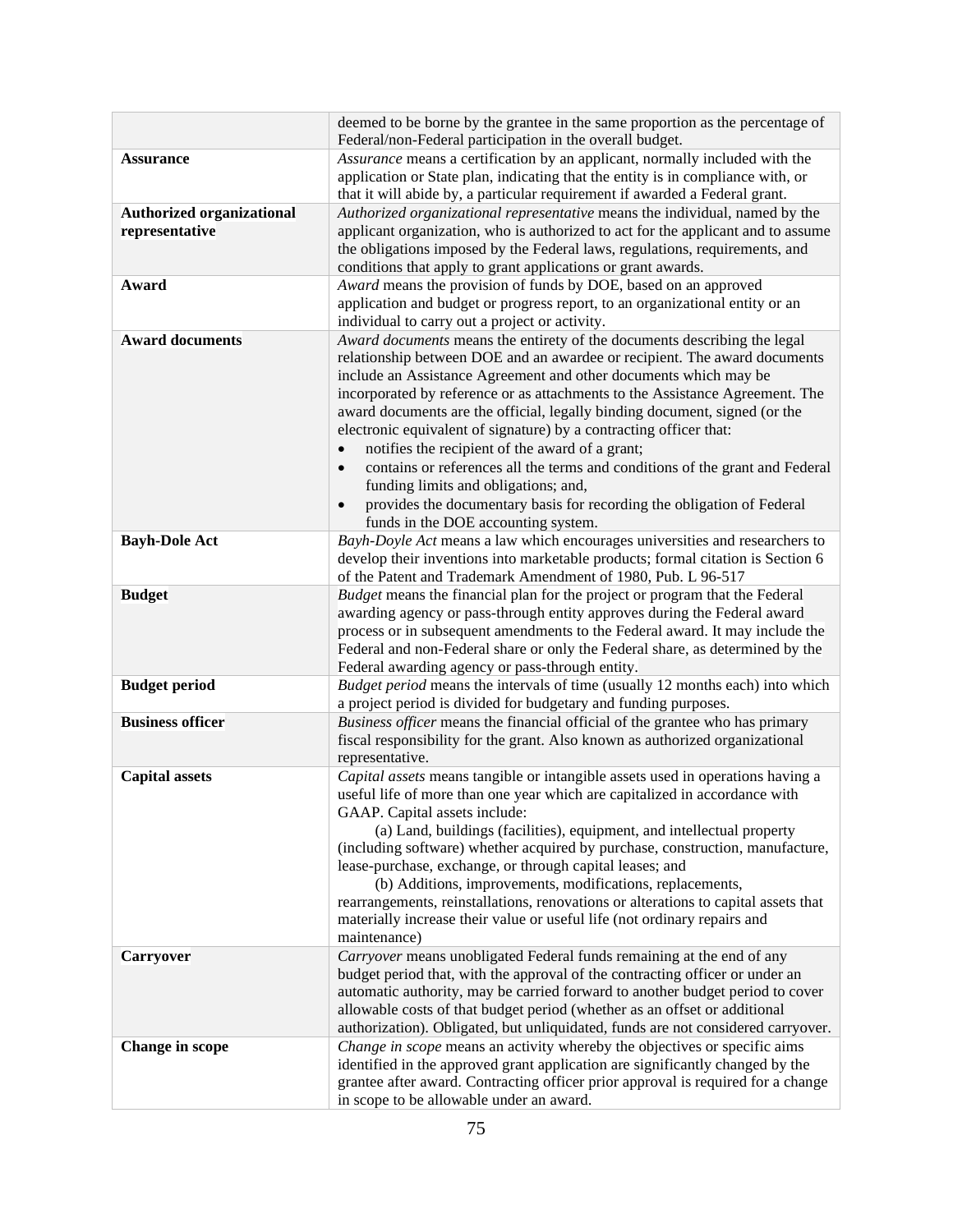| <b>Closeout</b>                | Closeout means the process by which a Federal awarding agency determines                                                                                        |
|--------------------------------|-----------------------------------------------------------------------------------------------------------------------------------------------------------------|
|                                | that all applicable administrative actions and all required work under an award<br>have been completed by the grantee and the Federal awarding agency.          |
| <b>Competitive segment</b>     | Competitive segment means the initial project period recommended for support                                                                                    |
|                                | or each extension of a project period resulting from a renewal award.                                                                                           |
| <b>Conference (domestic or</b> | Conference (domestic or international) means a symposium, seminar,                                                                                              |
| international)                 | workshop, or any other organized and formal meeting, whether conducted                                                                                          |
|                                | face-to-face or via the Internet, where individuals assemble (or meet virtually)                                                                                |
|                                | to exchange information and views or explore or clarify a defined subject,<br>problem, or area of knowledge, whether or not a published report results from     |
|                                | such meeting.                                                                                                                                                   |
| <b>Consortium or sub-award</b> | Consortium or sub-award agreement means a formalized agreement whereby                                                                                          |
| agreement                      | a research project is carried out by the grantee and one or more other                                                                                          |
|                                | organizations that are separate legal entities. Under the agreement, the grantee                                                                                |
|                                | must perform a substantive role in the conduct of the planned research and not<br>merely serve as a conduit of funds to another party or parties. These         |
|                                | agreements typically involve a specific level of effort from the consortium                                                                                     |
|                                | organization's PD/PI and a categorical breakdown of costs, such as personnel,                                                                                   |
|                                | supplies, and other allowable expenses, including F&A costs. The relationship                                                                                   |
|                                | between the recipient and the collaborating organizations is considered a sub-                                                                                  |
| <b>Consultant</b>              | award relationship.<br>Consultant means an individual who provides professional advice or services                                                              |
|                                | for a fee, but normally not as an employee of the engaging party. In unusual                                                                                    |
|                                | situations, an individual may be both a consultant and an employee of the same                                                                                  |
|                                | party, receiving compensation for some services as a consultant and for other                                                                                   |
|                                | work as a salaried employee. To prevent apparent or actual conflicts of                                                                                         |
|                                | interest, grantees and consultants must establish written guidelines indicating<br>the conditions of payment of consulting fees. Consultants also include firms |
|                                | that provide professional advice or services.                                                                                                                   |
| <b>Continuation</b>            | Continuation application/award means a financial assistance request (in the                                                                                     |
| application/award              | form of an application or progress report) or resulting award for a subsequent                                                                                  |
|                                | budget period within a previously approved project period for which a                                                                                           |
| <b>Contract</b>                | recipient does not have to compete with other applicants.<br>Contract means a legal instrument by which a non-Federal entity purchases                          |
|                                | property or services needed to carry out the project or program under a Federal                                                                                 |
|                                | award. The term as used in this part does not include a legal instrument, even                                                                                  |
|                                | if the non-Federal entity considers it a contract, when the substance of the                                                                                    |
|                                | transaction meets the definition of a Federal award or sub-award (see 2 CFR                                                                                     |
| <b>Contractor</b>              | 200.92 Sub-award).<br>Contractor means an entity that receives a contract as defined in 2 CFR 200.22                                                            |
|                                | Contract.                                                                                                                                                       |
| <b>Contract (or Grants</b>     | Contract (or Grants Management) officer means a DOE official responsible                                                                                        |
| <b>Management</b> ) officer    | for the business management aspects of grants and cooperative agreements,                                                                                       |
|                                | including review, negotiation, award, and administration, and for the                                                                                           |
|                                | interpretation of grants administration policies and provisions. COs and GMOs<br>are delegated the authority to obligate DOE to the expenditure of funds and    |
|                                | permit changes to approved projects on behalf of DOE.                                                                                                           |
| <b>Contract (or Grants</b>     | Contract (or Grants Management) specialist means a DOE staff member who                                                                                         |
| <b>Management</b> ) specialist | works with a contract or grants management officer and is assigned the day-to-                                                                                  |
|                                | day management of a portfolio of grants and/or cooperative agreements. These                                                                                    |
|                                | activities include, but are not limited to, evaluating grant applications for                                                                                   |
|                                | administrative content and compliance with statutes, regulations, and<br>guidelines; negotiating grants; providing consultation and technical assistance        |
|                                | to grantees; and administering grants after award.                                                                                                              |
| <b>Cooperative agreement</b>   | Cooperative agreement means a type of financial assistance used when there                                                                                      |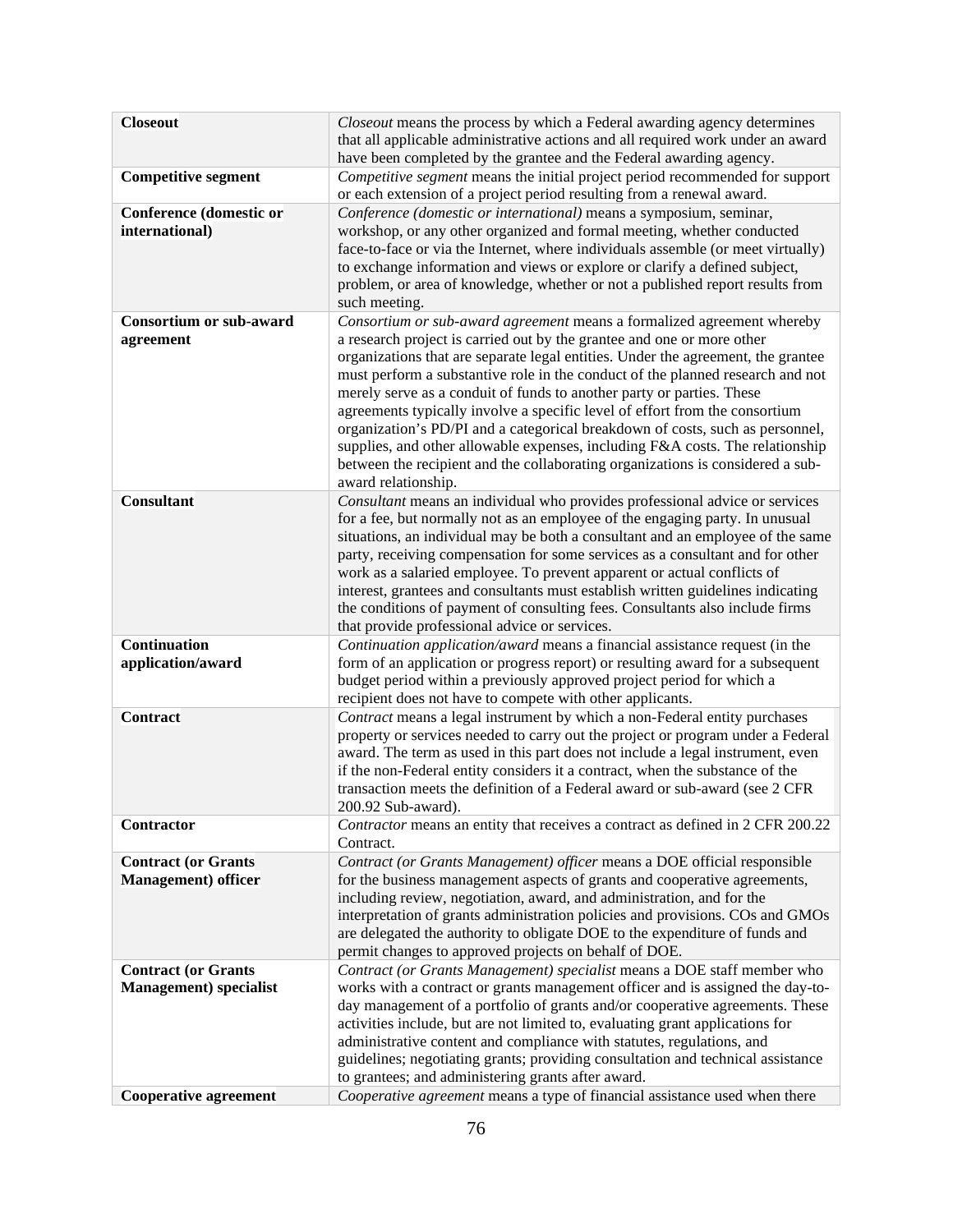|                                 | will be substantial Federal scientific or programmatic involvement. Substantial                                         |
|---------------------------------|-------------------------------------------------------------------------------------------------------------------------|
|                                 | involvement means that, after award, scientific or program staff will assist,                                           |
|                                 | guide, coordinate, or participate in project activities.                                                                |
| <b>Cost principles</b>          | Cost principles means the government-wide principles, issued by OMB (or, in                                             |
|                                 | the case of commercial organizations, the Federal Acquisition Regulation [48]                                           |
|                                 | CFR 21], or, in the case of hospitals, 45 CFR 74, Appendix E, "Principles For                                           |
|                                 | Determining Costs Applicable to Research and Development Under Grants                                                   |
|                                 | and Contracts with Hospitals"), on allowability and unallowability of costs                                             |
|                                 | under federally sponsored agreements. As of December 26, 2014, the cost                                                 |
|                                 | principles were consolidated in 2 CFR 200.                                                                              |
| <b>Cost sharing or matching</b> | Cost sharing or matching means the portion of project costs not paid by                                                 |
|                                 | Federal funds (unless otherwise authorized by Federal statute). See also 2 CFR<br>200.306 Cost sharing or matching.     |
| <b>Deadline</b>                 | Deadline means the published date and/or time that a grant application is to be                                         |
|                                 | either postmarked/mailed or electronically submitted to the funding agency.                                             |
| <b>Debarment and suspension</b> | Debarment and suspension means the actions taken by a debarring official in                                             |
|                                 | accordance with OMB guidance at 2 CFR 180, "Non-procurement Debarment                                                   |
|                                 | and Suspension," to exclude a person or organization from participating in                                              |
|                                 | grants and other non-procurement awards government-wide. If debarred or                                                 |
|                                 | suspended, the person or organization may not receive financial assistance                                              |
|                                 | (under a grant, cooperative agreement, or sub-award, or contract under a grant)                                         |
|                                 | for a specified period of time. Debarments and suspensions carried out                                                  |
|                                 | pursuant to 2 CFR 376 are distinct from post-award suspension action by an                                              |
|                                 | awarding agency.                                                                                                        |
| <b>Direct costs</b>             | Direct costs means costs that can be identified specifically with a particular                                          |
|                                 | sponsored project, an instructional activity, or any other institutional activity,                                      |
|                                 | or that can be directly assigned to such activities relatively easily with a high                                       |
|                                 | degree of accuracy.                                                                                                     |
| <b>Disallowed costs</b>         | Disallowed costs means those charges to a Federal award that the Federal                                                |
|                                 | awarding agency or pass-through entity determines to be unallowable, in                                                 |
|                                 | accordance with the applicable Federal statutes, regulations, or the terms and                                          |
|                                 | conditions of the Federal award.                                                                                        |
| <b>Domestic organization</b>    | Domestic organization means a public (including a State or other                                                        |
|                                 | governmental agency) or private non-profit or for-profit organization that is                                           |
|                                 | located in the United States or its territories, is subject to U.S. laws, and                                           |
|                                 | assumes legal and financial accountability for awarded funds and for the                                                |
| <b>DUNS</b> number              | performance of the grant-supported activities.<br>DUNS number means a nine-digit number established and assigned by Dun |
|                                 | and Bradstreet to uniquely identify a business entity.                                                                  |
| <b>Effort</b>                   | <i>Effort</i> means the amount of time, usually expressed as a percentage of the                                        |
|                                 | total, which a faculty member or other employee spends on a sponsored                                                   |
|                                 | project. No one is allowed to spend more than 100% total commitment on all                                              |
|                                 | academic activities, including grant-sponsored research, university-sponsored                                           |
|                                 | research, teaching, administration, advising and other contracted duties. Effort                                        |
|                                 | is indicated on the budget in units of person-months.                                                                   |
| Equipment                       | <i>Equipment</i> means tangible personal property (including information                                                |
|                                 | technology systems) having a useful life of more than one year and a per-unit                                           |
|                                 | acquisition cost which equals or exceeds the lesser of the capitalization level                                         |
|                                 | established by the non-Federal entity for financial statement purposes, or                                              |
|                                 | \$5,000. See also 2 CFR 200.12 Capital assets, 200.20 Computing devices,                                                |
|                                 | 200.48 General purpose equipment, 200.58 Information technology systems,                                                |
|                                 | 200.89 Special purpose equipment, and 200.94 Supplies.                                                                  |
| <b>Expanded authorities</b>     | Expanded authorities means authorization to grantees under certain research                                             |
|                                 | grant mechanisms which waives the requirement for prior agency approval for                                             |
|                                 | specified actions related to awards. Example: 90-day pre-award spending                                                 |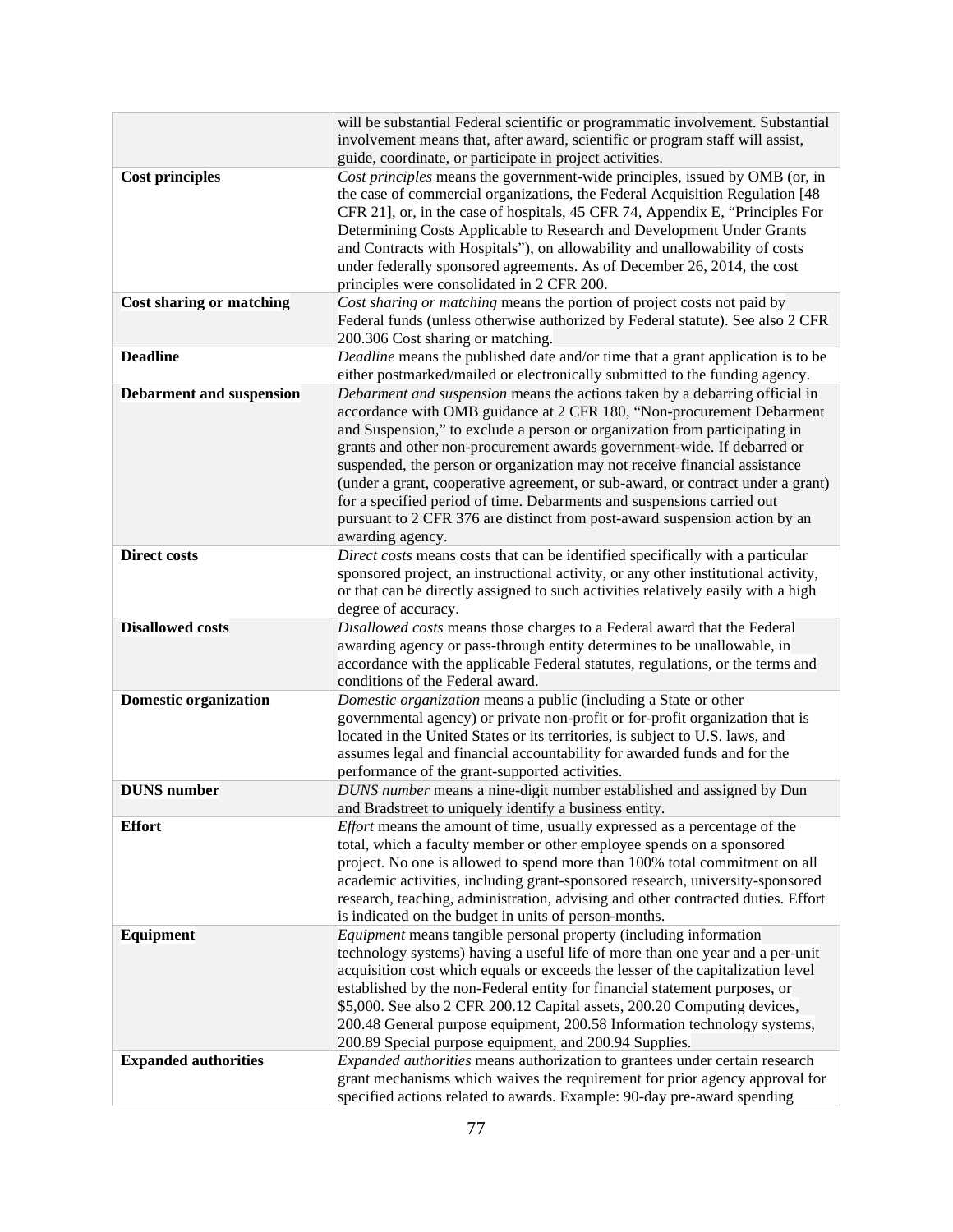|                                      | authority, no cost extensions for up to one additional year, and automatic                                                                                   |
|--------------------------------------|--------------------------------------------------------------------------------------------------------------------------------------------------------------|
|                                      | carryover of unobligated funds from one budget period to the next. The                                                                                       |
|                                      | expanded authorities are now contained in the standard terms and conditions                                                                                  |
|                                      | for most research grants.                                                                                                                                    |
| <b>Expiration date</b>               | <i>Expiration date</i> means generally, the date signifying the end of the current                                                                           |
| <b>Facilities and administrative</b> | project period, after which the grantee is not authorized to obligate grant funds.                                                                           |
| costs                                | Facilities and administrative costs means costs that are incurred by a grantee<br>for common or joint objectives and that, therefore, cannot be identified   |
|                                      | specifically with a particular project or program. These costs also are known as                                                                             |
|                                      | indirect costs.                                                                                                                                              |
| <b>Federal financial report</b>      | Federal financial report means submitted on Standard Form (SF) 425, to                                                                                       |
|                                      | indicate the status of awarded funds for the period covered. Frequency of                                                                                    |
|                                      | reporting is specified in the Reporting Checklist provided as part of the award                                                                              |
|                                      | documents. Replaces the SF-269 Financial Status Report (FSR)                                                                                                 |
| <b>Financial assistance</b>          | Financial assistance means transfer by DOE of money or property to an                                                                                        |
|                                      | eligible entity to support or stimulate a public purpose authorized by statute.                                                                              |
| <b>Financial status report</b>       | Financial status report means see Federal Financial Report.                                                                                                  |
| <b>Foreign travel</b>                | Foreign travel is meant to include travel outside of the United States and its                                                                               |
|                                      | territories and possessions (Guam, American Samoa, Puerto Rico, the Virgin                                                                                   |
|                                      | Islands, and the Canal Zone) and Canada. A trip is considered foreign travel                                                                                 |
|                                      | for all legs of the itinerary if the traveler does not return to his or her post prior                                                                       |
|                                      | to departure for a foreign destination. Costs for foreign travel may be restricted<br>by the language of a Funding Opportunity Announcement.                 |
| <b>Funding opportunity</b>           | Funding opportunity announcement (FOA) means A publicly available                                                                                            |
| announcement (FOA)                   | document by which a Federal Agency makes known its intentions to award                                                                                       |
|                                      | discretionary grants or cooperative agreements, usually as a result of                                                                                       |
|                                      | competition for funds. Funding opportunity announcements may be known as                                                                                     |
|                                      | program announcements, requests for applications, notices of funding                                                                                         |
|                                      | availability, solicitations, or other names depending on the Agency and type of                                                                              |
|                                      | program. Funding opportunity announcements can be found at                                                                                                   |
|                                      | www.Grants.gov. An FOA may also be known as a solicitation.                                                                                                  |
| <b>Grant</b> agreement               | Grant agreement means a legal instrument of financial assistance between a                                                                                   |
|                                      | Federal awarding agency or pass-through entity and a non-Federal entity that,                                                                                |
|                                      | consistent with 31 USC 6302, 6304:                                                                                                                           |
|                                      | (a) Is used to enter into a relationship the principal purpose of which is to<br>transfer anything of value from the Federal awarding agency or pass-through |
|                                      | entity to the non-Federal entity to carry out a public purpose authorized by a                                                                               |
|                                      | law of the United States (see 31 USC 6101(3)); and not to acquire property or                                                                                |
|                                      | services for the Federal awarding agency or pass-through entity's direct benefit                                                                             |
|                                      | or use;                                                                                                                                                      |
|                                      | (b) Is distinguished from a cooperative agreement in that it does not                                                                                        |
|                                      | provide for substantial involvement between the Federal awarding agency or                                                                                   |
|                                      | pass-through entity and the non-Federal entity in carrying out the activity                                                                                  |
|                                      | contemplated by the Federal award.                                                                                                                           |
|                                      | (c) Does not include an agreement that provides only:                                                                                                        |
|                                      | (1) Direct United States Government cash assistance to an individual;<br>$(2)$ A subsidy;                                                                    |
|                                      | $(3)$ A loan;                                                                                                                                                |
|                                      | $(4)$ A loan guarantee; or                                                                                                                                   |
|                                      | (5) Insurance.                                                                                                                                               |
| Grant-supported project or           | Grant-supported project or activity means those activities specified or                                                                                      |
| activity                             | described in a grant application or in a subsequent submission that are                                                                                      |
|                                      | approved by DOE for funding, regardless of whether Federal funding                                                                                           |
|                                      | constitutes all or only a portion of the financial support necessary to carry                                                                                |
|                                      | them out.                                                                                                                                                    |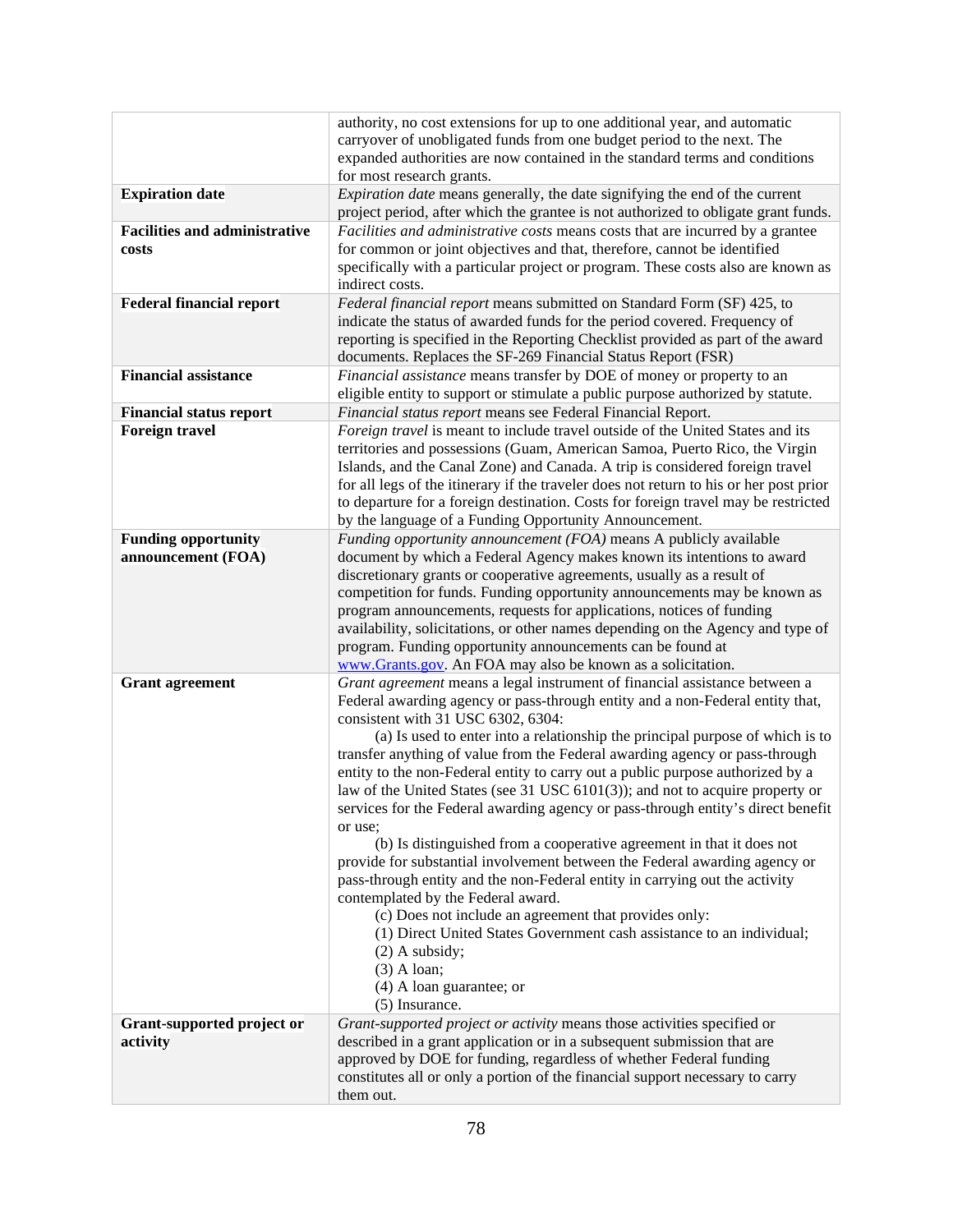| <b>Grantee</b><br>Grants.gov                    | Grantee means the organization or individual awarded a grant or cooperative<br>agreement by DOE that is responsible and accountable for the use of the funds<br>provided and for the performance of the grant-supported project or activity.<br>The grantee is the entire legal entity even if a particular component is<br>designated in award documents. The grantee is legally responsible and<br>accountable to DOE for the performance and financial aspects of the grant-<br>supported project or activity. Also known as awardee or recipient.<br>Grants.gov (https://www.Grants.gov/) has been designated by the Office of<br>Management and Budget as the single access point for all grant programs<br>offered by 26 Federal grant-making agencies. It provides a single interface for<br>agencies to announce their grant opportunities and for all applicants to find and<br>apply for those opportunities. |
|-------------------------------------------------|-------------------------------------------------------------------------------------------------------------------------------------------------------------------------------------------------------------------------------------------------------------------------------------------------------------------------------------------------------------------------------------------------------------------------------------------------------------------------------------------------------------------------------------------------------------------------------------------------------------------------------------------------------------------------------------------------------------------------------------------------------------------------------------------------------------------------------------------------------------------------------------------------------------------------|
| Indirect costs (facilities &<br>administrative) | <i>Indirect</i> ( $F\&A$ ) costs means those costs incurred for a common or joint<br>purpose benefitting more than one cost objective, and not readily assignable to                                                                                                                                                                                                                                                                                                                                                                                                                                                                                                                                                                                                                                                                                                                                                    |
|                                                 | the cost objectives specifically benefitted, without effort disproportionate to<br>the results achieved. To facilitate equitable distribution of indirect expenses to<br>the cost objectives served, it may be necessary to establish a number of pools<br>of indirect (F&A) costs. Indirect (F&A) cost pools must be distributed to<br>benefitted cost objectives on bases that will produce an equitable result in<br>consideration of relative benefits derived.                                                                                                                                                                                                                                                                                                                                                                                                                                                     |
| <b>Institutional base salary</b>                | Institutional base salary means the annual compensation paid by an<br>organization for an employee's appointment, whether that individual's time is<br>spent on research, teaching, patient care, or other activities. Base salary<br>excludes any income that an individual may be permitted to earn outside of<br>duties for the applicant/grantee organization. Base salary may not be increased<br>as a result of replacing organizational salary funds with grant funds.                                                                                                                                                                                                                                                                                                                                                                                                                                           |
| <b>Matching or cost sharing</b>                 | Matching or cost sharing means the value of third-party in-kind contributions<br>and the portion of the costs of a federally assisted project or program not borne<br>by the Federal government. Matching or cost sharing may be required by<br>statute or program regulation. Costs used to satisfy matching or cost-sharing<br>requirements are subject to the same policies governing allowability as other<br>costs under the approved budget.                                                                                                                                                                                                                                                                                                                                                                                                                                                                      |
| Merit (or peer) review                          | Merit (or peer) review means the process that involves the consistent<br>application of standards and procedures that produce fair, equitable, and<br>objective examinations of applications based on an evaluation of scientific or<br>technical merit or other relevant aspects of the application. The review is<br>performed by experts (reviewers) in the field of endeavor for which support is<br>requested. Merit review is intended to provide guidance and to the DOE<br>individuals responsible for making award decisions.                                                                                                                                                                                                                                                                                                                                                                                  |
| <b>Monitoring</b>                               | <i>Monitoring</i> means a process whereby the programmatic and business<br>management performance aspects of a grant are assessed by reviewing<br>information gathered from various required reports, audits, site visits, and<br>other sources.                                                                                                                                                                                                                                                                                                                                                                                                                                                                                                                                                                                                                                                                        |
| <b>No-cost extension</b>                        | No-cost extension means an extension of time to a project period and/or budget<br>period to complete the work of the grant under that period, without additional<br>Federal funds or competition.                                                                                                                                                                                                                                                                                                                                                                                                                                                                                                                                                                                                                                                                                                                       |
| Non-Federal share                               | Non-Federal share means when cost sharing or matching is required as a<br>condition of an award, the portion of allowable project/program costs not<br>borne by the Federal government.                                                                                                                                                                                                                                                                                                                                                                                                                                                                                                                                                                                                                                                                                                                                 |
| <b>Obligations</b>                              | Obligations when used in connection with a non-Federal entity's utilization of<br>funds under a Federal award, <i>obligations</i> means orders placed for property and<br>services, contracts and sub-awards made, and similar transactions during a<br>given period that require payment by the non-Federal entity during the same or<br>a future period.                                                                                                                                                                                                                                                                                                                                                                                                                                                                                                                                                              |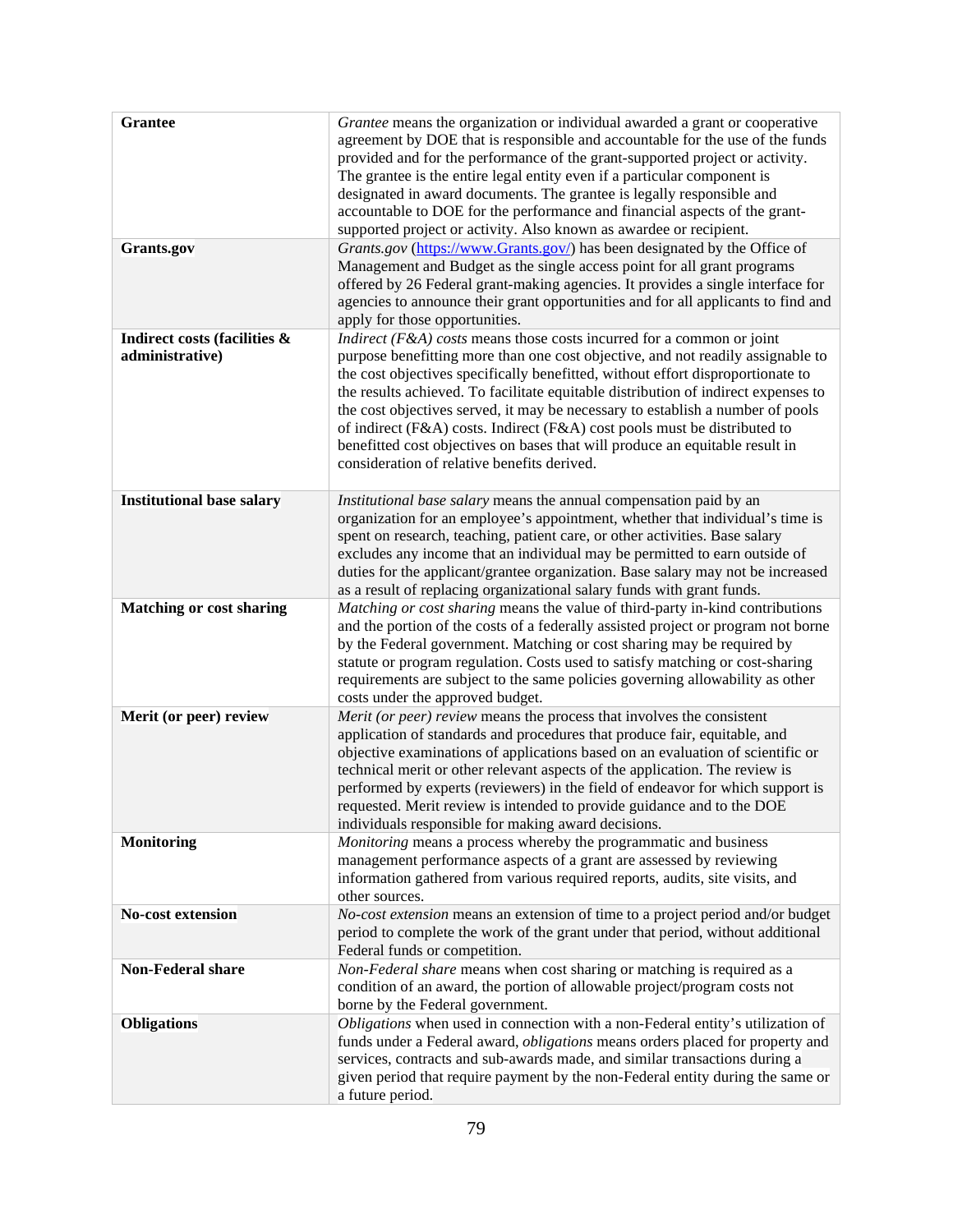| <b>OMB</b> circulars             | OMB circulars means government-wide guidance issued to Heads of Federal                                                                                       |
|----------------------------------|---------------------------------------------------------------------------------------------------------------------------------------------------------------|
|                                  | agencies by the Director of OMB. OMB Circulars directly pertinent to grants                                                                                   |
|                                  | include the following:                                                                                                                                        |
|                                  | cost principles (OMB Circular A-21, OMB Circular A-87, and OMB<br>Circular A-122);                                                                            |
|                                  | uniform administrative requirements (OMB Circular A-102 and OMB<br>$\bullet$                                                                                  |
|                                  | Circular A-110);                                                                                                                                              |
|                                  | audit requirements for non-profit organizations (OMB Circular A-133).                                                                                         |
|                                  | Some (but not all) of these OMB Circulars have been reissued in Title 2 of the                                                                                |
|                                  | Code of Federal Regulations.                                                                                                                                  |
|                                  | DOE administrative regulations are located in Title 10 of the Code of Federal                                                                                 |
| Other significant contributors   | Regulations.<br>Other significant contributors means individuals who have committed to                                                                        |
|                                  | contribute to the scientific development or execution of the project, but are not                                                                             |
|                                  | committing any specified measurable effort (i.e., person months) to the project.                                                                              |
|                                  | These individuals are typically presented at "effort of zero person months" or                                                                                |
|                                  | "as needed." Individuals with measurable effort may not be listed as Other                                                                                    |
|                                  | Significant Contributors (OSCs). Consultants should be included if they meet<br>this definition.                                                              |
| Program participant              | Program participants are the recipients of service or training provided at a                                                                                  |
|                                  | workshop, conference, seminar, symposium or other short-term instructional                                                                                    |
|                                  | or information-sharing activity funded by an external grant or award, or the                                                                                  |
|                                  | training beneficiaries of the project or program funded by an external grant or                                                                               |
|                                  | award. A participant is not involved in providing any deliverable to the grantee                                                                              |
| <b>Participant support costs</b> | or a third party or would not be terminated or replaced for failure to perform.<br>Participant support costs means direct costs for items such as stipends or |
|                                  | subsistence allowances, travel allowances, and registration fees paid to or on                                                                                |
|                                  | behalf of participants or trainees (but not employees) in connection with                                                                                     |
|                                  | conferences, or training projects.                                                                                                                            |
| <b>Person months</b>             | Person months is the metric for expressing the effort (amount of time)                                                                                        |
|                                  | PD/PI(s), faculty and other senior/key personnel devote to a specific project.                                                                                |
|                                  | The effort is based on the type of appointment of the individual with the<br>organization; e.g., calendar year, academic year, and/or summer term; and the    |
|                                  | organization's definition of such. For instance, some institutions define the                                                                                 |
|                                  | academic year as a 9-month appointment while others define it as a 10-month                                                                                   |
|                                  | appointment.                                                                                                                                                  |
| Pre-application or pre-          | Pre-application or pre-proposal means a brief outline or narrative of proposed                                                                                |
| proposal                         | work and sometimes budget, for informal review by a sponsor to determine<br>whether an application should be submitted. Three predominant reasons for         |
|                                  | requiring submission of a preliminary pre-application are:                                                                                                    |
|                                  | Reduce the applicant's unnecessary effort in proposal preparation when                                                                                        |
|                                  | the chance of success is very small. This is particularly true of exploratory                                                                                 |
|                                  | initiatives where the community senses that a major new direction is being                                                                                    |
|                                  | identified, or competitions that will result in a small number of actual                                                                                      |
|                                  | awards.                                                                                                                                                       |
|                                  | Increase the overall quality of the submission.<br>$\bullet$<br>Distill the number of applications that will be submitted to the agency and<br>$\bullet$      |
|                                  | the number of anticipated reviewers needed to review.                                                                                                         |
| Pre-award costs                  | Pre-award costs means any cost incurred prior to the beginning date of the                                                                                    |
|                                  | project period or the initial budget period of a competitive segment (under a                                                                                 |
|                                  | multi-year award), in anticipation of the award and at the applicant's own risk,                                                                              |
|                                  | for otherwise allowable costs.                                                                                                                                |
| <b>Prior approval</b>            | Prior approval means written approval from the designated contracting officer<br>required for specified post-award changes in the approved project or budget. |
|                                  | Such approval must be obtained before undertaking the proposed activity or                                                                                    |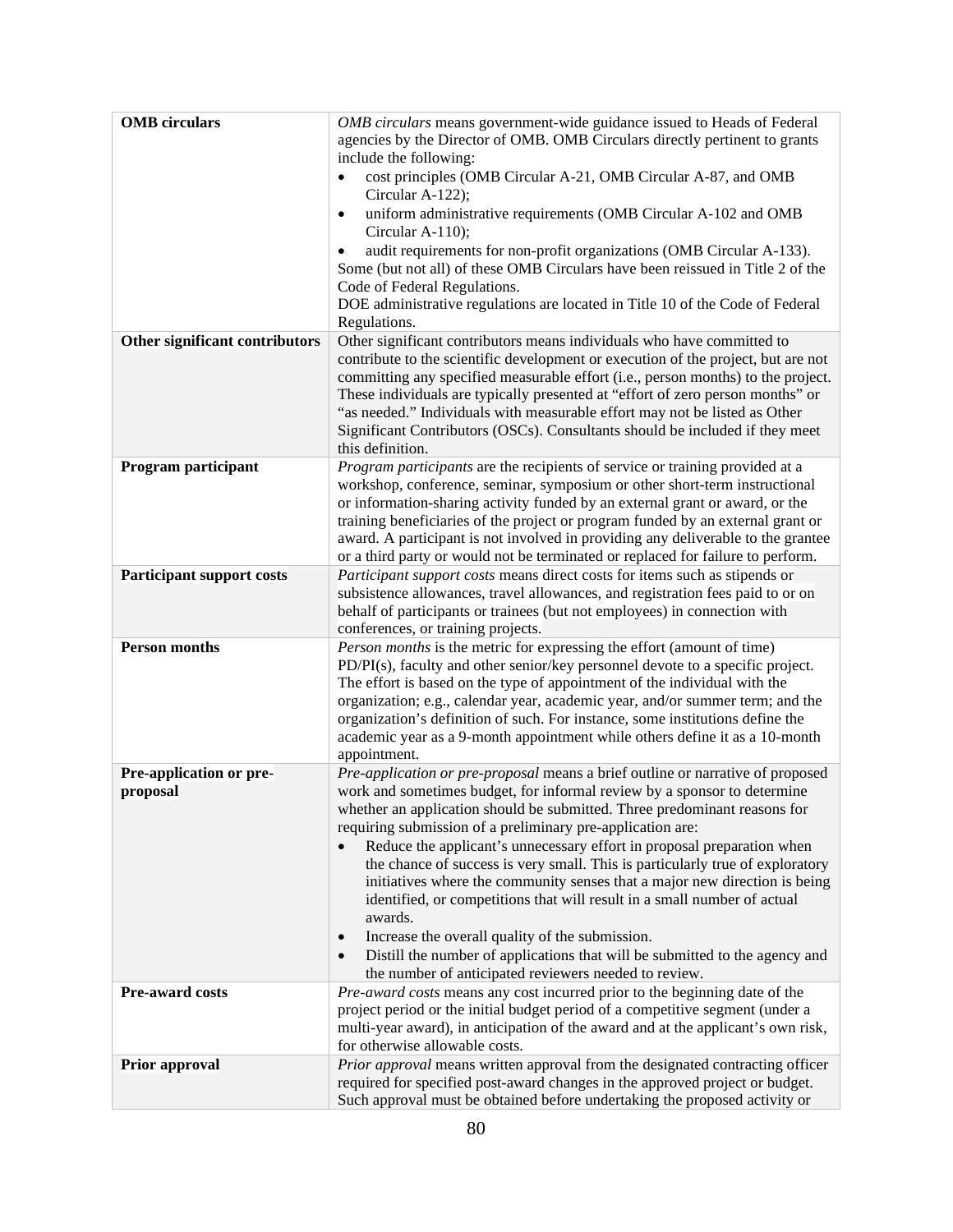|                                                    | spending DOE funds                                                                                                                                                                                                                                                                                                                                                                                                                                                                                                                                                                                                                                                                                                                                                                                                                                                                                                                                                                                                                                                                                        |
|----------------------------------------------------|-----------------------------------------------------------------------------------------------------------------------------------------------------------------------------------------------------------------------------------------------------------------------------------------------------------------------------------------------------------------------------------------------------------------------------------------------------------------------------------------------------------------------------------------------------------------------------------------------------------------------------------------------------------------------------------------------------------------------------------------------------------------------------------------------------------------------------------------------------------------------------------------------------------------------------------------------------------------------------------------------------------------------------------------------------------------------------------------------------------|
| <b>Program Director/ Principal</b><br>Investigator | Program Director/ Principal Investigator means the individual(s) designated<br>by the applicant organization to have the appropriate level of authority and<br>responsibility to direct the project or program to be supported by the award.<br>The applicant organization may designate multiple individuals as program<br>directors/principal investigators (PD/PIs) who share the authority and<br>responsibility for leading and directing the project, intellectually and<br>logistically. When multiple PD/PIs are named, each is responsible and<br>accountable to the applicant organization, or as appropriate, to a collaborating<br>organization for the proper conduct of the project or program including the<br>submission of all required reports. The presence of more than one PD/PI on an<br>application or award diminishes neither the responsibility nor the<br>accountability of any individual PD/PI.                                                                                                                                                                              |
| Program income                                     | Program income means gross income earned by the non-Federal entity that is                                                                                                                                                                                                                                                                                                                                                                                                                                                                                                                                                                                                                                                                                                                                                                                                                                                                                                                                                                                                                                |
|                                                    | directly generated by a supported activity or earned as a result of the Federal<br>award during the period of performance except as provided in 2 CFR 200.307<br>paragraph (f). (See 2 CFR 200.77 Period of performance.) Program income<br>includes but is not limited to income from fees for services performed, the use<br>or rental or real or personal property acquired under Federal awards, the sale of<br>commodities or items fabricated under a Federal award, license fees and<br>royalties on patents and copyrights, and principal and interest on loans made<br>with Federal award funds. Interest earned on advances of Federal funds is not<br>program income. Except as otherwise provided in Federal statutes, regulations,<br>or the terms and conditions of the Federal award, program income does not<br>include rebates, credits, discounts, and interest earned on any of them. See also<br>2 CFR 200.407 Prior written approval (prior approval). See also 35 USC 200-<br>212 "Disposition of Rights in Educational Awards" applies to inventions made<br>under Federal awards. |
| <b>Program Manager</b>                             | Program Manager means the DOE official responsible for the programmatic,                                                                                                                                                                                                                                                                                                                                                                                                                                                                                                                                                                                                                                                                                                                                                                                                                                                                                                                                                                                                                                  |
|                                                    | scientific, and/or technical aspects of a grant. The same role is filled by<br>Program Directors, Program Officers, or Project Directors at other Federal<br>agencies.                                                                                                                                                                                                                                                                                                                                                                                                                                                                                                                                                                                                                                                                                                                                                                                                                                                                                                                                    |
| <b>Progress report</b>                             | Progress report means periodic, frequently annual, report submitted by the                                                                                                                                                                                                                                                                                                                                                                                                                                                                                                                                                                                                                                                                                                                                                                                                                                                                                                                                                                                                                                |
|                                                    | grantee and used by DOE to assess progress and to determine whether to                                                                                                                                                                                                                                                                                                                                                                                                                                                                                                                                                                                                                                                                                                                                                                                                                                                                                                                                                                                                                                    |
|                                                    | provide funding for the budget period subsequent to that covered by the report.                                                                                                                                                                                                                                                                                                                                                                                                                                                                                                                                                                                                                                                                                                                                                                                                                                                                                                                                                                                                                           |
| Project/performance site                           | <i>Project/ performance site</i> means location(s) of where the work described in the<br>research plan will be conducted.                                                                                                                                                                                                                                                                                                                                                                                                                                                                                                                                                                                                                                                                                                                                                                                                                                                                                                                                                                                 |
| Project period                                     | Project period means the total time for which Federal support of a project has                                                                                                                                                                                                                                                                                                                                                                                                                                                                                                                                                                                                                                                                                                                                                                                                                                                                                                                                                                                                                            |
|                                                    | been programmatically approved as shown in the award documents; however,<br>it does not constitute a commitment by the Federal government to fund the<br>entire period. The total project period comprises the initial competitive<br>segment, any subsequent competitive segments resulting from a renewal<br>award(s), and extensions.                                                                                                                                                                                                                                                                                                                                                                                                                                                                                                                                                                                                                                                                                                                                                                  |
| <b>Proposal</b>                                    | See application.                                                                                                                                                                                                                                                                                                                                                                                                                                                                                                                                                                                                                                                                                                                                                                                                                                                                                                                                                                                                                                                                                          |
| <b>Re-budgeting</b>                                | Re-budgeting means reallocation of funds available for spending between                                                                                                                                                                                                                                                                                                                                                                                                                                                                                                                                                                                                                                                                                                                                                                                                                                                                                                                                                                                                                                   |
|                                                    | budget categories to allow best use of funds to accomplish the project goals.                                                                                                                                                                                                                                                                                                                                                                                                                                                                                                                                                                                                                                                                                                                                                                                                                                                                                                                                                                                                                             |
| Recipient                                          | Recipient means the organizational entity or individual receiving a grant or<br>cooperative agreement.                                                                                                                                                                                                                                                                                                                                                                                                                                                                                                                                                                                                                                                                                                                                                                                                                                                                                                                                                                                                    |
| <b>Renewal application</b>                         | Renewal application means an application requesting additional funding for a                                                                                                                                                                                                                                                                                                                                                                                                                                                                                                                                                                                                                                                                                                                                                                                                                                                                                                                                                                                                                              |
|                                                    | period subsequent to that provided by a current award. Renewal applications                                                                                                                                                                                                                                                                                                                                                                                                                                                                                                                                                                                                                                                                                                                                                                                                                                                                                                                                                                                                                               |
|                                                    | compete for funds with all other peer reviewed applications and must be                                                                                                                                                                                                                                                                                                                                                                                                                                                                                                                                                                                                                                                                                                                                                                                                                                                                                                                                                                                                                                   |
|                                                    | developed as fully as though the applicant is applying for the first time.                                                                                                                                                                                                                                                                                                                                                                                                                                                                                                                                                                                                                                                                                                                                                                                                                                                                                                                                                                                                                                |
| <b>Research</b>                                    | Research means a systematic, intensive study intended to increase knowledge                                                                                                                                                                                                                                                                                                                                                                                                                                                                                                                                                                                                                                                                                                                                                                                                                                                                                                                                                                                                                               |
|                                                    | or understanding of the subject studied, a systematic study specifically directed                                                                                                                                                                                                                                                                                                                                                                                                                                                                                                                                                                                                                                                                                                                                                                                                                                                                                                                                                                                                                         |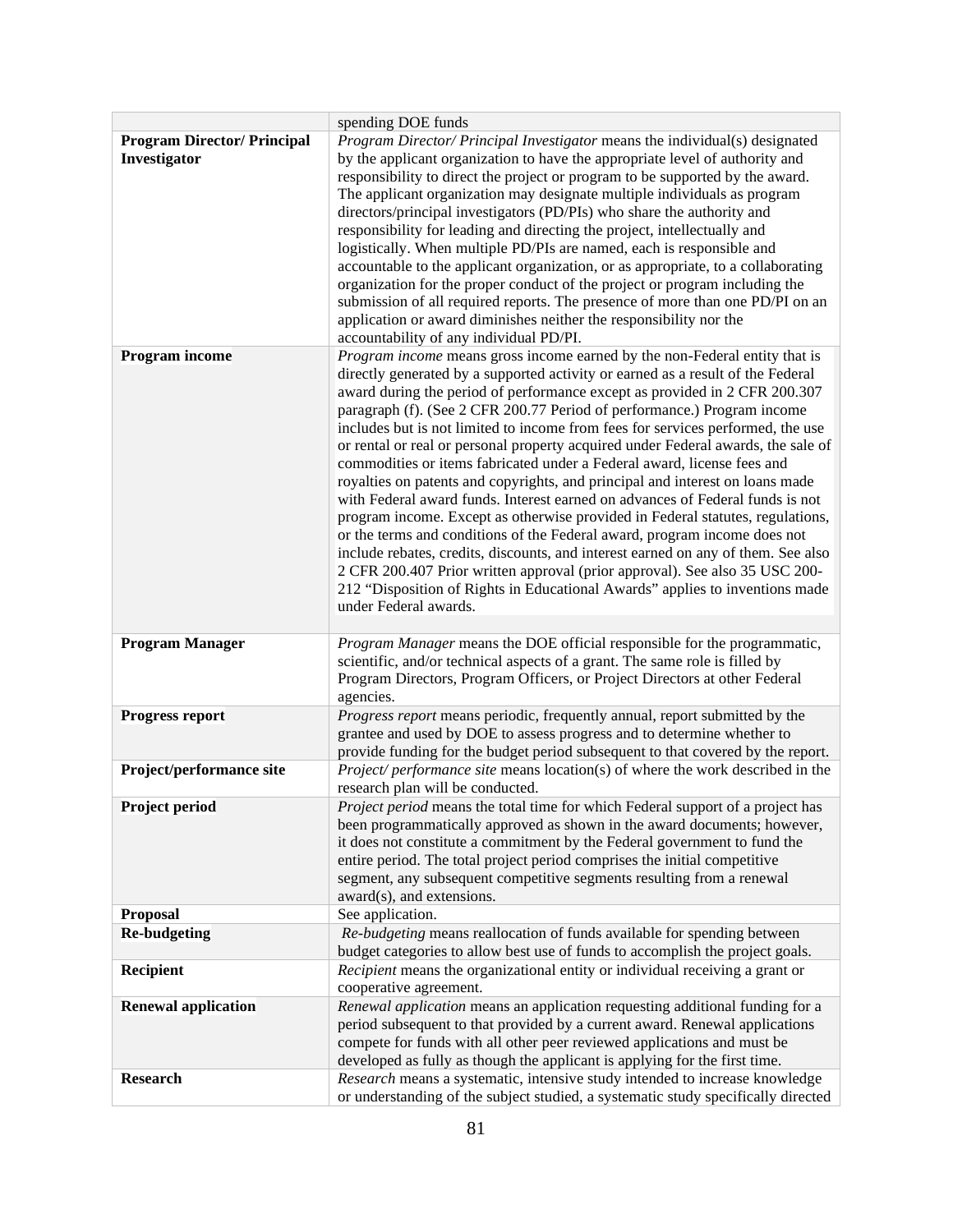|                                 | toward applying new knowledge to meet a recognized need, or a systematic<br>application of knowledge to the production of useful materials, devices, and<br>systems or methods, including design, development, and improvement of<br>prototypes and new processes to meet specific requirements. Also termed<br>"research and development."                                                                                                                                                                                                                                                                                                                                                                                 |
|---------------------------------|-----------------------------------------------------------------------------------------------------------------------------------------------------------------------------------------------------------------------------------------------------------------------------------------------------------------------------------------------------------------------------------------------------------------------------------------------------------------------------------------------------------------------------------------------------------------------------------------------------------------------------------------------------------------------------------------------------------------------------|
| <b>Research misconduct</b>      | Research misconduct means fabrication, falsification, plagiarism, or other<br>practices that seriously deviate from those that are commonly accepted within<br>the scientific community in proposing, performing, or reporting research, or in<br>reporting research results; does not include honest error or honest differences<br>in interpretations or judgments of data.                                                                                                                                                                                                                                                                                                                                               |
| SAM.gov                         | SAM.gov is the System for Award Management (SAM), the Government-wide<br>system that consolidated the Central Contractor Registration (CCR), the<br>Excluded Parties List System (EPLS), the Online Representations and<br>Certifications Application (ORCA), and the Federal Agency Registration<br>(FedReg).                                                                                                                                                                                                                                                                                                                                                                                                              |
| Scope of work                   | Scope of work means the aims, objectives, and purposes of a grant; as well as<br>the methodology, approach, analyses or other activities; and the tools,<br>technologies, and timeframes needed to meet the grant's objectives. This<br>includes the research or training plan included with the original grant<br>application, along with any approved modifications.                                                                                                                                                                                                                                                                                                                                                      |
| <b>Senior/Key Personnel</b>     | Senior/Key personnel means the PD/PI and other individuals who contribute to<br>the scientific development or execution of a project in a substantive,<br>measurable way, whether or not they receive salaries or compensation under<br>the grant. Typically, these individuals have doctoral or other professional<br>degrees, although individuals at the masters or baccalaureate level may be<br>considered senior/key personnel if their involvement meets this definition.<br>Consultants and those with a postdoctoral role also may be considered<br>senior/key personnel if they meet this definition. "Zero percent" effort or "as<br>needed" is not an acceptable level of involvement for Senior/Key Personnel. |
| <b>Significant re-budgeting</b> | Significant re-budgeting means a threshold that is reached when expenditures<br>in a single direct cost budget category deviate (increase or decrease) from the<br>categorical commitment level established for the budget period by more than<br>25 percent of the total costs awarded. Significant re-budgeting is one indicator<br>of change in scope.                                                                                                                                                                                                                                                                                                                                                                   |
| <b>Small business concern</b>   | Small business concern means a business that is independently owned and<br>operated and not dominant in its field of operation; has its principal place of<br>business in the United States and is organized for profit; is at least 51 percent<br>owned, or in the case of a publicly owned business, at least 51 percent of its<br>voting stock is owned by U.S. citizens or lawfully admitted permanent resident<br>aliens; has, including its affiliates, not more than 500 employees; and meets<br>other regulatory requirements established by the SBA at 13 CFR 121.                                                                                                                                                 |
| Solicitation                    | See Funding Opportunity Announcement                                                                                                                                                                                                                                                                                                                                                                                                                                                                                                                                                                                                                                                                                        |
| <b>Stewardship Customer</b>     | An entity (other than High Energy Physics) whose mission or research<br>objectives encompass the proposed work. The Stewardship customer can be<br>another SC program (e.g. BES, NP, FES), another DOE program office (e.g.<br>NNSA, EERE, ARPA-E) another federal agency (e.g. NIH, DoD), or a private<br>industry that uses accelerator technology.                                                                                                                                                                                                                                                                                                                                                                       |
| Sub-award                       | Sub-award means a legal instrument by which a recipient provides funds (or<br>property in lieu of funds) to an eligible sub-recipient (or a lower-tier<br>transaction) to perform a substantive portion of the grant-supported program or<br>project. The term includes such financial assistance when provided by any<br>legal agreement (even if the agreement is called a contract) but does not<br>include any form of assistance which is excluded from the definition of a<br>grant, including the recipient's procurement of property or services needed to<br>carry out the project or program. The term includes consortium agreements.                                                                            |